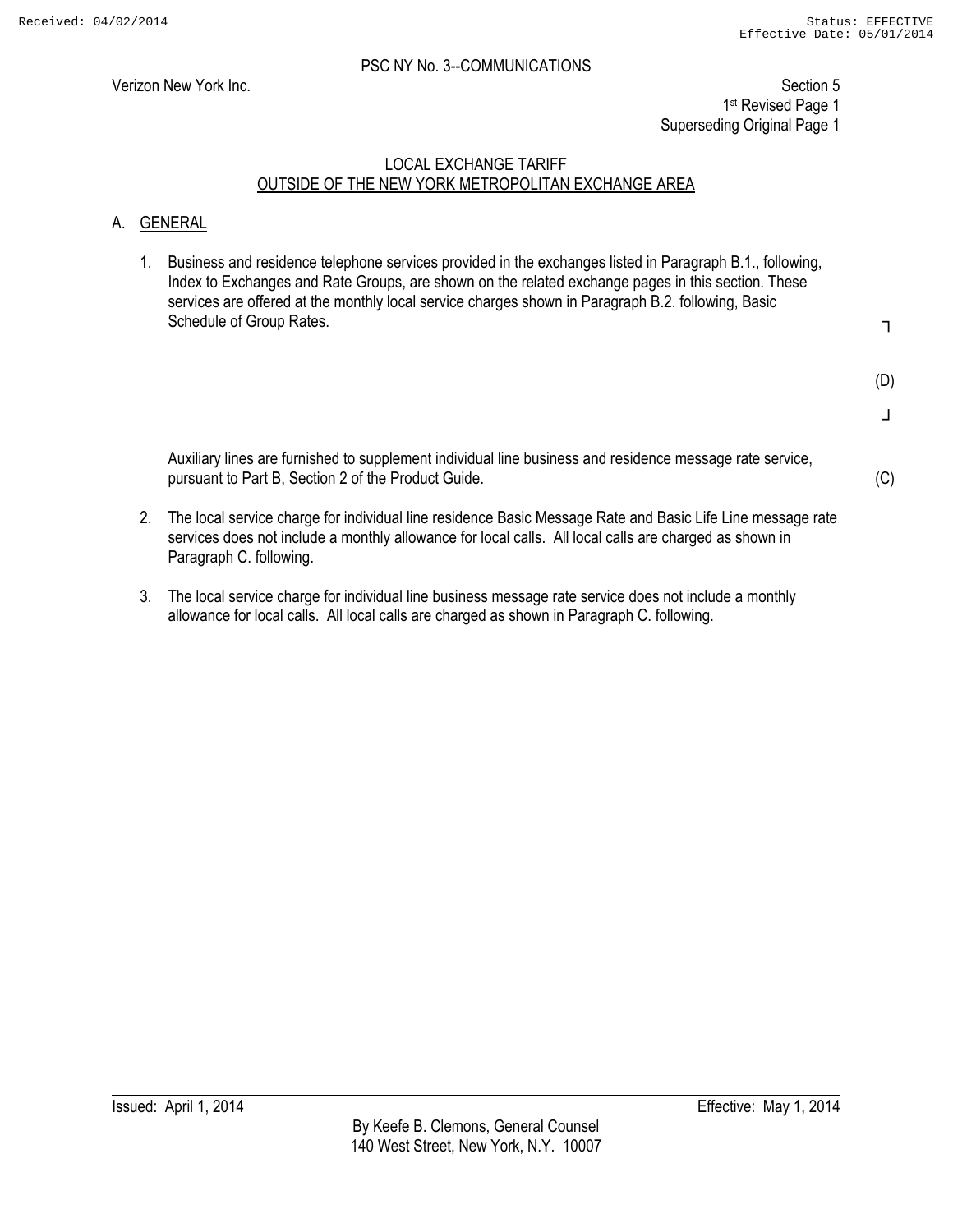(T) (T)

#### PSC NY No. 3--COMMUNICATIONS

Verizon New York Inc. Section 5 1st Revised Page 2 Superseding Original Page 2

# LOCAL EXCHANGE TARIFF OUTSIDE OF THE NEW YORK METROPOLITAN EXCHANGE AREA

#### B. LOCAL SERVICE CHARGES PER MONTH

To determine the local service charge per month for any service shown on the related exchange pages of this Section 5:

- a) Determine the Rate Group of the exchange from the Index to Exchanges and Rate Groups in Paragraph B.1. following.
- b) Determine the applicable basic rate for the service from the Basic Schedule of Group Rates in Paragraph B.2. following.

In addition, in the exchanges indicated with an asterisk (\*) in B.1. following, a non-adjacent extended area service surcharge applies. See Paragraph B.3. following for the amount of the surcharge. The surcharge, where applicable, is added to the basic group rate for service.

1. Index to Exchanges and Rate Groups

|                  | Rate           |                | Rate           |                | Rate        |
|------------------|----------------|----------------|----------------|----------------|-------------|
| Exchange         | Group          | Exchange       | Group          | Exchange       | Group       |
| Amber            | $7^*$          | Corning        | 5              | Lindley        | 3           |
| Arkport          | 3              | Cortland       | $5^*$          | Liverpool      | 9*          |
| Auburn           | $5^*$          |                |                | Lyons          | 3           |
| Avoca            | 3              | <b>F</b> Imira | 5              |                |             |
|                  |                | Endicott       | $\overline{1}$ | MacDougall     | 3           |
| Baldwinsville    | $9^*$          |                |                | Macedon        | $9^{\star}$ |
| <b>Bath</b>      | $\mathfrak{Z}$ | Fabius         | $7^*$          | Maine          | 7           |
| <b>Big Flats</b> | 5              | Fayette        | 3              | Marion         | $9^{\star}$ |
| Binghamton       | 7              | Fayetteville   | $9^*$          | <b>McGraw</b>  | $5^*$       |
| Bridgeport       | $7^*$          |                |                | McLean         | $5^*$       |
|                  |                | Geneva         | 5              | Mexico         | $7^*$       |
| Cameron          | $3^*$          | Groton         | $5^*$          | Minoa          | 9*          |
| Camillus         | $9*$           |                |                | Moravia        | $5^*$       |
| Campbell         | 5              | Hornell        | $3^*$          |                |             |
| Canaseraga       | $3^*$          |                |                | <b>Newark</b>  | 3           |
| Canisteo         | 3              | Ithaca         | $5^*$          | Newfield       | 5           |
| Caton            | 5              |                |                | <b>Nichols</b> | 3           |
| Chittenango      | $7^*$          | Jordan         | $9^*$          | North Rose     | 3           |
| Cicero           | $9^*$          |                |                |                |             |
| Cleveland        | $7^*$          | Lafayette      | $9^*$          | Ontario        | $9^{\star}$ |
| Clyde            | 3              | Lansing        | 5              | Oswego         | 5           |
| Constantia       | $7^*$          |                |                | Owasco         | 5           |
|                  |                |                |                | Owego          | 5           |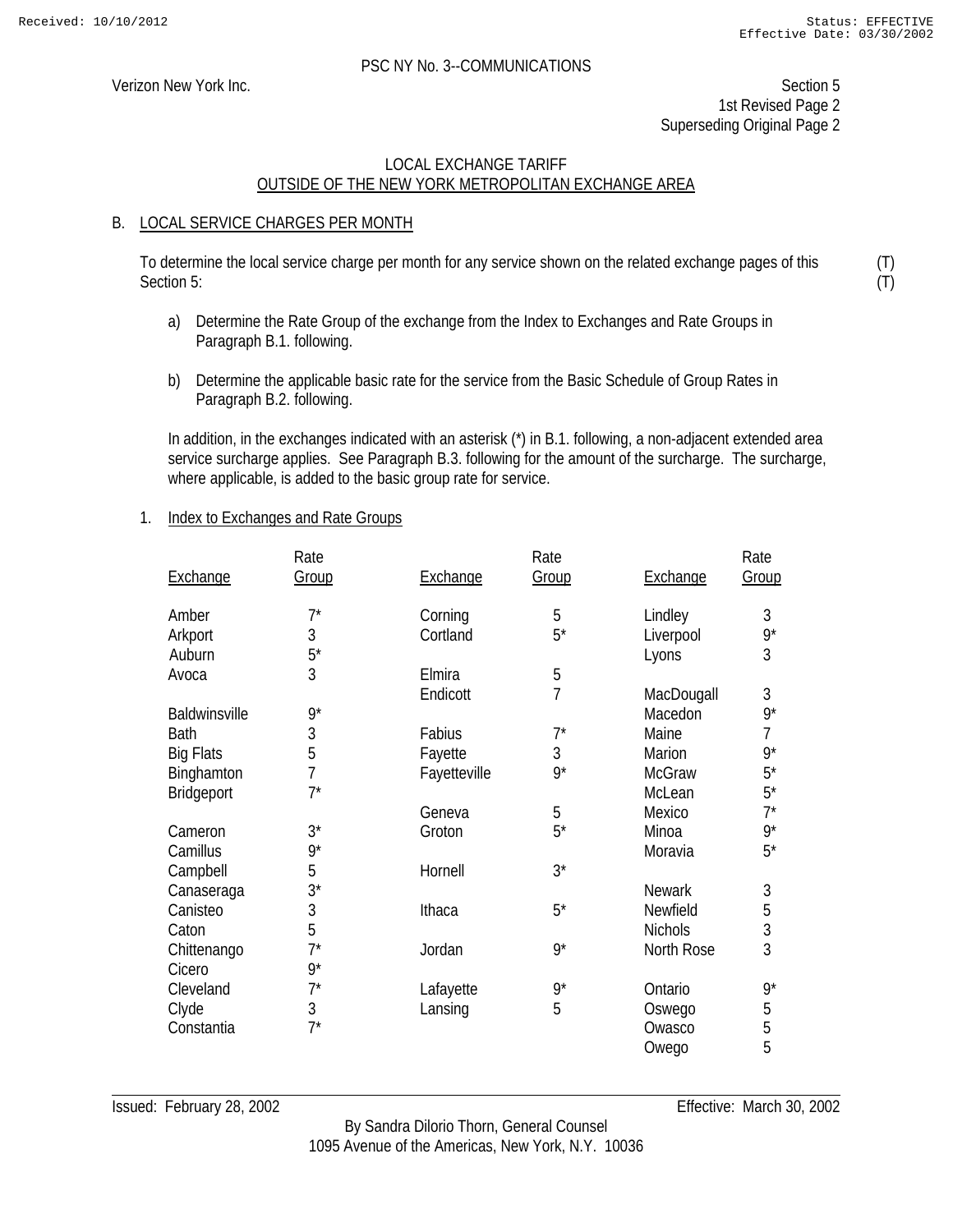Verizon New York Inc. Section 5

Original Page 3

# LOCAL EXCHANGE TARIFF OUTSIDE OF THE NEW YORK METROPOLITAN EXCHANGE AREA

# B. LOCAL SERVICE CHARGES PER MONTH (Cont'd)

1. Index to Exchanges and Rate Groups (Cont'd)

| <u>Exchange</u>                                                                  | Rate<br><b>Group</b>                           |
|----------------------------------------------------------------------------------|------------------------------------------------|
| Palmyra<br>Parish<br>Penn Yan<br>Poplar Ridge                                    | $\frac{3}{7}$<br>$\frac{3}{5}$                 |
| <b>Red Creek</b>                                                                 | 3                                              |
| Savona<br>Sempronius<br>Seneca Falls<br><b>Skaneateles</b><br>Sodus<br>Syracuse  | 5<br>5<br>$rac{3}{7}$<br>$7^*$ 9*              |
| Tully                                                                            | $7^*$                                          |
| Union Springs                                                                    | $5^*$                                          |
| Waterloo<br><b>Watkins Glen</b><br>Waverly<br>Weedsport<br>Williamson<br>Wolcott | 5<br>5<br>$\mathfrak{Z}$<br>$\frac{5}{7}$<br>3 |

See Page 2

Issued: July 12, 2001 Effective: August 12, 2001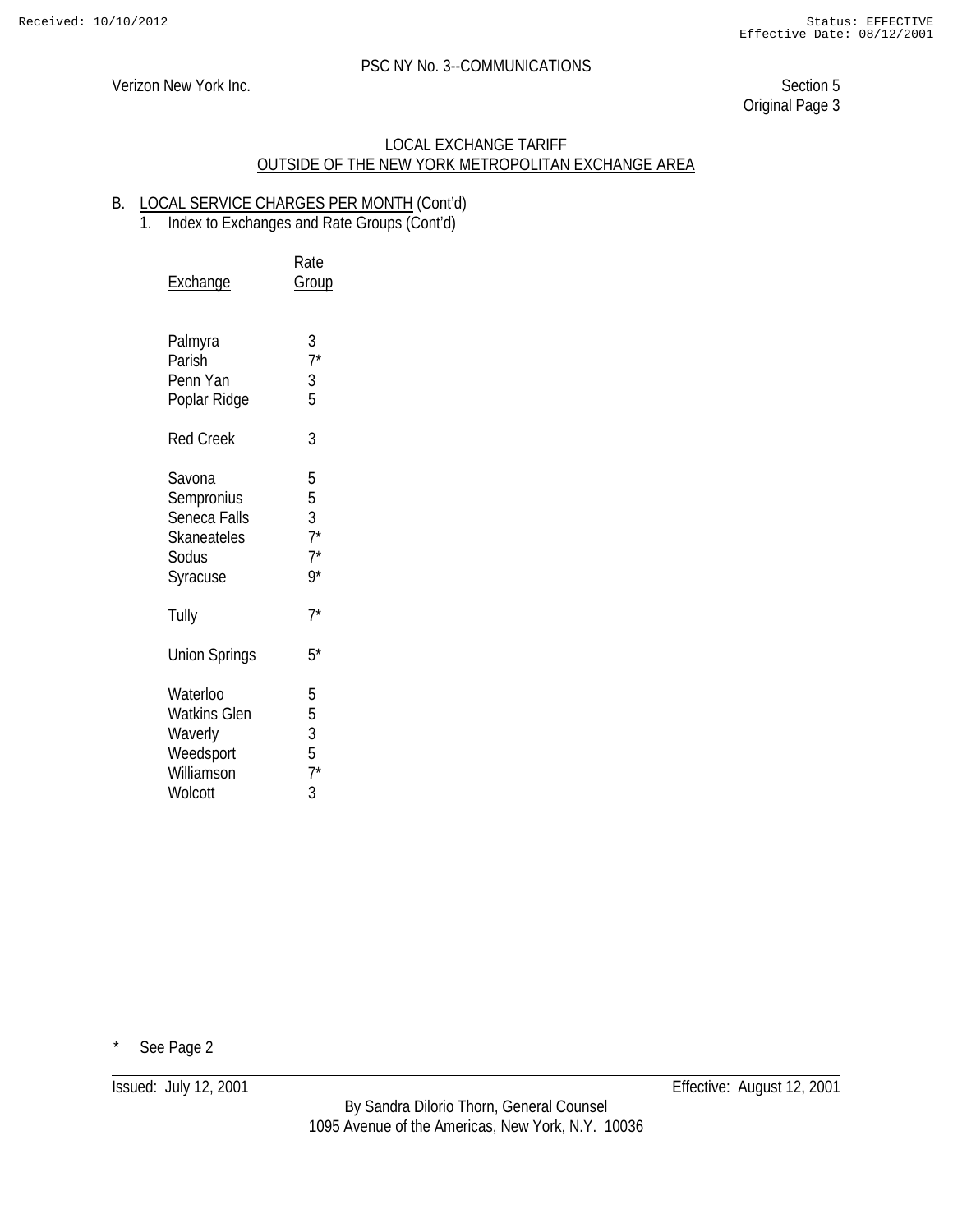Verizon New York Inc. Section 5 3rd Revised Page 4 Superseding 2<sup>nd</sup> Revised Page 4

# LOCAL EXCHANGE TARIFF OUTSIDE OF THE NEW YORK METROPOLITAN EXCHANGE AREA

# B. LOCAL SERVICE CHARGES PER MONTH (Cont'd)

2. Basic Schedule of Group Rates

For Rates and Charges, see Section 7.5 of this Tariff. (C)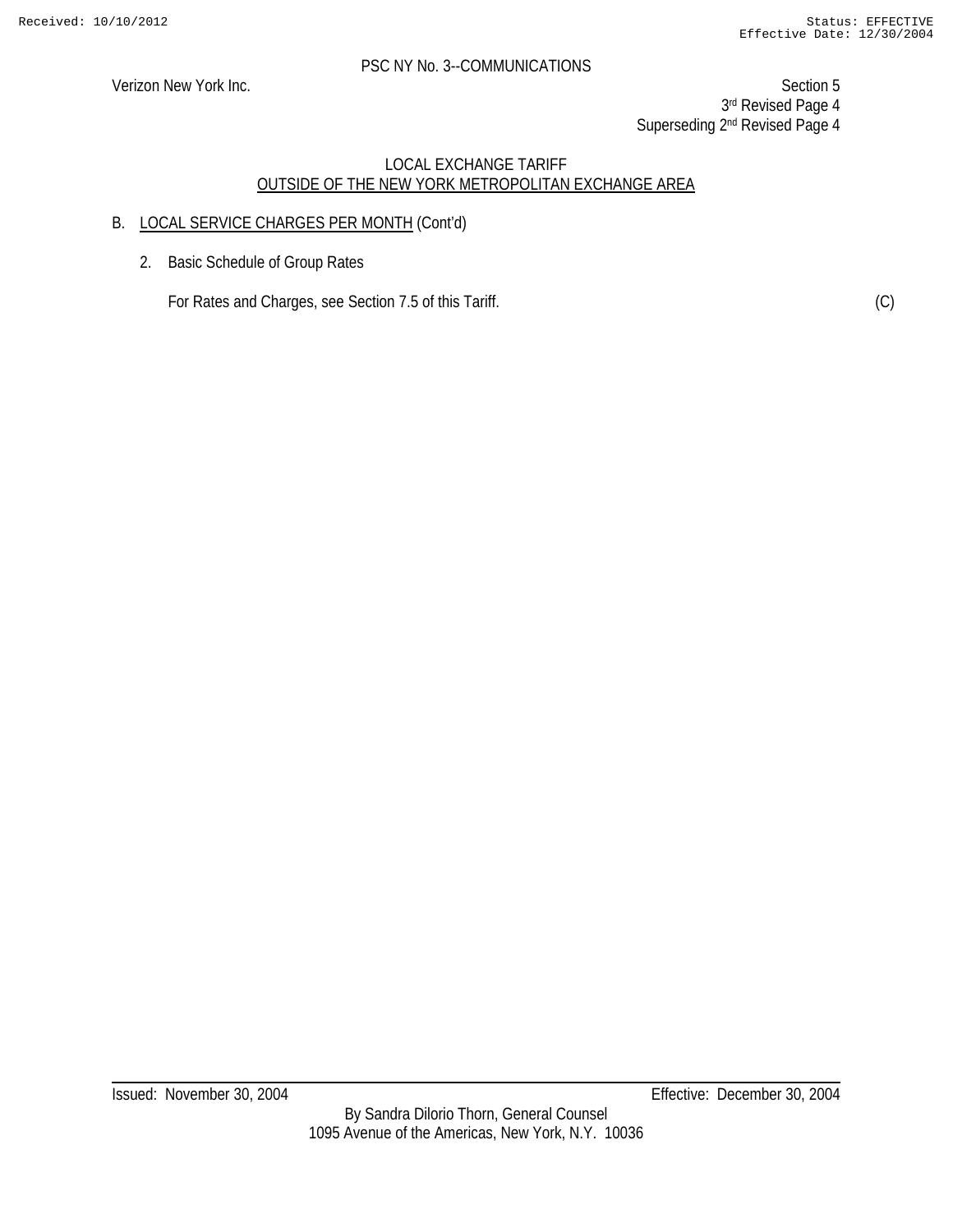Verizon New York Inc. Section 5 1st Revised Page 5 Superseding Original Page 5

# LOCAL EXCHANGE TARIFF OUTSIDE OF THE NEW YORK METROPOLITAN EXCHANGE AREA

# B. LOCAL SERVICE CHARGES PER MONTH (Cont'd)

2. Basic Schedule of Group Rates (Cont'd)

For Rates and Charges, see Section 7.5 of this Tariff. (C) (C)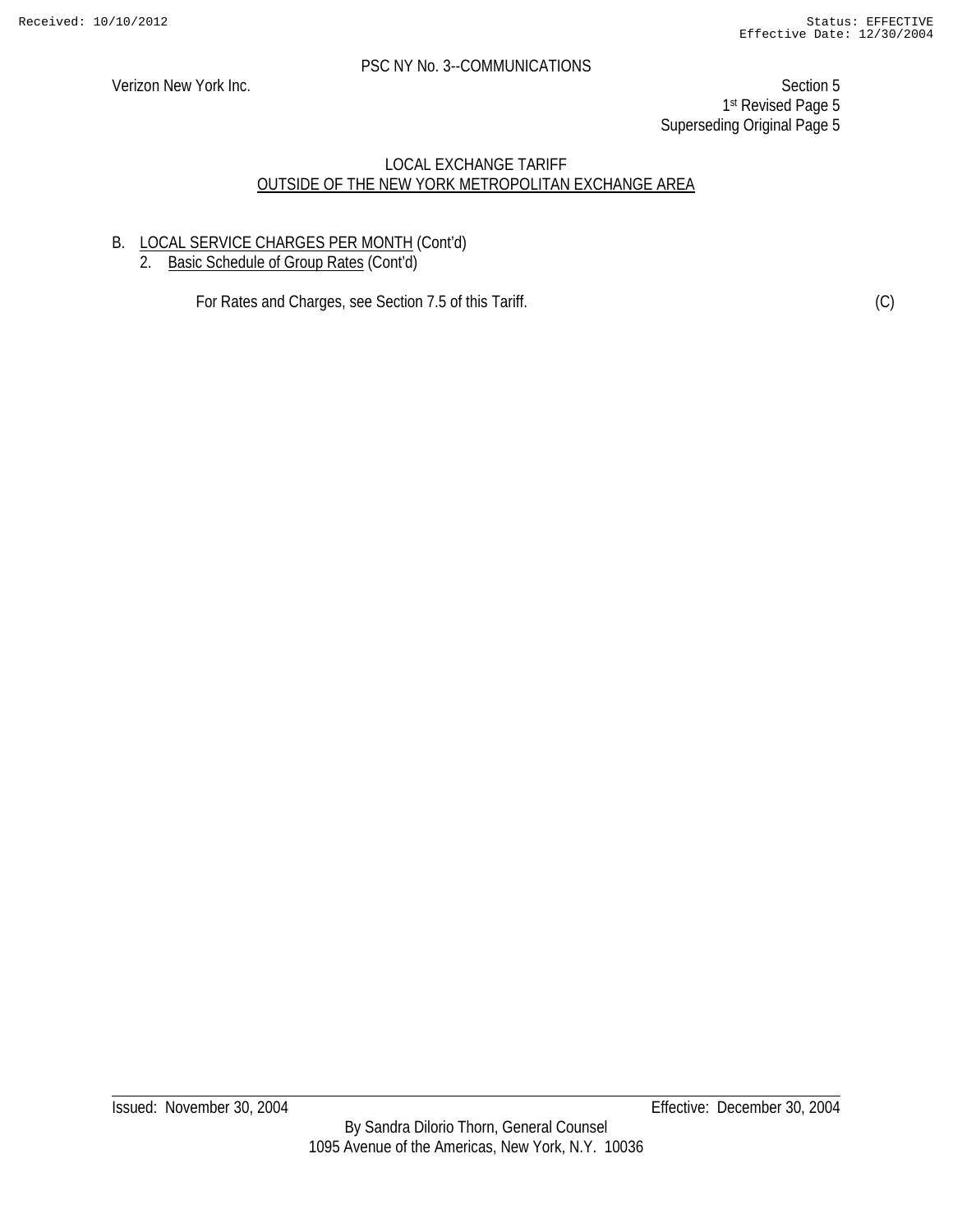Verizon New York Inc. Section 5 3rd Revised Page 6 Superseding 2<sup>nd</sup> Revised Page 6

### LOCAL EXCHANGE TARIFF OUTSIDE OF THE NEW YORK METROPOLITAN EXCHANGE AREA

# B. LOCAL SERVICE CHARGES PER MONTH (Cont'd)

2. Basic Schedule of Group Rates (Cont'd)

For Rates and Charges, see Section 7.5 of this Tariff. (C)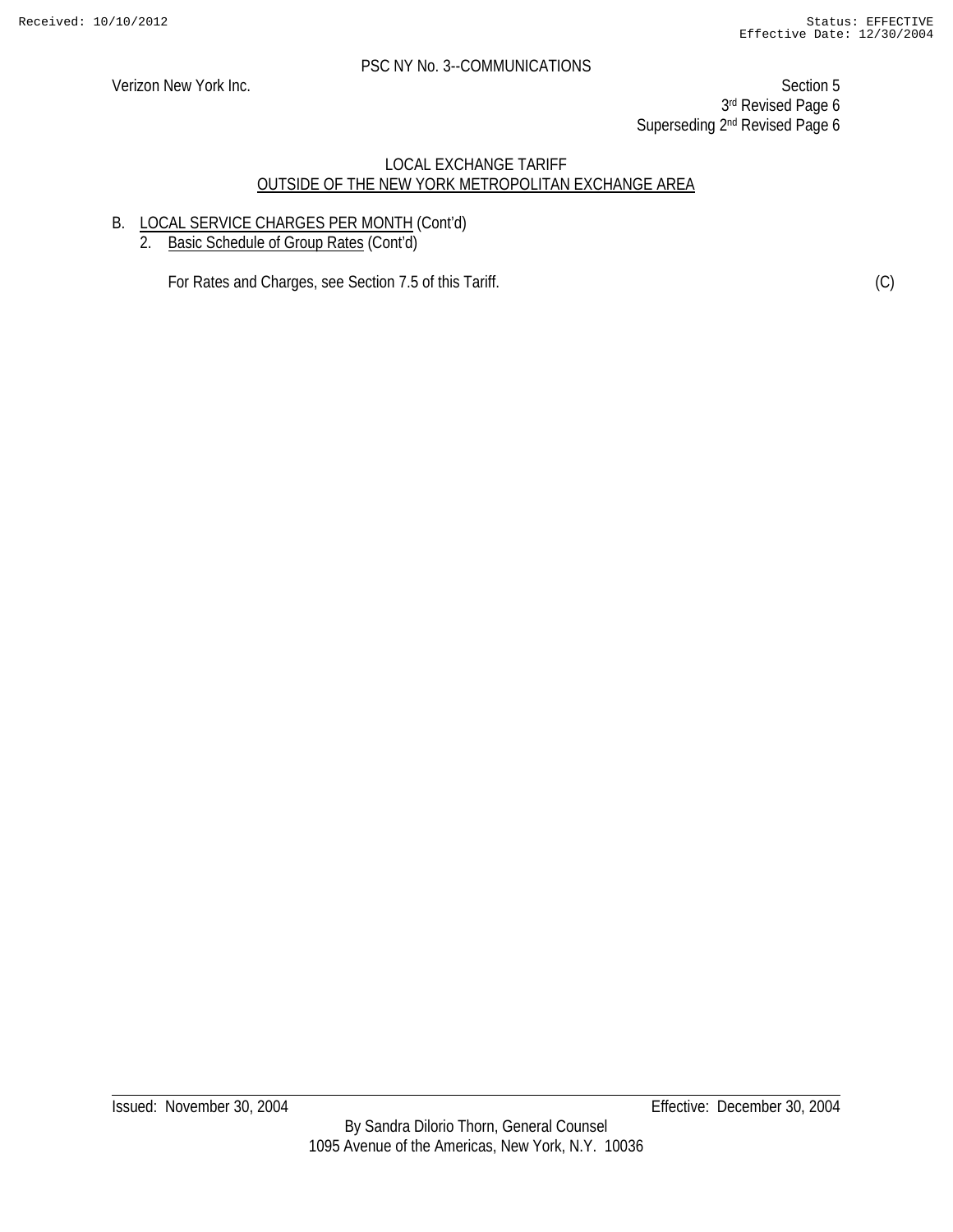#### Verizon New York Inc. Section 5

Original Page 7

#### LOCAL EXCHANGE TARIFF OUTSIDE OF THE NEW YORK METROPOLITAN EXCHANGE AREA

# B. LOCAL SERVICE CHARGES PER MONTH (Cont'd)

# 2. Basic Schedule of Group Rates \* (Cont'd)

- c. Notes
	- \*(1) In the following exchanges, calls to points within the primary calling area are timed from all business message rate service:

|          | <b>McGraw</b>                                                                                |
|----------|----------------------------------------------------------------------------------------------|
|          | McLean                                                                                       |
|          | Mexico                                                                                       |
|          | Moravia                                                                                      |
|          | Newfield                                                                                     |
|          | Ontario                                                                                      |
|          | Oswego                                                                                       |
| Caton    | Owasco                                                                                       |
|          | Owego                                                                                        |
| Cortland | Palmyra                                                                                      |
| Elmira   | Parish                                                                                       |
| Endicott | Penn Yan                                                                                     |
| Geneva   | Savona                                                                                       |
| Groton   | Sempronius                                                                                   |
| Ithaca   | Seneca Falls                                                                                 |
| Lansing  | Sodus                                                                                        |
| Lyons    | Waterloo                                                                                     |
| Macedon  | <b>Watkins Glen</b>                                                                          |
| Maine    | Waverly                                                                                      |
| Marion   | Williamson                                                                                   |
|          |                                                                                              |
|          | Auburn<br>Avoca<br>Bath<br><b>Big Flats</b><br>Binghamton<br>Cameron<br>Canaserga<br>Corning |

\*(2) Except for the exchanges specified in (1) preceding, calls to points within the primary calling area are not timed.

Effective February 1, 1994, calls to points within the primary calling area are timed from all business message rate service in all exchanges.

By Sandra Dilorio Thorn, General Counsel 1095 Avenue of the Americas, New York, N.Y. 10036

Issued: July 12, 2001 Effective: August 12, 2001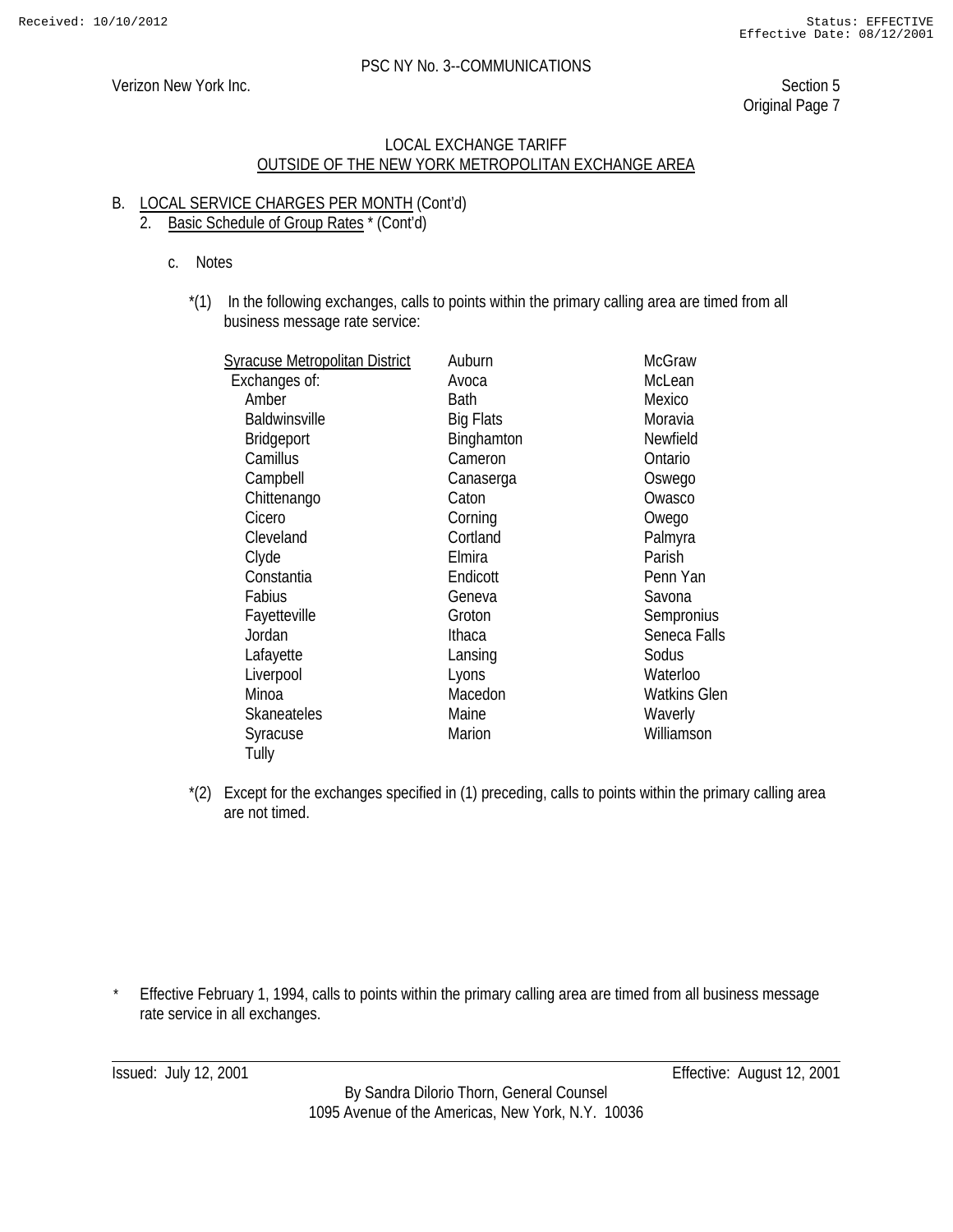Verizon New York Inc. Section 5 2<sup>nd</sup> Revised Page 8 Superseding 1<sup>st</sup> Revised Page 8

# LOCAL EXCHANGE TARIFF OUTSIDE OF THE NEW YORK METROPOLITAN EXCHANGE AREA

# B. LOCAL SERVICE CHARGES PER MONTH (Cont'd)

# 3. Non-Adjacent Extended Area Service Surcharges

In addition to the basic local service charges shown in Section 7 of this Tariff, the following non-adjacent extended area service surcharges apply only to flat rate lines in the exchanges indicated with an asterisk (\*) in Paragraph B.1. preceding. (C)

For Rates and Charges, see Section 7.5 of this Tariff.

(C)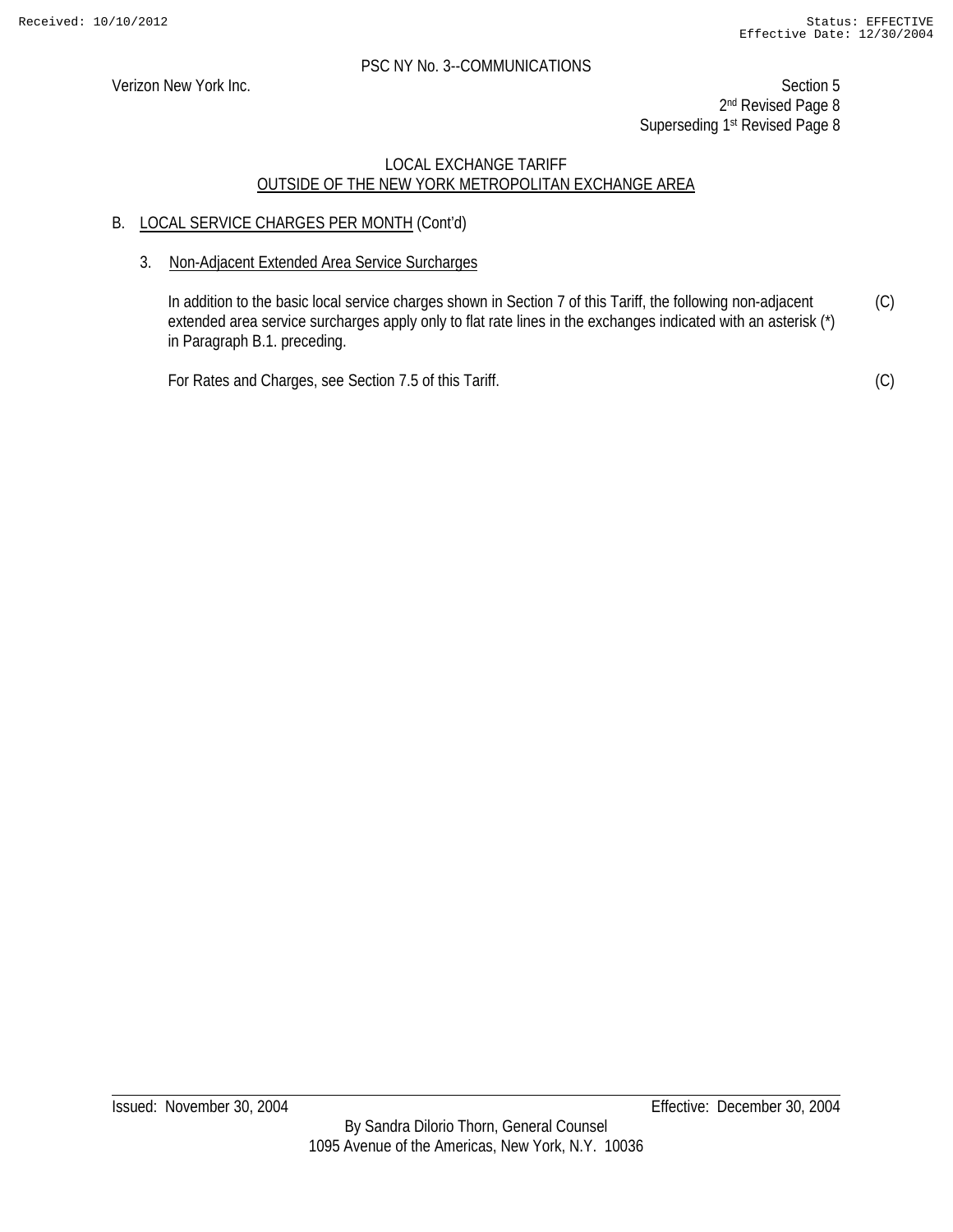Verizon New York Inc. Section 5 5<sup>th</sup> Revised Page 9 Superseding 4<sup>th</sup> Revised Page 9

# LOCAL EXCHANGE TARIFF OUTSIDE OF THE NEW YORK METROPOLITAN EXCHANGE AREA

# C. CHARGES FOR LOCAL CALLS

# 1. Local Calls from Flat Rate Telephones

Flat rate service includes an unlimited number of calls to points within the subscriber's primary local calling area, except as shown in 4. following.

### 2. Local Calls From Message Rate Telephones

a. Each station-to-station sent-paid call from a message rate telephone to a point within the subscriber's local calling area is charged for in accordance with the following schedule, except as shown in c. following. Except as indicated in exchanges shown in Paragraph B.2.c. preceding, calls to points within the primary calling area (Rate Band 1) are untimed. Rate Bands, where applicable, are shown in the related exchange pages of this Section. Where no Rate Bands are shown in the exchange pages, Rate Band 1 charges apply for local calls.

#### Residence

For Rates and Charges, see Section 7.5 of this Tariff.

#### Business

For Rates and Charges, see Section 7.5 of this Tariff.

(C)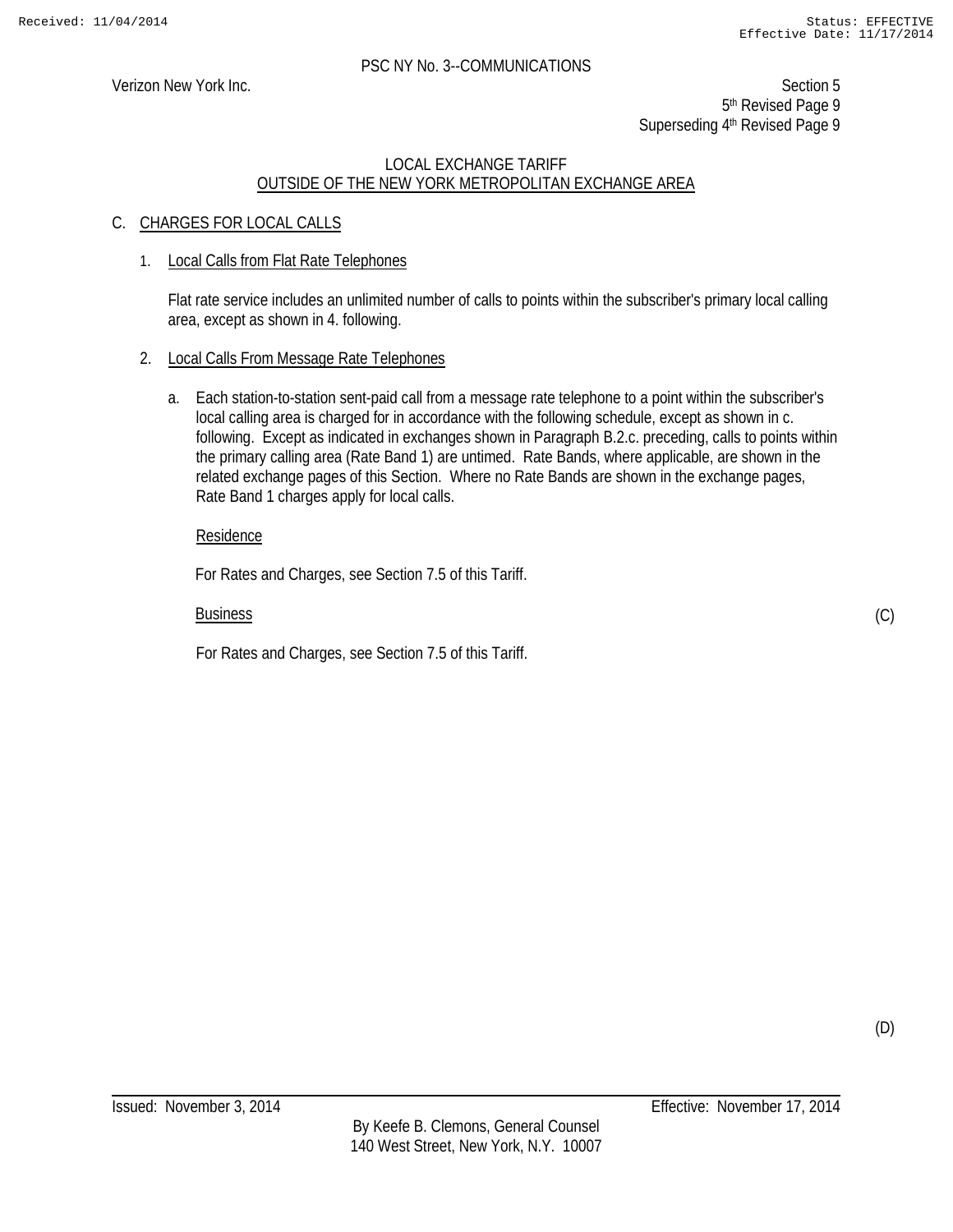(C)

# PSC NY No. 3--COMMUNICATIONS

Verizon New York Inc. Section 5 3rd Revised Page 10 Superseding 2<sup>nd</sup> Revised Page 10

# LOCAL EXCHANGE TARIFF OUTSIDE OF THE NEW YORK METROPOLITAN EXCHANGE AREA

# C. CHARGES FOR LOCAL CALLS (Cont'd)

- 2. Local Calls From Message Rate Telephones (Cont'd)
	- a. (Cont'd)
		- (1) Rate Periods Except Holidays

|         |                                | <b>Times Applicable</b>        |                                  |  |
|---------|--------------------------------|--------------------------------|----------------------------------|--|
| Rates   | From                           | To But Not<br>Including        | Days Applicable                  |  |
| Day     | 8:00 AM                        | 9:00 PM                        | Monday-Friday                    |  |
| Evening | 9:00 PM<br>5:00 PM             | 11:00 PM<br>11:00 PM           | Monday-Friday<br>Sunday          |  |
| Night   | 11:00 PM<br>8:00 AM<br>8:00 AM | 8:00 AM<br>11:00 PM<br>5:00 PM | All days<br>Saturdays<br>Sundays |  |

(2) Holiday Rate Periods

On Christmas Day (December 25), on New Year's Day (January 1), on Independence Day (July 4), on Labor Day (The first Monday in September) and on Thanksgiving (The fourth Thursday in November) and on resulting legal holidays when Christmas, New Year's Day or Independence Day legal holidays fall on dates other than December 25, January 1 or July 4, the holiday rate applicable is the Evening Rate unless a lower rate would normally apply.

- b. The charges for operator handled station- to-station calls are based on the rates and timing in Paragraph a. preceding, for timed service and in addition, the charges in Paragraph C.4. following apply.
- c. For the application of charges for local calls in the exchanges of Macedon, Ontario and Palmyra, see Section 7.5 of this Tariff.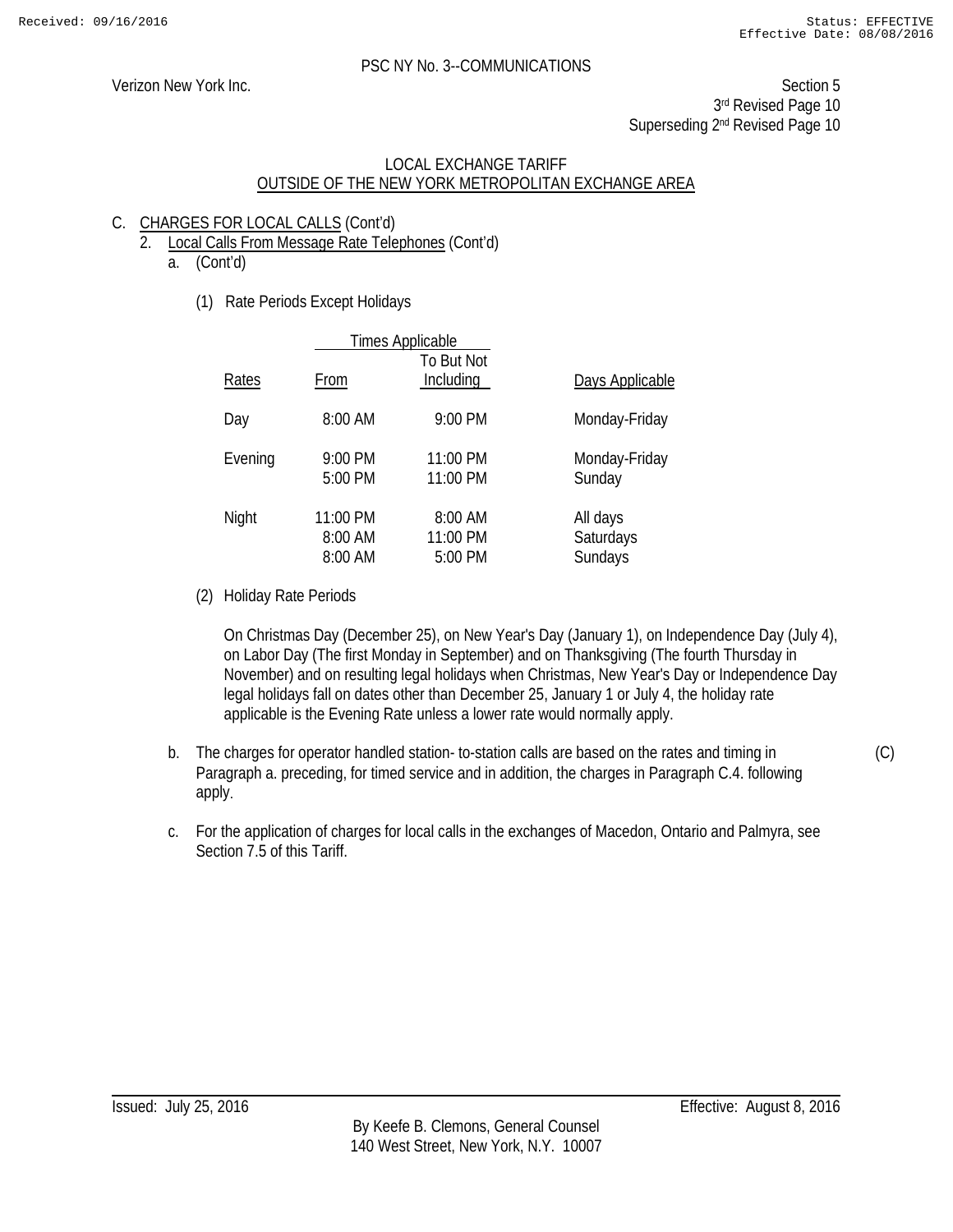Verizon New York Inc. Section 5 1st Revised Page 11 Superseding Original Page 11

# LOCAL EXCHANGE TARIFF OUTSIDE OF THE NEW YORK METROPOLITAN EXCHANGE AREA

C. CHARGES FOR LOCAL CALLS (Cont'd)

 $3.$ 

(T)

 $\perp$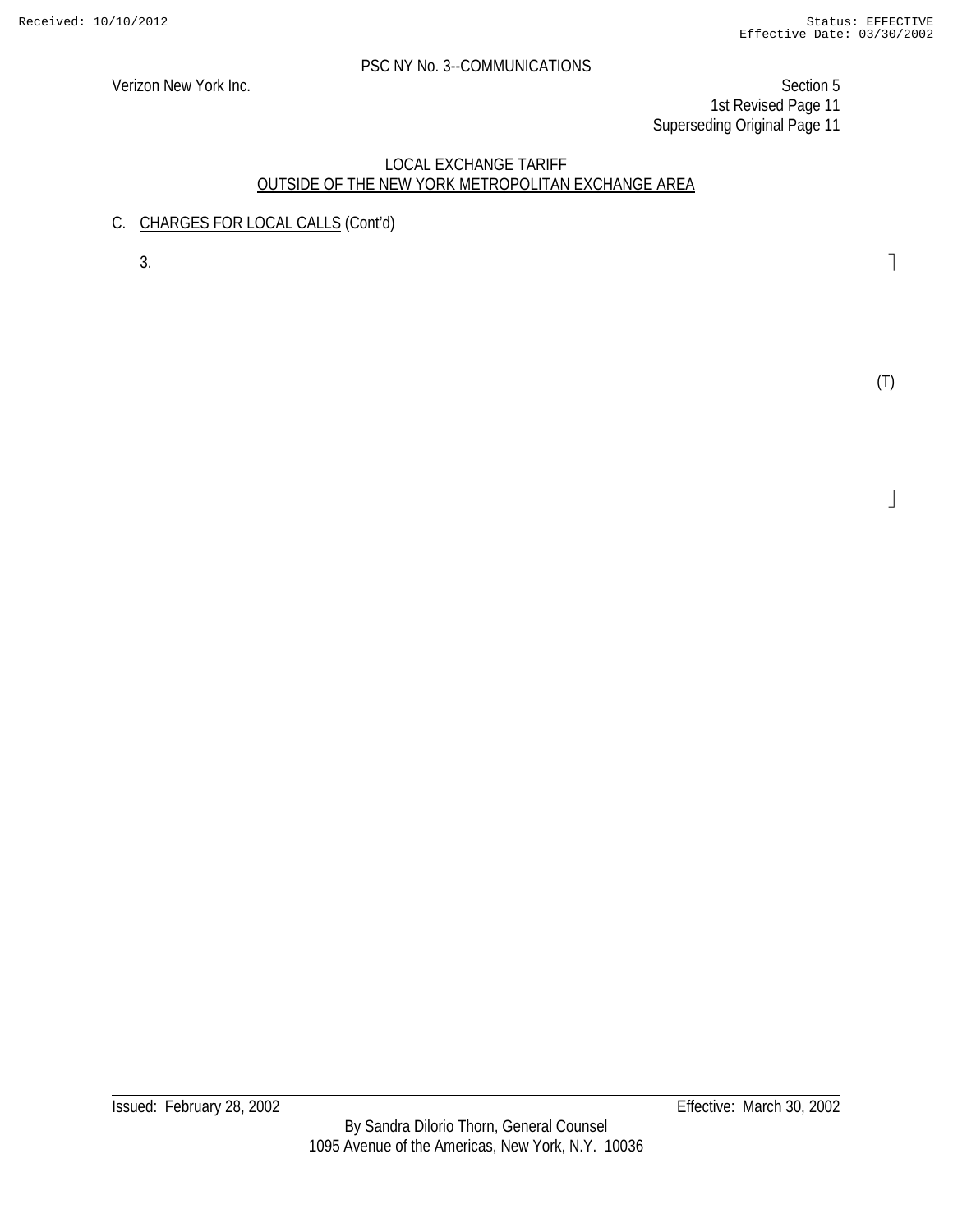Verizon New York Inc. Section 5 7<sup>th</sup> Revised Page 12 Superseding 6<sup>th</sup> Revised Page 12

# LOCAL EXCHANGE TARIFF OUTSIDE OF THE NEW YORK METROPOLITAN EXCHANGE AREA

- C. CHARGES FOR LOCAL CALLS (Cont'd)
	- 4. Operator-Handled Calls
		- a. From Message Rate and Flat Rate Stations.

Local calls may be placed on an operator-handled\* station-to-station basis. All such calls are timed. Such calls are itemized separately. (C)

> ˥ (D)

> > $\mathsf I$

For Rates and Charges, see Section 7.5 of this Tariff.

\* See Tariff P.S.C. No.15--COMMUNICATIONS, Section 9 for definition of operator-handled calls.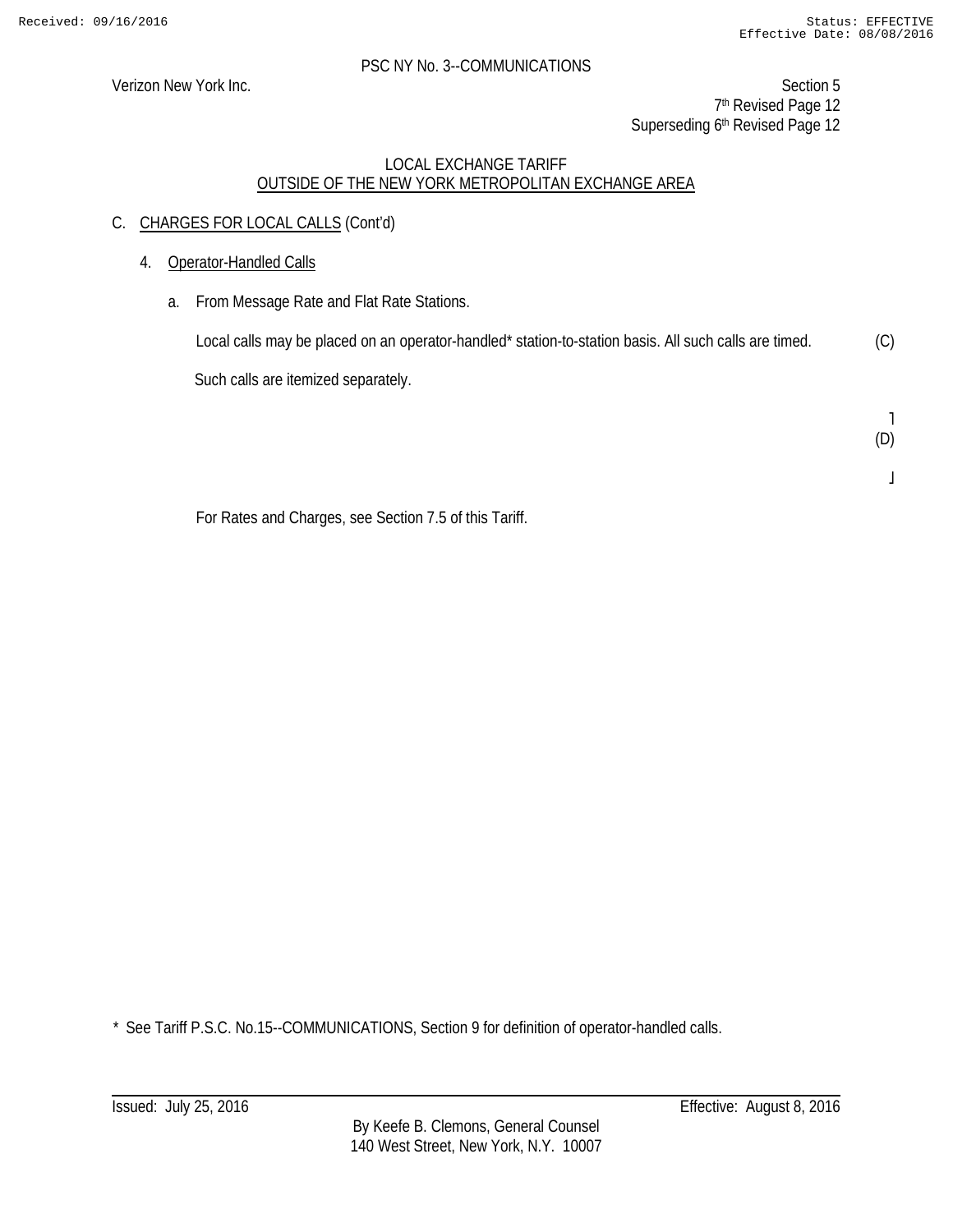Verizon New York Inc. Section 5 6th Revised Page 13 Superseding 5<sup>th</sup> Revised Page 13

# LOCAL EXCHANGE TARIFF OUTSIDE OF THE NEW YORK METROPOLITAN EXCHANGE AREA

C. CHARGES FOR LOCAL CALLS (Cont'd)

4. Operator-Handled Calls (Cont'd)

b. From Public Access Smart-pay Lines

For Rates and Charges, see Section 7.5 of this Tariff.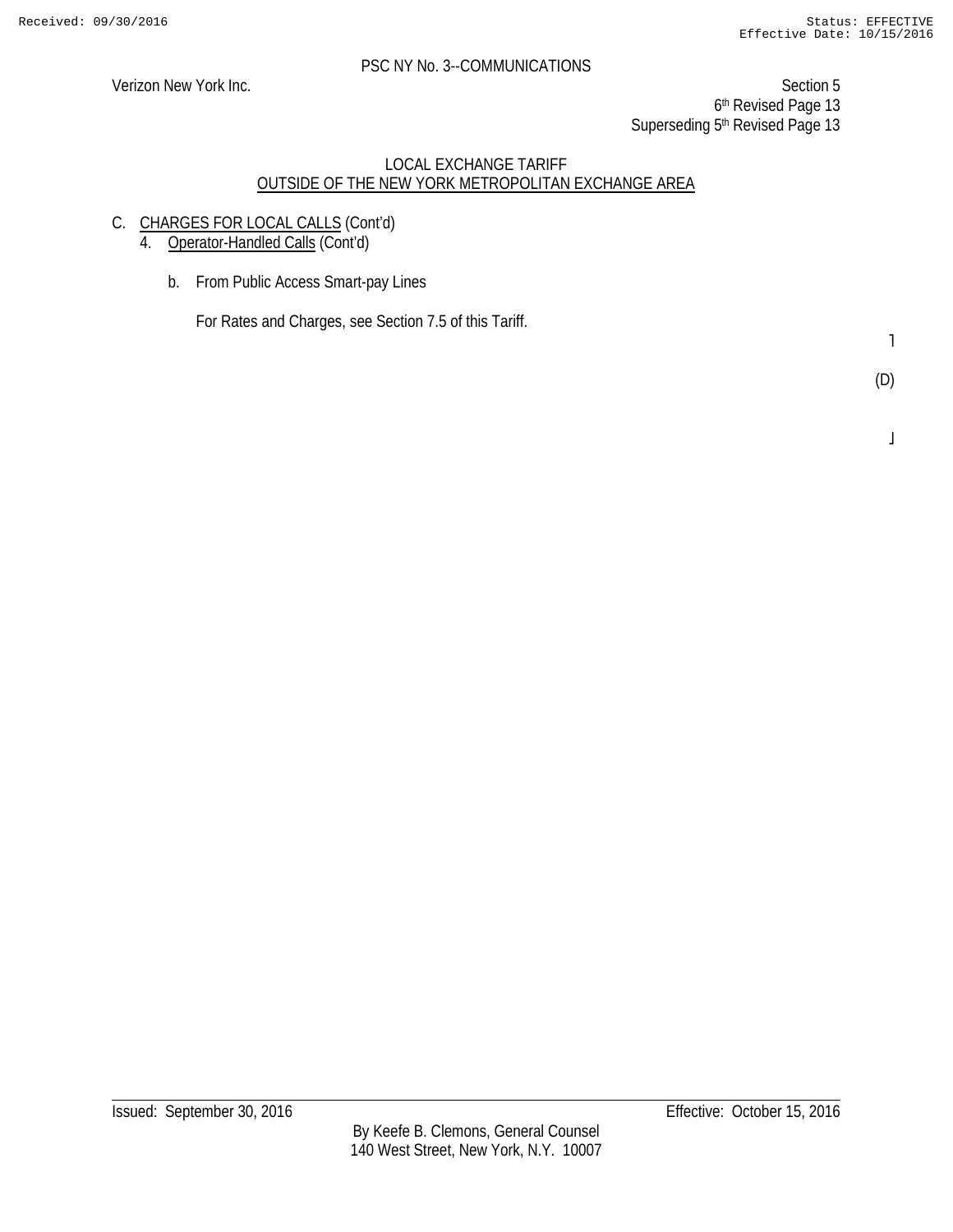Verizon New York Inc. Section 5 4th Revised Page 14 Superseding 3rd Revised Page 14

- C. CHARGES FOR LOCAL CALLS (Cont'd)
	- 5. (Reserved for future use)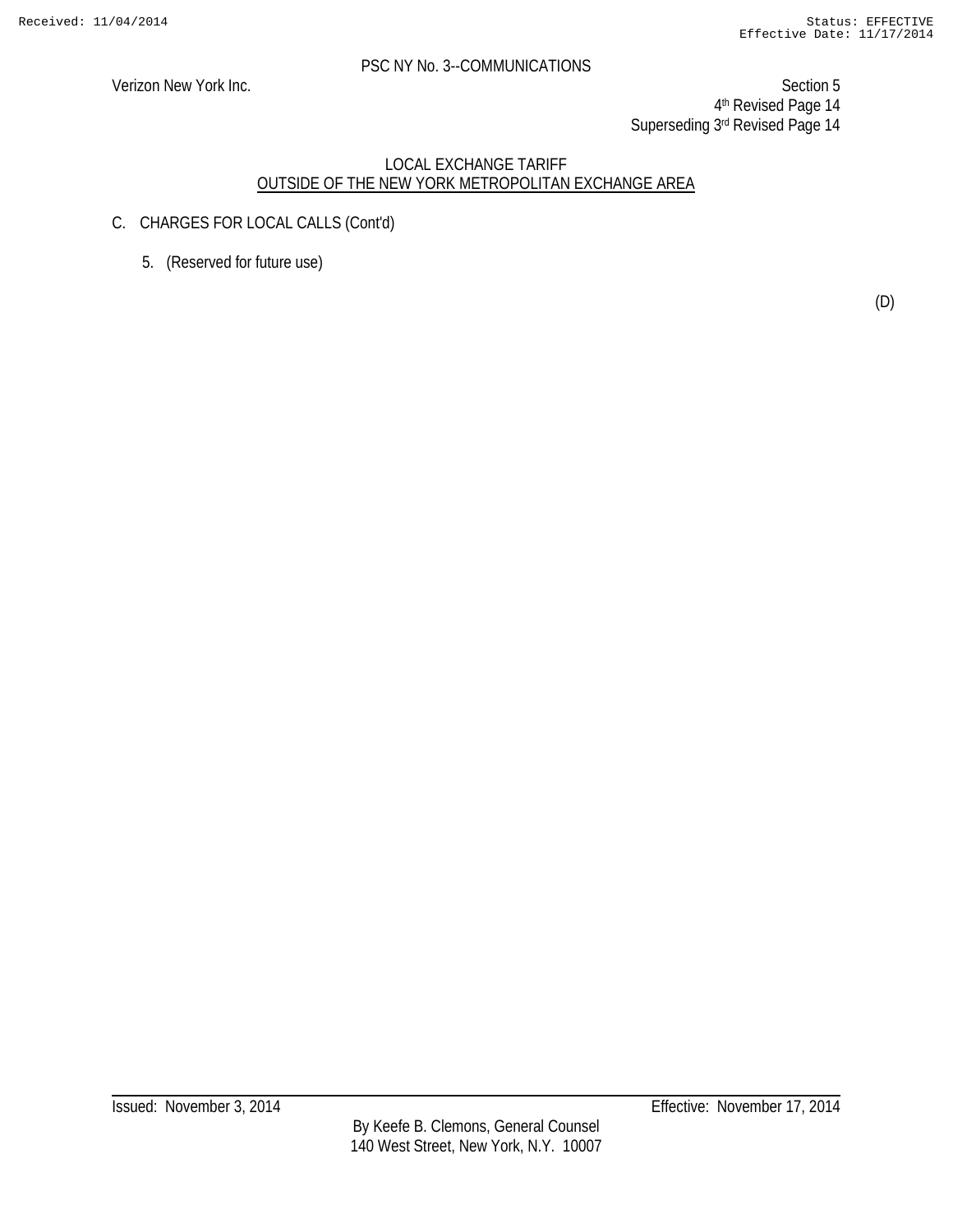Verizon New York Inc. Section 5 5<sup>th</sup> Revised Page 15 Superseding 4th Revised Page 15

- C. CHARGES FOR LOCAL CALLS (Cont'd)
	- 5. (Reserved for future use)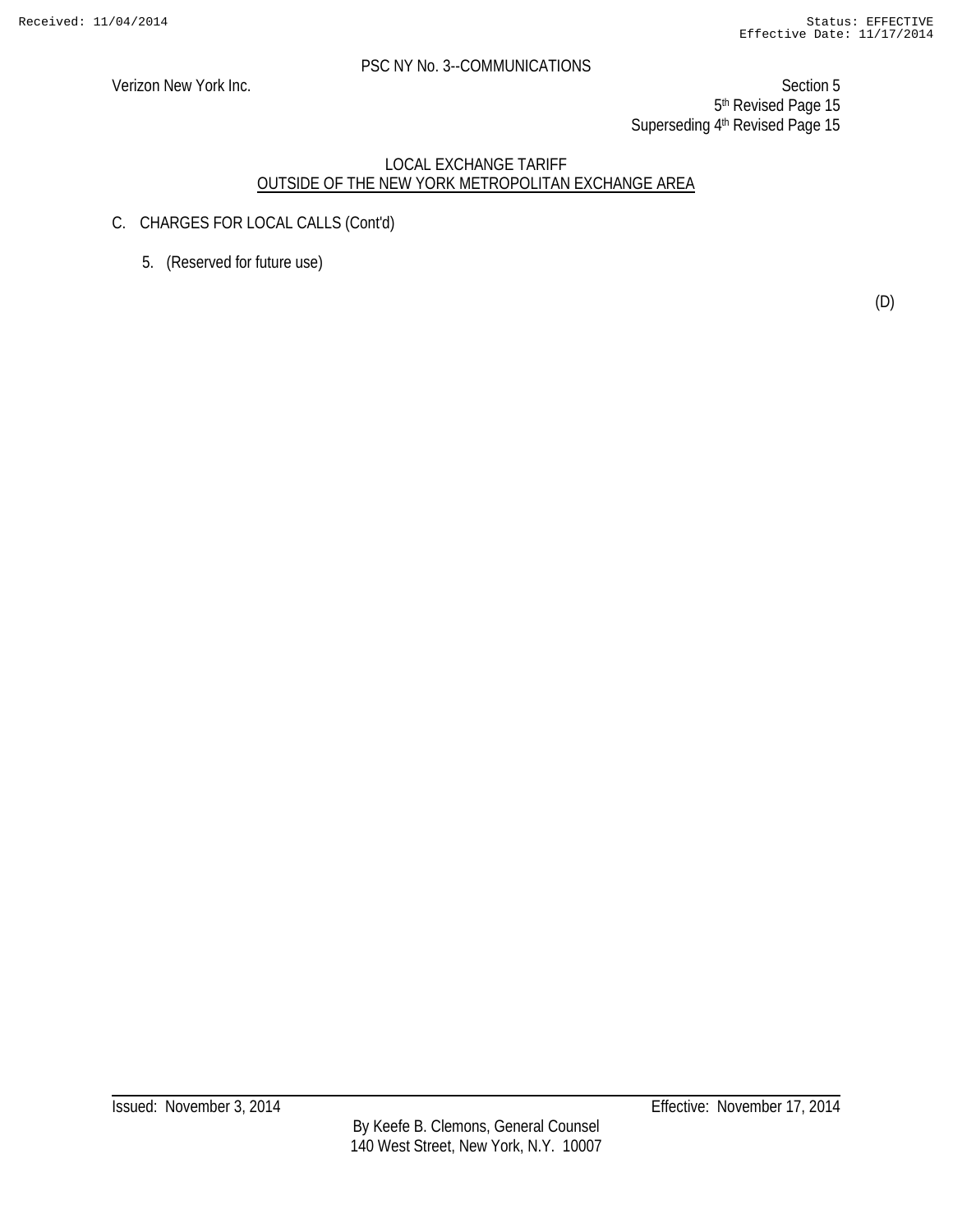Verizon New York Inc. Section 5 3rd Revised Page 16 Superseding 2<sup>nd</sup> Revised Page 16

- C. CHARGES FOR LOCAL CALLS (Cont'd)
	- 5. (Reserved for future use)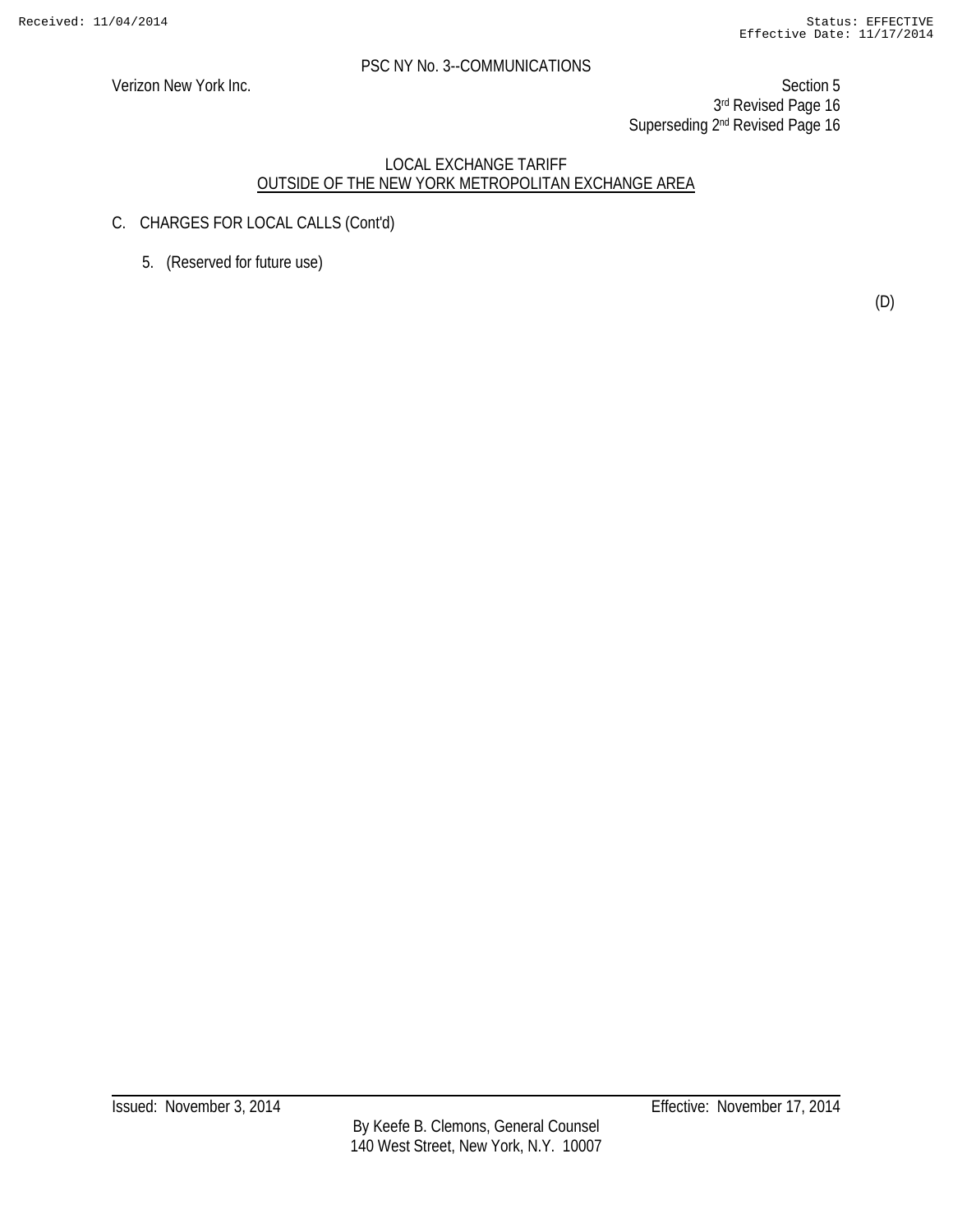Verizon New York Inc. Section 5 5<sup>th</sup> Revised Page 17 Superseding 4th Revised Page 17

- C. CHARGES FOR LOCAL CALLS (Cont'd)
	- 5. (Reserved for future use)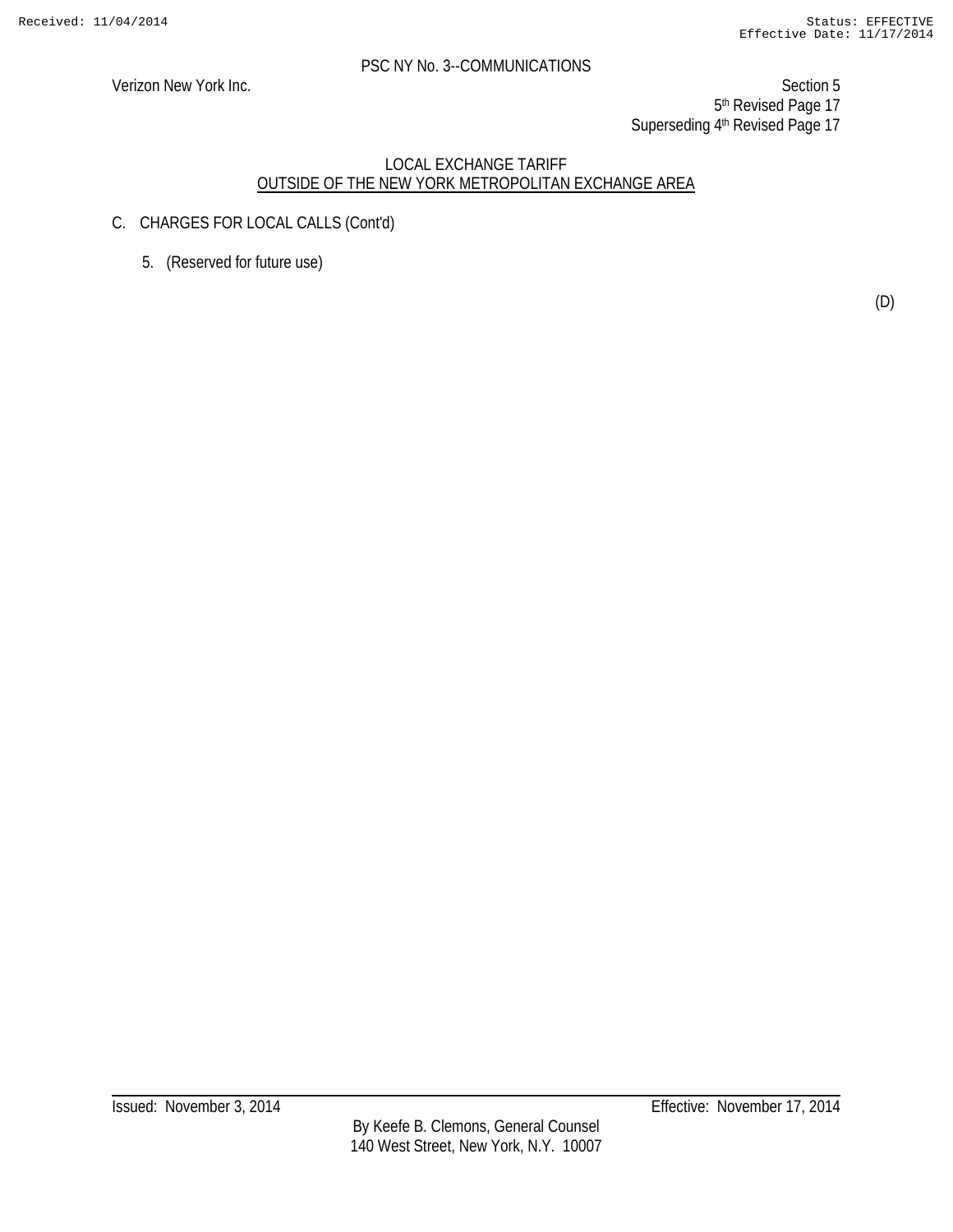Verizon New York Inc. Section 5 4th Revised Page 18 Superseding 3rd Revised Page 18

# LOCAL EXCHANGE TARIFF OUTSIDE OF THE NEW YORK METROPOLITAN EXCHANGE AREA

# A. THROUGHOUT THE ENTIRE AMBER EXCHANGE

The following services are offered at the rates specified in Section 7.5 of this Tariff.

| <b>BUSINESS</b>               | RESIDENCE $#$                 | (C) |
|-------------------------------|-------------------------------|-----|
| Individual Line--Message Rate | Individual Line--Message Rate |     |
|                               | Individual Line--Flat Rate    |     |

### B. LOCAL CALLING AREA

Stations bearing the designations of central offices within the exchanges of Amber, Baldwinsville, Camillus, Cicero, Fayetteville, Lafayette, Liverpool; Manlius and Marcellus (ALLTEL New York, Inc.); Minoa, Skaneateles, Syracuse and Tully.

(T)

(D) (D)

# Effective June 15, 2018, party-line services are withdrawn from this Tariff, and Verizon will no longer provide these services as of that date.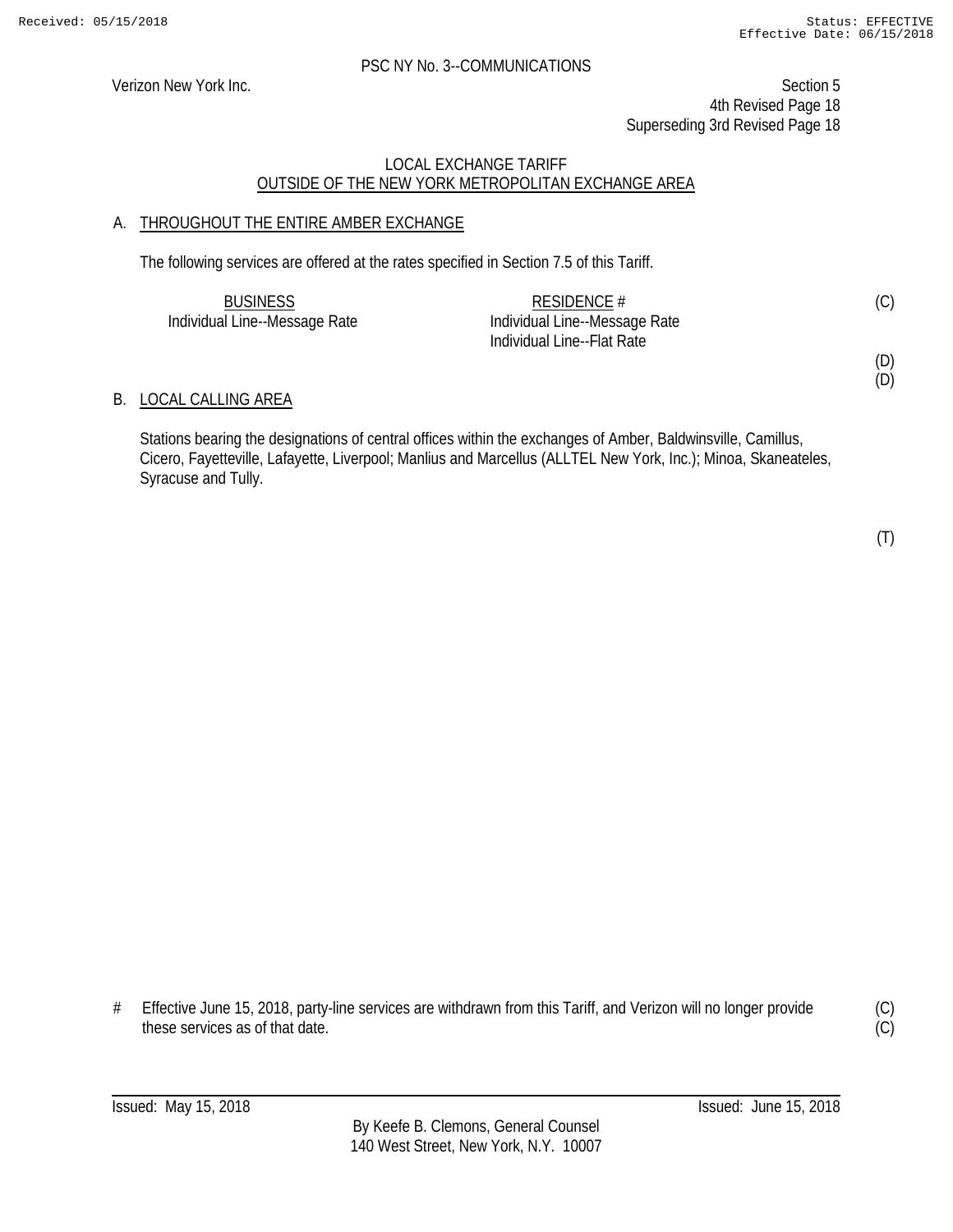(D)

#### PSC NY No. 3--COMMUNICATIONS

Verizon New York Inc. Section 5 3rd Revised Page 19 Superseding 2nd Revised Page 19

# LOCAL EXCHANGE TARIFF OUTSIDE OF THE NEW YORK METROPOLITAN EXCHANGE AREA

# A. THROUGHOUT THE ENTIRE ARKPORT EXCHANGE

The following services are offered at the rates specified in Section 7.5 of this Tariff.

| <b>BUSINESS</b>               | RESIDENCE #                   | (C) |
|-------------------------------|-------------------------------|-----|
| Individual Line--Message Rate | Individual Line--Message Rate |     |
|                               | Individual Line--Flat Rate    |     |
|                               |                               | (D) |

B. LOCAL CALLING AREA

Stations bearing the designations of central offices within the exchanges of Arkport, Canaseraga and Hornell.

(N) (N)

<sup>#</sup> Effective June 15, 2018, party-line services are withdrawn from this Tariff, and Verizon will no longer provide these services as of that date.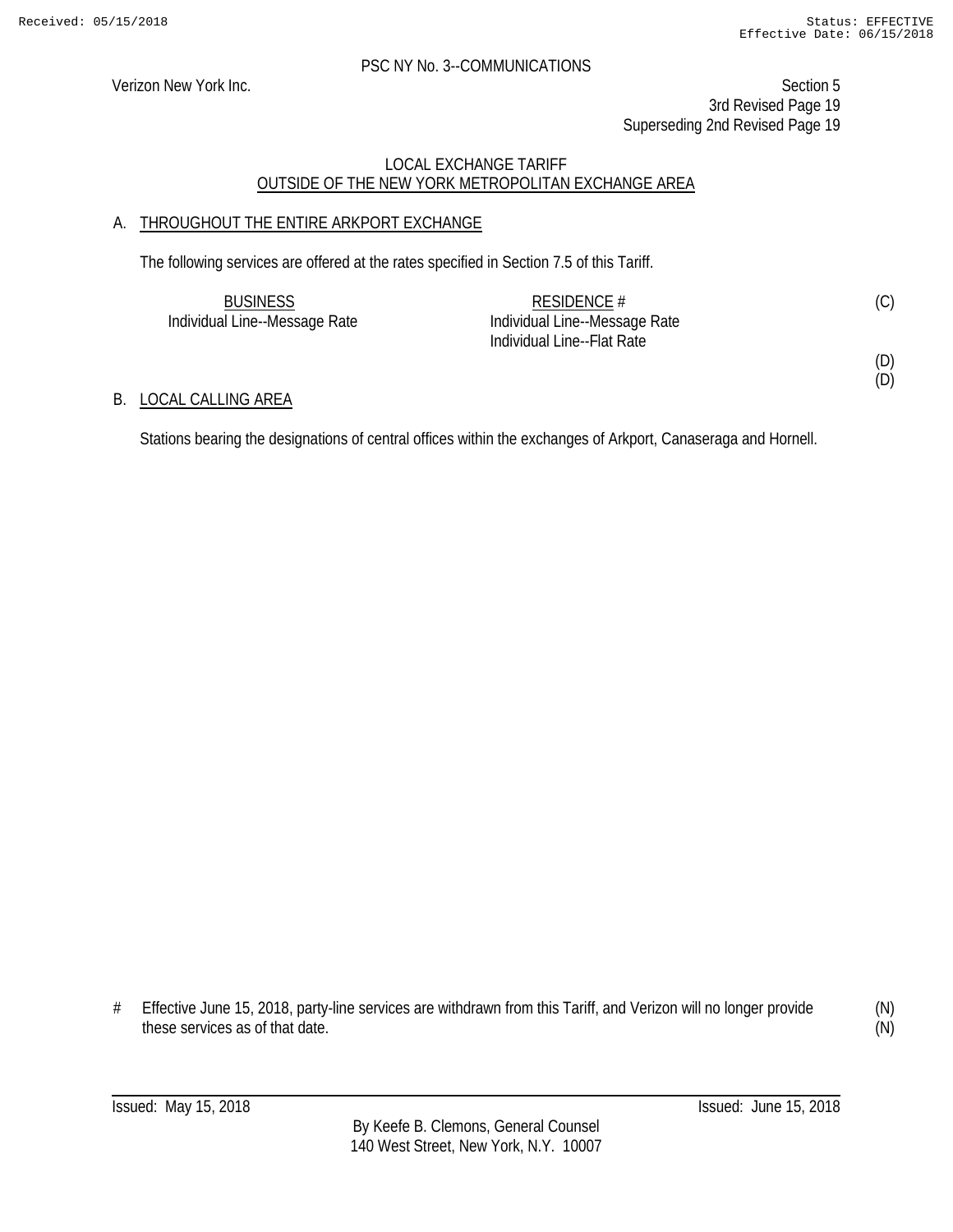(D) (D)

(T)

(N) (N)

#### PSC NY No. 3--COMMUNICATIONS

Verizon New York Inc. Section 5 5th Revised Page 20 Superseding 4th Revised Page 20

# LOCAL EXCHANGE TARIFF OUTSIDE OF THE NEW YORK METROPOLITAN EXCHANGE AREA

# A. THROUGHOUT THE ENTIRE AUBURN EXCHANGE

The following services are offered at the rates specified in Section 7.5 of this Tariff.

| <b>BUSINESS</b>               | RESIDENCE $#$                 | (C) |
|-------------------------------|-------------------------------|-----|
| Individual Line--Message Rate | Individual Line--Message Rate |     |
|                               | Individual Line--Flat Rate    |     |

B. LOCAL CALLING AREA

Stations bearing the designations of central offices within the exchanges of Auburn, Cato (Continental Tel. Co. of N.Y.), Jordan, Moravia, Owasco, Poplar Ridge, Port Byron (Port Byron Telephone Company), Skaneateles, Union Springs and Weedsport.

# C. CHARGES FOR LOCAL CALLS FROM FLAT RATE AND MESSAGE RATE TELEPHONES

1. Flat Rate Service

Flat Rate Service includes unlimited calling privilege to points listed in Paragraph B. preceding, except that such calls placed on an operator handled station-to-station basis are charged for under the rate bands schedule as shown in Paragraph 2. following.

#### 2. Message Rate Service

The following table shows the rate bands for directly-dialed station-to-station calls to the points listed in Paragraph B. preceding.

|    |                    | Rate Bands   |                           |
|----|--------------------|--------------|---------------------------|
|    |                    |              |                           |
| TO | Auburn             | Moravia      | $\text{Cato}(\mathsf{I})$ |
|    | Jordan             | Poplar Ridge |                           |
|    | Owasco             |              |                           |
|    | Port Byron         |              |                           |
|    | <b>Skaneateles</b> |              |                           |
|    | Union springs      |              |                           |
|    | Weedsport          |              |                           |

See Paragraphs C.2. and C.4., preceding, in this Section for initial and overtime periods, initial and overtime charges and charges for operator-handled station-to-station calls.

# Effective June 15, 2018, party-line services are withdrawn from this Tariff, and Verizon will no longer provide these services as of that date.

<sup>(</sup>I) Independent Company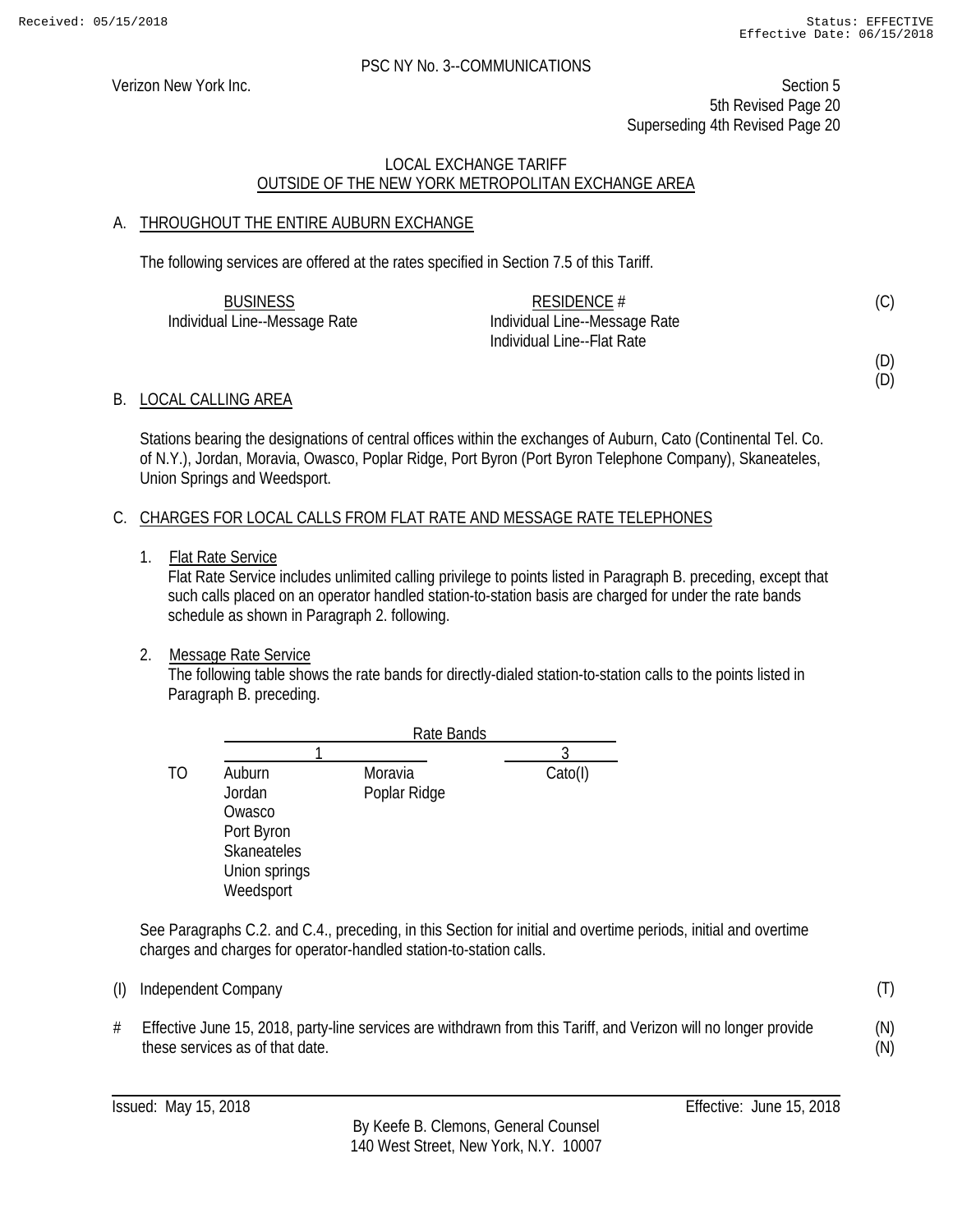Verizon New York Inc. Section 5 1st Revised Page 21 Superseding Original Page 21

## LOCAL EXCHANGE TARIFF OUTSIDE OF THE NEW YORK METROPOLITAN EXCHANGE AREA

D. **D. Example 1 D. Contract 2 D. Contract 2 D. Contract 2 D. Contract 2 D. Contract 2 D. Contract 2 Contract 2 Contract 2 Contract 2 Contract 2 Contract 2 Contract 2 Contract 2 Co** 

(T)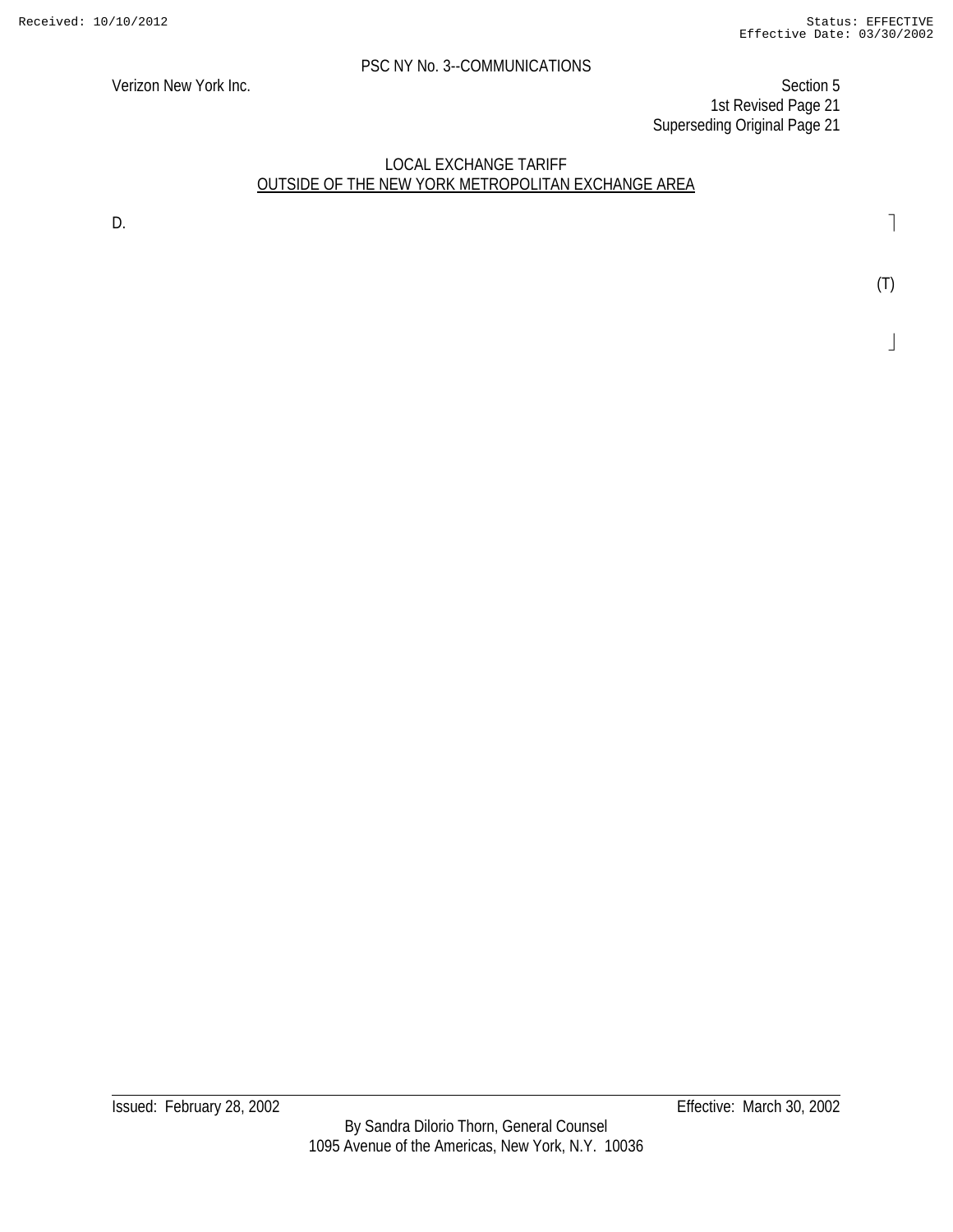(D)

#### PSC NY No. 3--COMMUNICATIONS

Verizon New York Inc. Section 5 3rd Revised Page 22 Superseding 2nd Revised Page 22

# LOCAL EXCHANGE TARIFF OUTSIDE OF THE NEW YORK METROPOLITAN EXCHANGE AREA

# A. THROUGHOUT THE ENTIRE AVOCA EXCHANGE

The following services are offered at the rates specified in Section 7.5 of this Tariff.

| <b>BUSINESS</b>               | RESIDENCE $#$                 | (C) |
|-------------------------------|-------------------------------|-----|
| Individual Line--Message Rate | Individual Line--Message Rate |     |
|                               | Individual Line--Flat Rate    |     |
|                               |                               | (D) |

### B. LOCAL CALLING AREA

Stations bearing the designations of central offices within the exchanges of Avoca, Bath and Hornell.

# Effective June 15, 2018, party-line services are withdrawn from this Tariff, and Verizon will no longer provide these services as of that date.

(N) (N)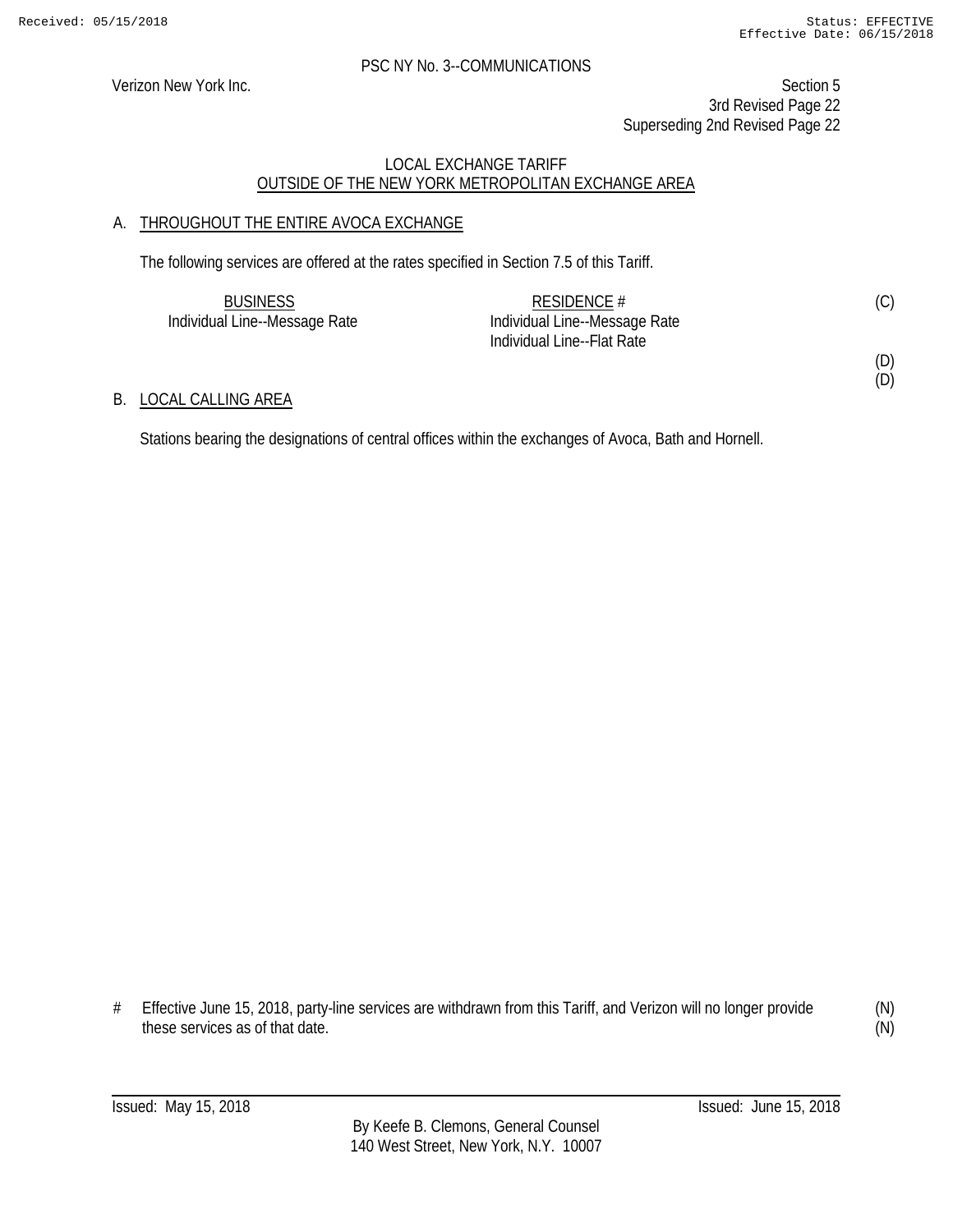Verizon New York Inc. Section 5 3rd Revised Page 23 Superseding 2nd Revised Page 23

# LOCAL EXCHANGE TARIFF OUTSIDE OF THE NEW YORK METROPOLITAN EXCHANGE AREA

# A. THROUGHOUT THE ENTIRE BALDWINSVILLE EXCHANGE

The following services are offered at the rates specified in Section 7.5 of this Tariff.

| <b>BUSINESS</b>               | RESIDENCE $#$                 | (C) |
|-------------------------------|-------------------------------|-----|
| Individual Line--Message Rate | Individual Line--Message Rate |     |
|                               | Individual Line--Flat Rate    |     |

(D) (D)

# B. LOCAL CALLING AREA

Stations bearing the designations of central offices within the exchanges of Baldwinsville, Amber, Bridgeport, Camillus, Cato (Continental Tel.Co. of N.Y., Inc.); Cazenovia and CentralSquare (ALLTEL New York, Inc.); Chittenango, Cicero, Cleveland, Constantia, Fabius, Fayetteville, Fulton, (ALLTELL New York, Inc.), Jordan, LaFayette, Liverpool, Lysander (Continental Tel. Co. of N.Y., Inc.), Manlius and Marcellus (ALLTEL New York, Inc.); Minoa, New Woodstock (Continental Tel. Co .of N.Y., Inc.), Phoenix (ALLTEL New York, Inc.), Skaneateles, Syracuse and Tully.

# Effective June 15, 2018, party-line services are withdrawn from this Tariff, and Verizon will no longer provide these services as of that date.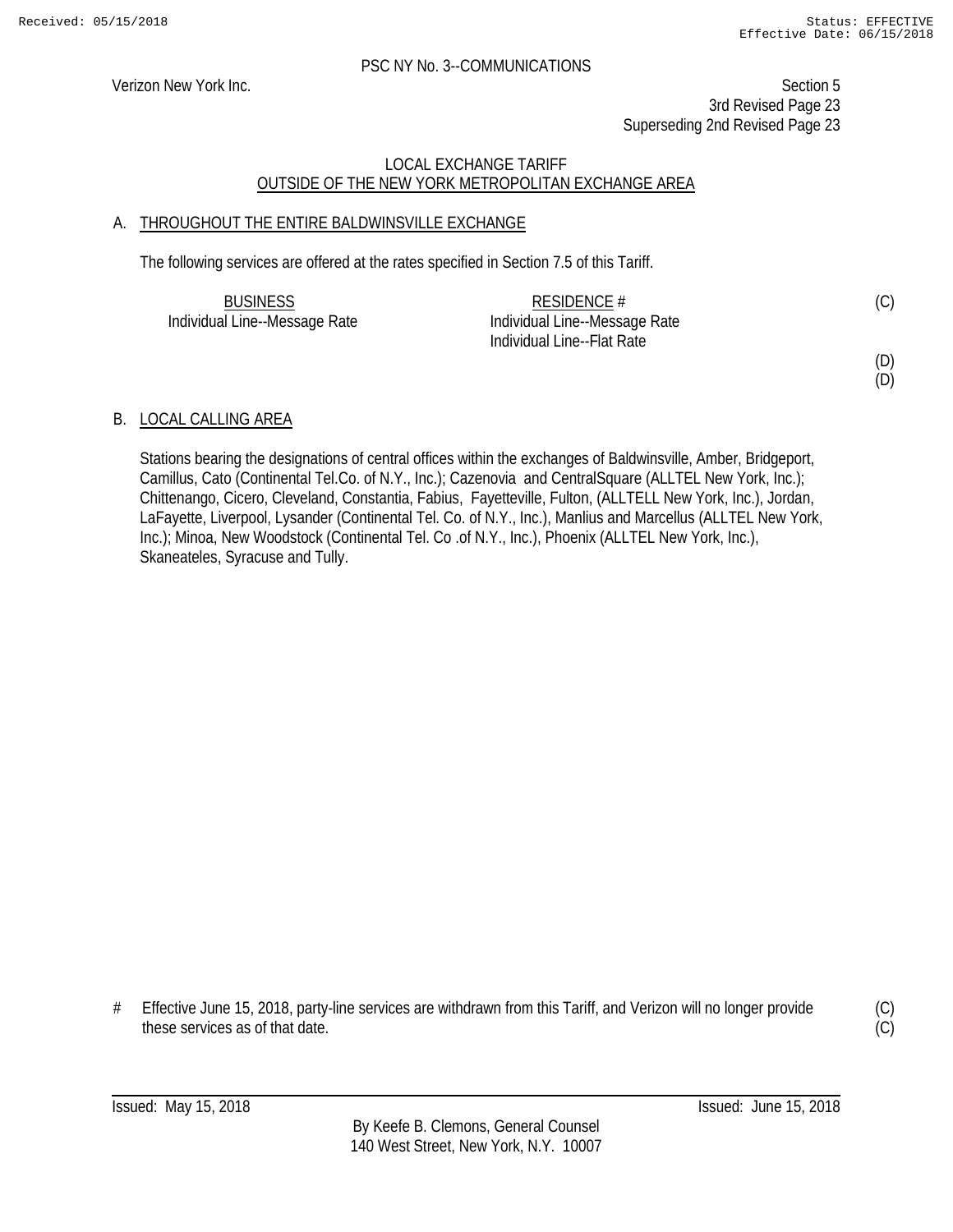Verizon New York Inc. Section 5 2<sup>nd</sup> Revised Page 24 Superseding 1st Revised Page 24

# LOCAL EXCHANGE TARIFF OUTSIDE OF THE NEW YORK METROPOLITAN EXCHANGE AREA

# C. CHARGES FOR LOCAL CALLS FROM FLAT RATE AND MESSAGE RATE TELEPHONES

# 1. Flat Rate Service

Flat Rate Service includes unlimited calling privilege to points listed in Paragraph B. preceding, except that such calls placed on an operator handled station-to-station basis are charged for under the rate band schedule as shown in Paragraph 2. following.

2. Message Rate Service

The following table shows the rate bands for directly-dialed station-to-station calls to the points listed in Paragraph B. preceding.

|    |                      | Rate Bands         |            |
|----|----------------------|--------------------|------------|
|    |                      |                    | ገ          |
| TΟ | <b>Baldwinsville</b> | Fayetteville       | Fulton (I) |
|    | Amber                | Jordan             |            |
|    | <b>Bridgeport</b>    | LaFayette          |            |
|    | Camillus             | Liverpool          |            |
|    | Cato (I)             | Lysander (I)       |            |
|    | Cazenovia (I)        | Manlius (I)        |            |
|    | Central Square (I)   | Marcellus (I)      |            |
|    | Chittenango          | Minoa              |            |
|    | Cicero               | New Woodstock (I)  |            |
|    | Cleveland            | Phoenix (I)        |            |
|    | Constancia           | <b>Skaneateles</b> |            |
|    | Fabius               | Syracuse           |            |
|    |                      | Tully              |            |

See Paragraphs C.2. and C.4, preceding, in this Section for initial and overtime periods, initial and overtime charges and charges for operator-handled station-to-station calls.

(C)

(C)

(I) Independent Company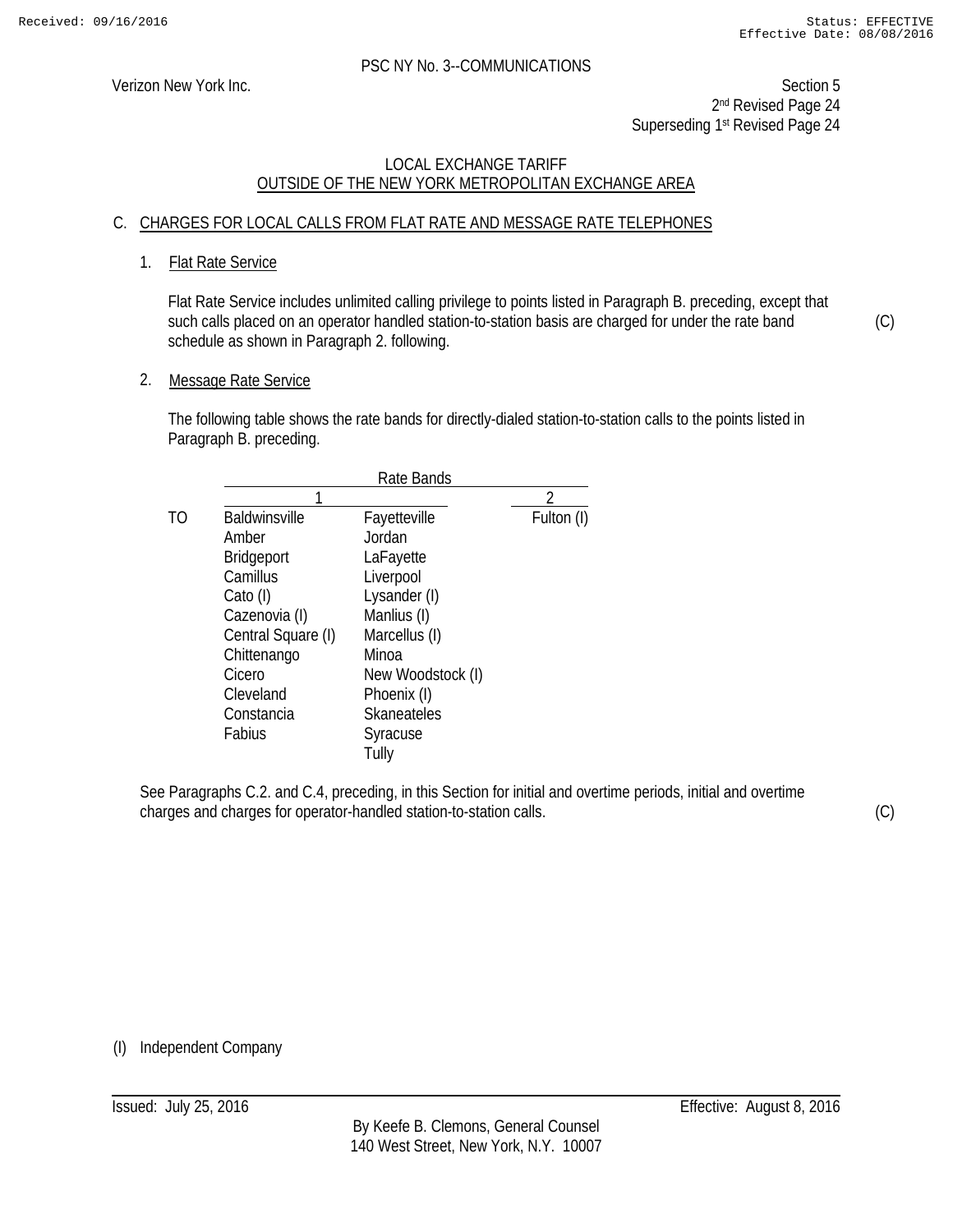Verizon New York Inc. Section 5 3rd Revised Page 25 Superseding 2nd Revised Page 25

# LOCAL EXCHANGE TARIFF OUTSIDE OF THE NEW YORK METROPOLITAN EXCHANGE AREA

# A. THROUGHOUT THE ENTIRE BATH EXCHANGE

The following services are offered at the rates specified in Section 7.5 of this Tariff.

| <b>BUSINESS</b>               | RESIDENCE $#$                 | (C) |
|-------------------------------|-------------------------------|-----|
| Individual Line--Message Rate | Individual Line--Message Rate |     |
|                               | Individual Line--Flat Rate    |     |

(D)

(D)

# B. LOCAL CALLING AREA

Stations bearing the designations of central offices within the exchanges of Bath, Avoca, Cameron, Campbell, Hammondsport (GTE New York), Prattsburg (Empire Telephone) and Savona.

# Effective June 15, 2018, party-line services are withdrawn from this Tariff, and Verizon will no longer provide these services as of that date.

(N) (N)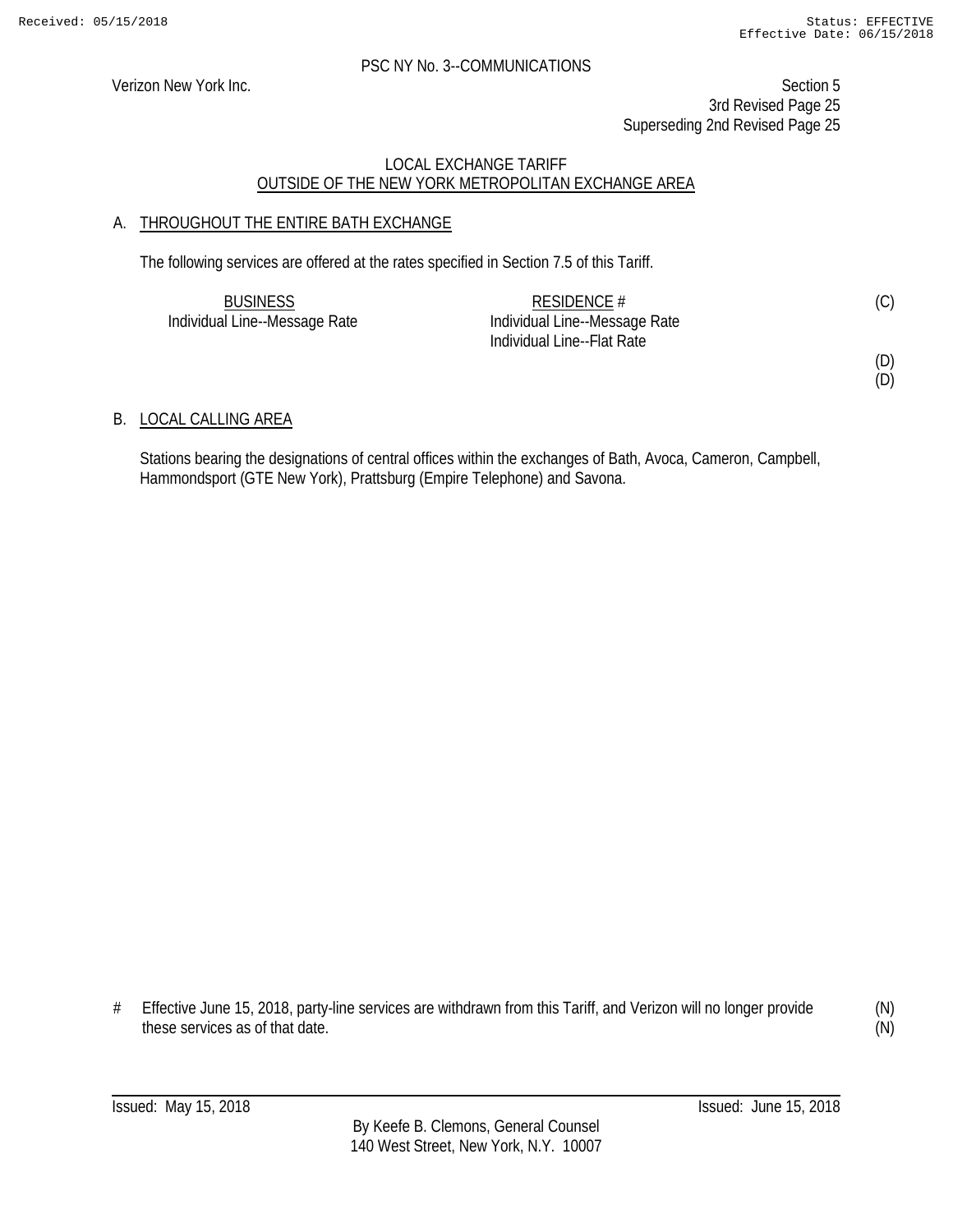(D) (D)

#### PSC NY No. 3--COMMUNICATIONS

Verizon New York Inc. Section 5 3rd Revised Page 26 Superseding 2nd Revised Page 26

# LOCAL EXCHANGE TARIFF OUTSIDE OF THE NEW YORK METROPOLITAN EXCHANGE AREA

# A. THROUGHOUT THE ENTIRE BIG FLATS EXCHANGE

The following services are offered at the rates specified in Section 7.5 of this Tariff.

| <b>BUSINESS</b>               | RESIDENCE #                   | (C) |
|-------------------------------|-------------------------------|-----|
| Individual Line--Message Rate | Individual Line--Message Rate |     |
|                               | Individual Line--Flat Rate    |     |

B. LOCAL CALLING AREA

Stations bearing the designations of central offices within the exchanges of Big Flats, Caton, Corning and Elmira.

<sup>#</sup> Effective June 15, 2018, party-line services are withdrawn from this Tariff, and Verizon will no longer provide these services as of that date.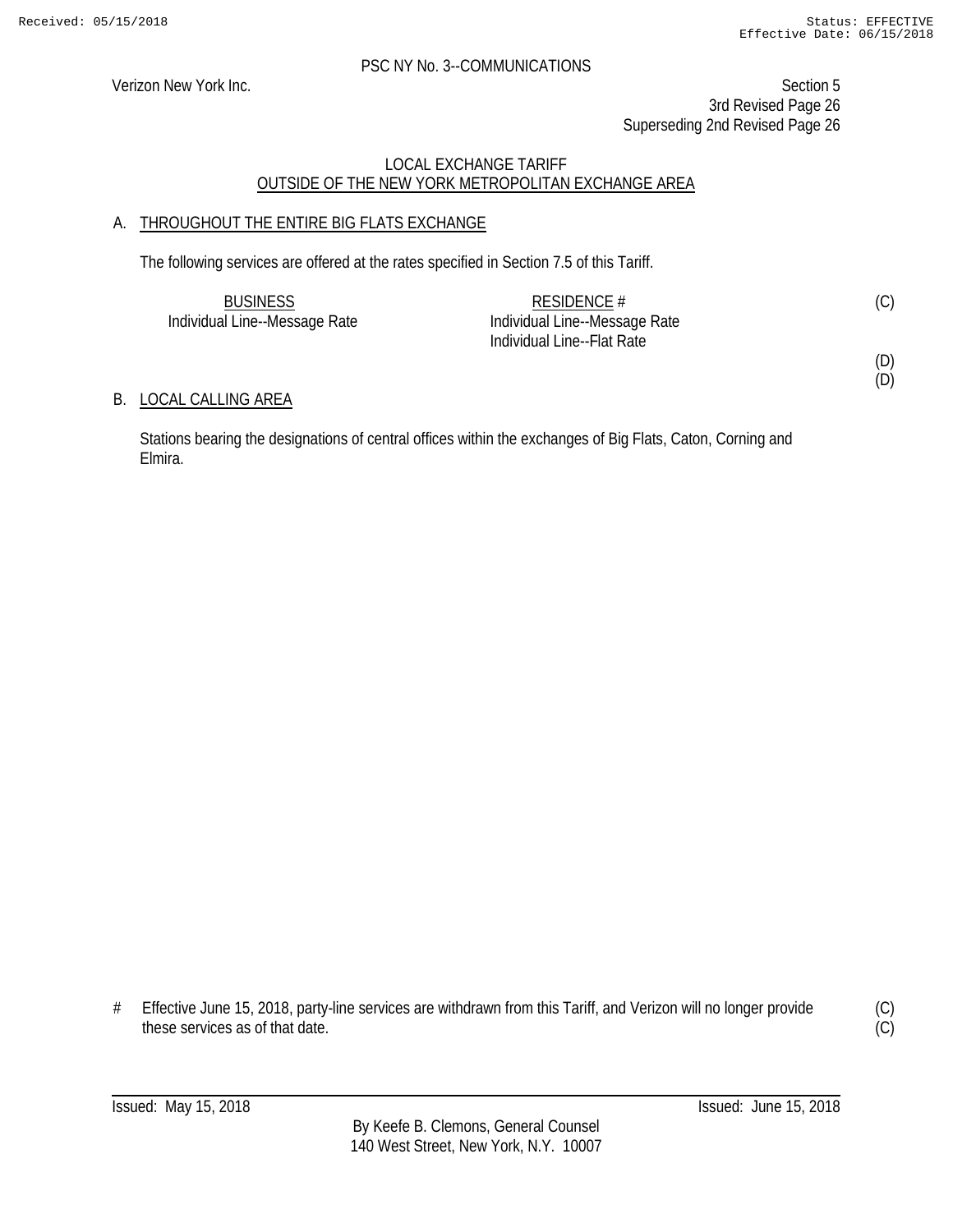Verizon New York Inc. Section 5 4th Revised Page 27 Superseding 3rd Revised Page 27

# LOCAL EXCHANGE TARIFF OUTSIDE OF THE NEW YORK METROPOLITAN EXCHANGE AREA

# A. THROUGHOUT THE ENTIRE BINGHAMTON EXCHANGE

The following services are offered at the rates specified in Section 7.5 of this Tariff.

| <b>BUSINESS</b>               | RESIDENCE $#$                 | (C) |
|-------------------------------|-------------------------------|-----|
| Individual Line--Message Rate | Individual Line--Message Rate |     |
|                               | Individual Line--Flat Rate    |     |

#### B. LOCAL CALLING AREA

Stations bearing the designations of central offices within the exchanges of Binghamton, Chenango Bridge (Chenango and Unadilla Telephone Corporation), Endicott, Harpursville (Deposit Telephone Company, Inc.), Hawleyton (Western Counties Telephone Corporation), Maine, Quaker Lake, Pa. (Western Counties Telephone Corporation), Whitney Point (Chenango and Unadilla Telephone Corporation) and Windsor (Deposit Telephone Company, Inc.).

(D) (D)

# Effective June 15, 2018, party-line services are withdrawn from this Tariff, and Verizon will no longer provide these services as of that date.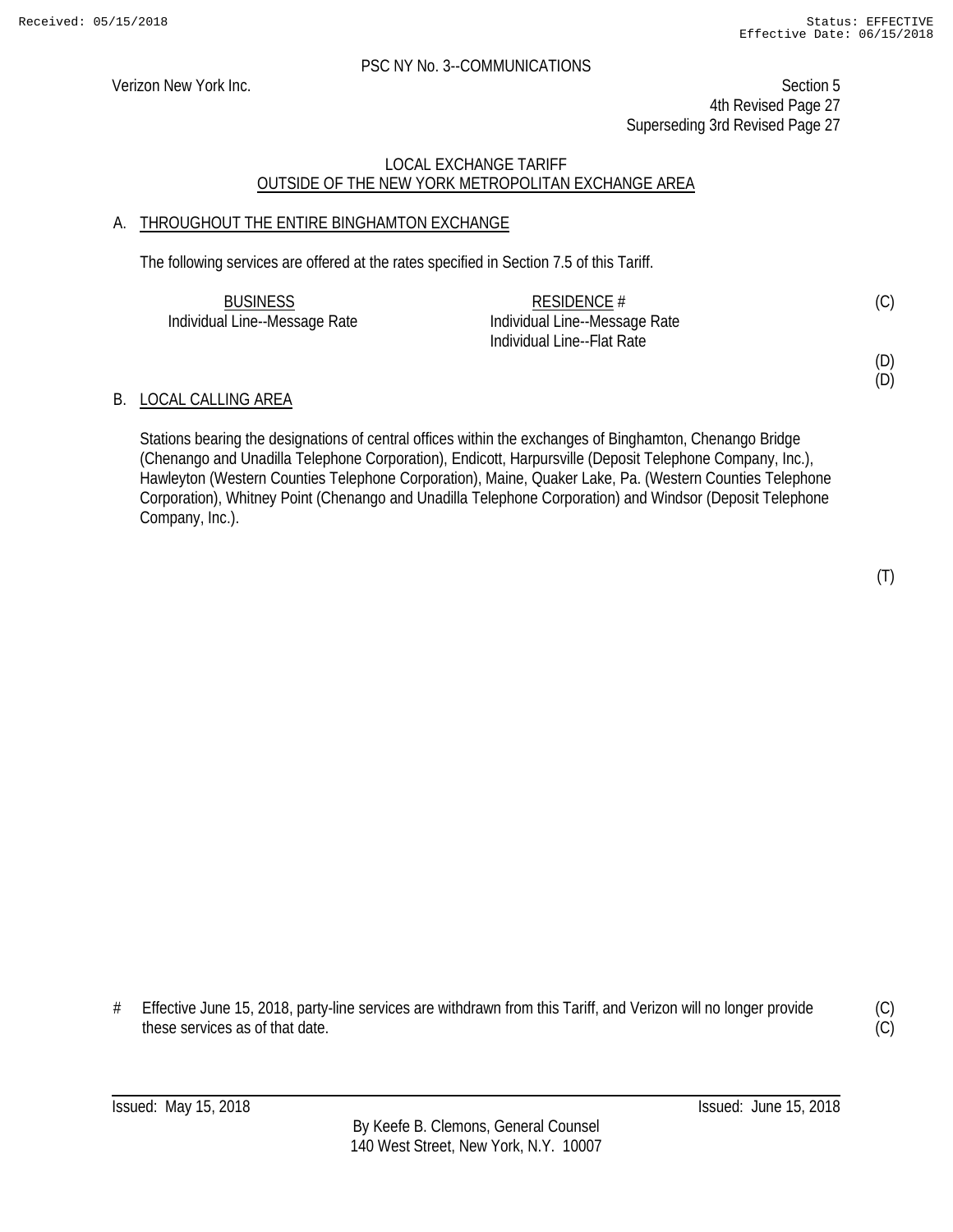Verizon New York Inc. Section 5 4th Revised Page 28 Superseding 3rd Revised Page 28

# LOCAL EXCHANGE TARIFF OUTSIDE OF THE NEW YORK METROPOLITAN EXCHANGE AREA

# A. THROUGHOUT THE ENTIRE BRIDGEPORT EXCHANGE

The following services are offered at the rates specified in Section 7.5 of this Tariff.

| <b>BUSINESS</b>               | RESIDENCE $#$                 | (C) |
|-------------------------------|-------------------------------|-----|
| Individual Line--Message Rate | Individual Line--Message Rate |     |
|                               | Individual Line--Flat Rate    |     |

#### B. LOCAL CALLING AREA

Stations bearing the designations of central offices within the exchanges of Bridgeport, Baldwinsville, Camillus, Canastota, Chittenango, Cicero, Cleveland, Constantia, Fayetteville, LaFayette, Liverpool; Manlius and Marcellus (ALLTEL New York, Inc.); Minoa and Syracuse.

(T)

(D) (D)

# Effective June 15, 2018, party-line services are withdrawn from this Tariff, and Verizon will no longer provide these services as of that date.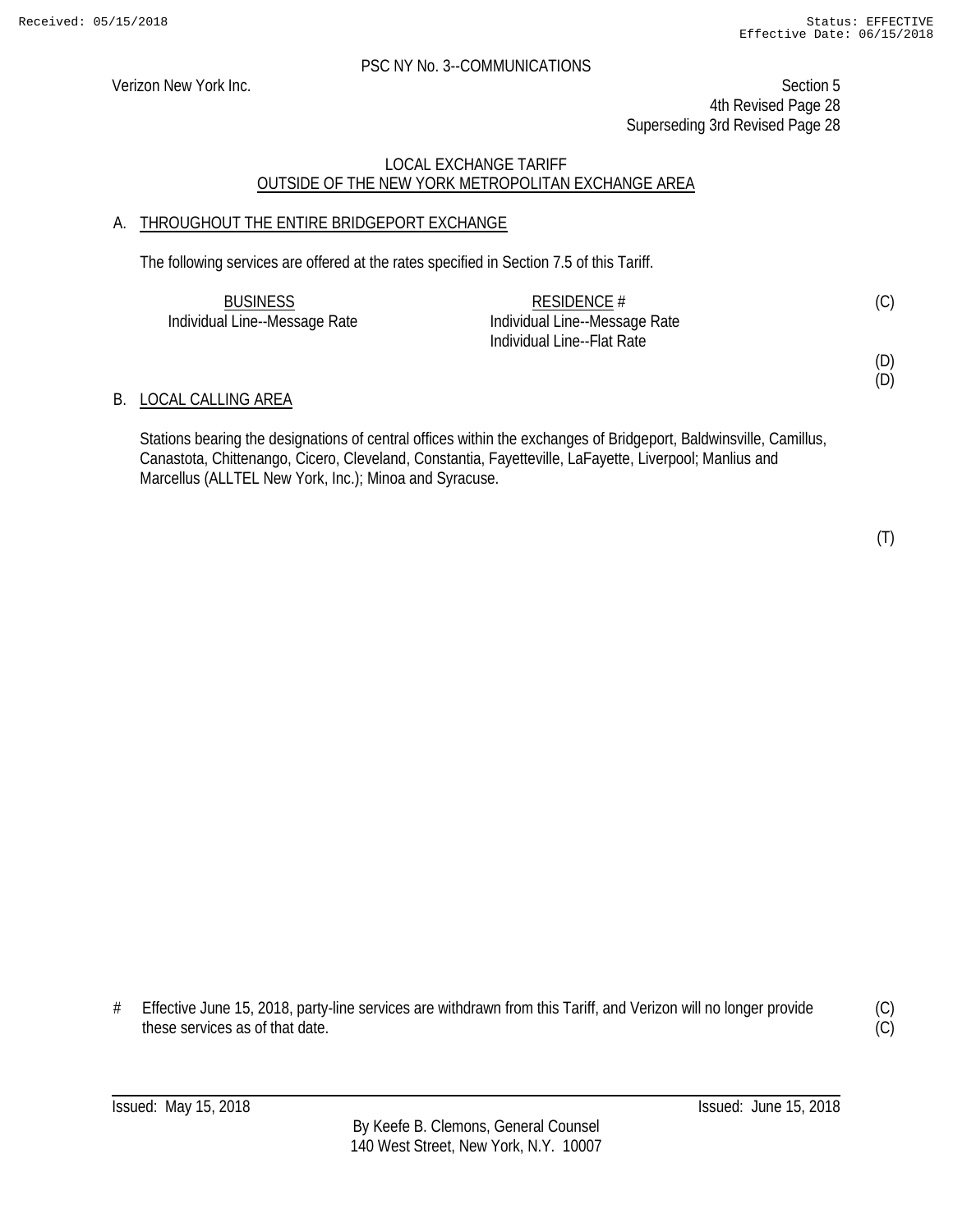(D) (D)

#### PSC NY No. 3--COMMUNICATIONS

Verizon New York Inc. Section 5 3rd Revised Page 29 Superseding 2nd Revised Page 29

# LOCAL EXCHANGE TARIFF OUTSIDE OF THE NEW YORK METROPOLITAN EXCHANGE AREA

# A. THROUGHOUT THE ENTIRE CAMERON EXCHANGE

The following services are offered at the rates specified in Section 7.5 of this Tariff.

| <b>BUSINESS</b>               | RESIDENCE $#$                 | (C) |
|-------------------------------|-------------------------------|-----|
| Individual Line--Message Rate | Individual Line--Message Rate |     |
|                               | Individual Line--Flat Rate    |     |

#### B. LOCAL CALLING AREA

Stations bearing the designations of central offices within the exchanges of Cameron, Bath, Canisteo and Hornell.

(N) (N)

<sup>#</sup> Effective June 15, 2018, party-line services are withdrawn from this Tariff, and Verizon will no longer provide these services as of that date.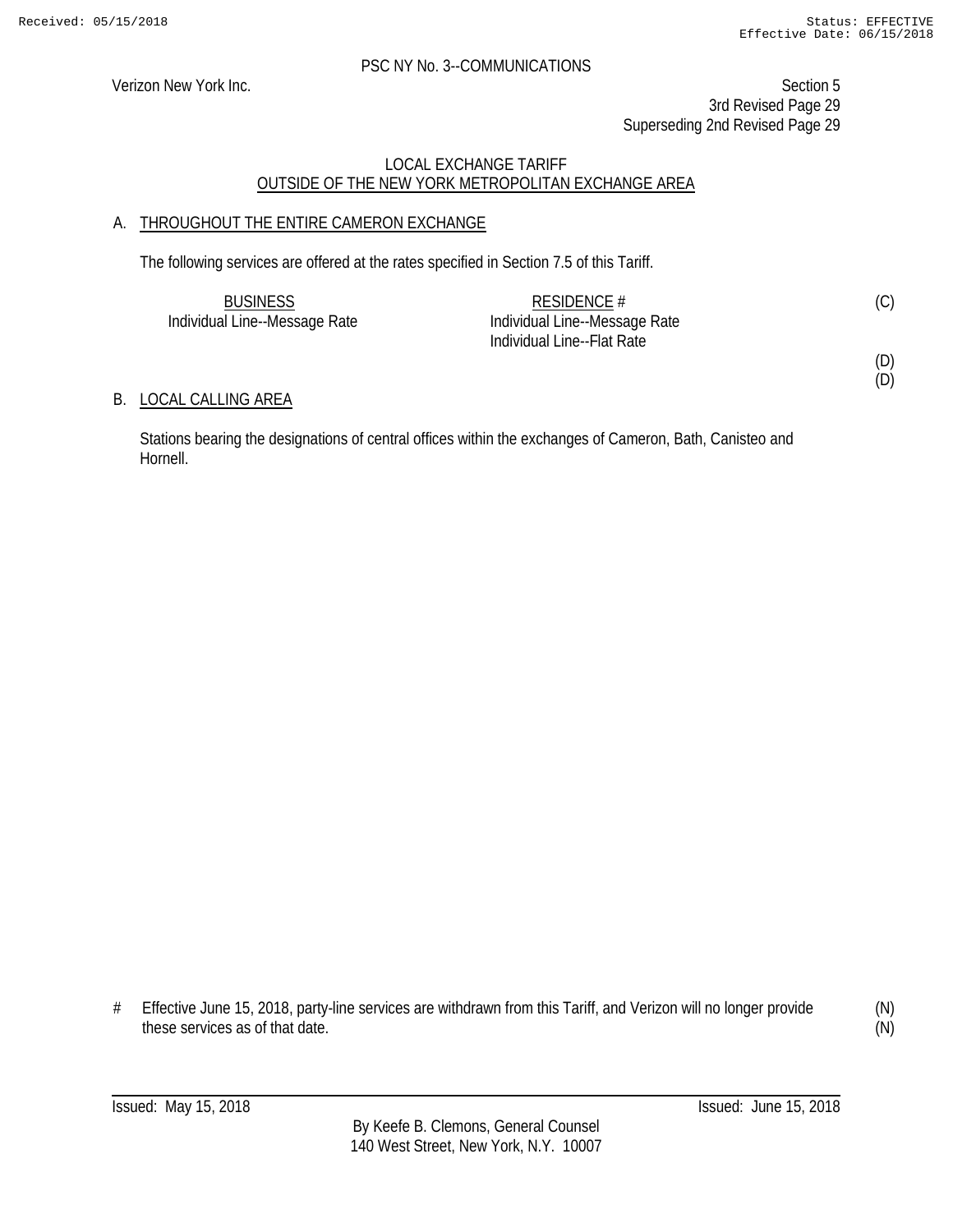Verizon New York Inc. Section 5 4th Revised Page 30 Superseding 3rd Revised Page 30

# LOCAL EXCHANGE TARIFF OUTSIDE OF THE NEW YORK METROPOLITAN EXCHANGE AREA

# A. THROUGHOUT THE ENTIRE CAMILLUS EXCHANGE

The following services are offered at the rates specified in Section 7.5 of this Tariff.

| <b>BUSINESS</b>               | RESIDENCE #                   | (C) |
|-------------------------------|-------------------------------|-----|
| Individual Line--Message Rate | Individual Line--Message Rate |     |
|                               | Individual Line--Flat Rate    |     |

# (D)

(D)

# B. LOCAL CALLING AREA

Stations bearing the designations of central offices within the exchanges of Camillus, Amber, Baldwinsville, Bridgeport; Cazenovia and Central Square (ALLTEL New York, Inc.); Chittenango, Cicero, Cleveland, Constantia, Fabius, Fayetteville, Jordan, LaFayette, Liverpool, Lysander (Continental Tel. Co. of N.Y., Inc.); Manlius and Marcellus (ALLTEL New York, Inc.); Minoa, New Woodstock (Continental Tel. Co. of N.Y., Inc.); Phoenix (ALLTEL New York, Inc.); Skaneateles, Syracuse and Tully.

# Effective June 15, 2018, party-line services are withdrawn from this Tariff, and Verizon will no longer provide these services as of that date.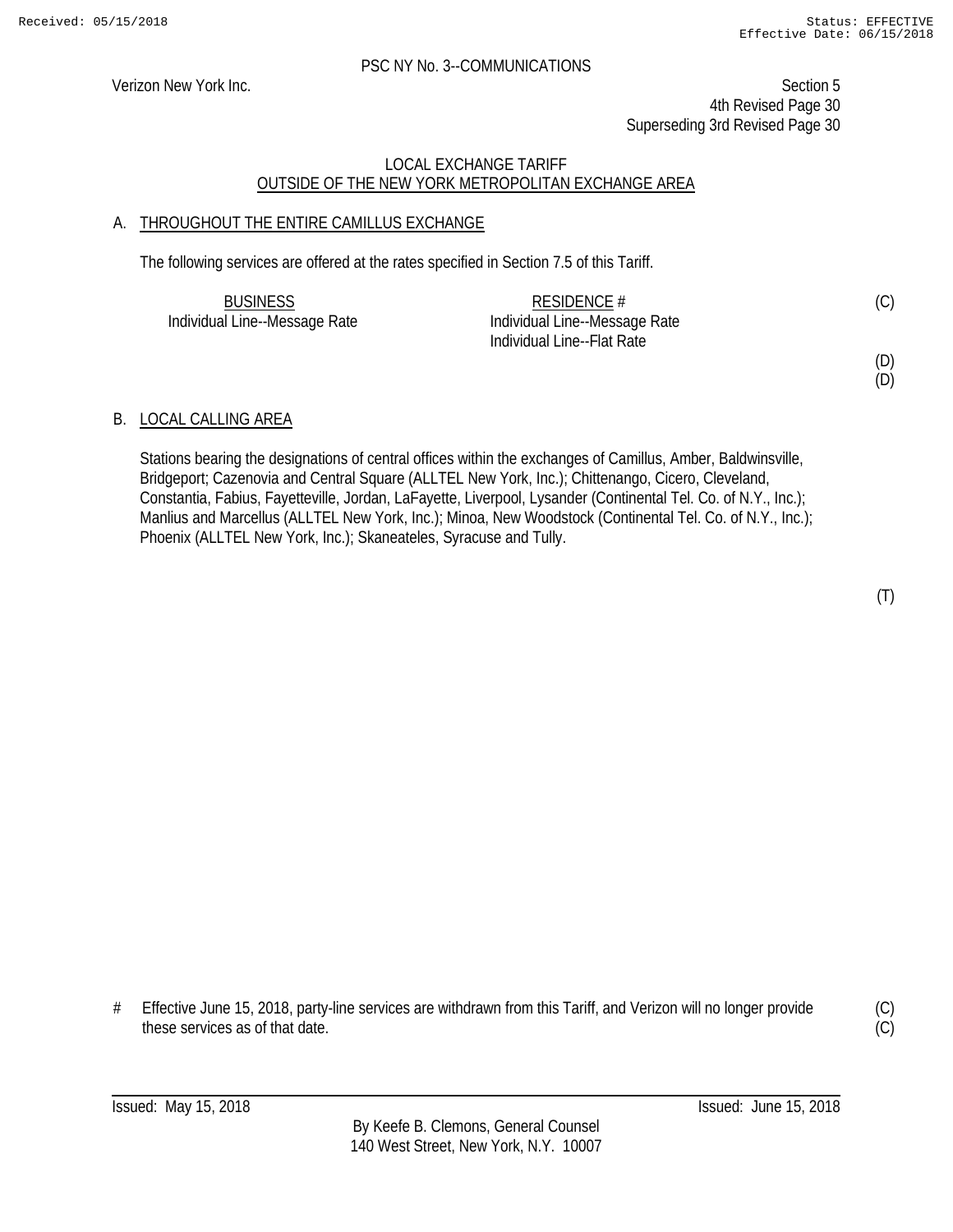(D) (D)

#### PSC NY No. 3--COMMUNICATIONS

Verizon New York Inc. Section 5 3rd Revised Page 31 Superseding 2nd Revised Page 31

# LOCAL EXCHANGE TARIFF OUTSIDE OF THE NEW YORK METROPOLITAN EXCHANGE AREA

# A. THROUGHOUT THE ENTIRE CAMPBELL EXCHANGE

The following services are offered at the rates specified in Section 7.5 of this Tariff.

| <b>BUSINESS</b>               | RESIDENCE #                   | (C) |
|-------------------------------|-------------------------------|-----|
| Individual Line--Message Rate | Individual Line--Message Rate |     |
|                               | Individual Line--Flat Rate    |     |

B. LOCAL CALLING AREA

Stations bearing the designations of central offices within the exchanges of Campbell, Bath, Corning and Savona.

<sup>#</sup> Effective June 15, 2018, party-line services are withdrawn from this Tariff, and Verizon will no longer provide these services as of that date.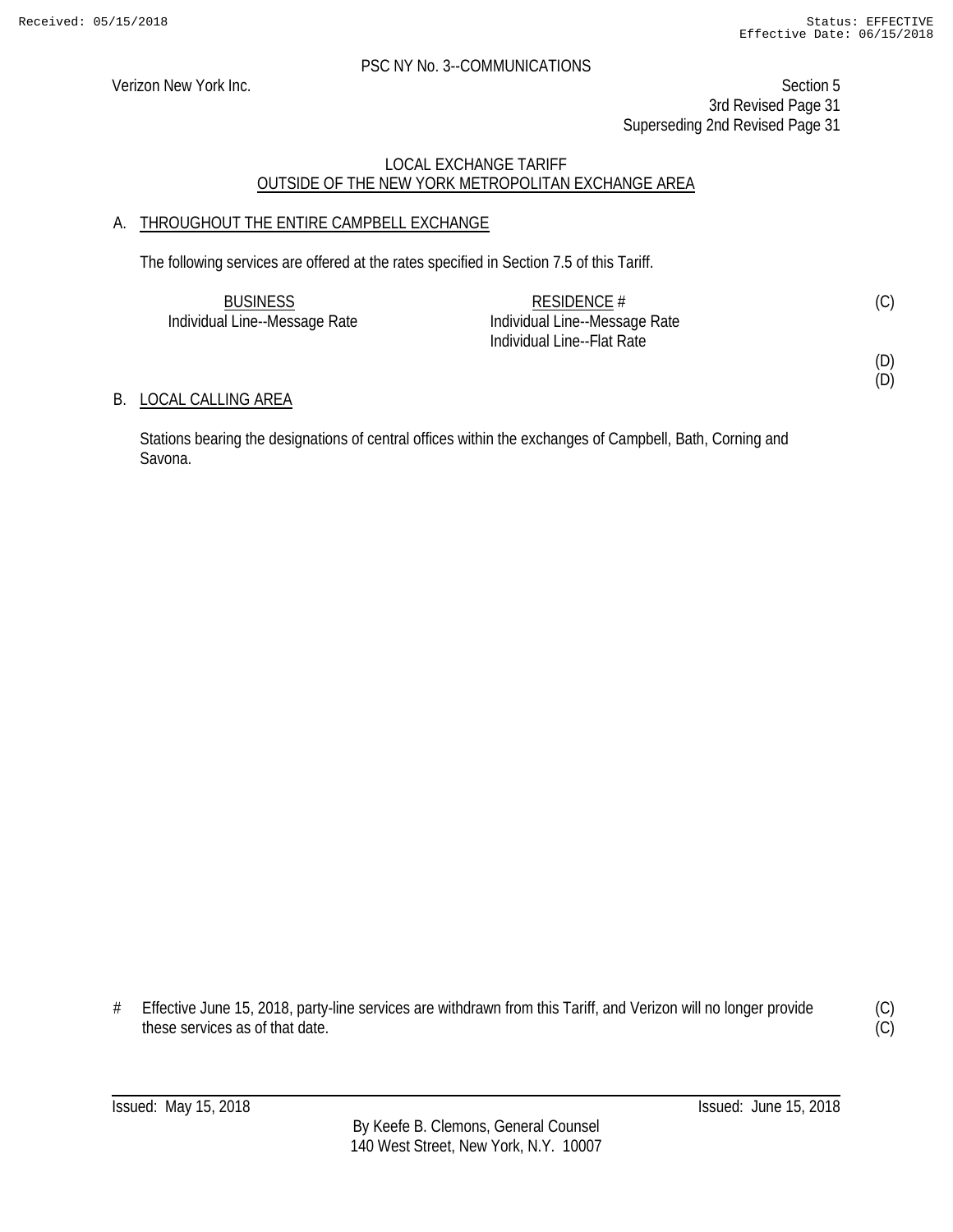(D) (D)

#### PSC NY No. 3--COMMUNICATIONS

Verizon New York Inc. Section 5 3rd Revised Page 32 Superseding 2nd Revised Page 32

# LOCAL EXCHANGE TARIFF OUTSIDE OF THE NEW YORK METROPOLITAN EXCHANGE AREA

# A. THROUGHOUT THE ENTIRE CANASERAGA EXCHANGE

The following services are offered at the rates specified in Section 7.5 of this Tariff.

| <b>BUSINESS</b>               | RESIDENCE $#$                 | (C) |
|-------------------------------|-------------------------------|-----|
| Individual Line--Message Rate | Individual Line--Message Rate |     |
|                               | Individual Line--Flat Rate    |     |

### B. LOCAL CALLING AREA

Stations bearing the designations of central offices within the exchanges of Canaseraga, Arkport, Dansville (Rochester Telephone Corp.) and Hornell.

<sup>#</sup> Effective June 15, 2018, party-line services are withdrawn from this Tariff, and Verizon will no longer provide these services as of that date.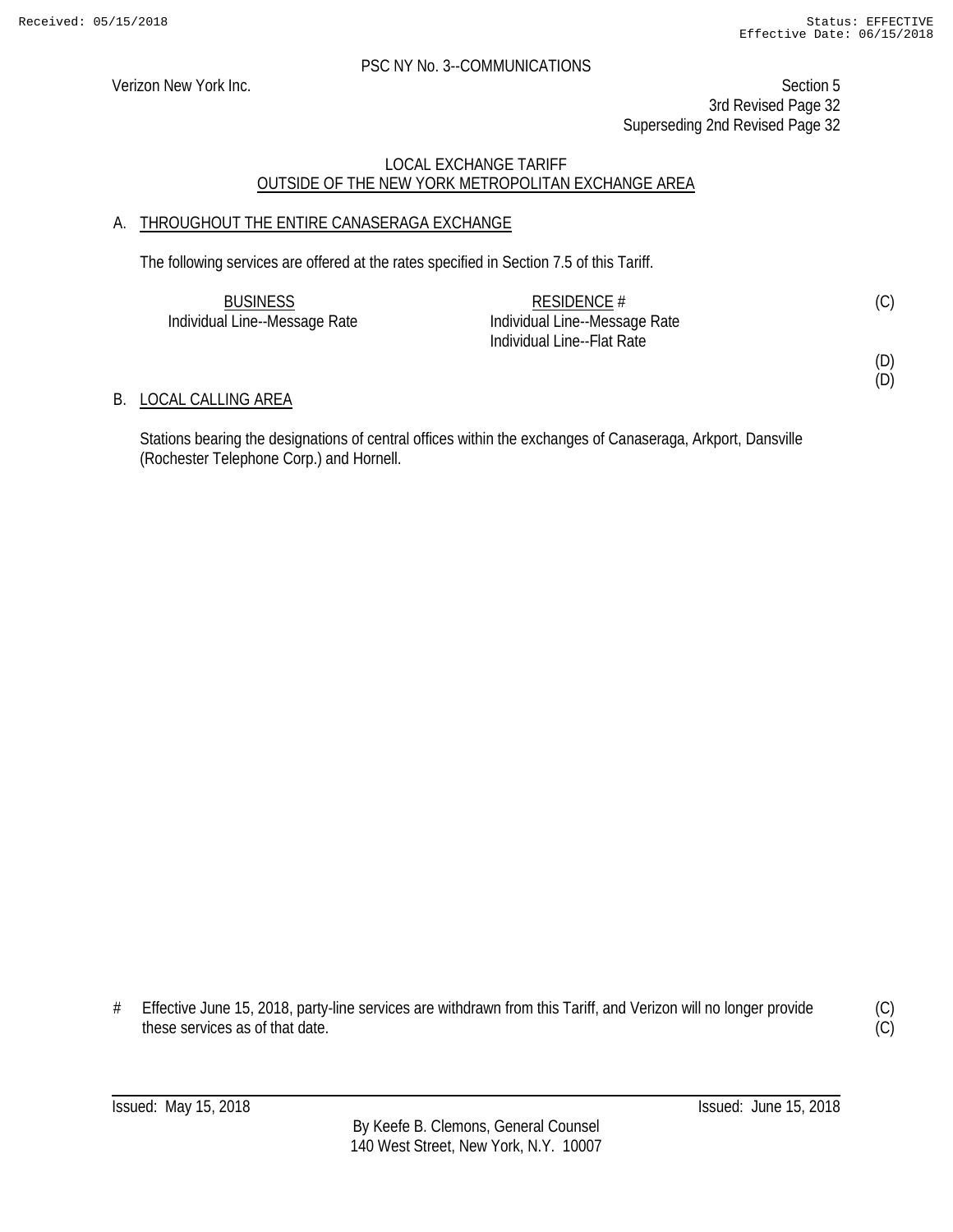(D)

#### PSC NY No. 3--COMMUNICATIONS

Verizon New York Inc. Section 5 3rd Revised Page 33 Superseding 2nd Revised Page 33

# LOCAL EXCHANGE TARIFF OUTSIDE OF THE NEW YORK METROPOLITAN EXCHANGE AREA

# A. THROUGHOUT THE ENTIRE CANISTEO EXCHANGE

The following services are offered at the rates specified in Section 7.5 of this Tariff.

| <b>BUSINESS</b>               | RESIDENCE #                   | (C) |
|-------------------------------|-------------------------------|-----|
| Individual Line--Message Rate | Individual Line--Message Rate |     |
|                               | Individual Line--Flat Rate    |     |
|                               |                               | (D) |

# B. LOCAL CALLING AREA

Stations bearing the designations of central offices within the exchanges of Canisteo, Cameron and Hornell.

# Effective June 15, 2018, party-line services are withdrawn from this Tariff, and Verizon will no longer provide these services as of that date.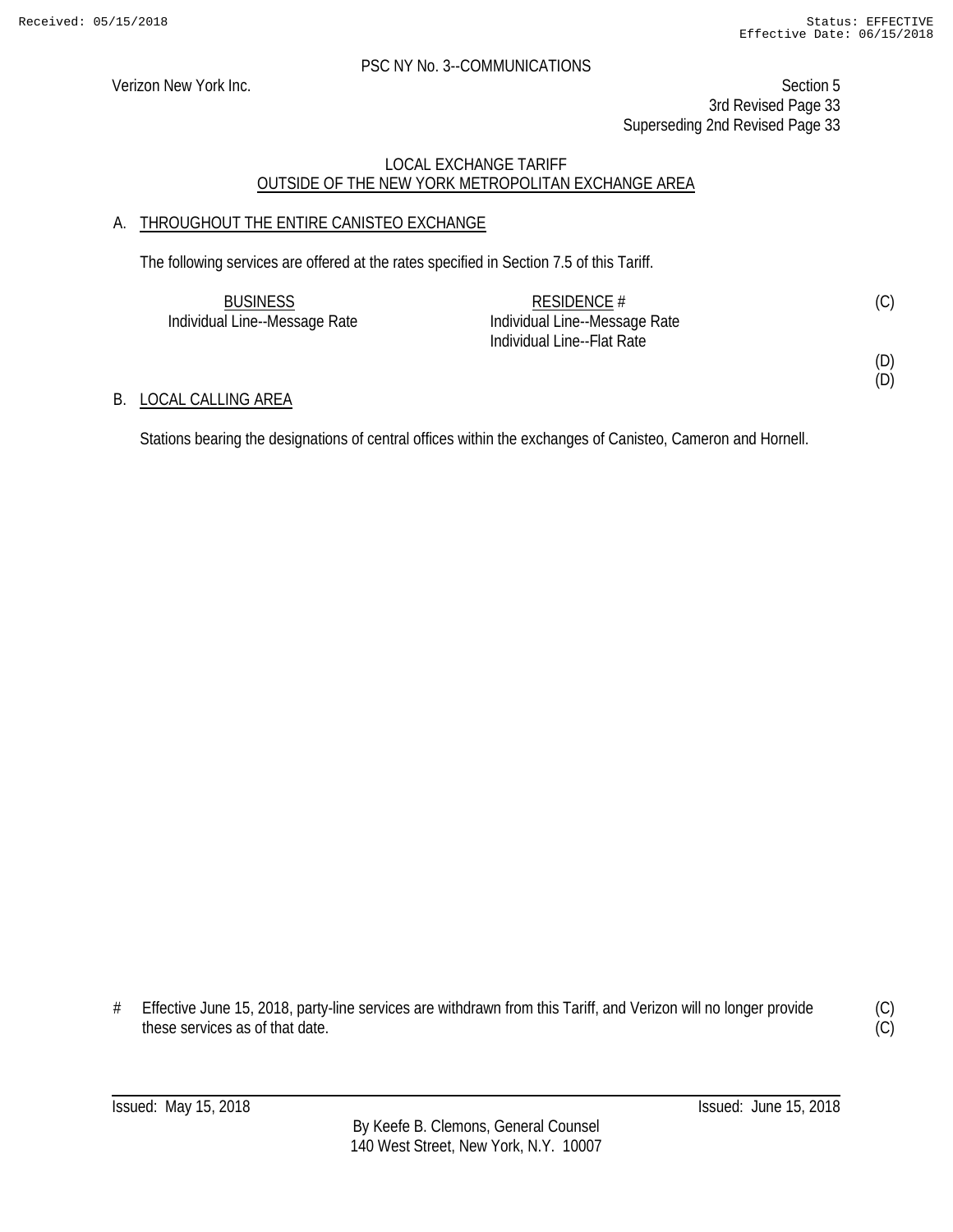(D) (D)

#### PSC NY No. 3--COMMUNICATIONS

Verizon New York Inc. Section 5 3rd Revised Page 34 Superseding 2nd Revised Page 34

# LOCAL EXCHANGE TARIFF OUTSIDE OF THE NEW YORK METROPOLITAN EXCHANGE AREA

# A. THROUGHOUT THE ENTIRE CATON EXCHANGE

The following services are offered at the rates specified in Section 7.5 of this Tariff.

| <b>BUSINESS</b>               | RESIDENCE #                   | (C) |
|-------------------------------|-------------------------------|-----|
| Individual Line--Message Rate | Individual Line--Message Rate |     |
|                               | Individual Line--Flat Rate    |     |

### B. LOCAL CALLING AREA

Stations bearing the designations of central offices within the exchanges of Caton, Big Flats, Corning, Elmira and Lindley.

<sup>#</sup> Effective June 15, 2018, party-line services are withdrawn from this Tariff, and Verizon will no longer provide these services as of that date.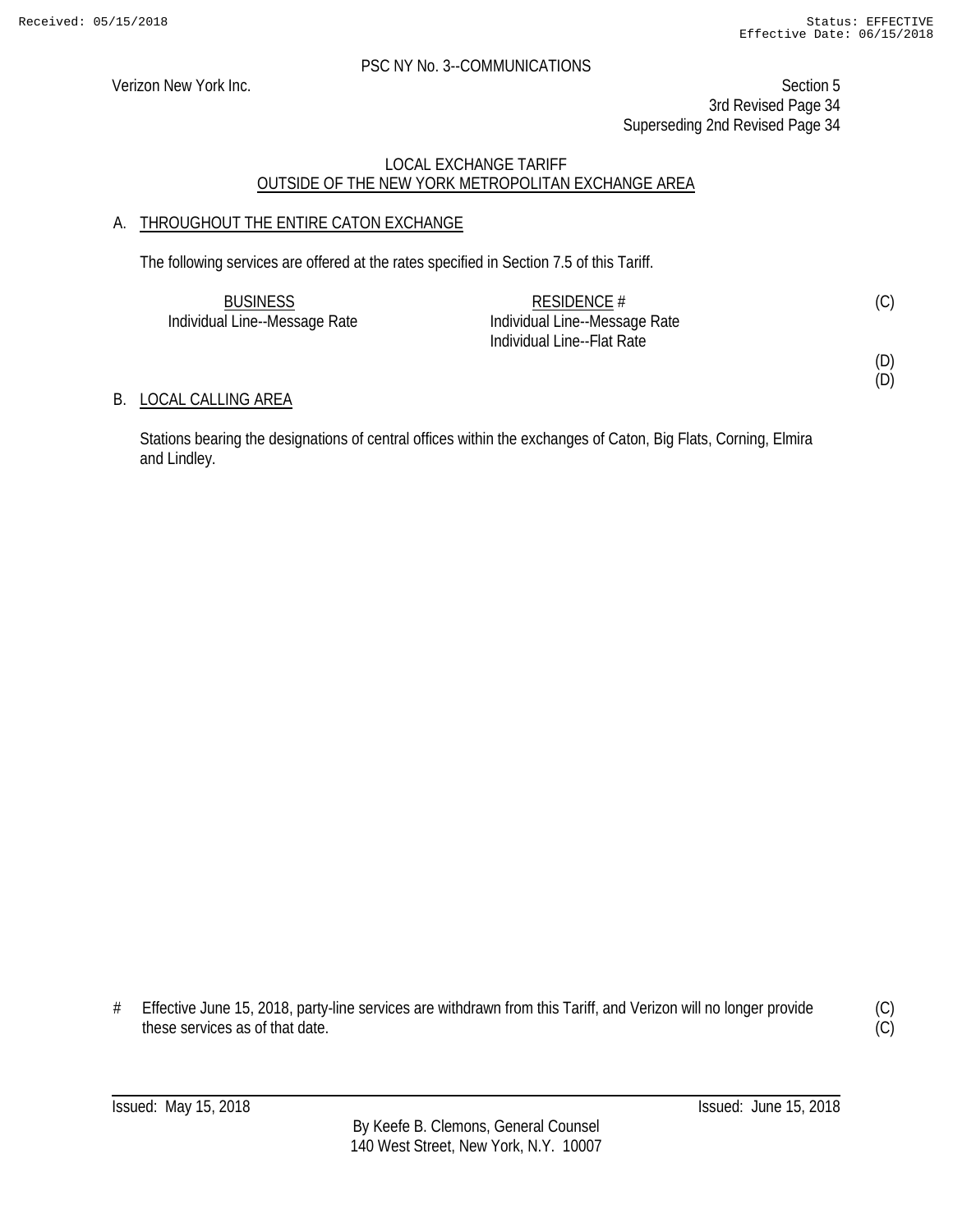Verizon New York Inc. Section 5 5th Revised Page 35 Superseding 4th Revised Page 35

# LOCAL EXCHANGE TARIFF OUTSIDE OF THE NEW YORK METROPOLITAN EXCHANGE AREA

# A. THROUGHOUT THE ENTIRE CHITTENANGO EXCHANGE

The following services are offered at the rates specified in Section 7.5 of this Tariff.

| <b>BUSINESS</b>               | RESIDENCE $#$                 | (C) |
|-------------------------------|-------------------------------|-----|
| Individual Line--Message Rate | Individual Line--Message Rate |     |
|                               | Individual Line--Flat Rate    |     |

(D)

(D)

# B. LOCAL CALLING AREA

Stations bearing the designations of central offices within the exchanges of Chittenango, Baldwinsville, Bridgeport, Camillus, Cazenovia, (ALLTEL New York, Inc.); Canastota, Cicero, Cleveland, Constantia, Fayetteville, LaFayette, Liverpool; Manlius and Marcellus (ALLTEL, New York, Inc.); Minoa, Sylvan Beach and Syracuse.

# C. CHARGES FOR LOCAL CALLS FROM FLAT RATE AND MESSAGE RATE TELEPHONES

1. Flat Rate Service

Flat Rate Service includes unlimited calling privilege to points listed in Paragraph B. preceding, except that such calls placed on an operator handled station-to-station basis are charged for under the rate band schedule as shown in Paragraph 2. following.

# 2. Message Rate Service

The following table shows the rate bands for directly-dialed station-to-station calls to the points listed in Paragraph B. preceding.

|    | Rate              |                |              |
|----|-------------------|----------------|--------------|
|    |                   |                |              |
| TO | Chittenango       | Constantia     | Sylvan Beach |
|    | Baldwinsville     | Fayetteville   |              |
|    | <b>Bridgeport</b> | LaFayette      |              |
|    | Camillius         | Liverpool      |              |
|    | Canastota         | <b>Manlius</b> |              |
|    | Cazenovia(I)      | Marcellus(I)   |              |
|    | Cicero            | Minoa          |              |
|    | Cleveland         | Syracuse       |              |

See Paragraphs C.2. and C.4., preceding, in this Section for initial and overtime periods, initial and overtime charges and charges for operator-handled station-to-station calls.

- (I) Independent Company
- $#$  Effective June 15, 2018, party-line services are withdrawn from this Tariff, and Verizon will no longer provide these services as of that date.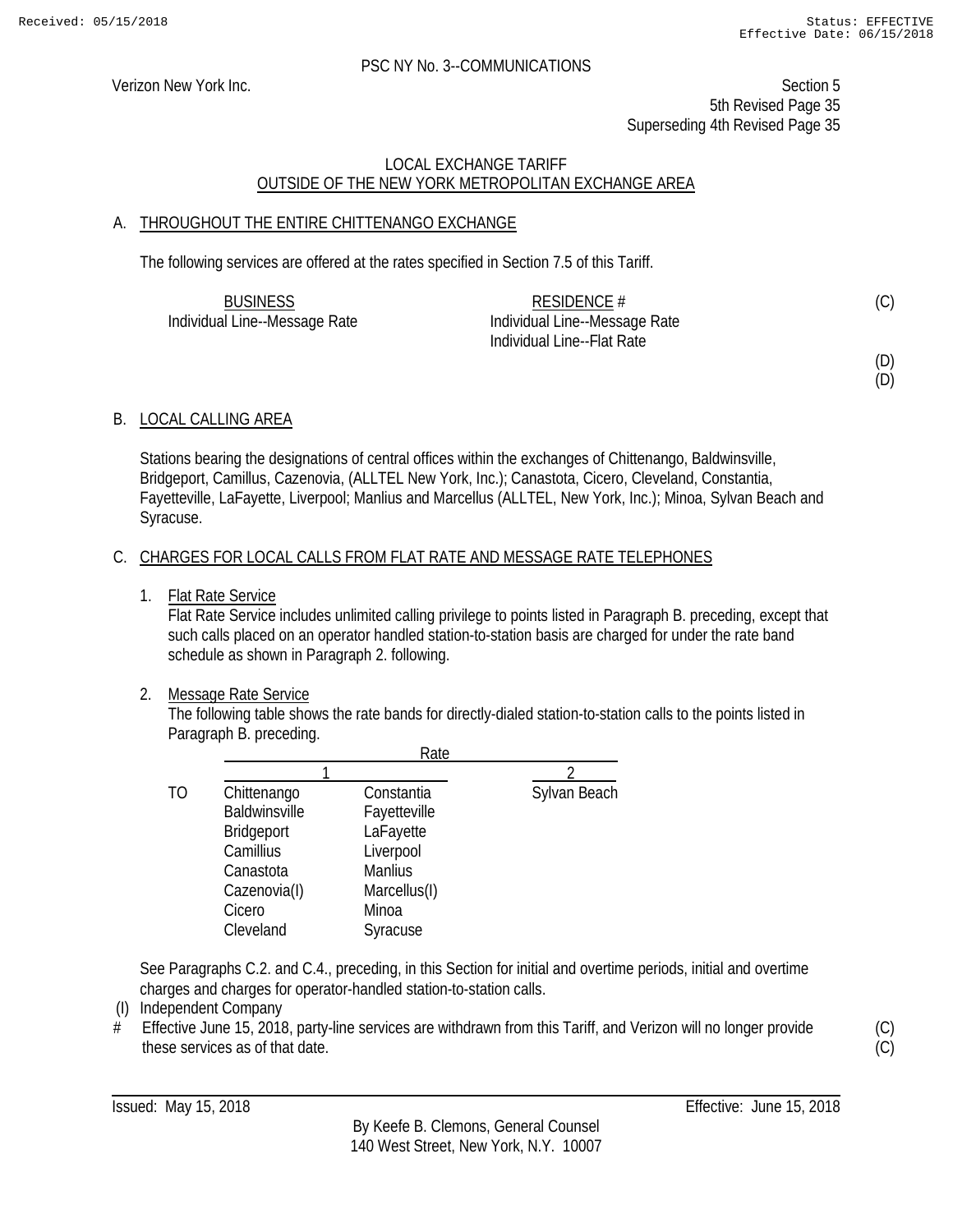Verizon New York Inc. Section 5 1st Revised Page 36 Superseding Original Page 36

### LOCAL EXCHANGE TARIFF OUTSIDE OF THE NEW YORK METROPOLITAN EXCHANGE AREA

D.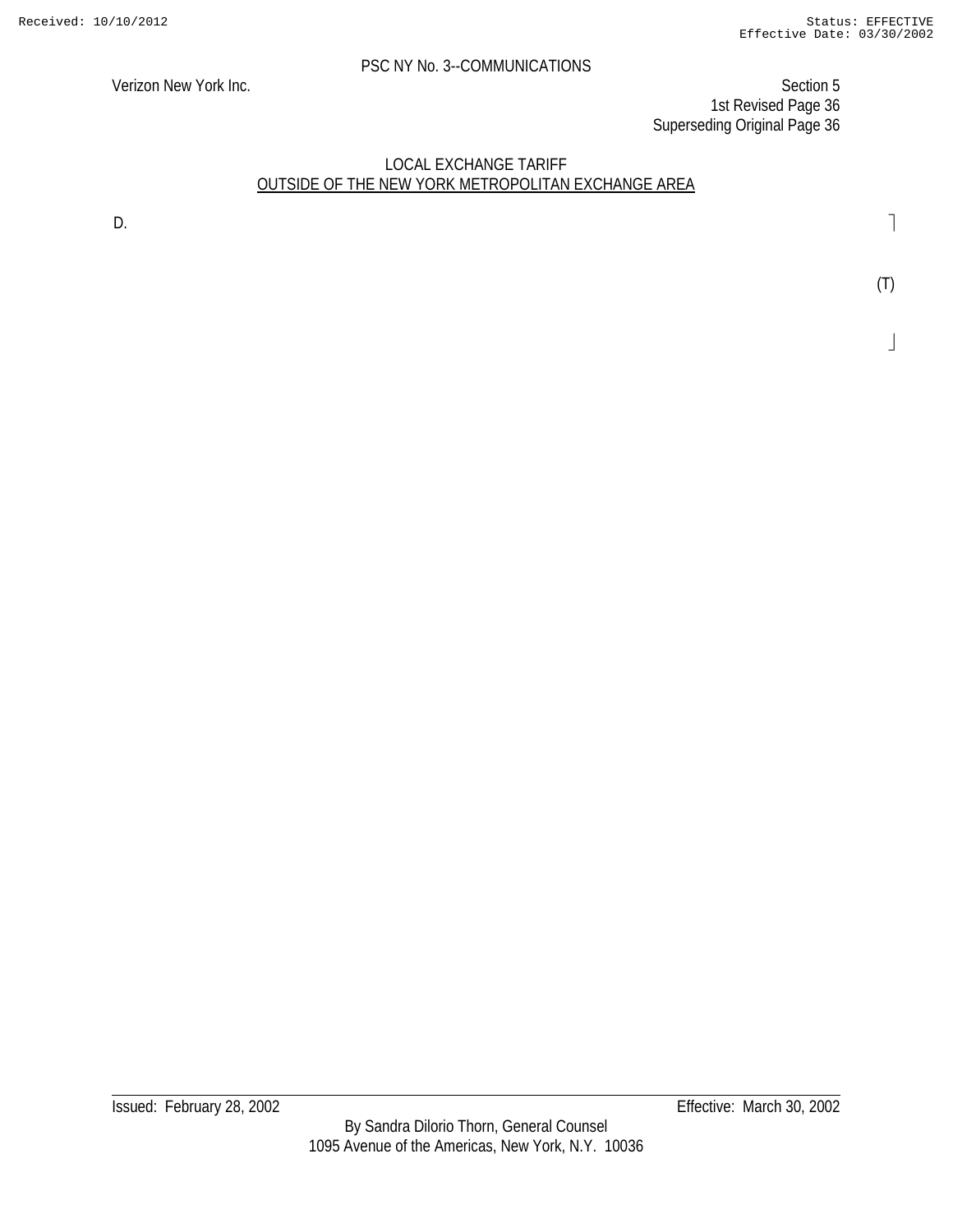Verizon New York Inc. Section 5 3rd Revised Page 37 Superseding 2nd Revised Page 37

#### LOCAL EXCHANGE TARIFF OUTSIDE OF THE NEW YORK METROPOLITAN EXCHANGE AREA

#### A. THROUGHOUT THE ENTIRE CICERO EXCHANGE

The following services are offered at the rates specified in Section 7.5 of this Tariff.

| <b>BUSINESS</b>               | RESIDENCE #                   | (C) |
|-------------------------------|-------------------------------|-----|
| Individual Line--Message Rate | Individual Line--Message Rate |     |
|                               | Individual Line--Flat Rate    |     |

(D)

(D)

#### B. LOCAL CALLING AREA

Stations bearing the designations of Cicero, Amber, Baldwinsville, Bridgeport, Camillus, Cazenovia (ALLTEL New York, Inc.), Central Square (ALLTEL New York, Inc.), Chittenango, Cleveland, Constantia, Fabius, Fayetteville, Jordan, LaFayette, Liverpool, Lysander (Continental Tel. Co. of N.Y., Inc.); Manlius and Marcellus (ALLTEL New York, Inc.); Mexico, Minoa, New Woodstock (Continental Tel. of N.Y., Inc.), Parish, Phoenix (ALLTEL New York, Inc.), Skaneateles, Syracuse and Tully.

# Effective June 15, 2018, party-line services are withdrawn from this Tariff, and Verizon will no longer provide these services as of that date.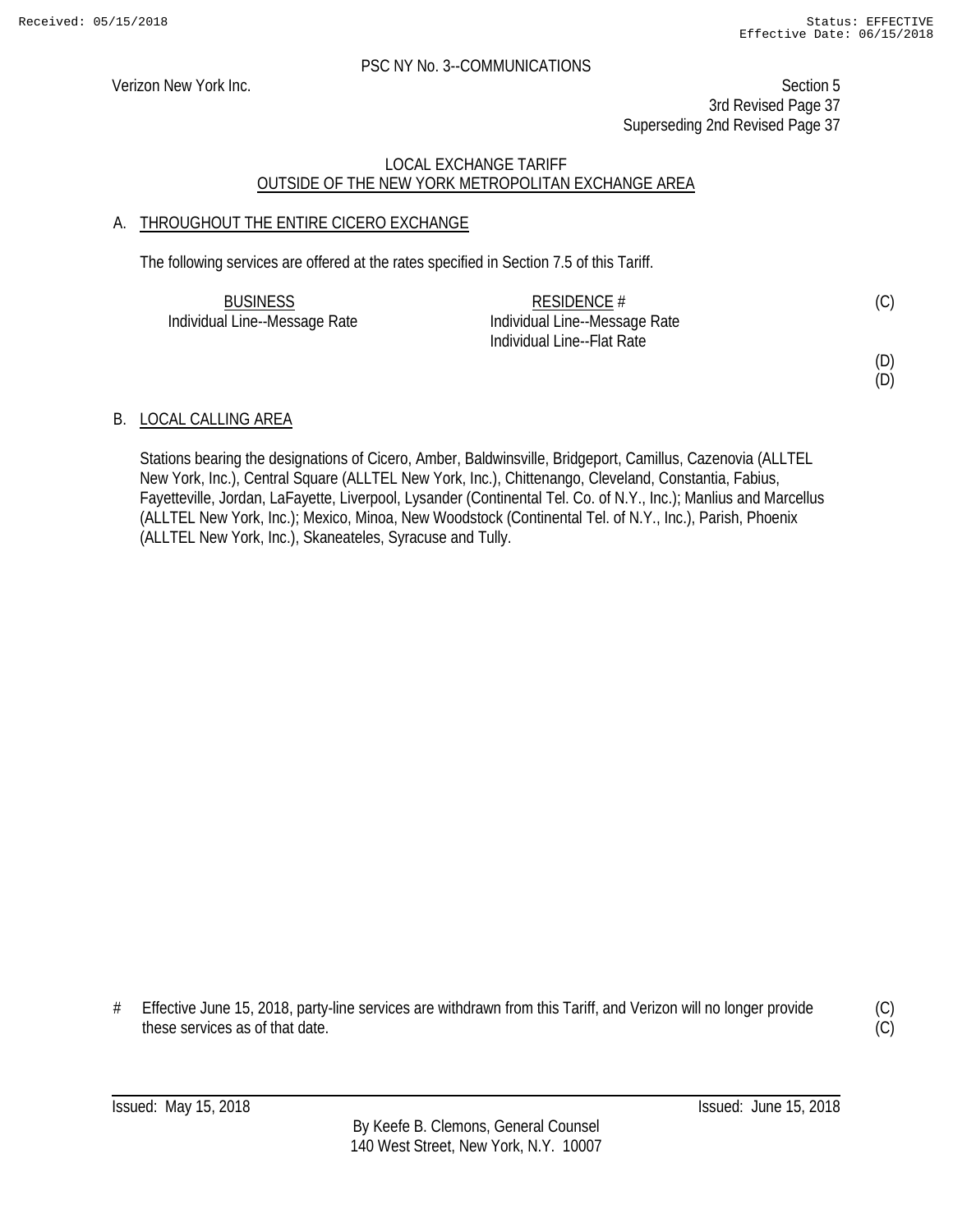Verizon New York Inc. Section 5 2<sup>nd</sup> Revised Page 38 Superseding 1st Revised Page 38

#### LOCAL EXCHANGE TARIFF OUTSIDE OF THE NEW YORK METROPOLITAN EXCHANGE AREA

#### C. CHARGES FOR LOCAL CALLS FROM FLAT RATE AND MESSAGE RATE TELEPHONES

#### 1. Flat Rate Service

Flat Rate Service includes unlimited calling privilege to points listed in Paragraph B. preceding, except that such calls placed on an operator handled station-to-station basis are charged under the rate band schedule as shown in paragraph 2. following

2. Message Rate Service

The following table shows the rate bands for directly-dialed station-to-station calls to the points listed in Paragraph B. preceding.

| Rate Bands       |        |        |
|------------------|--------|--------|
|                  | 3      |        |
| Jordan           | Parish | Mexico |
| LaFayette        |        |        |
| Liverpool        |        |        |
| Lysander(I)      |        |        |
| Manlius(I)       |        |        |
| Marcellus(I)     |        |        |
| Minoa            |        |        |
| New Woodstock(I) |        |        |
| Phoenix(I)       |        |        |
| Skaneateles      |        |        |
| Syracuse         |        |        |
| Tully            |        |        |
|                  |        |        |

See Paragraphs C.2. and C.4., preceding, in this Section for initial and overtime periods, initial and overtime charges and charges for operator-handled station-to-station calls.

(C)

(C)

(I) Independent Company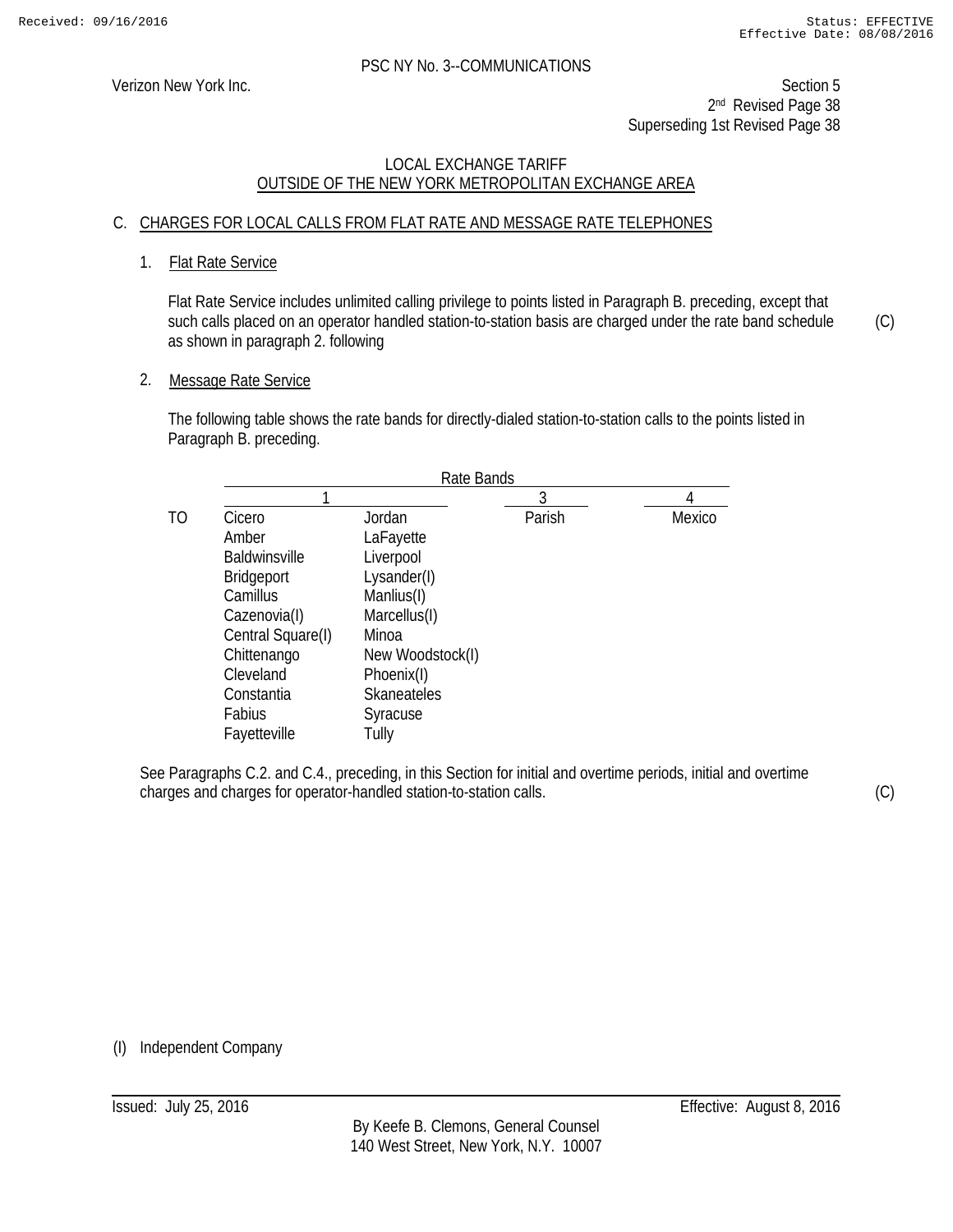Verizon New York Inc. Section 5 4th Revised Page 39 Superseding 3rd Revised Page 39

#### LOCAL EXCHANGE TARIFF OUTSIDE OF THE NEW YORK METROPOLITAN EXCHANGE AREA

#### A. THROUGHOUT THE ENTIRE CLEVELAND EXCHANGE

The following services are offered at the rates specified in Section 7.5 of this Tariff.

| <b>BUSINESS</b>               | RESIDENCE $#$                 |  |
|-------------------------------|-------------------------------|--|
| Individual Line--Message Rate | Individual Line--Message Rate |  |
|                               | Individual Line--Flat Rate    |  |

#### B. LOCAL CALLING AREA

Stations bearing the designations of central offices within the exchanges of Cleveland, Baldwinsville, Bridgeport, Camillus, Central Square (Midstate Telephone Company, Inc.), Chittenango, Cicero, Constantia, Fayetteville, LaFayette, Liverpool; Manlius and Marcellus (Midstate Telephone Company, Inc.); Minoa and Syracuse.

(T)

(D) (D)

# Effective June 15, 2018, party-line services are withdrawn from this Tariff, and Verizon will no longer provide these services as of that date.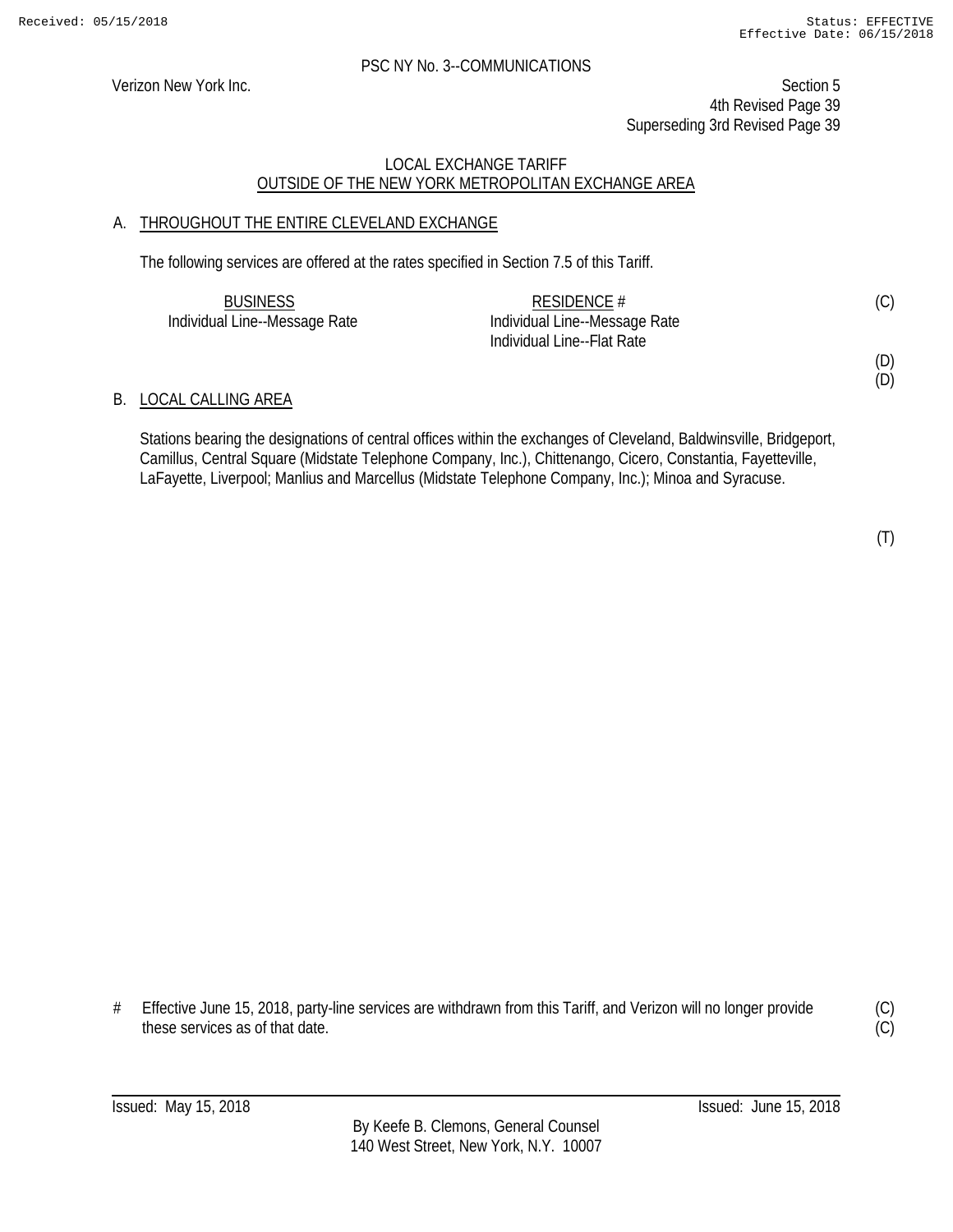#### PSC NY No. 3--COMMUNICATIONS

Verizon New York Inc. Section 5 3rd Revised Page 40 Superseding 2nd Revised Page 40

#### LOCAL EXCHANGE TARIFF OUTSIDE OF THE NEW YORK METROPOLITAN EXCHANGE AREA

#### A. THROUGHOUT THE ENTIRE CLYDE EXCHANGE

The following services are offered at the rates specified in Section 7.5 of this Tariff.

| <b>BUSINESS</b>               | RESIDENCE $#$                 | (C) |
|-------------------------------|-------------------------------|-----|
| Individual Line--Message Rate | Individual Line--Message Rate |     |
|                               | Individual Line--Flat Rate    |     |

B. LOCAL CALLING AREA

Stations bearing the designations of central offices within the exchanges of Clyde, Lyons and Savannah (Port Byron Telephone Company).

<sup>#</sup> Effective June 15, 2018, party-line services are withdrawn from this Tariff, and Verizon will no longer provide these services as of that date.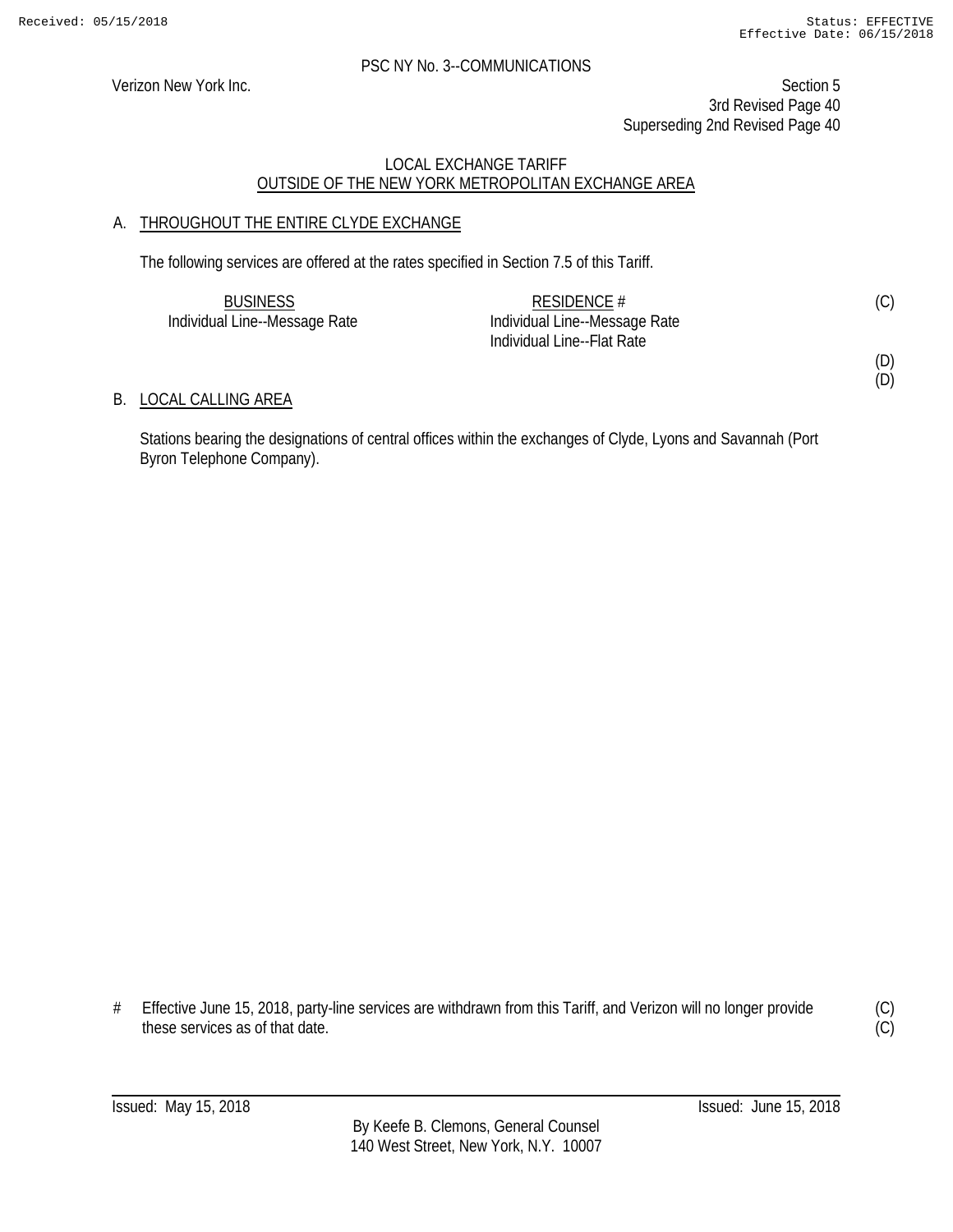Verizon New York Inc. Section 5 4th Revised Page 41 Superseding 3rd Revised Page 41

#### LOCAL EXCHANGE TARIFF OUTSIDE OF THE NEW YORK METROPOLITAN EXCHANGE AREA

#### A. THROUGHOUT THE ENTIRE CONSTANTIA EXCHANGE

The following services are offered at the rates specified in Section 7.5 of this Tariff.

| <b>BUSINESS</b>               | RESIDENCE $#$                 |  |
|-------------------------------|-------------------------------|--|
| Individual Line--Message Rate | Individual Line--Message Rate |  |
|                               | Individual Line--Flat Rate    |  |

#### B. LOCAL CALLING AREA

Stations bearing the designations of central offices within the exchanges of Constantia, Baldwinsville, Bridgeport, Camillus, Central Square (ALLTEL New York, Inc.), Chittenango, Cicero, Cleveland, Fayetteville, LaFayette, Liverpool; Manlius and Marcellus (ALLTEL New York, Inc.); Minoa and Syracuse.

(T)

(D) (D)

# Effective June 15, 2018, party-line services are withdrawn from this Tariff, and Verizon will no longer provide these services as of that date.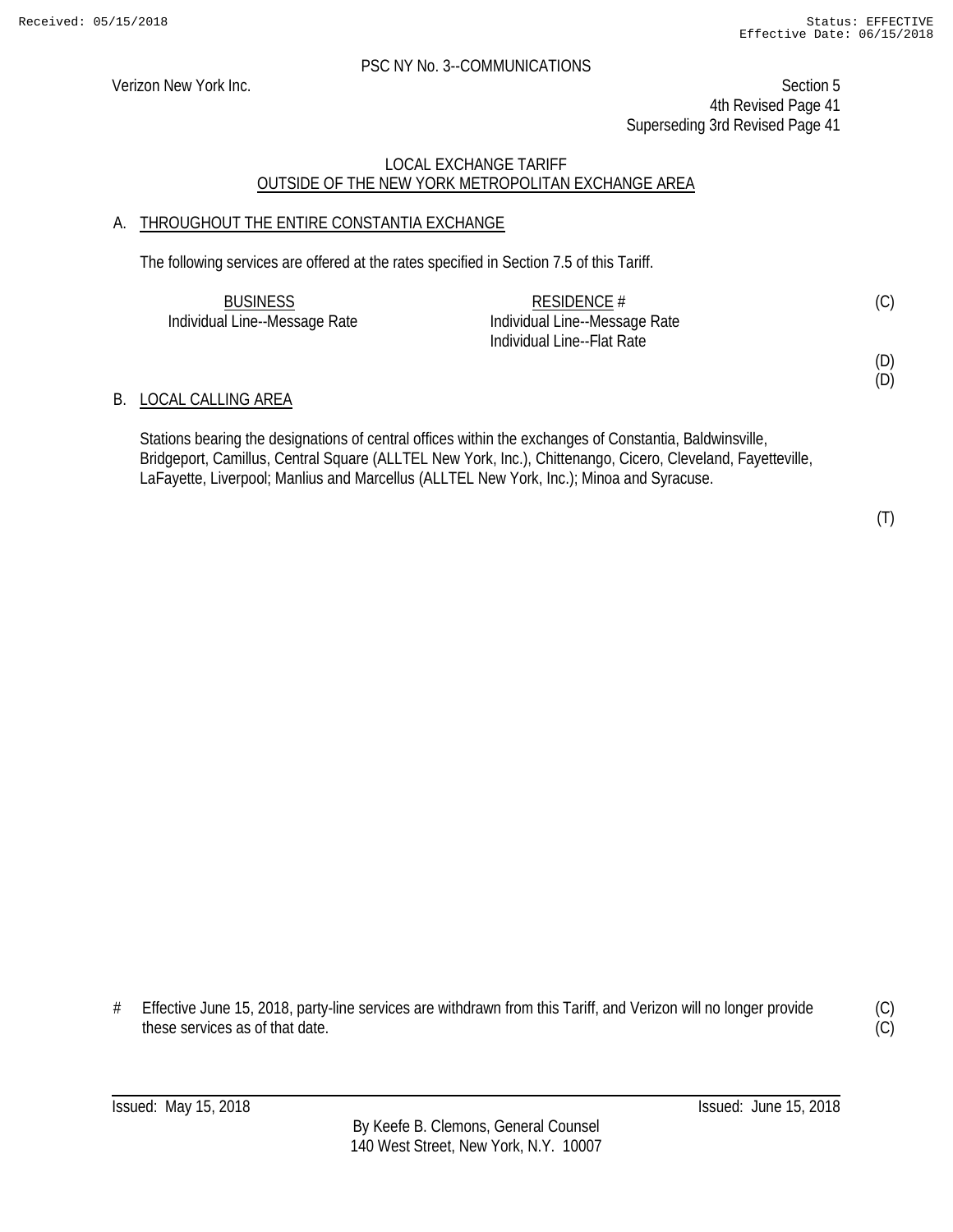#### PSC NY No. 3--COMMUNICATIONS

Verizon New York Inc. Section 5 3rd Revised Page 42 Superseding 2nd Revised Page 42

#### LOCAL EXCHANGE TARIFF OUTSIDE OF THE NEW YORK METROPOLITAN EXCHANGE AREA

#### A. THROUGHOUT THE ENTIRE CORNING EXCHANGE

The following services are offered at the rates specified in Section 7.5 of this Tariff.

| <b>BUSINESS</b>               | RESIDENCE #                   | (C) |
|-------------------------------|-------------------------------|-----|
| Individual Line--Message Rate | Individual Line--Message Rate |     |
|                               | Individual Line--Flat Rate    |     |

B. LOCAL CALLING AREA

Stations bearing the designations of central offices within the exchanges of Corning, Big Flats, Campbell, Caton, Elmira, Lindley and Savona.

<sup>#</sup> Effective June 15, 2018, party-line services are withdrawn from this Tariff, and Verizon will no longer provide these services as of that date.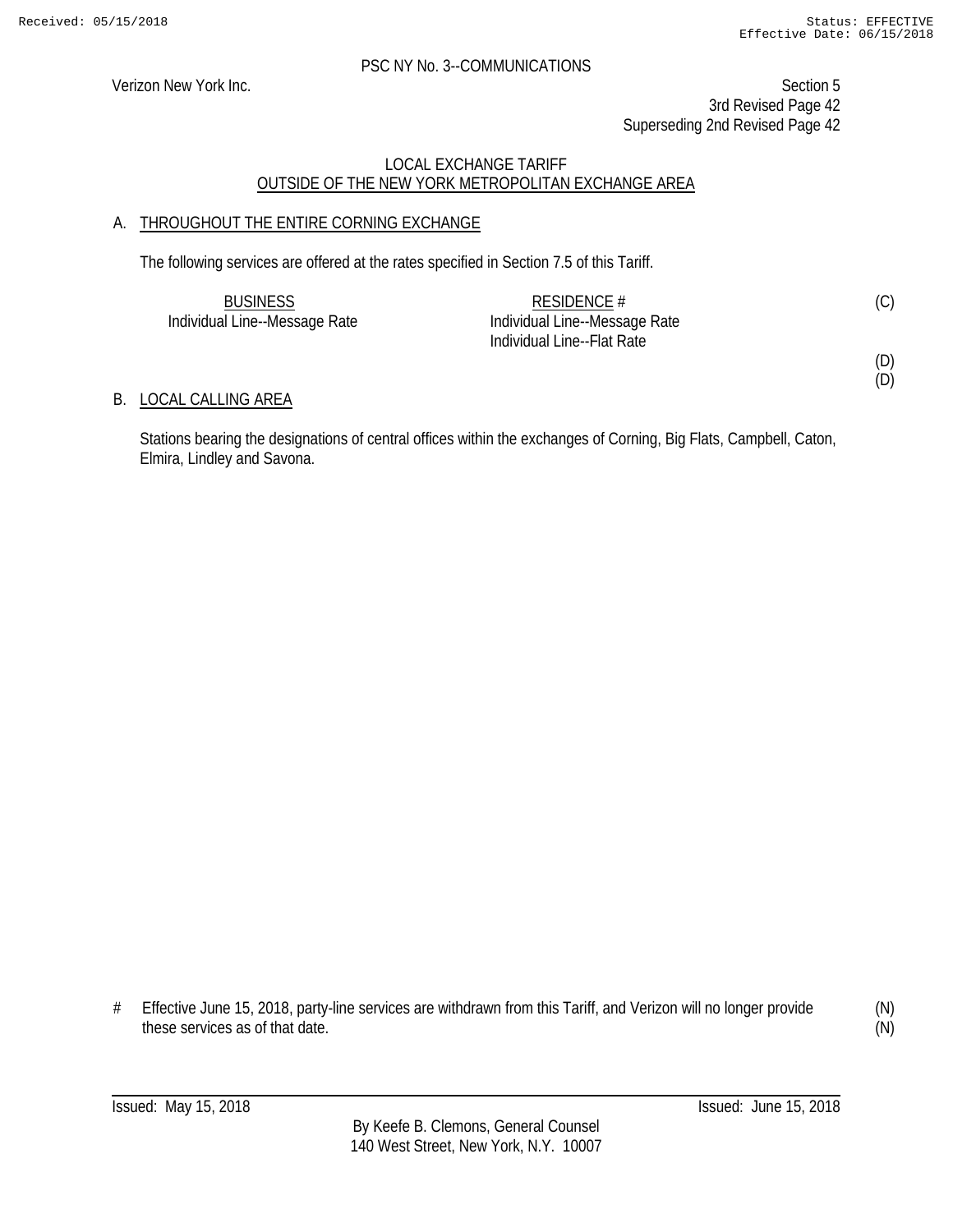Verizon New York Inc. Section 5 4th Revised Page 43 Superseding 3rd Revised Page 43

#### LOCAL EXCHANGE TARIFF OUTSIDE OF THE NEW YORK METROPOLITAN EXCHANGE AREA

#### A. THROUGHOUT THE ENTIRE CORTLAND EXCHANGE

The following services are offered at the rates specified in Section 7.5 of this Tariff.

| <b>BUSINESS</b>               | RESIDENCE $#$                 | (C) |
|-------------------------------|-------------------------------|-----|
| Individual Line--Message Rate | Individual Line--Message Rate |     |
|                               | Individual Line--Flat Rate    |     |

#### B. LOCAL CALLING AREA

Stations bearing the designations of central offices within the exchanges of Cortland; Cincinnatus, DeRuyter and Dryden (Continental Tel. Co. of N.Y., Inc.), Groton; Marathon (Continental Tel. Co. of N.Y., Inc.), McGraw, McLean, Sempronius, Truxton (Continental Tel. Co. of N.Y., Inc.) Tully; Virgil (Continental Tel. Co. of N.Y., Inc.).

(T)

(D) (D)

# Effective June 15, 2018, party-line services are withdrawn from this Tariff, and Verizon will no longer provide these services as of that date.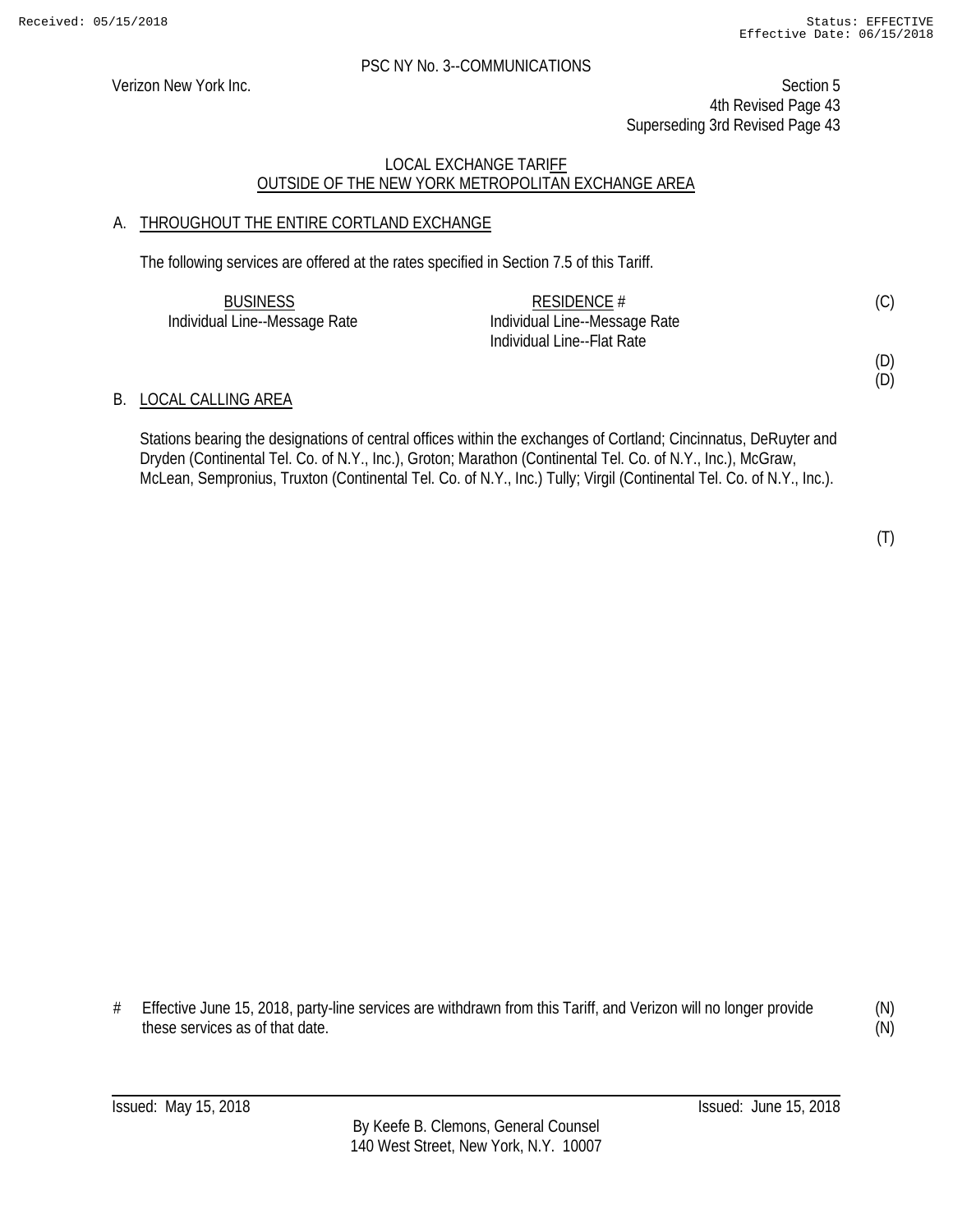Verizon New York Inc. Section 5 5th Revised Page 44 Superseding 4th Revised Page 44

#### LOCAL EXCHANGE TARIFF OUTSIDE OF THE NEW YORK METRLOPOLITAN EXCHANGE AREA

#### A. THROUGHOUT THE ENTIRE ELMIRA EXCHANGE

The following services are offered at the rates specified in Section 7.5 of this Tariff.

| <b>BUSINESS</b>               | RESIDENCE $#$                 | (C) |
|-------------------------------|-------------------------------|-----|
| Individual Line--Message Rate | Individual Line--Message Rate |     |
|                               | Individual Line--Flat Rate    |     |

(D) (D)

#### B. LOCAL CALLING AREA

Stations bearing the designations of central offices within the exchanges of Elmira, Big Flats, Caton, Chemung, Corning, Lockwood (Continental Telephone Company of New York, Inc.), Odessa (Empire Telephone Corporation), and Spencer (GTE of New York).

#### C. CHARGES FOR LOCAL CALLS FROM FLAT RATE AND MESSAGE RATE TELEPHONES

#### 1. Flat Rate Service

Flat Rate Service unlimited calling privilege to points listed in Paragraph B. preceding, except that such calls placed on an operator handled station-to-station basis are charged under the rate band schedule as shown in Paragraph 2. following.

2. Message Rate Service

The following table shows the rate bands for directly-dialed station-to-station calls to the points listed in Paragraph B. preceding.

|    |                                                   | Rate Bands                       |            |
|----|---------------------------------------------------|----------------------------------|------------|
|    |                                                   |                                  |            |
| TΩ | Elmira<br><b>Big Flats</b><br>Caton<br>Chemung(I) | Corning<br>Lockwood<br>Odessa(I) | Spencer(I) |

See Paragraphs C.2. and C.4., preceding, in this Section for initial and overtime periods, initial and overtime charges and charges for operator-handled station-to-station calls.

#### (I) Independent Company

# Effective June 15, 2018, party-line services are withdrawn from this Tariff, and Verizon will no longer provide these services as of that date.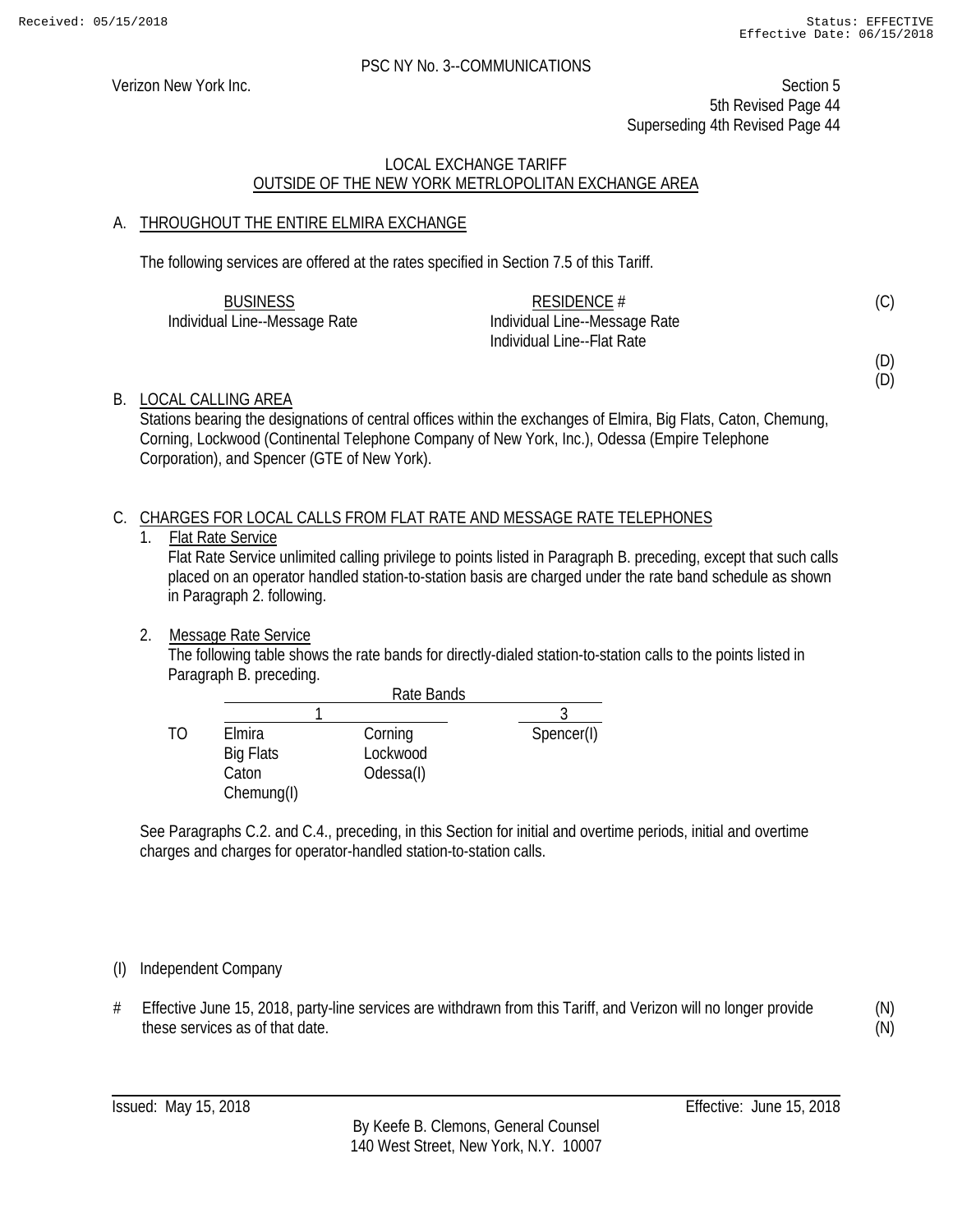#### PSC NY No. 3--COMMUNICATIONS

Verizon New York Inc. Section 5 3rd Revised Page 45 Superseding 2nd Revised Page 45

#### LOCAL EXCHANGE TARIFF OUTSIDE OF THE NEW YORK METROPOLITAN EXCHANGE AREA

#### A. THROUGHOUT THE ENTIRE ENDICOTT EXCHANGE

The following services are offered at the rates specified in Section 7.5 of this Tariff.

| <b>BUSINESS</b>               | RESIDENCE #                   | (C) |
|-------------------------------|-------------------------------|-----|
| Individual Line--Message Rate | Individual Line--Message Rate |     |
|                               | Individual Line--Flat Rate    |     |

#### B. LOCAL CALLING AREA

Stations bearing the designations of central offices within the exchanges of Endicott, Apalachin (Continental Tel. Co. of N.Y., Inc.), Binghamton; Hawleyton and Little Meadows, Pa. (Continental Tel. Co. of N.Y., Inc.); Newark Valley (Continental Tel. Co. of N.Y., Inc.); Maine and Owego

<sup>#</sup> Effective June 15, 2018, party-line services are withdrawn from this Tariff, and Verizon will no longer provide these services as of that date.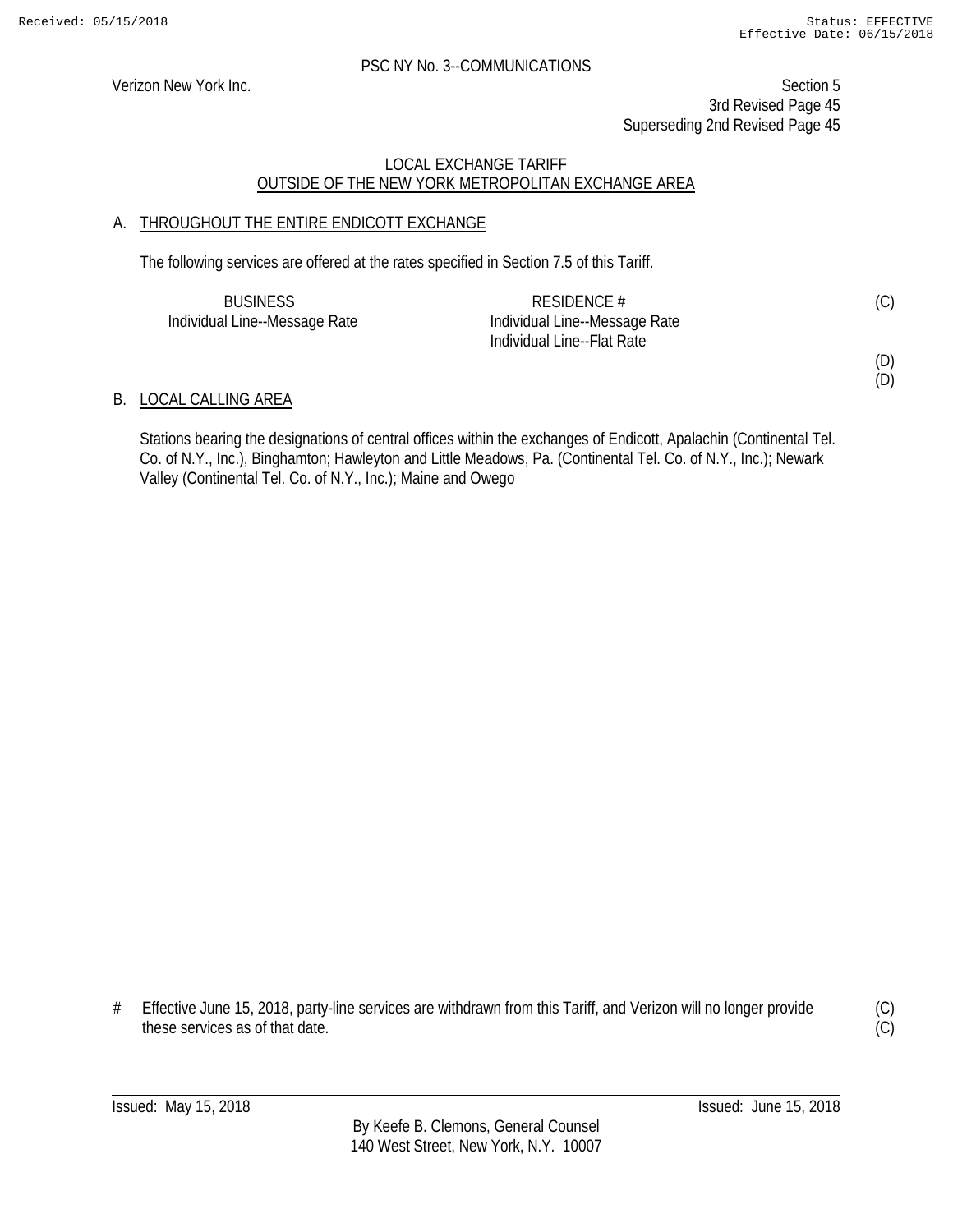Verizon New York Inc. Section 5 4th Revised Page 46 Superseding 3rd Revised Page 46

#### LOCAL EXCHANGE TARIFF OUTSIDE OF THE NEW YORK METROPOLITAN EXCHANGE AREA

#### A. THROUGHOUT THE ENTIRE FABIUS EXCHANGE

The following services are offered at the rates specified in Section 7.5 of this Tariff.

| <b>BUSINESS</b>               | RESIDENCE $#$                 | (C) |
|-------------------------------|-------------------------------|-----|
| Individual Line--Message Rate | Individual Line--Message Rate |     |
|                               | Individual Line--Flat Rate    |     |

# (D)

(D)

### B. LOCAL CALLING AREA

Stations bearing the designations of central offices within the exchanges of Fabius, Baldwinsville, Camillus, Cazenovia (ALLTEL New York, Inc.), Cicero, Fayetteville, LaFayette, Liverpool, Manlius (ALLTEL New York, Inc.), Marcellus (ALLTEL New York, Inc.), Minoa, New Woodstock (Continental Telephone Company of New York, Inc.), Syracuse, Truxton (GTE) and Tully.

# Effective June 15, 2018, party-line services are withdrawn from this Tariff, and Verizon will no longer provide these services as of that date.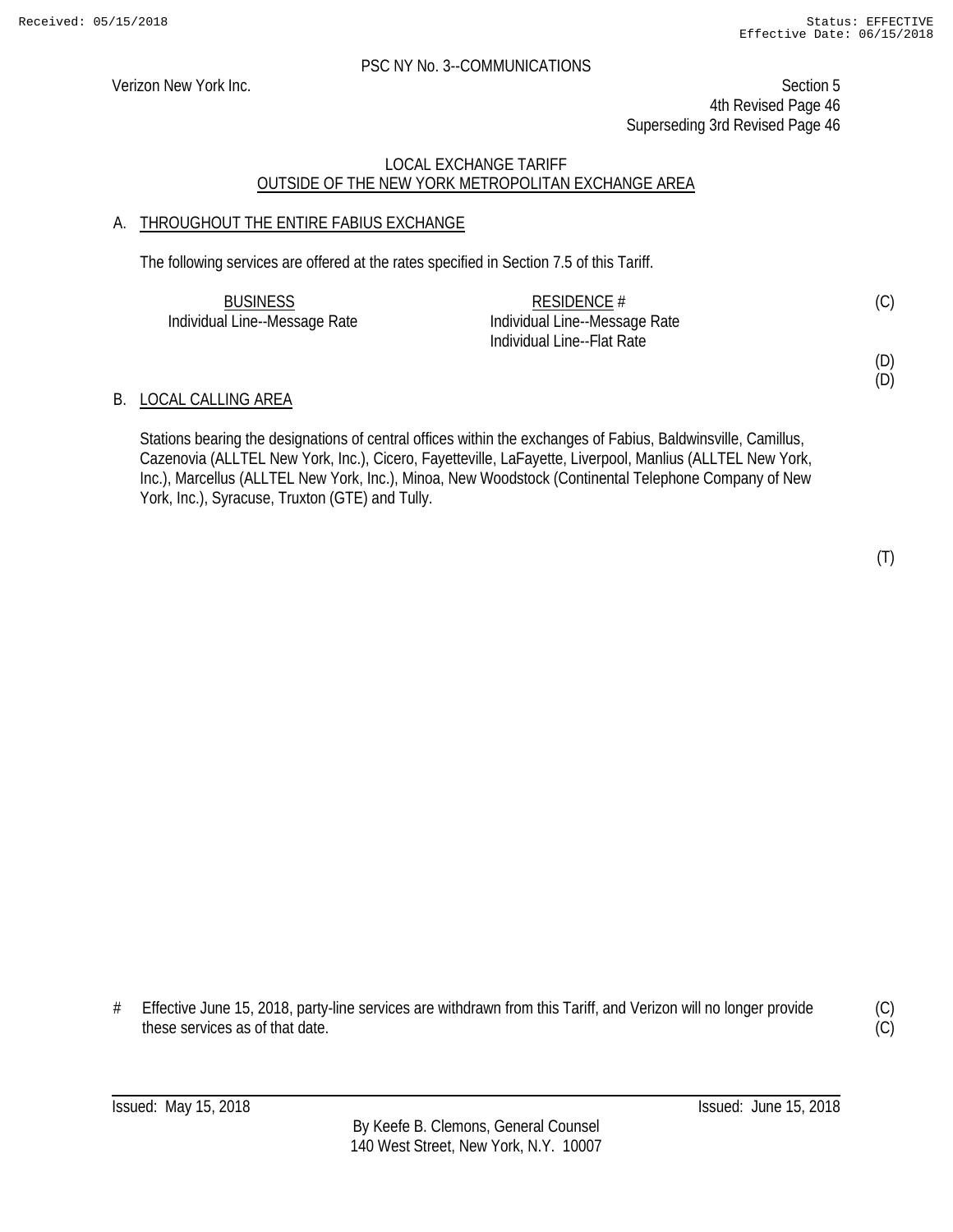#### PSC NY No. 3--COMMUNICATIONS

Verizon New York Inc. Section 5 3rd Revised Page 47 Superseding 2nd Revised Page 47

#### LOCAL EXCHANGE TARIFF OUTSIDE OF THE NEW YORK METROPOLITAN EXCHANGE AREA

#### A. THROUGHOUT THE ENTIRE FAYETTE EXCHANGE

The following services are offered at the rates specified in Section 7.5 of this Tariff.

| <b>BUSINESS</b>               | RESIDENCE $#$                 | (C) |
|-------------------------------|-------------------------------|-----|
| Individual Line--Message Rate | Individual Line--Message Rate |     |
|                               | Individual Line--Flat Rate    |     |

B. LOCAL CALLING AREA

Stations bearing the designations of central offices within the exchanges of Fayette, Seneca Falls and Waterloo.

<sup>#</sup> Effective June 15, 2018, party-line services are withdrawn from this Tariff, and Verizon will no longer provide these services as of that date.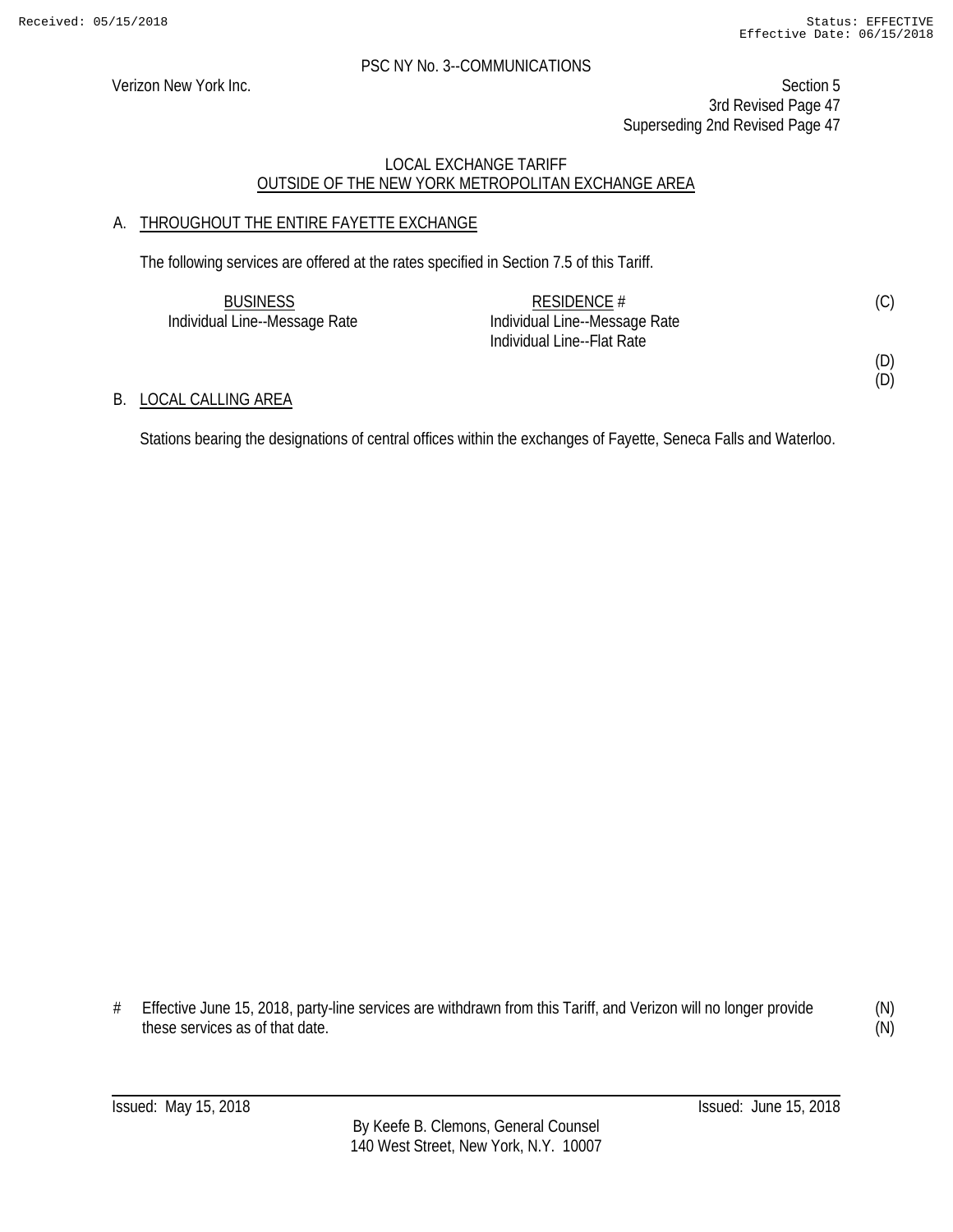Verizon New York Inc. Section 5 3rd Revised Page 48 Superseding 2nd Revised Page 48

#### LOCAL EXCHANGE TARIFF OUTSIDE OF THE NEW YORK METROPOLITAN EXCHANGE AREA

#### A. THROUGHOUT THE ENTIRE FAYETTEVILLE EXCHANGE

The following services are offered at the rates specified in Section 7.5 of this Tariff.

| <b>BUSINESS</b>               | RESIDENCE $#$                 | (C) |
|-------------------------------|-------------------------------|-----|
| Individual Line--Message Rate | Individual Line--Message Rate |     |
|                               | Individual Line--Flat Rate    |     |

(D) (D)

#### B. LOCAL CALLING AREA

Stations bearing the designations of central offices within the exchanges of Fayetteville, Amber, Baldwinsville, Bridgeport, Camillus, Canastota, Cazenovia (ALLTEL New York, Inc.), Central Square (ALLTEL New York, Inc.), Chittenango, Cicero, Cleveland, Constantia, Fabius, Jordan, LaFayette, Liverpool, Lysander (Continental Telephone Company of New York, Inc.), Manlius (ALLTEL New York, Inc.), Marcellus (ALLTEL New York, Inc.), Minoa New Woodstock (Continental Telephone Company of New York, Inc.), Phoenix (ALLTEL New York, Inc.), Skaneateles, Sylvan Beach, Syracuse and Tully.

# Effective June 15, 2018, party-line services are withdrawn from this Tariff, and Verizon will no longer provide these services as of that date.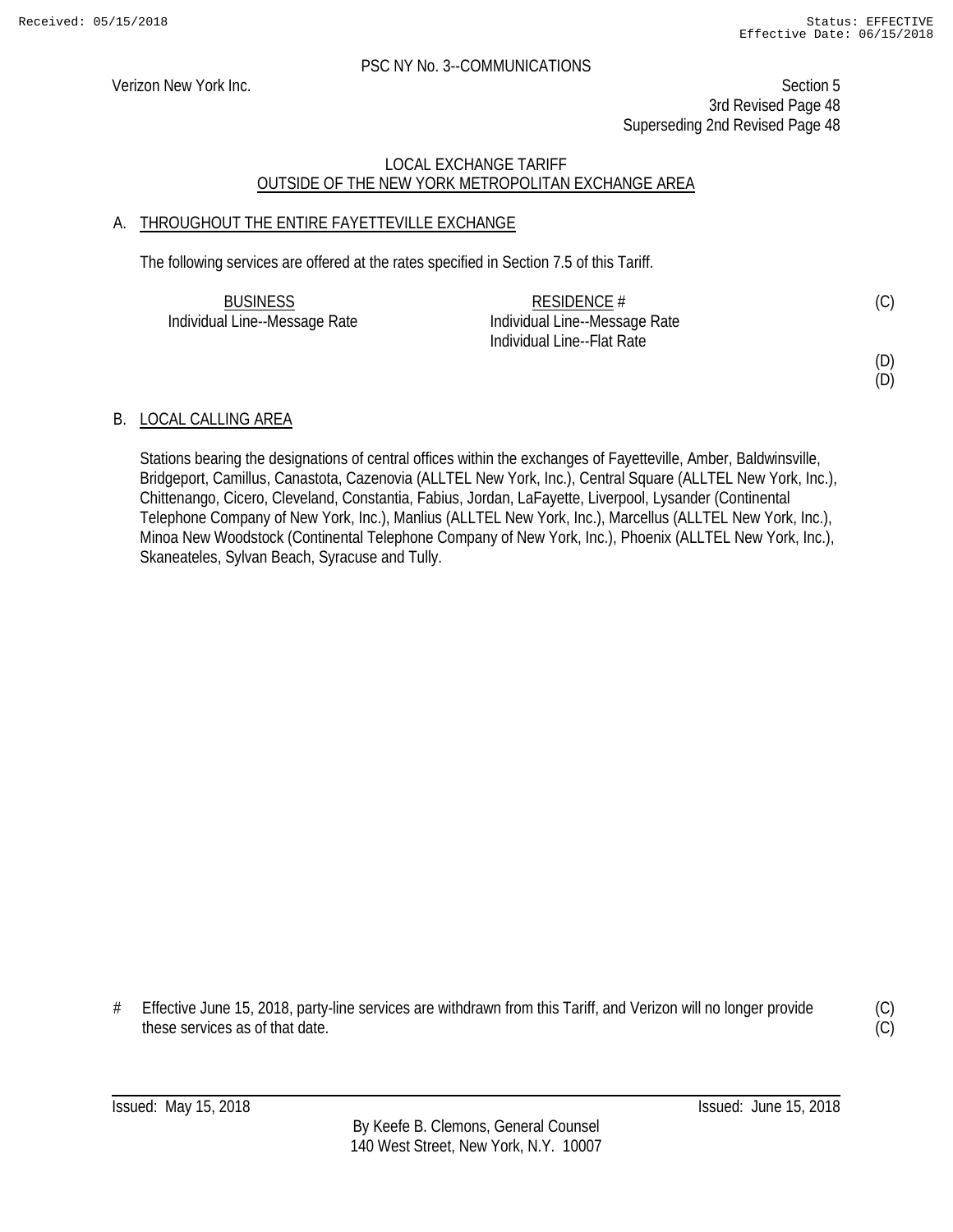Verizon New York Inc. Section 5 2<sup>nd</sup> Revised Page 49 Superseding 1st Revised Page 49

#### LOCAL EXCHANGE TARIFF OUTSIDE OF THE NEW YORK METROPOLITAN EXCHANGE AREA

#### C. CHARGES FOR LOCAL CALLS FROM FLAT RATE AND MESSAGE RATE TELEPHONES

#### 1. Flat Rate Service

Flat Rate Service includes unlimited calling privilege to points listed in Paragraph B. preceding, except that such calls placed on an operator handled station-to-station basis are charged under the rate band schedule as shown in Paragraph 2. following.

2. Message Rate Service

The following table shows the rate bands for directly-dialed station-to-station calls to the points listed in Paragraph B. preceding.

| Rate Bands           |                    |           |              |
|----------------------|--------------------|-----------|--------------|
|                      |                    | ∩         | 3            |
| Fayetteville         | Jordan             | Canastota | Sylvan Beach |
| Amber                | LaFayette          |           |              |
| <b>Baldwinsville</b> | Liverpool          |           |              |
| <b>Bridgeport</b>    | Lysander (I)       |           |              |
| Camillus             | Marcellus (I)      |           |              |
| Cazenovia (I)        | Marcellus (I)      |           |              |
| Central Square (I)   | Minoa              |           |              |
| Chittenango          | New Woodstock (I)  |           |              |
| Cicero               | Phoenix (I)        |           |              |
| Cleveland            | <b>Skaneateles</b> |           |              |
| Constantia           | Syracuse           |           |              |
| Fabius               | Tully              |           |              |

See Paragraphs C.2. and C.4., preceding, in this Section for initial and overtime periods, initial and overtime charges and charges for operator-handled station-to-station calls.

(C)

(C)

(I) Independent Company.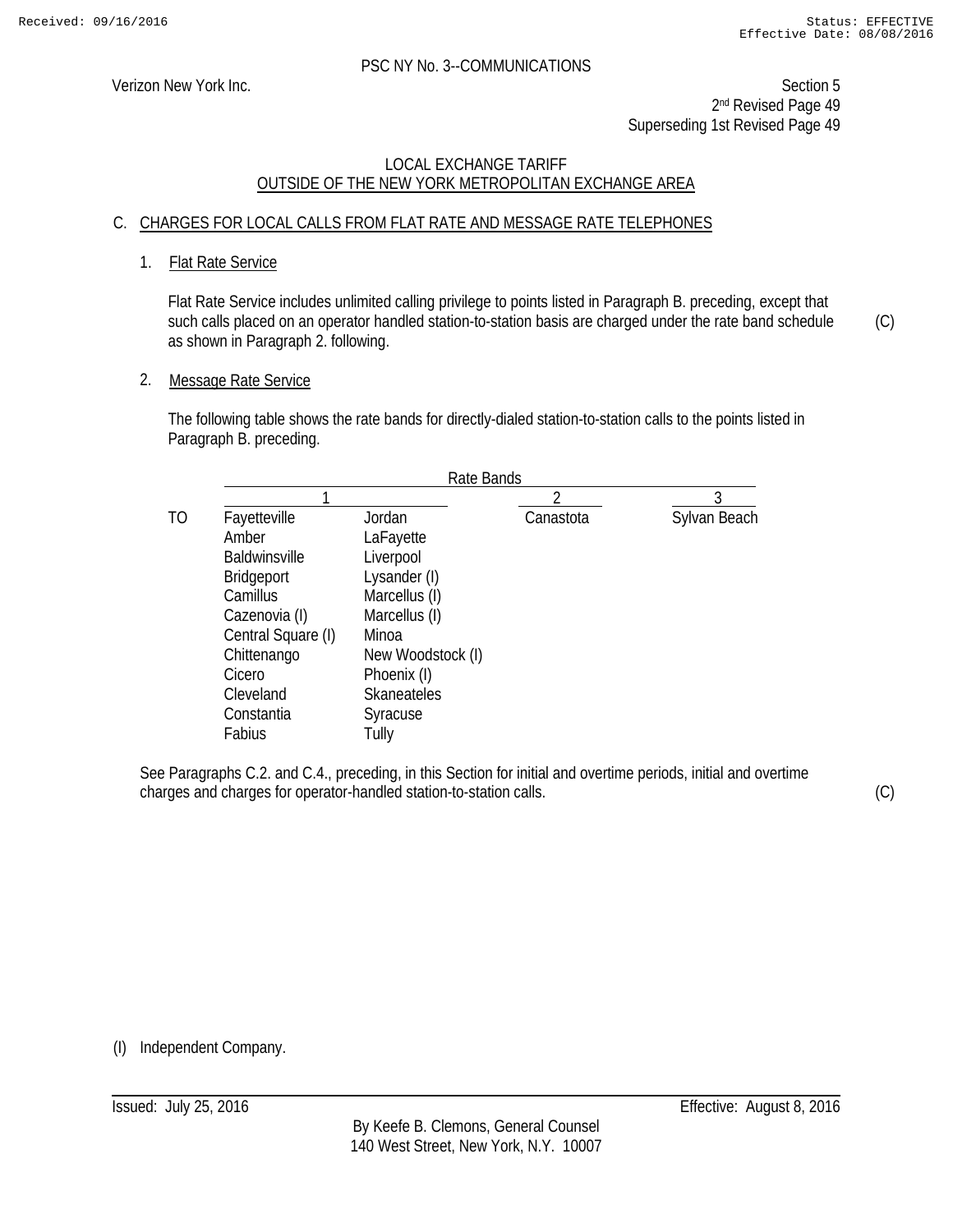#### PSC NY No. 3--COMMUNICATIONS

Verizon New York Inc. Section 5 3rd Revised Page 50 Superseding 2nd Revised Page 50

#### LOCAL EXCHANGE TARIFF OUTSIDE OF THE NEW YORK METROPOLITAN EXCHANGE AREA

#### A. THROUGHOUT THE ENTIRE GENEVA EXCHANGE

The following services are offered at the rates specified in Section 7.5 of this Tariff.

| <b>BUSINESS</b>               | RESIDENCE $#$                 | (C) |
|-------------------------------|-------------------------------|-----|
| Individual Line--Message Rate | Individual Line--Message Rate |     |
|                               | Individual Line--Flat Rate    |     |

#### B. LOCAL CALLING AREA

Stations bearing the designations of central offices within the Geneva, MacDougall, Phelps (Ontario Telephone Company, Inc.), Stanley (Seneca-Gorham Telephone Corp.) and Waterloo exchanges.

<sup>#</sup> Effective June 15, 2018, party-line services are withdrawn from this Tariff, and Verizon will no longer provide these services as of that date.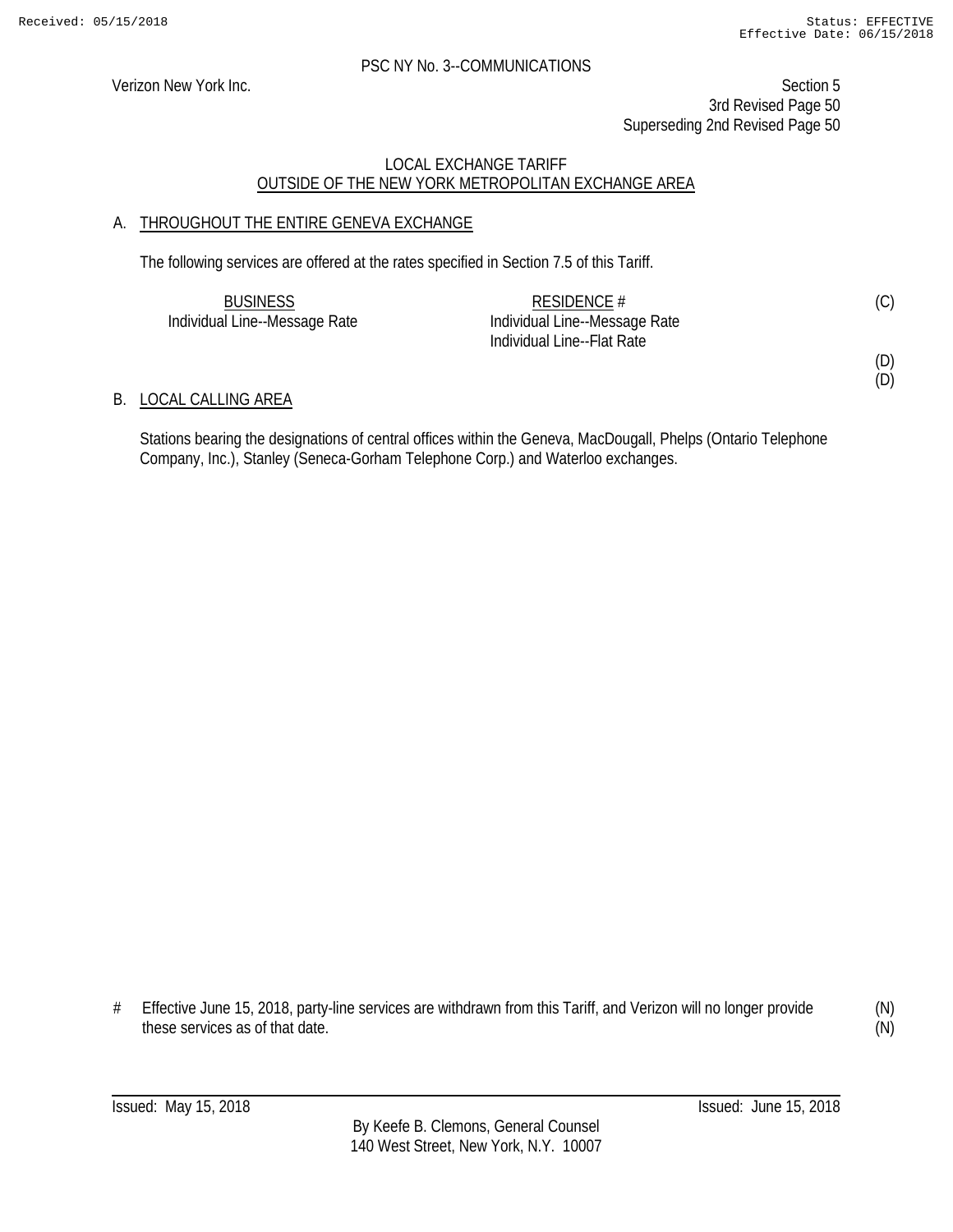Verizon New York Inc. Section 5 3rd Revised Page 51 Superseding 2nd Revised Page 51

#### LOCAL EXCHANGE TARIFF OUTSIDE OF THE NEW YORK METROPOLITAN EXCHANGE AREA

#### A. THROUGHOUT THE ENTIRE GROTON EXCHANGE

The following services are offered at the rates specified in Section 7.5 of this Tariff.

| <b>BUSINESS</b>               | RESIDENCE #                   | (C) |
|-------------------------------|-------------------------------|-----|
| Individual Line--Message Rate | Individual Line--Message Rate |     |
|                               | Individual Line--Flat Rate    |     |
|                               |                               | (D) |
|                               | #-Party Line--Flat Rate       | (D) |

#### B. LOCAL CALLING AREA

Stations bearing the designations of central offices within the exchanges of Groton, Ithaca, Cortland and McLean.

# Effective June 15, 2018, party-line services are withdrawn from this Tariff, and Verizon will no longer provide these services as of that date.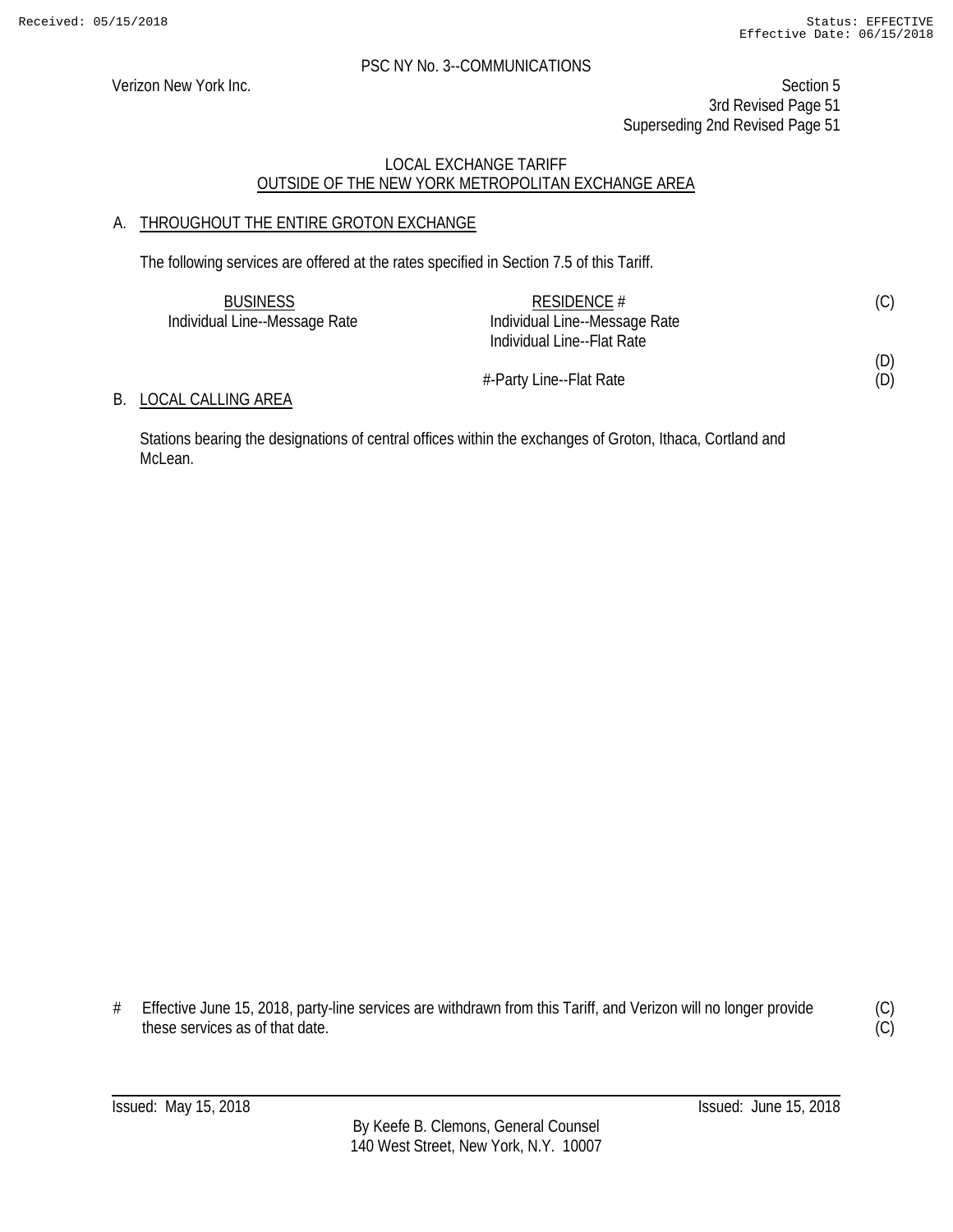Verizon New York Inc. Section 5 6th Revised Page 52 Superseding 5<sup>th</sup> Revised Page 52

#### LOCAL EXCHANGE TARIFF OUTSIDE OF THE NEW YORK METROPOLITAN EXCHANGE AREA

#### A. THROUGHOUT THE ENTIRE HORNELL EXCHANGE

The following services are offered at the rates specified in Section 7.5 of this Tariff.

| <b>BUSINESS</b>               | RESIDENCE $#$                 | (C) |
|-------------------------------|-------------------------------|-----|
| Individual Line--Message Rate | Individual Line--Message Rate |     |
|                               | Individual Line--Flat Rate    |     |

(D) (D)

## B. LOCAL CALLING AREA

Stations bearing the designations of central offices within the exchanges of Hornell, Alfred (GTE New York, Inc.), Almond (GTE New York, Inc.), Andover (Citizens Telecom), Arkport, Avoca, Cameron, Canaseraga and Canisteo.

#### C. CHARGES FOR LOCAL CALLS FROM FLAT RATE AND MESSAGE RATE TELEPHONES

1. Flat Rate Service

Flat Rate Services includes unlimited calling privilege to points listed in Paragraph B. preceding, except that such calls placed on an operator handled station-to-station basis are charged under the rate band schedule as shown in Paragraph C.4., preceding, in this Section.

#### 2. Message Rate Service

The following table shows the rate bands for calls to the points listed in Paragraph B. preceding.

|    |            | Rate Bands |             |
|----|------------|------------|-------------|
|    |            |            |             |
| TΩ | Hornell    | Avoca      | Andover (I) |
|    | Alfred (I) | Cameron    |             |
|    | Almond (I) | Canaseraga |             |
|    | Arkport    | Canisteo   |             |

See Paragraphs C.2. and C.4., preceding, in this Section for initial and overtime periods, initial and overtime charges and charges for operator-handled station-to-station calls.

#### (I) Independent Company

# Effective June 15, 2018, party-line services are withdrawn from this Tariff, and Verizon will no longer provide these services as of that date.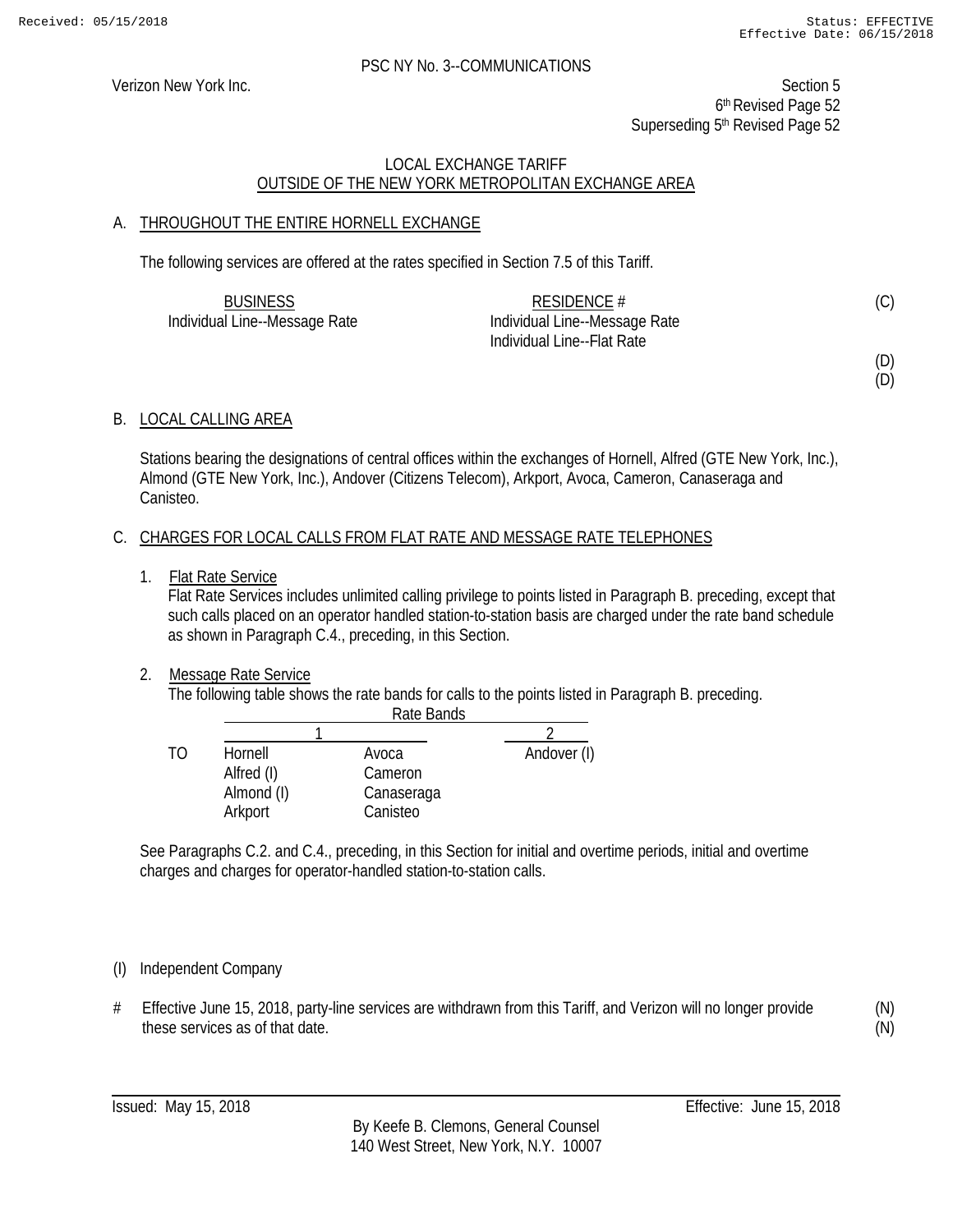Verizon New York Inc. Section 5 5th Revised Page 53 Superseding 4th Revised Page 53

#### LOCAL EXCHANGE TARIFF OUTSIDE OF THE NEW YORK METROPOLITAN EXCHANGE AREA

#### A. THROUGHOUT THE ENTIRE ITHACA EXCHANGE

The following services are offered at the rates specified in Section 7.5 of this Tariff.

| <b>BUSINESS</b>               | RESIDENCE $#$                 |  |
|-------------------------------|-------------------------------|--|
| Individual Line--Message Rate | Individual Line--Message Rate |  |
|                               | Individual Line--Flat Rate    |  |

(D) (D)

#### B. LOCAL CALLING AREA

Stations bearing the designations of central offices within the exchanges of Ithaca, Burdett (Empire Telephone Corporation), Dryden (GTE of N.Y.), Etna (GTE of N.Y.), Groton, Interlaken,(Trumansburg Home Telephone), Lansing, Mc Lean, Newfield Slaterville Springs (GTE of N.Y.) Spencer (GTE of New York), Trumansburg (Trumansburg Home Telephone Company) and Virgil (GTE of N.Y.)

#### C. CHARGES FOR LOCAL CALLS FROM FLAT RATE AND MESSAGE RATE TELEPHONES

1. Flat Rate Service

Flat Rate Service includes unlimited calling privilege to points listed in Paragraph B. preceding, except that such calls placed on a person-to-person basis or an operator handled station-to-station basis are charged for under the rate band schedule as shown in Paragraph 2. following.

#### 2. Message Rate Service

The following table shows the rate bands for directly-dialed station-to-station calls to the points listed in Paragraph B. preceding.

|    |             | Rate Band               |        |                |
|----|-------------|-------------------------|--------|----------------|
|    |             |                         |        |                |
| T0 | Ithaca      | Lansing                 | McLean | Burdett (I)    |
|    | Dryden (I)  | Newfield                |        | Interlaken (I) |
|    | $E$ tna (I) | Slaterville Springs (I) |        | Spencer (I)    |
|    | Groton      | Trumansburg (I)         |        | Virgil (I)     |

See Paragraphs C.2. and C.4., preceding, in this Section for initial and overtime periods, initial and overtime charges and charges for operator-handled station-to-station calls.

#### (I) Independent Company

# Effective June 15, 2018, party-line services are withdrawn from this Tariff, and Verizon will no longer provide these services as of that date.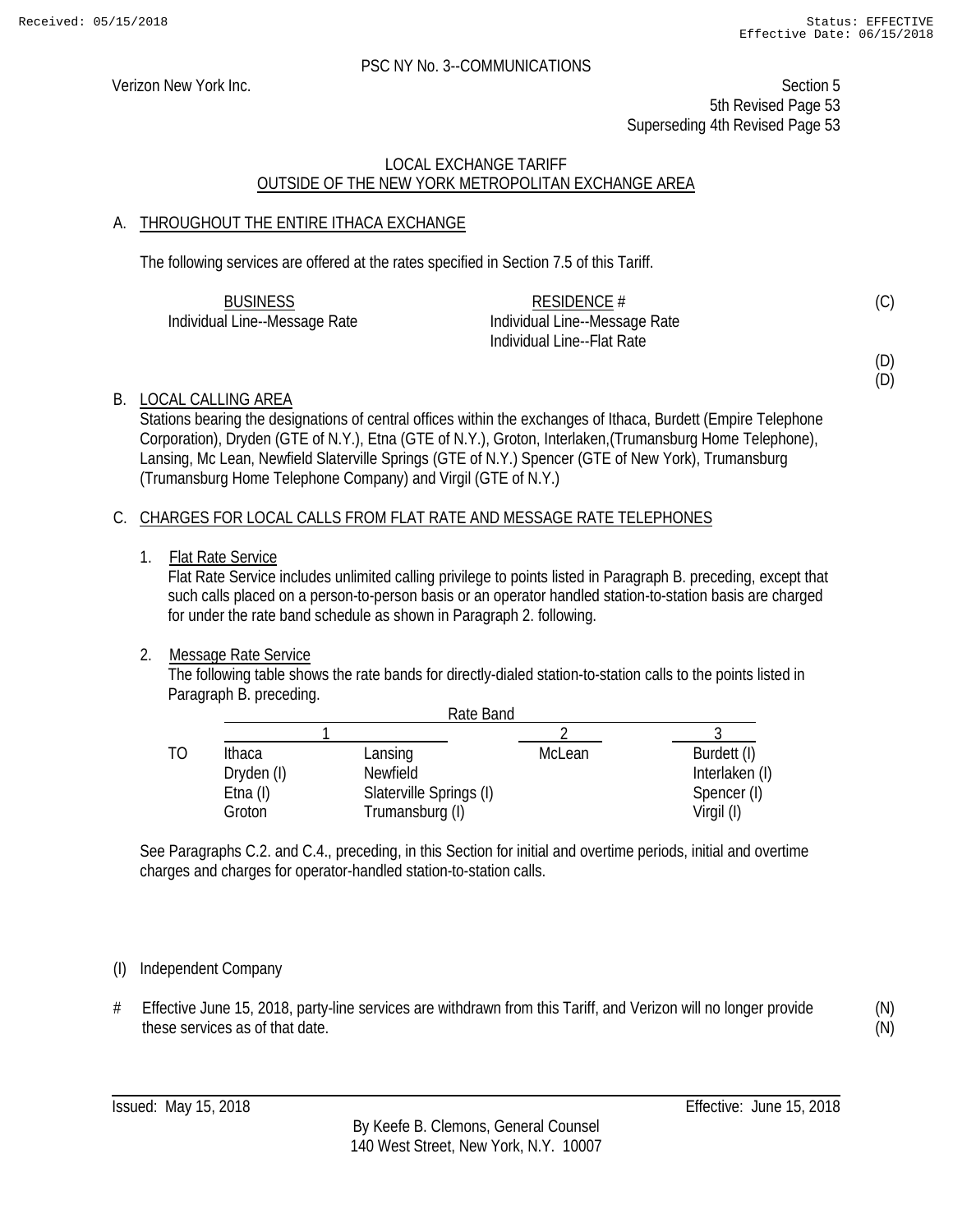Verizon New York Inc. Section 5 4th Revised Page 54 Superseding 3rd Revised Page 54

#### LOCAL EXCHANGE TARIFF OUTSIDE OF THE NEW YORK METROPOLITAN EXCHANGE AREA

#### A. THROUGHOUT THE ENTIRE JORDAN EXCHANGE

The following services are offered at the rates specified in Section 7.5 of this Tariff.

| <b>BUSINESS</b>               | RESIDENCE #                   | (C) |
|-------------------------------|-------------------------------|-----|
| Individual Line--Message Rate | Individual Line--Message Rate |     |
|                               | Individual Line--Flat Rate    |     |

# (D)

(D)

#### B. LOCAL CALLING AREA

Stations bearing the designations of central offices within the exchanges of Jordan, Auburn, Baldwinsville, Camillus, Cicero, Fayetteville, LaFayette, Liverpool, Lysander (Iroquois Telephone Corp.), Manlius (Midstate Telephone Company, Inc.), Marcellus (Midstate Telephone Company, Inc.), Minoa, Skaneateles, Syracuse and Weedsport.

# Effective June 15, 2018, party-line services are withdrawn from this Tariff, and Verizon will no longer provide these services as of that date.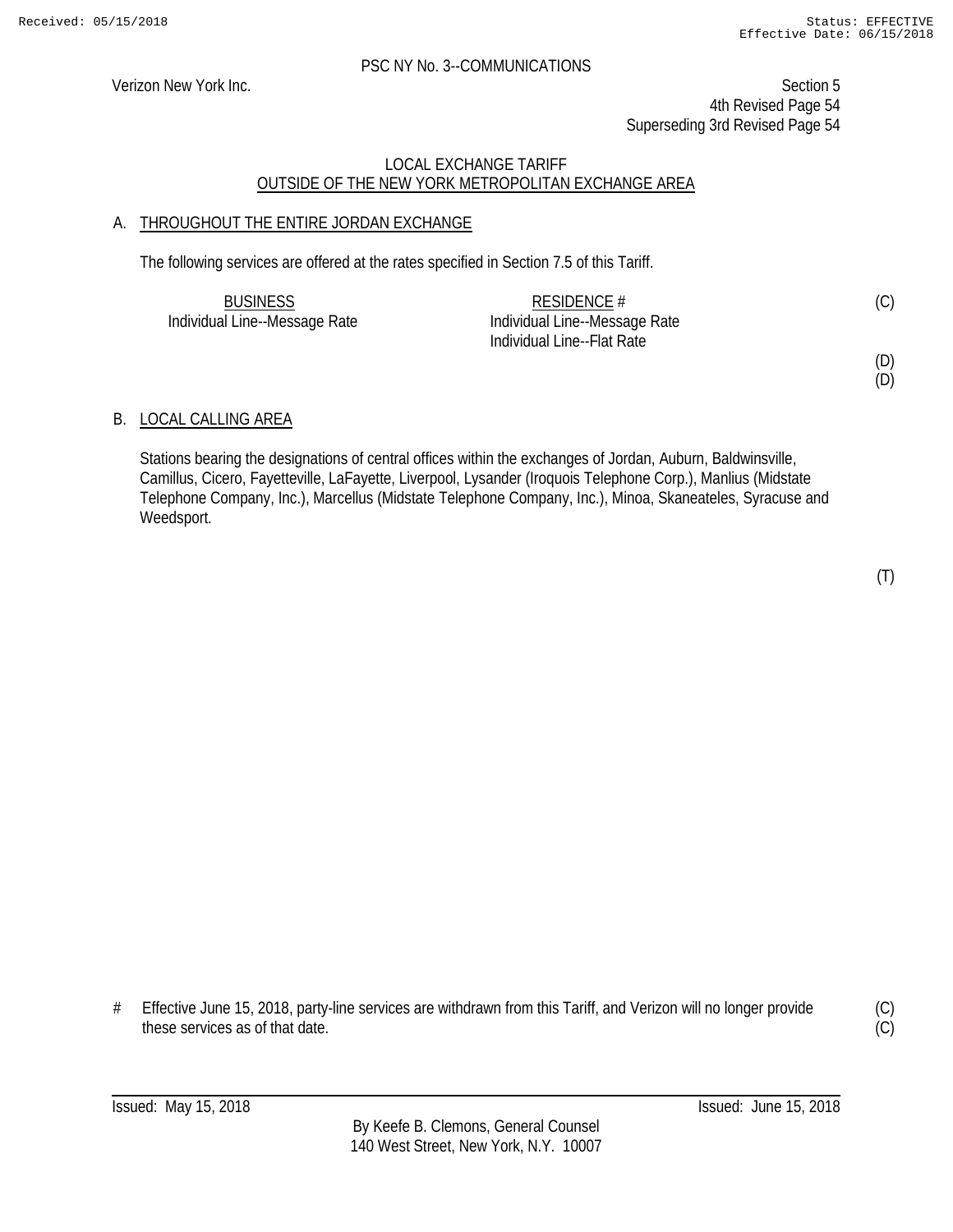Verizon New York Inc. Section 5 3rd Revised Page 55 Superseding 2nd Revised Page 55

#### LOCAL EXCHANGE TARIFF OUTSIDE OF THE NEW YORK METROPOLITAN EXCHANGE AREA

#### A. THROUGHOUT THE ENTIRE LAFAYETTE EXCHANGE

The following services are offered at the rates specified in Section 7.5 of this Tariff.

| <b>BUSINESS</b>               | RESIDENCE #                   | (C) |
|-------------------------------|-------------------------------|-----|
| Individual Line--Message Rate | Individual Line--Message Rate |     |
|                               | Individual Line--Flat Rate    |     |

# (D)

(D)

#### B. LOCAL CALLING AREA

Stations bearing the designations of central offices within the exchanges of LaFayette, Amber, Baldwinsville, Bridgeport, Camillus, Cazenovia (ALLTEL New York, Inc.), Central Square (ALLTEL New York, Inc.), Chittenango, Cicero, Cleveland, Constantia, Fabius, Fayetteville, Jordan, Liverpool, Lysander (Continental Tel. Co. of N.Y., Inc.); Manlius and Marcellus (ALLTEL New York, Inc.); Minoa, New Woodstock (Continental Tel. Co. of N.Y. Inc.); Phoenix (ALLTEL New York, Inc.), Skaneateles, Syracuse, Truxton (GTE of New York) and Tully

# Effective June 15, 2018, party-line services are withdrawn from this Tariff, and Verizon will no longer provide these services as of that date.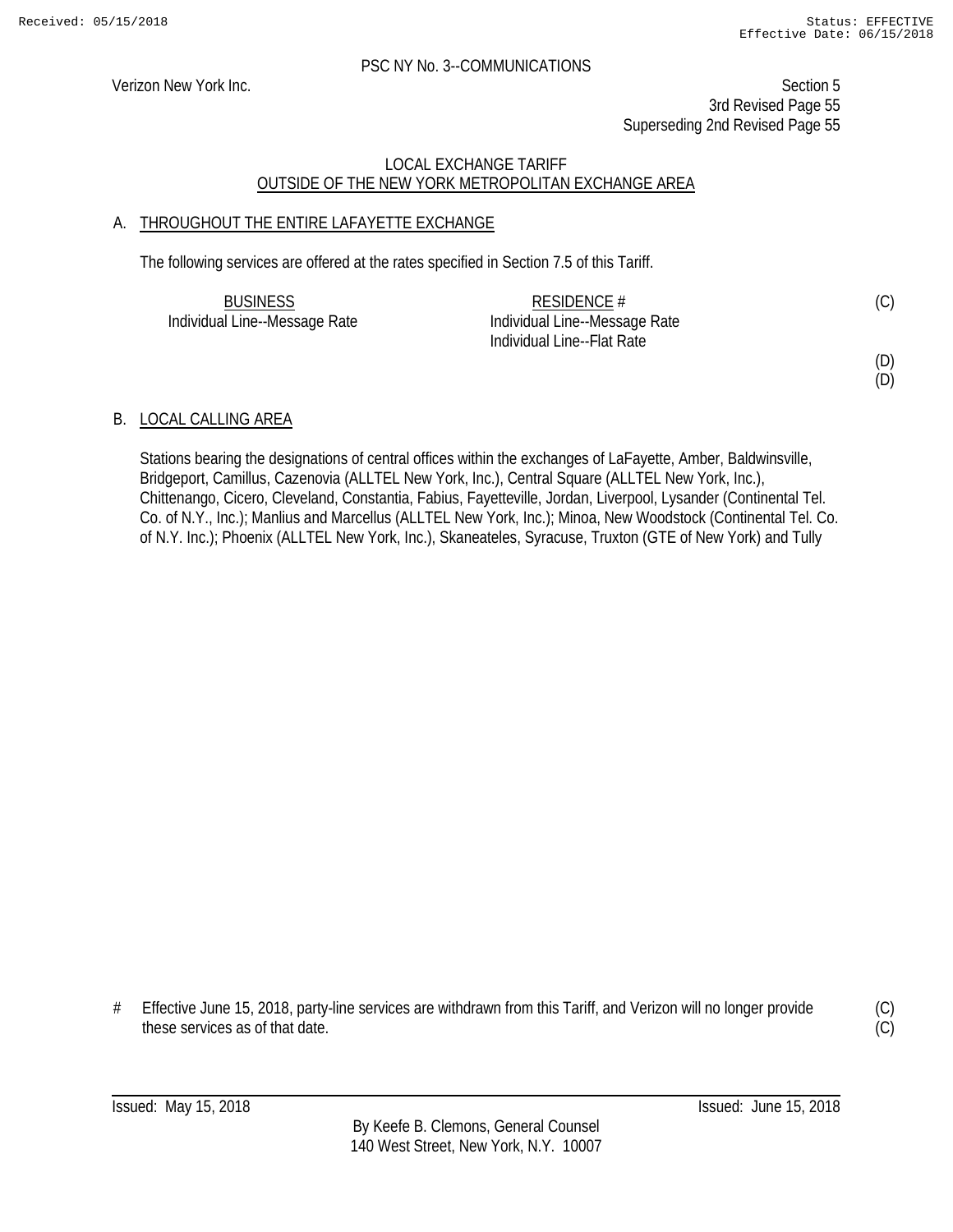Verizon New York Inc. Section 5 2<sup>nd</sup> Revised Page 56 Superseding 1st Revised Page 56

#### LOCAL EXCHANGE TARIFF OUTSIDE OF THE NEW YORK METROPOLITAN EXCHANGE AREA

#### C. CHARGES FOR LOCAL CALLS FROM FLAT RATE AND MESSAGE RATE TELEPHONES

#### 1. Flat Rate Service

Flat Rate Service includes unlimited calling privilege to points listed in Paragraph B. preceding, except that such calls placed person-to-person basis or an operator handled station-to-station basis are charged for under the rate band schedule as shown in Paragraph 2. following.

#### 2. Message Rate Service

The following table shows the rate bands for directly-dialed station-to-station calls to the points listed in Paragraph B. preceding.

|    | Rate Bands           |                    |             |
|----|----------------------|--------------------|-------------|
|    |                      |                    | ∍           |
| TΩ | LaFayette            | Fayetteville       | Truxton (I) |
|    | Amber                | Jordan             |             |
|    | <b>Baldwinsville</b> | Liverpool          |             |
|    | <b>Bridgeport</b>    | Lysander (I)       |             |
|    | Camillus             | Manlius (I)        |             |
|    | Cazenovia (I)        | Marcellus (I)      |             |
|    | Central Square (I)   | Minoa              |             |
|    | Chittenango          | New Woodstock (I)  |             |
|    | Cicero               | Phoenix (I)        |             |
|    | Cleveland            | <b>Skaneateles</b> |             |
|    | Constantia           | Syracuse           |             |
|    | Fabius               | Tully              |             |
|    |                      |                    |             |

See Paragraphs C.2. and C.4., preceding, in this Section for initial and overtime periods, initial and overtime charges and charges for operator-handled station-to-station added calls.

(C)

(I) Independent Company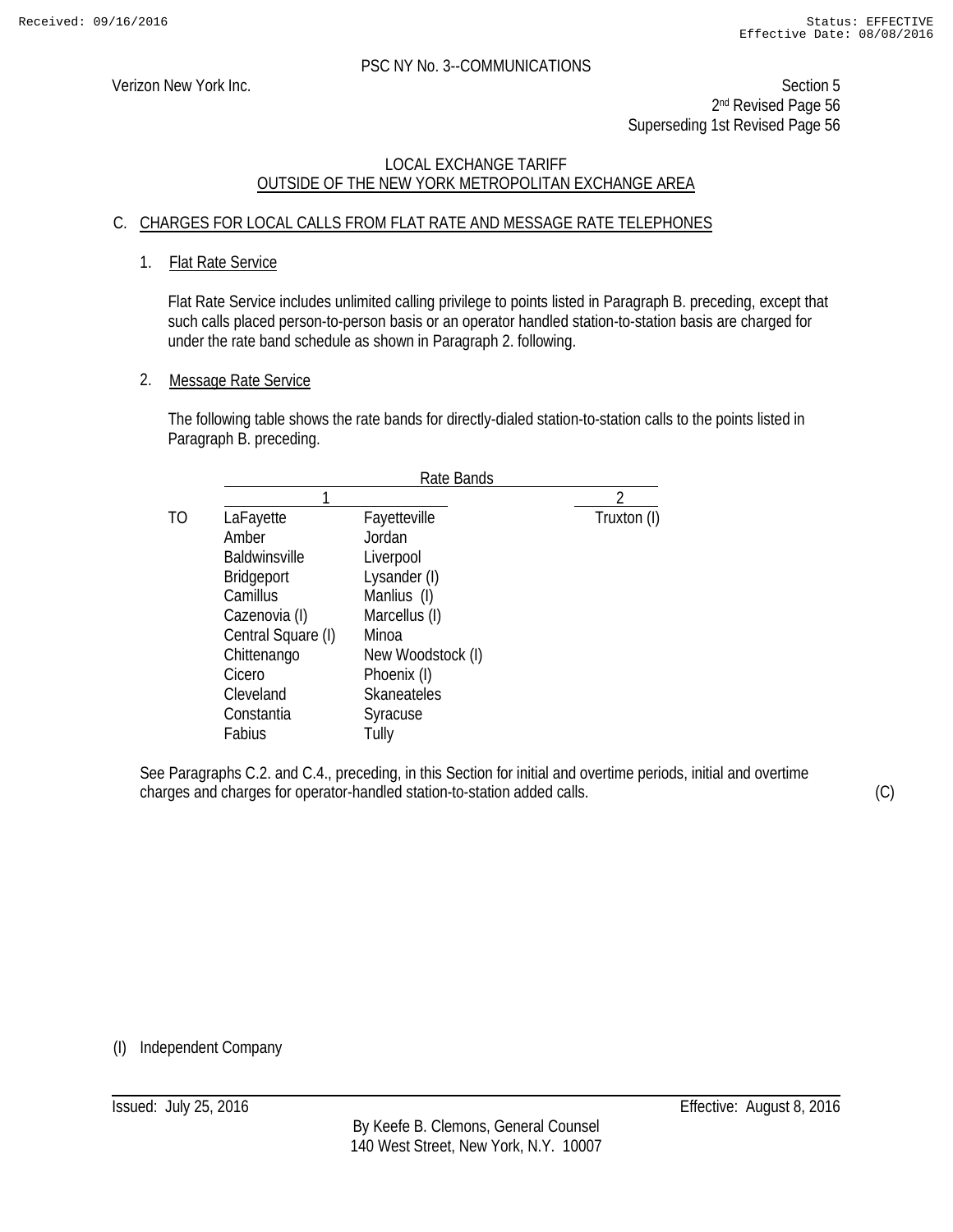Verizon New York Inc. Section 5 3rd Revised Page 57 Superseding 2nd Revised Page 57

#### LOCAL EXCHANGE TARIFF OUTSIDE OF THE NEW YORK METROPOLITAN EXCHANGE AREA

#### A. THROUGHOUT THE ENTIRE LANSING EXCHANGE

The following services are offered at the rates specified in Section 7.5 of this Tariff.

| <b>BUSINESS</b>               | RESIDENCE $#$                 |  |
|-------------------------------|-------------------------------|--|
| Individual Line--Message Rate | Individual Line--Message Rate |  |
|                               | Individual Line--Flat Rate    |  |

## (D)

(D)

#### B. LOCAL CALLING AREA

Stations bearing the designations of central offices within the exchanges of Lansing, Ithaca and Poplar Ridge.

# Effective June 15, 2018, party-line services are withdrawn from this Tariff, and Verizon will no longer provide these services as of that date.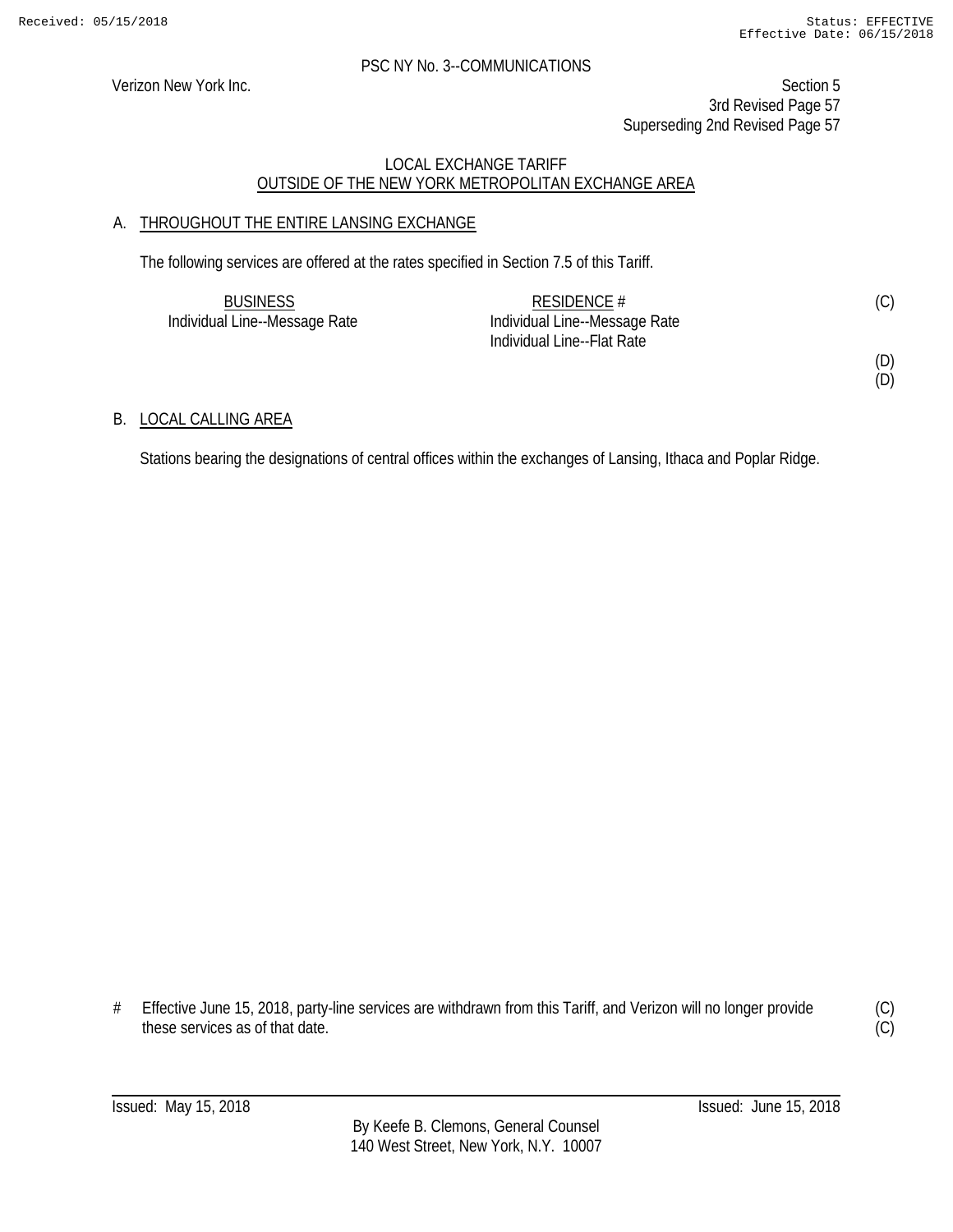(D)

#### PSC NY No. 3--COMMUNICATIONS

Verizon New York Inc. Section 5 3rd Revised Page 58 Superseding 2nd Revised Page 58

#### LOCAL EXCHANGE TARIFF OUTSIDE OF THE NEW YORK METROPOLITAN EXCHANGE AREA

#### A. THROUGHOUT THE ENTIRE LINDLEY EXCHANGE

The following services are offered at the rates specified in Section 7.5 of this Tariff.

| <b>BUSINESS</b>               | RESIDENCE $#$                 | (C) |
|-------------------------------|-------------------------------|-----|
| Individual Line--Message Rate | Individual Line--Message Rate |     |
|                               | Individual Line--Flat Rate    |     |
|                               |                               | (D) |

#### B. LOCAL CALLING AREA

Stations bearing the designations of central offices within the exchanges of Lindley, Caton and Corning.

# Effective June 15, 2018, party-line services are withdrawn from this Tariff, and Verizon will no longer provide these services as of that date.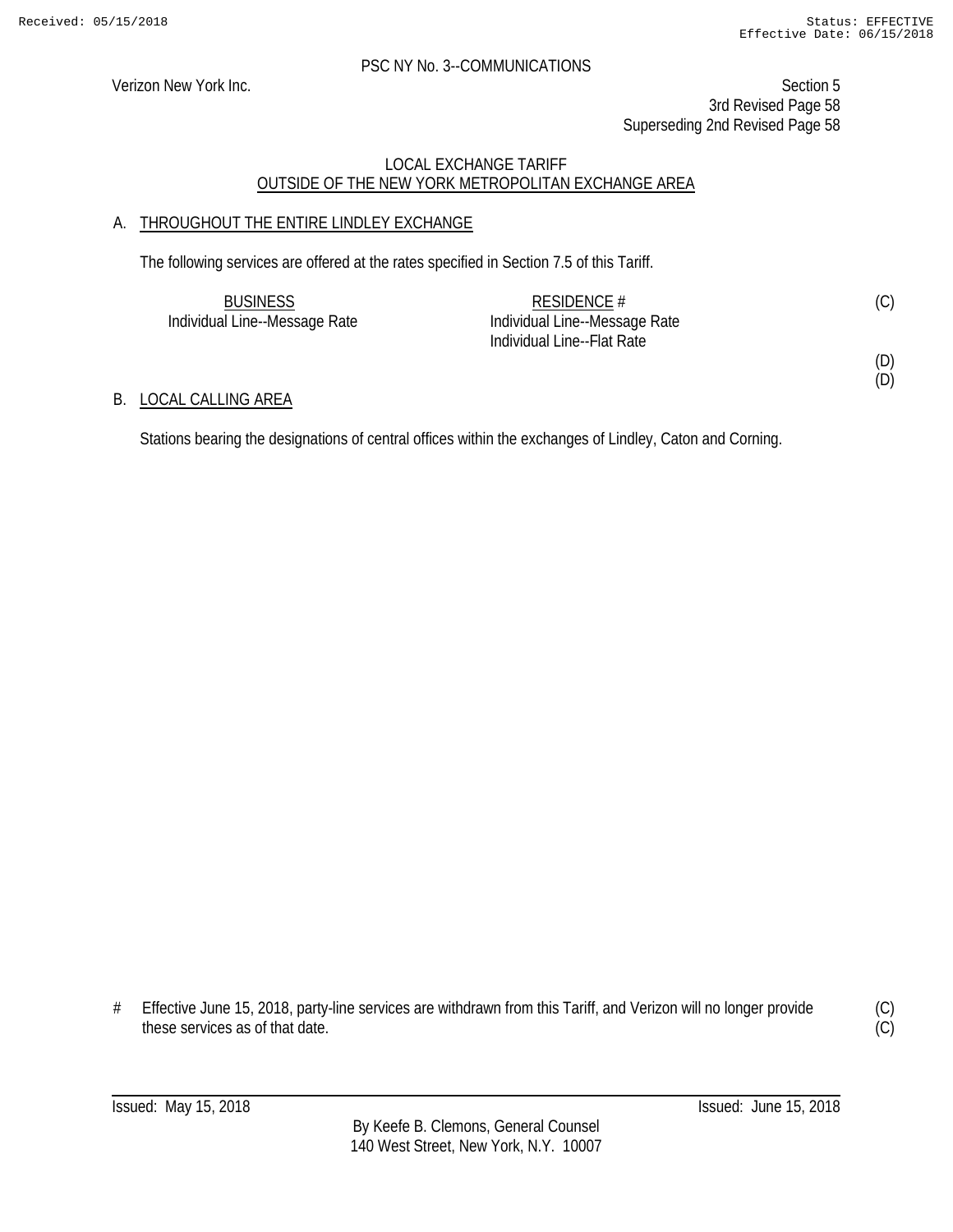#### PSC NY No. 3--COMMUNICATIONS

Verizon New York Inc. Section 5 3rd Revised Page 59 Superseding 2nd Revised Page 59

#### LOCAL EXCHANGE TARIFF OUTSIDE OF THE NEW YORK METROPOLITAN EXCHANGE AREA

#### A. THROUGHOUT THE ENTIRE LIVERPOOL EXCHANGE

The following services are offered at the rates specified in Section 7.5 of this Tariff.

| <b>BUSINESS</b>               | RESIDENCE $#$                 | (C) |
|-------------------------------|-------------------------------|-----|
| Individual Line--Message Rate | Individual Line--Message Rate |     |
|                               | Individual Line--Flat Rate    |     |

#### B. LOCAL CALLING AREA

Stations bearing the designations of central offices within the exchanges of Liverpool, Amber, Baldwinsville, Bridgeport, Camillus; Cazenovia and Central Square (Midstate Telephone Corp.); Chittenango, Cicero, Cleveland, Constantia, Fabius, Fayetteville, Fulton (Midstate Telephone Corp.), Jordan, LaFayette, Lysander (Iroquois Telephone Corp.); Manlius and Marcellus (Midstate Telephone Corp.); Mexico, Minoa, New Woodstock (Chenango and Unadilla Telephone Corp.), Parish, Phoenix (Midstate Telephone Corp.), Skaneateles, Syracuse and Tully.

# Effective June 15, 2018, party-line services are withdrawn from this Tariff, and Verizon will no longer provide these services as of that date.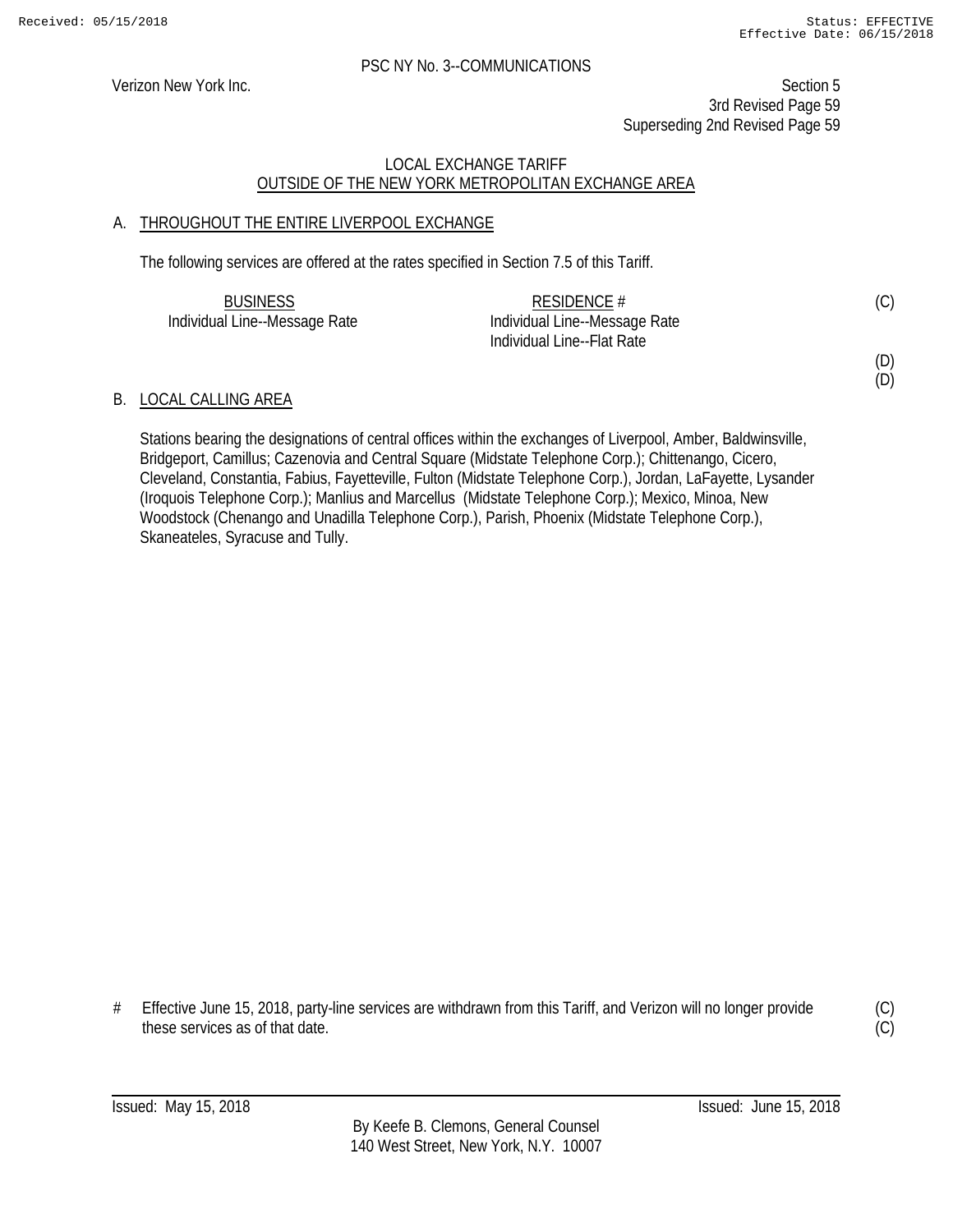Verizon New York Inc. Section 5 2<sup>nd</sup> Revised Page 60 Superseding 1st Revised Page 60

#### LOCAL EXCHANGE TARIFF OUTSIDE OF THE NEW YORK METROPOLITAN EXCHANGE AREA

#### C. CHARGES FOR LOCAL CALLS FROM FLAT RATE AND MESSAGE RATE TELEPHONES

#### 1. Flat Rate Service

Flat Rate Service includes unlimited calling privilege to points listed in Paragraph B. preceding, except that such calls placed on an operator handled station-to-station basis are charged for under the rate band schedule as shown in Paragraph 2. following.

#### 2. Message Rate Service

The following table shows the rate bands for directly-dialed station-to-station calls to the points listed in Paragraph B. preceding.

|                      | Rate Bands         |            |        |        |
|----------------------|--------------------|------------|--------|--------|
|                      |                    |            |        |        |
| Liverpool            | Fayetteville       | Fulton (I) | Parish | Mexico |
| Amber                | Jordan             |            |        |        |
| <b>Baldwinsville</b> | LaFayette          |            |        |        |
| <b>Bridgeport</b>    | Lysander (I)       |            |        |        |
| Camillus             | Manlius (I)        |            |        |        |
| Cazenovia(I)         | Marcellus(I)       |            |        |        |
| Central Square (I)   | Minoa              |            |        |        |
| Chittenango          | New Woodstock (I)  |            |        |        |
| Cicero               | Phoenix (I)        |            |        |        |
| Cleveland            | <b>Skaneateles</b> |            |        |        |
| Constantia           | Syracuse           |            |        |        |
| Fabius               | Tully              |            |        |        |

See Paragraphs C.2. and C.4., preceding, in this Section for initial and overtime periods, initial and overtime charges and charges for operator-handled station-to-station calls.

(C)

(C)

(I) Independent Company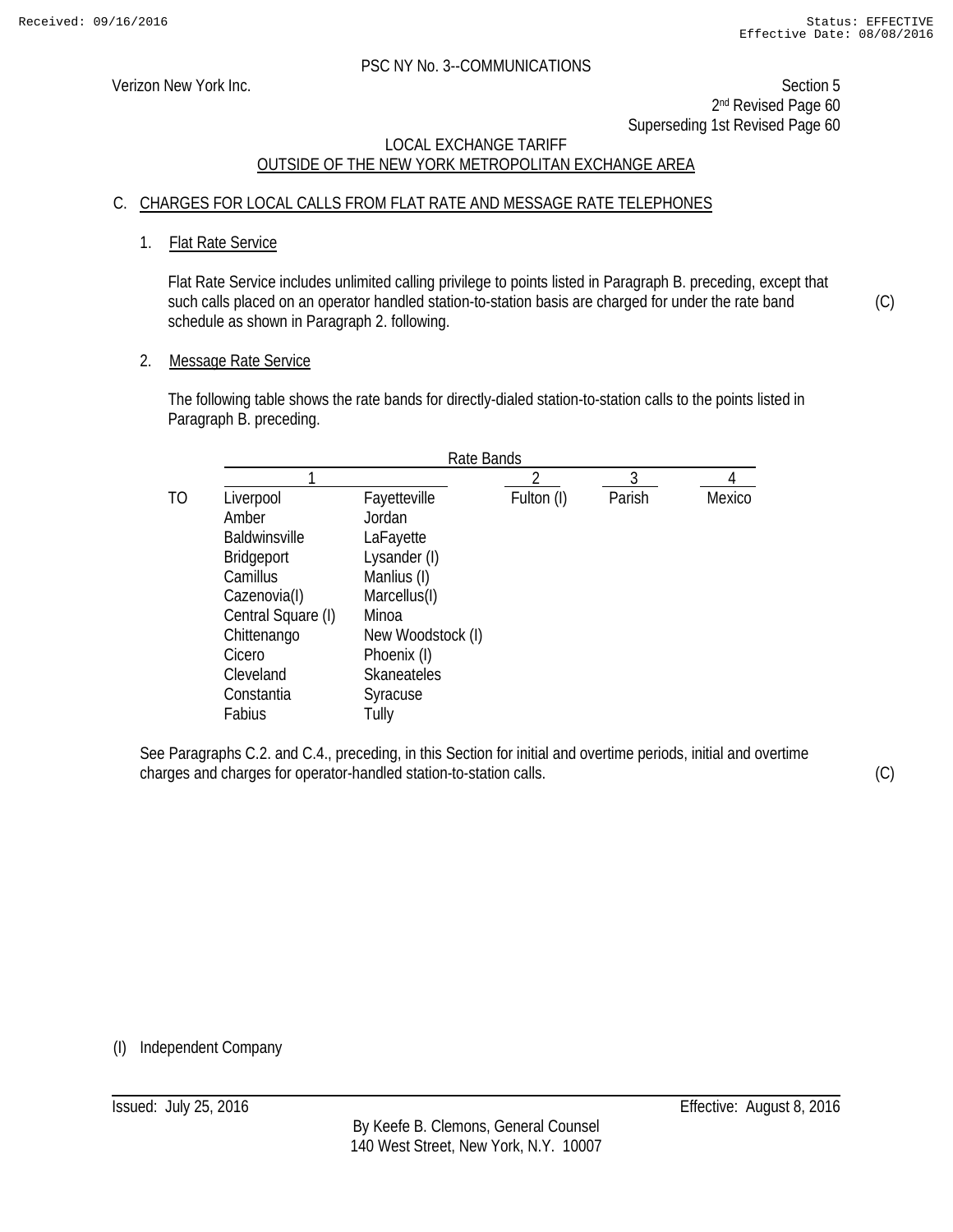Verizon New York Inc. Section 5 3rd Revised Page 61 Superseding 2nd Revised Page 61

#### LOCAL EXCHANGE TARIFF OUTSIDE OF THE NEW YORK METROPOLITAN EXCHANGE AREA

#### A. THROUGHOUT THE ENTIRE LYONS EXCHANGE

The following services are offered at the rates specified in Section 7.5 of this Tariff.

| <b>BUSINESS</b>               | RESIDENCE $#$                 | (C) |
|-------------------------------|-------------------------------|-----|
| Individual Line--Message Rate | Individual Line--Message Rate |     |
|                               | Individual Line--Flat Rate    |     |

#### (D) (D)

#### B. LOCAL CALLING AREA

Stations bearing the designations of central offices within the exchanges of Lyons, Clyde and Newark.

# Effective June 15, 2018, party-line services are withdrawn from this Tariff, and Verizon will no longer provide these services as of that date.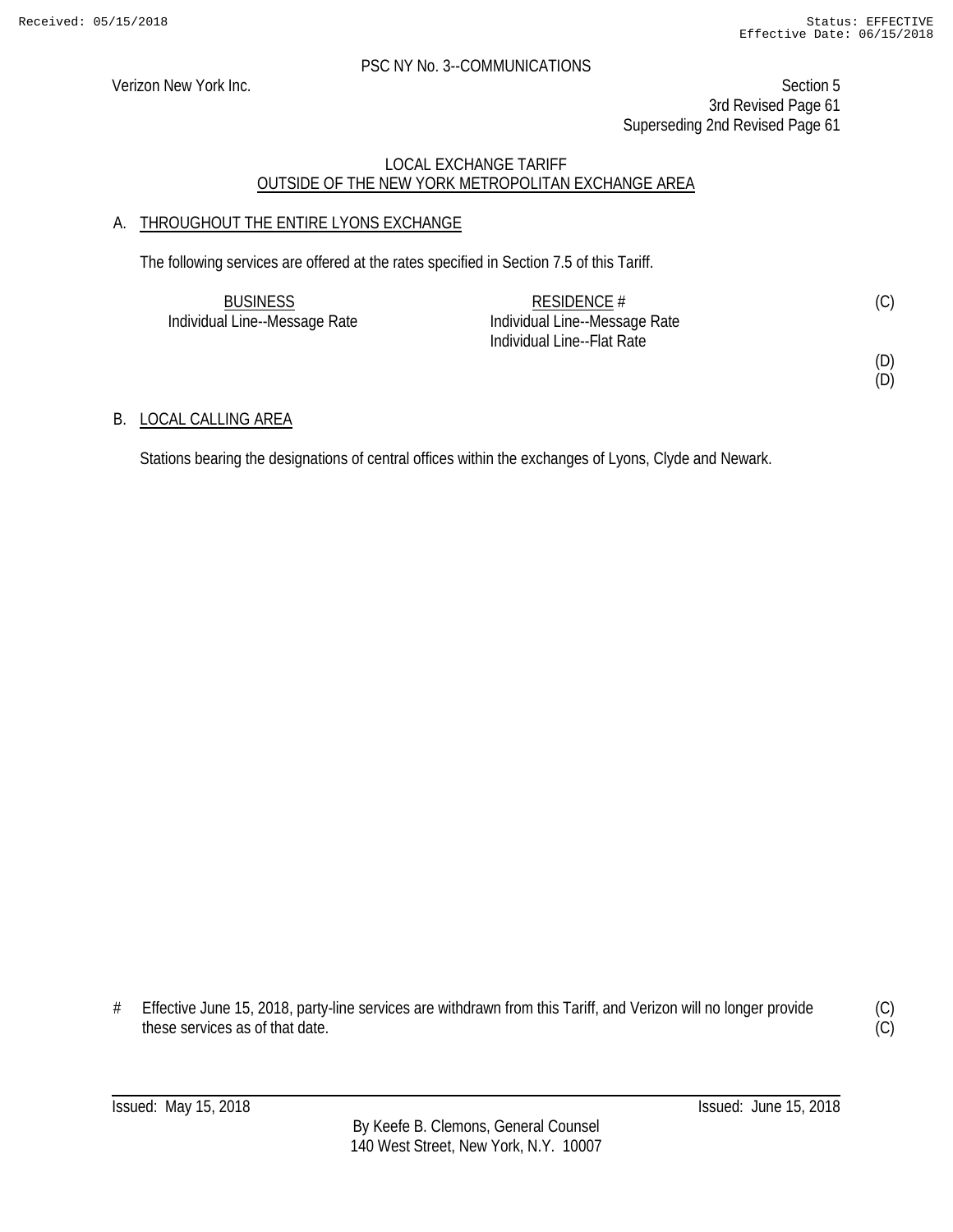Verizon New York Inc. Section 5 3rd Revised Page 62 Superseding 2nd Revised Page 62

#### LOCAL EXCHANGE TARIFF OUTSIDE OF THE NEW YORK METROPOLITAN EXCHANGE AREA

#### A. THROUGHOUT THE ENTIRE MC DOUGALL EXCHANGE

The following services are offered at the rates specified in Section 7.5 of this Tariff.

| <b>BUSINESS</b>               | RESIDENCE #                   | (C) |
|-------------------------------|-------------------------------|-----|
| Individual Line--Message Rate | Individual Line--Message Rate |     |
|                               | Individual Line--Flat Rate    |     |

(D)

# (D)

#### B. LOCAL CALLING AREA

Stations bearing the designations of central offices within the exchanges of McDougall, Geneva and Waterloo.

# Effective June 15, 2018, party-line services are withdrawn from this Tariff, and Verizon will no longer provide these services as of that date.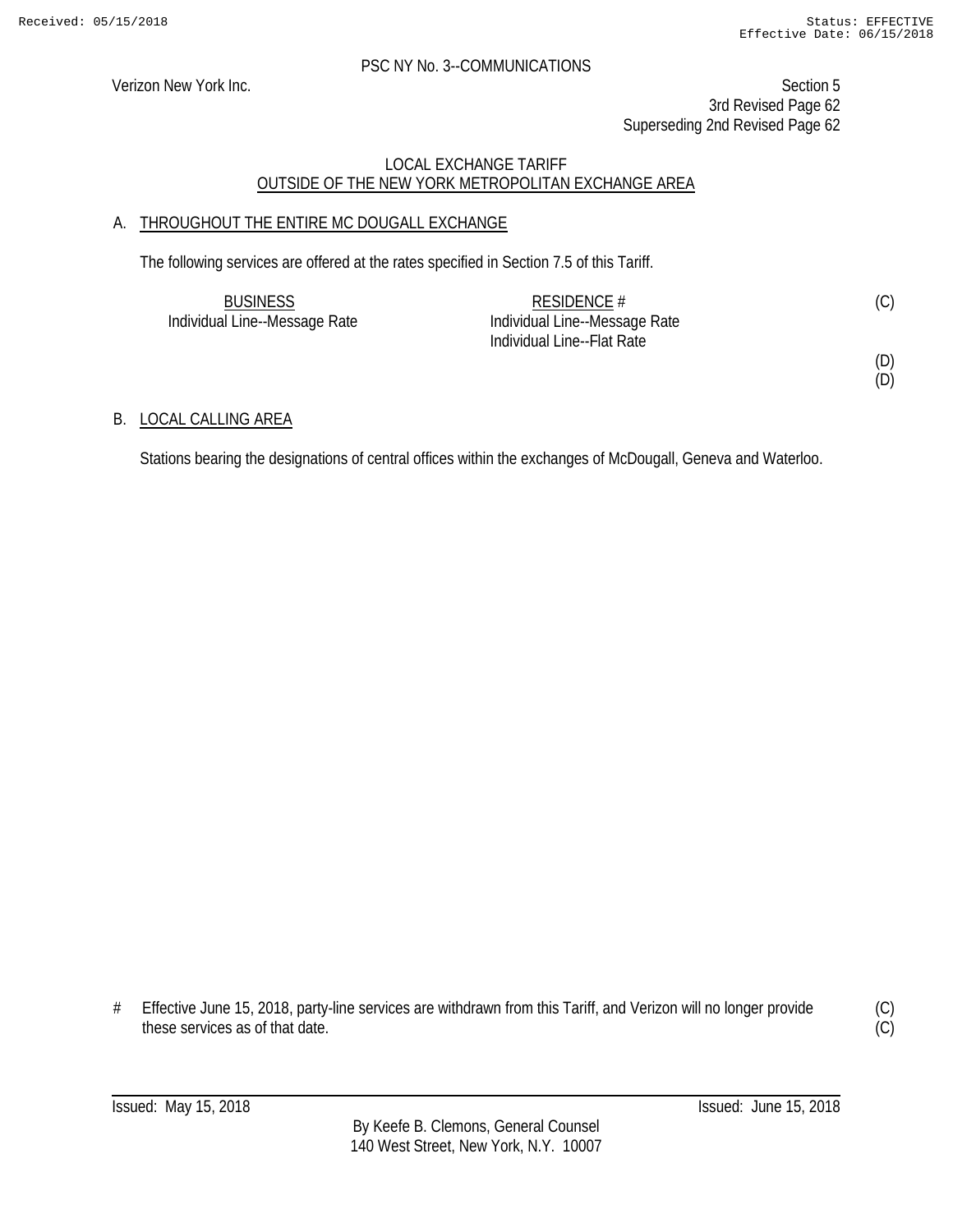Verizon New York Inc. Section 5 3rd Revised Page 63 Superseding 2nd Revised Page 63

#### LOCAL EXCHANGE TARIFF OUTSIDE OF THE NEW YORK METROPOLITAN EXCHANGE AREA

#### A. THROUGHOUT THE ENTIRE MACEDON EXCHANGE

The following services are offered at the rates specified in Section 7.5 of this Tariff.

| <b>BUSINESS</b>               | RESIDENCE $#$                 | (C) |
|-------------------------------|-------------------------------|-----|
| Individual Line--Message Rate | Individual Line--Message Rate |     |
|                               | Individual Line--Flat Rate    |     |

## (D) (D)

B. LOCAL CALLING AREA

#### 1. For Flat Rate Service

Stations bearing the designations of central offices within the exchanges of Macedon; Marion, Ontario; East Rochester and Fairport (Rochester Telephone Corporation); Palmyra; Rochester, Victor (Rochester Telephone Corporation) and Webster (Rochester Telephone Corporation).

#### 2. For Message Rate Service

Stations bearing the designations of central offices within the exchanges of Macedon; Canandaigua\*, East Rochester and Fairport (Rochester Telephone Corporation); Marion, Ontario, Palmyra; Rochester (Rochester Telephone Corporation), Shortsville\* (ALLTEL New York, Inc.); Victor and Webster (Rochester Telephone Corporation).

- NOTE: Local calling to Canandaigua and Shortsville in 2. above applies only for directly dialed station-to-station calls. All other calls to these exchanges are toll calls.
- Charges for calls to the exchanges of Canandaigua and Shortsville are on a trial basis until made permanent, modified or canceled by the Commission.
- # Effective June 15, 2018, party-line services are withdrawn from this Tariff, and Verizon will no longer provide these services as of that date.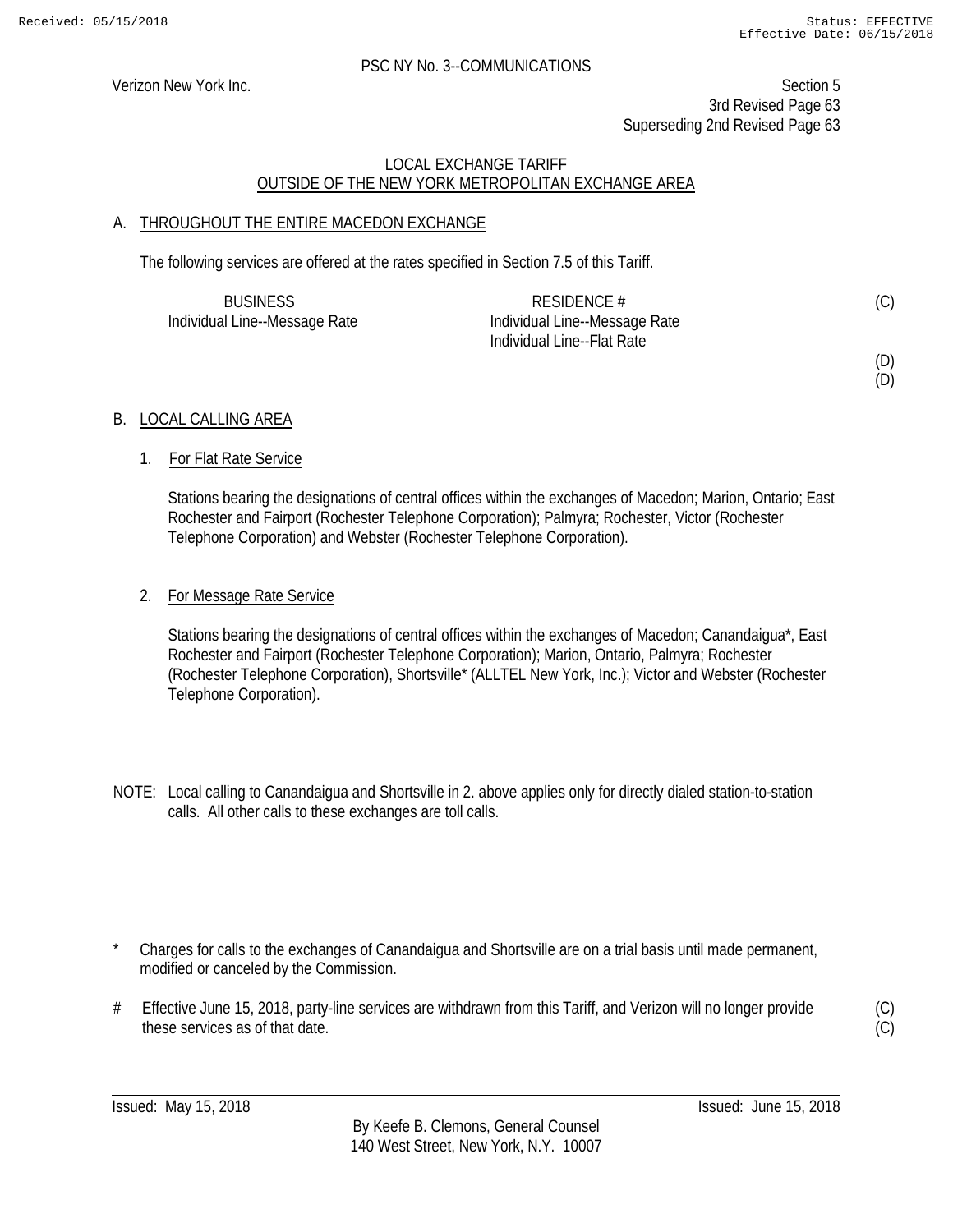Verizon New York Inc. Section 5 1st Revised Page 64 Superseding Original Page 64

#### LOCAL EXCHANGE TARIFF OUTSIDE OF THE NEW YORK METROPOLITAN EXCHANGE AREA

#### C. CHARGES FOR LOCAL CALLS FROM FLAT RATE AND MESSAGE RATE TELEPHONES

- 1. For Flat Rate Service
	- a. Unlimited calling privilege to points listed in Paragraph B.1 preceding, except as shown in Paragraph C.4. of preceding Rate Schedule.
- 2. For Message Rate Service
	- a. The following table shows the rate bands for directly-dialed station-to-station calls to the points listed in Paragraph B.2.preceding.

|    |                    | Rate Bands      |               |
|----|--------------------|-----------------|---------------|
|    |                    |                 |               |
| TO | Macedon            | Canandaigua (I) | Rochester (I) |
|    | East Rochester (I) | Webster (I)     |               |
|    | Fairport (I)       |                 |               |
|    | <b>Marion</b>      |                 |               |
|    | Ontario            |                 |               |
|    | Palmyra            |                 |               |
|    | Victor (I)         |                 |               |
|    | Shortsville (I)    |                 |               |

See Paragraph C.2.of preceding Rate Schedule for initial and overtime periods, initial and overtime charges.

b. Calls placed on an operator handled station-to-station basis are charged for as follows:

|  | (C) |
|--|-----|
|  |     |

| To Macedon, Marion<br>$1_{\cdot}$<br>East Rochester<br>Fairport, Ontario<br>Palmyra, Rochester,<br>Victor and Webster. | -- The charges in paragraph C.2.a<br>and b., and C.4 of the preceding<br>Rate Schedule apply. |
|------------------------------------------------------------------------------------------------------------------------|-----------------------------------------------------------------------------------------------|
|------------------------------------------------------------------------------------------------------------------------|-----------------------------------------------------------------------------------------------|

- 2. To all other exchanges -- Toll Rate Schedule apply. In local calling area.
- (I) Independent Company.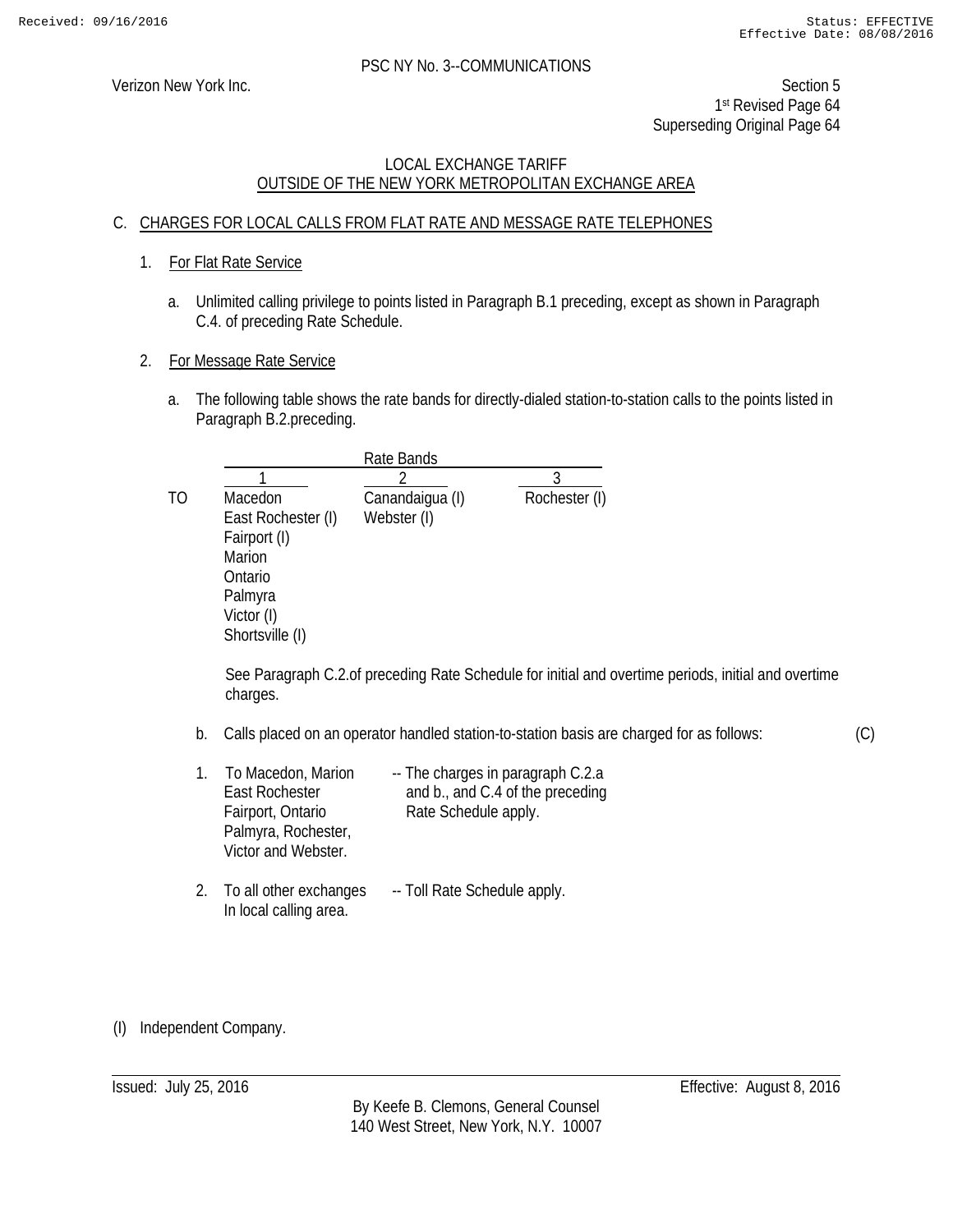Verizon New York Inc. Section 5 1st Revised Page 65 Superseding Original Page 65

#### LOCAL EXCHANGE TARIFF OUTSIDE OF THE NEW YORK METROPOLITAN EXCHANGE AREA

D.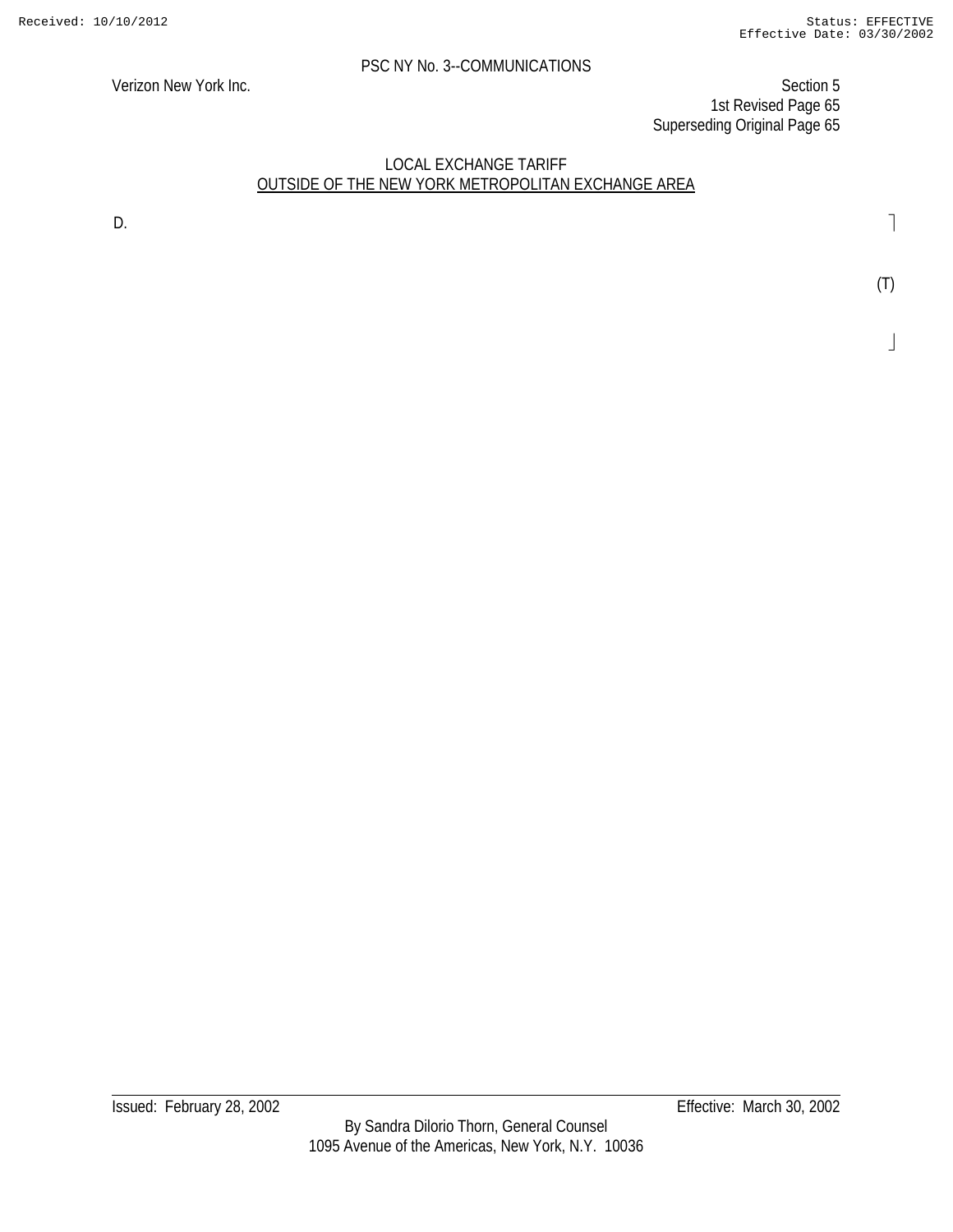#### PSC NY No. 3--COMMUNICATIONS

Verizon New York Inc. Section 5 3rd Revised Page 66 Superseding 2nd Revised Page 66

#### LOCAL EXCHANGE TARIFF OUTSIDE OF THE NEW YORK METROPOLITAN EXCHANGE AREA

#### A. THROUGHOUT THE ENTIRE MAINE EXCHANGE

The following services are offered at the rates specified in Section 7.5 of this Tariff.

| <b>BUSINESS</b>               | RESIDENCE $#$                 |  |
|-------------------------------|-------------------------------|--|
| Individual Line--Message Rate | Individual Line--Message Rate |  |
|                               | Individual Line--Flat Rate    |  |

B. LOCAL CALLING AREA

Stations bearing the designations of central offices within the exchanges of Maine, Binghamton, Endicott and Whitney Point (Continental Telephone Company of New York, Inc.)

# Effective June 15, 2018, party-line services are withdrawn from this Tariff, and Verizon will no longer provide these services as of that date.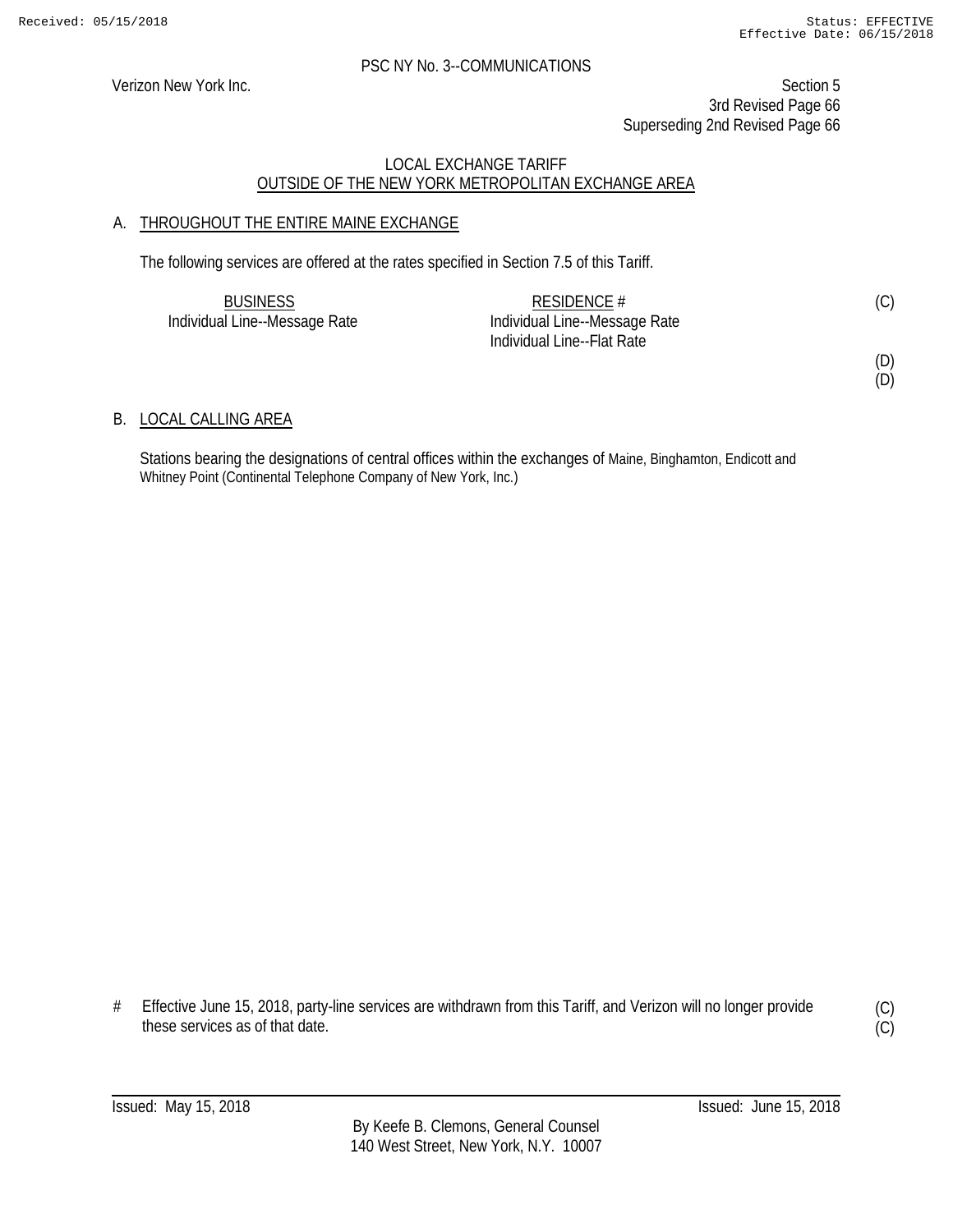#### PSC NY No. 3--COMMUNICATIONS

Verizon New York Inc. Section 5 4th Revised Page 67 Superseding 3rd Revised Page 67

#### LOCAL EXCHANGE TARIFF OUTSIDE OF THE NEW YORK METROPOLITAN EXCHANGE AREA

#### A. THROUGHOUT THE ENTIRE MARION EXCHANGE

The following services are offered at the rates specified in Section 7.5 of this Tariff.

| <b>BUSINESS</b>               | RESIDENCE $#$                 | (C) |
|-------------------------------|-------------------------------|-----|
| Individual Line--Message Rate | Individual Line--Message Rate |     |
|                               | Individual Line--Flat Rate    |     |

B. LOCAL CALLING AREA

Stations bearing the designations of central offices within the exchanges of Marion, Fairport, (Rochester Telephone Corporation), Macedon, Newark, Ontario, Palmyra, Rochester (Rochester Telephone Corporation), Webster (Rochester Telephone Corporation) and Williamson.

#### C. CHARGES FOR LOCAL CALLS FROM FLAT RATE AND MESSAGE RATE TELEPHONES

1. For Flat Rate Service

Unlimited calling privilege to points listed in Paragraph B. preceding, except as shown in Paragraph C.4. preceding, in this Section.

#### 2. For Message Rate Service

The following table shows the rate bands for directly-dialed station-to-station calls to the points listed in Paragraph B. preceding.

|               | Rate Bands   |               |
|---------------|--------------|---------------|
|               |              |               |
| Ontario       | Fairport (I) | Rochester (I) |
| Macedon       | Webster (I)  |               |
| Marion        |              |               |
| <b>Newark</b> |              |               |
| Palmyra       |              |               |
| Williamson    |              |               |
|               |              |               |

See Paragraph C.2. and C.4. of preceding Rate Schedule for initial and overtime periods, initial and overtime charges and charges for operator-handled station-to-station calls.

#### (I) Independent Company

# Effective June 15, 2018, party-line services are withdrawn from this Tariff, and Verizon will no longer provide these services as of that date.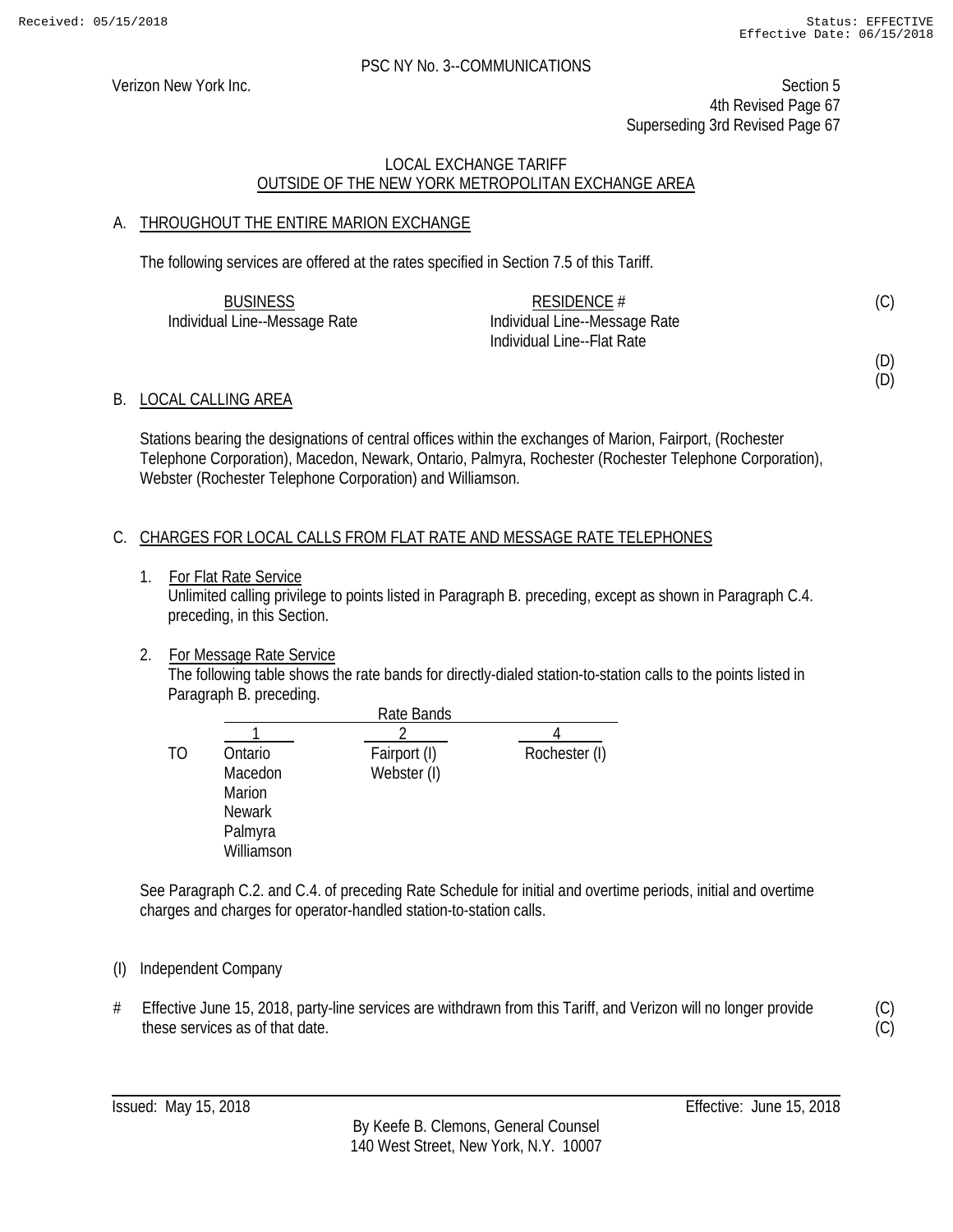Verizon New York Inc. Section 5 1st Revised Page 68 Superseding Original Page 68

#### LOCAL EXCHANGE TARIFF OUTSIDE OF THE NEW YORK METROPOLITAN EXCHANGE AREA

D. **D. Example 1 D. Contract 2 D. Contract 2 D. Contract 2 D. Contract 2 D. Contract 2 D. Contract 2 Contract 2 Contract 2 Contract 2 Contract 2 Contract 2 Contract 2 Contract 2 Co**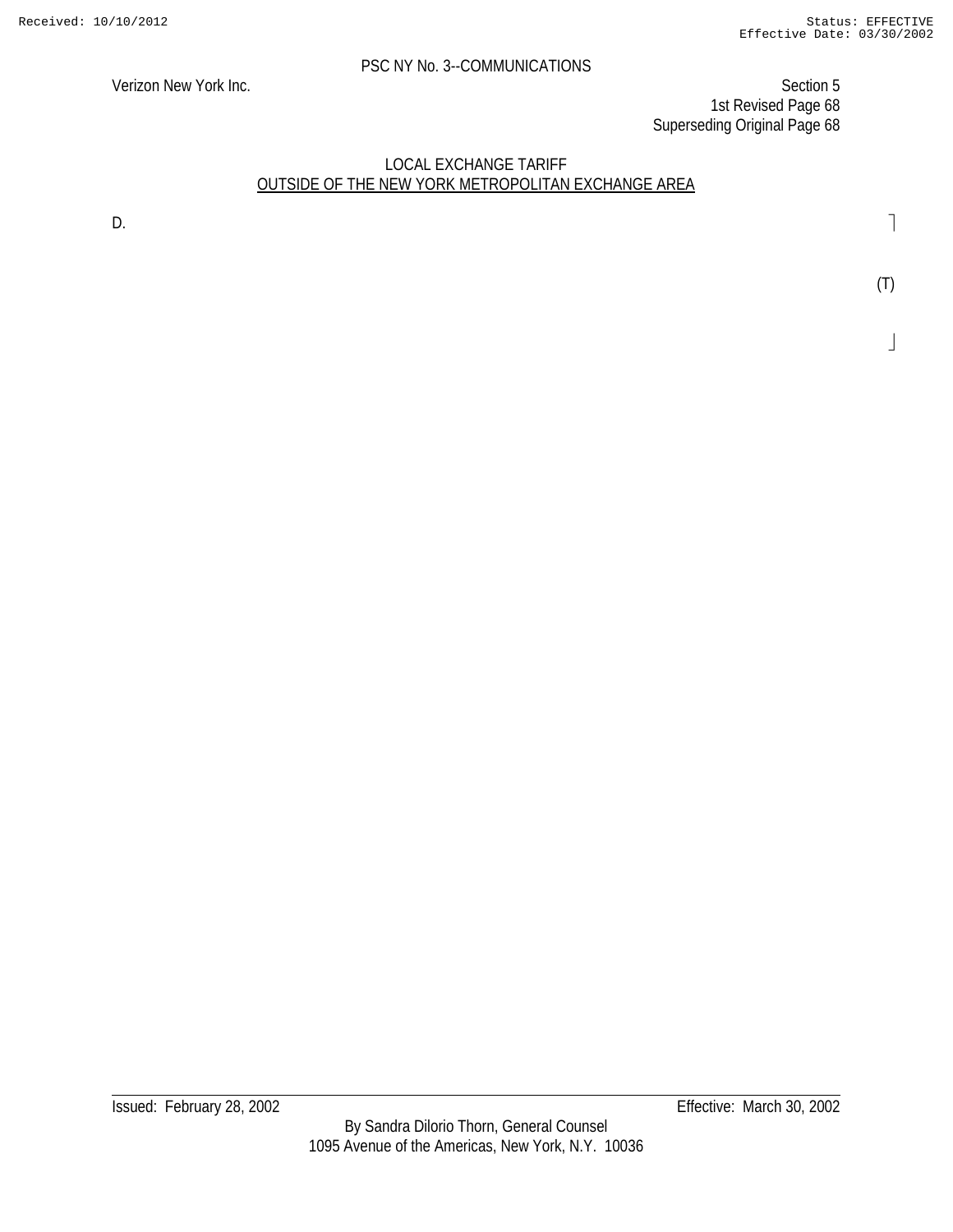Verizon New York Inc. Section 5 4th Revised Page 69 Superseding 3rd Revised Page 69

#### LOCAL EXCHANGE TARIFF OUTSIDE OF THE NEW YORK METROPOLITAN EXCHANGE AREA

#### A. THROUGHOUT THE ENTIRE MCGRAW EXCHANGE

The following services are offered at the rates specified in Section 7.5 of this Tariff.

| <b>BUSINESS</b>               | RESIDENCE $#$                 | (C) |
|-------------------------------|-------------------------------|-----|
| Individual Line--Message Rate | Individual Line--Message Rate |     |
|                               | Individual Line--Flat Rate    |     |

(D)

(D)

#### B. LOCAL CALLING AREA

Stations bearing the designations of central offices within the exchanges of McGraw, Cincinnatus (Continental Tel. Co. of N.Y., Inc.), Cortland, DeRuyter (Continental Tel. Co. of N.Y., Inc.), Marathon (Continental Tel. Co of N.Y., Inc.) and Truxton (Iroquois Telephone Corp.).

(T)

# Effective June 15, 2018, party-line services are withdrawn from this Tariff, and Verizon will no longer provide these services as of that date.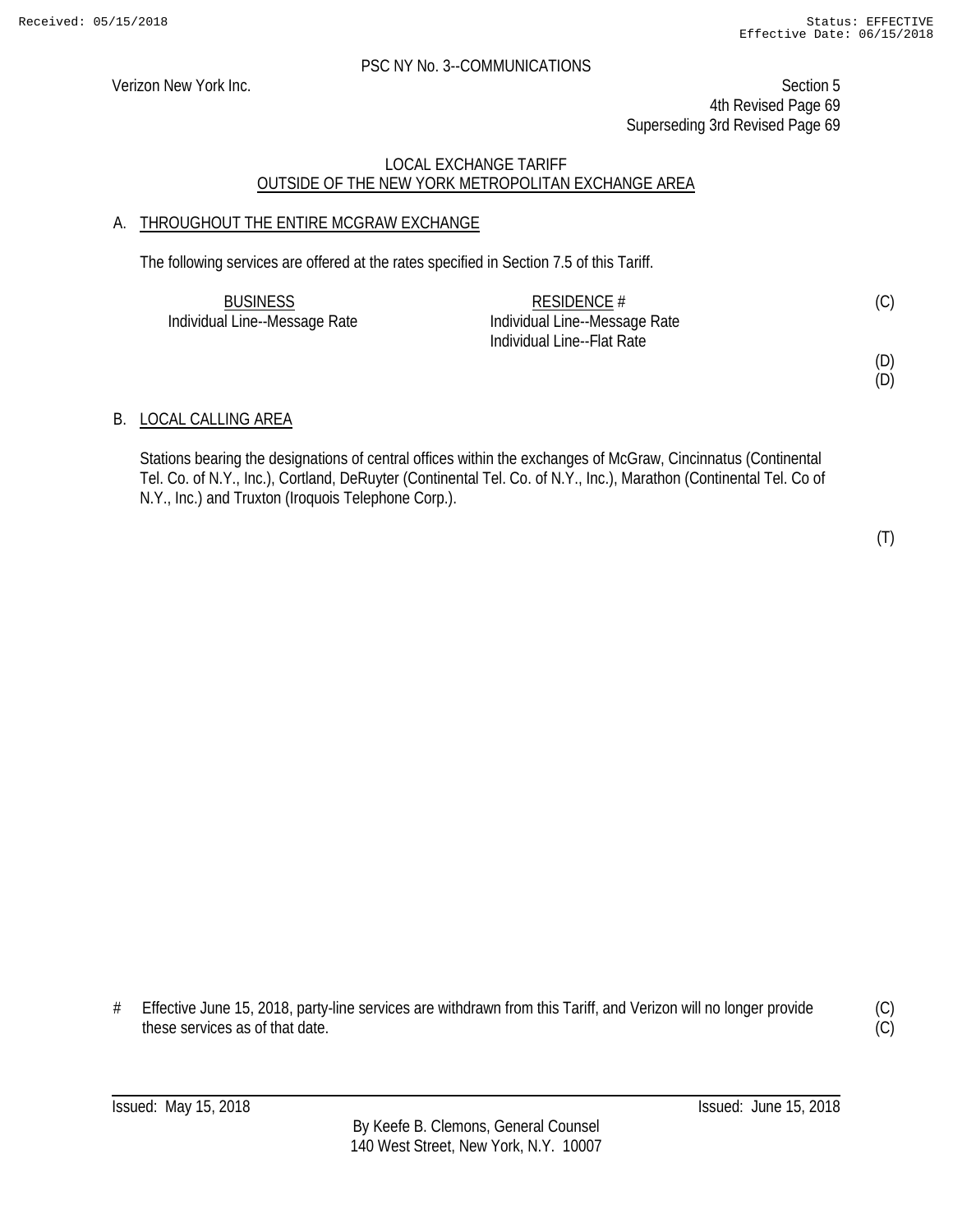Verizon New York Inc. Section 5 1st Revised Page 70 Superseding Original Page 70

#### LOCAL EXCHANGE TARIFF OUTSIDE OF THE NEW YORK METROPOLITAN EXCHANGE AREA

D. **D. Example 1 D. Contract 2 D. Contract 2 D. Contract 2 D. Contract 2 D. Contract 2 D. Contract 2 Contract 2 Contract 2 Contract 2 Contract 2 Contract 2 Contract 2 Contract 2 Co** 

(T)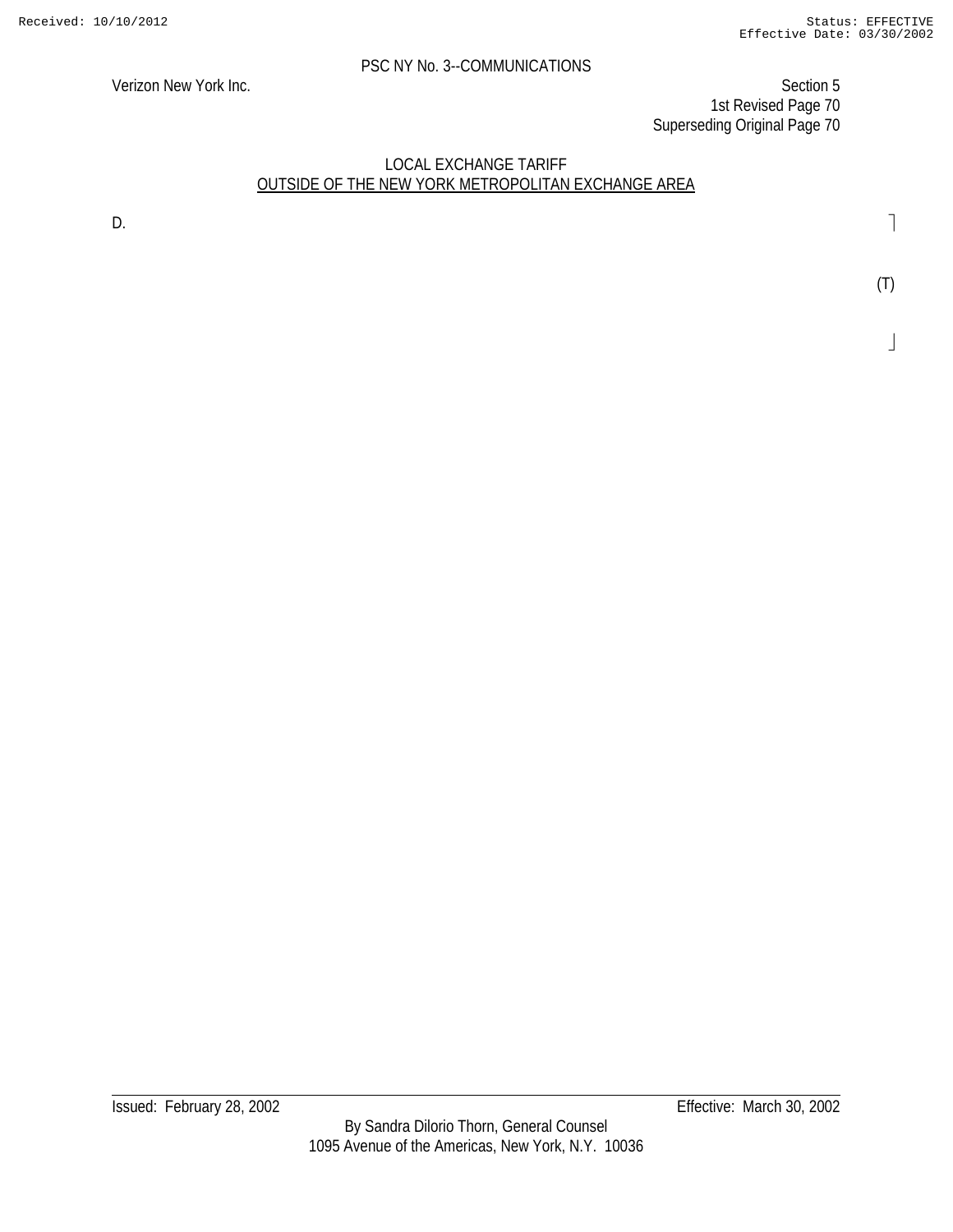Verizon New York Inc. Section 5 4th Revised Page 71 Superseding 3rd Revised Page 71

#### LOCAL EXCHANGE TARIFF OUTSIDE OF THE NEW YORK METROPOLITAN EXCHANGE AREA

#### A. THROUGHOUT THE ENTIRE MC LEAN EXCHANGE

The following services are offered at the rates specified in Section 7.5 of this Tariff.

| <b>BUSINESS</b>               | RESIDENCE $#$                 |  |
|-------------------------------|-------------------------------|--|
| Individual Line--Message Rate | Individual Line--Message Rate |  |
|                               | Individual Line--Flat Rate    |  |

(D) (D)

#### B. LOCAL CALLING AREA

Stations bearing the designations of central offices within the exchanges of McLean, Cortland, Dryden (Continental Telephone Company of New York Inc.), Groton and Ithaca.

#### C. CHARGES FOR LOCAL CALLS FROM FLAT RATE AND MESSAGE RATE TELEPHONES

1. For Flat Rate Service

Flat Rate Service includes unlimited calling privilege to points listed in Paragraph B. preceding, except that such calls placed on an operator handled station-to-station basis are charged for under the rate band schedule as shown in Paragraph.2.following.

#### 2. For Message Rate Service

The following table shows the rate bands for directly-dialed station-to-station calls to the points listed in Paragraph B. preceding.

|    |            | Rate Bands |
|----|------------|------------|
|    |            |            |
| TΩ | McLean     | Ithaca     |
|    | Cortland   |            |
|    | Dryden (I) |            |
|    | Groton     |            |

See Paragraph C.2. of preceding Rate Schedule for initial and overtime periods, initial and overtime charges and charges for operator-handled station-to-station calls.

#### (I) Independent Company

# Effective June 15, 2018, party-line services are withdrawn from this Tariff, and Verizon will no longer provide these services as of that date.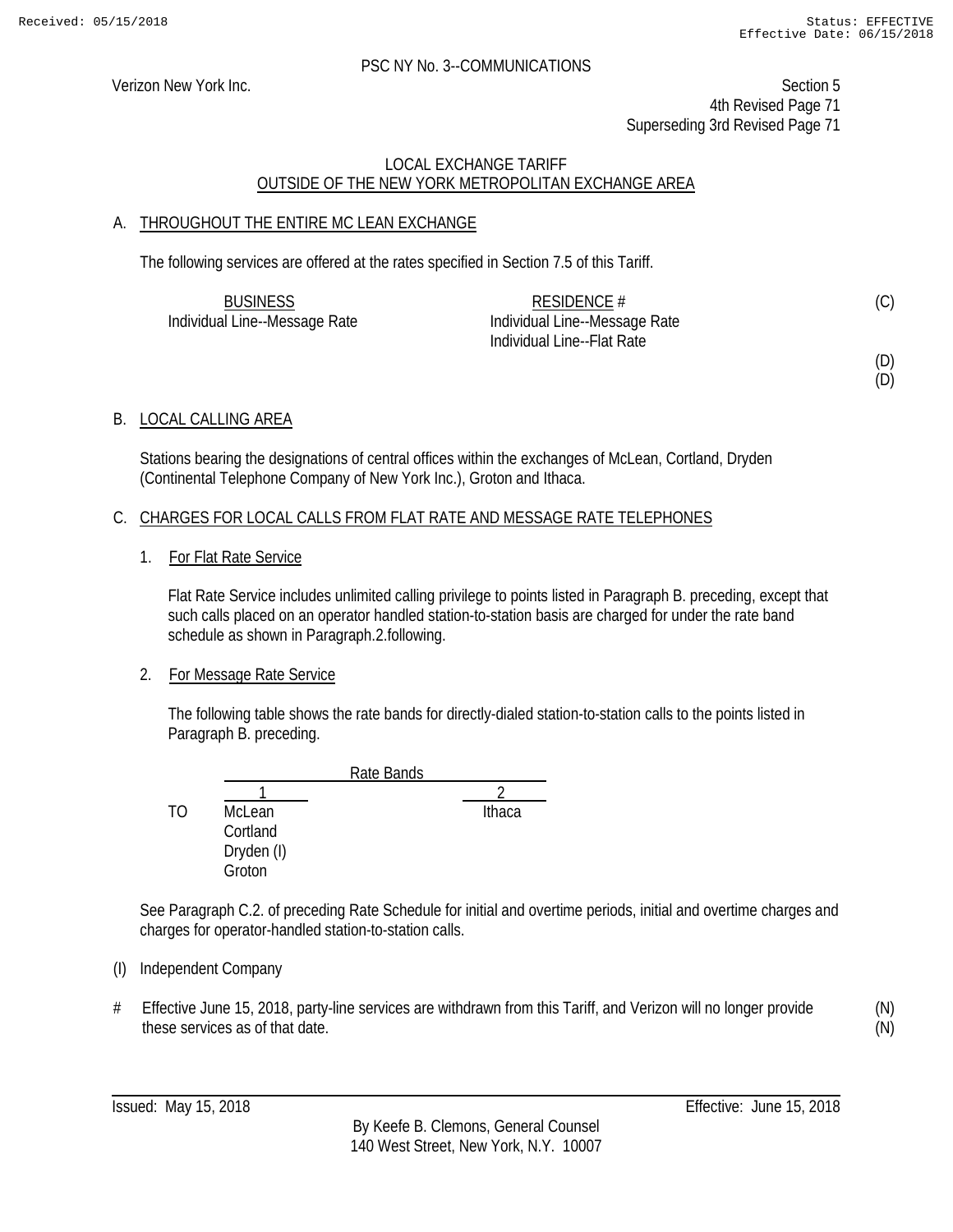Verizon New York Inc. Section 5 5th Revised Page 72 Superseding 4th Revised Page 72

#### LOCAL EXCHANGE TARIFF OUTSIDE OF THE NEW YORK METROPOLITAN EXCHANGE AREA

#### A. THROUGHOUT THE ENTIRE MEXICO EXCHANGE

The following services are offered at the rates specified in Section 7.5 of this Tariff.

| <b>BUSINESS</b>               | RESIDENCE $#$                 | (C) |
|-------------------------------|-------------------------------|-----|
| Individual Line--Message Rate | Individual Line--Message Rate |     |
|                               | Individual Line--Flat Rate    |     |

(D)

### (D)

#### B. LOCAL CALLING AREA

Stations bearing the designations of central offices within the exchanges of Mexico, Central Square (Midstate Telephone Corp.), Cicero, Fulton (Midstate Telephone Corp.), Liverpool, Oswego, Parish, Phoenix (Midstate Telephone Corp.) and Syracuse.

#### C. CHARGES FOR LOCAL CALLS FROM FLAT RATE AND MESSAGE RATE TELEPHONES

1. Flat Rate Service

Flat Rate Service includes unlimited calling privilege to points listed in Paragraph B. preceding, except as shown in Paragraph 2. following.

#### 2. Message Rate Service

The following table shows the rate bands for directly-dialed station-to-station calls to the points listed in Paragraph B. preceding.

|    |                    | Rate Bands  |           |
|----|--------------------|-------------|-----------|
|    |                    |             |           |
| TΟ | Mexico             | Phoenix (I) | Cicero    |
|    | Fulton (I)         |             | Liverpool |
|    | Central Square (I) |             | Syracuse  |
|    | Oswego             |             |           |
|    | Parish             |             |           |

See Paragraphs C.2. and C.4., preceding, in this Section for initial and overtime periods, initial and overtime charges and charges for operator-handled station-to-station calls.

#### (I) Independent Company.

# Effective June 15, 2018, party-line services are withdrawn from this Tariff, and Verizon will no longer provide these services as of that date.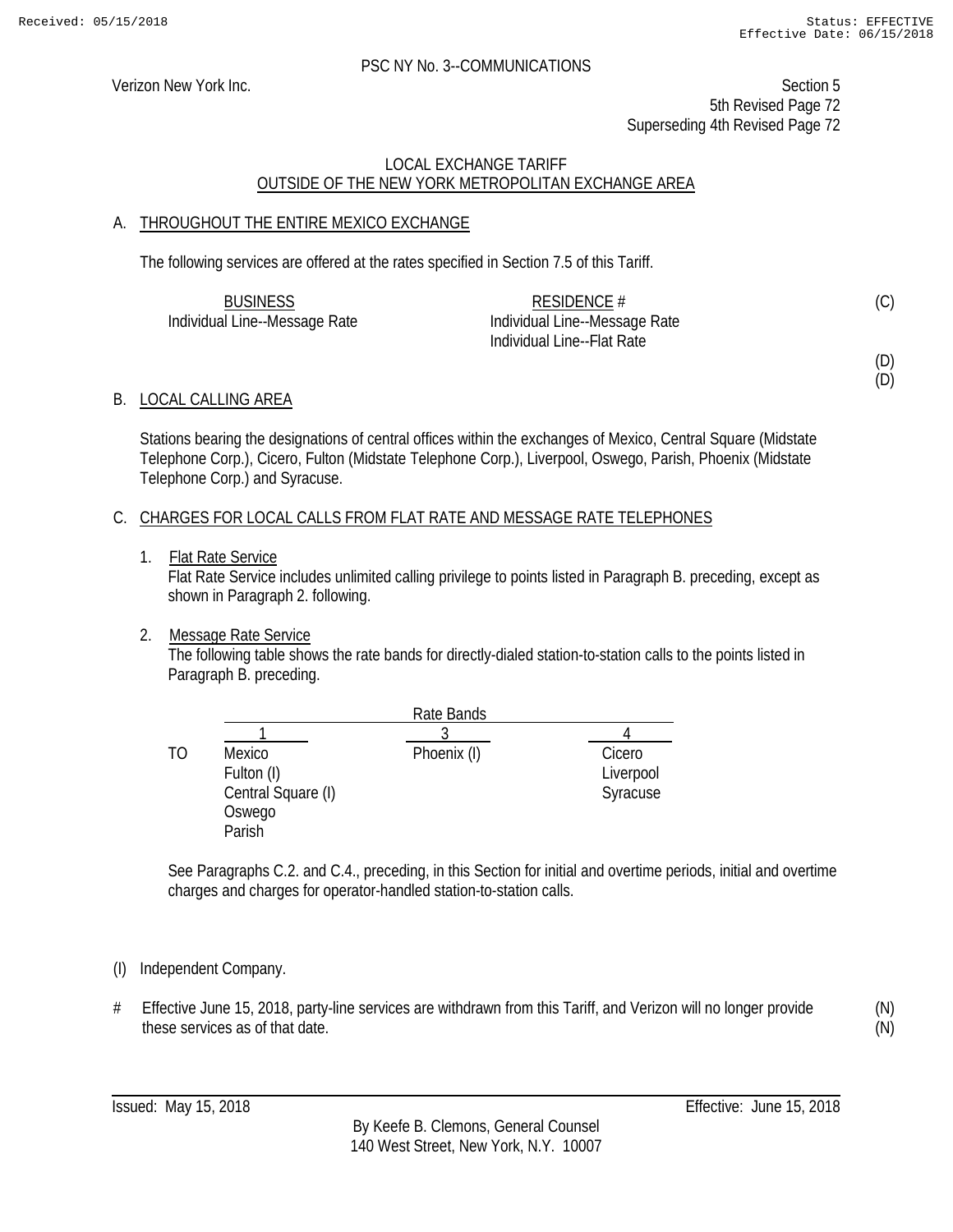Verizon New York Inc. Section 5 3rd Revised Page 73 Superseding 2nd Revised Page 73

# LOCAL EXCHANGE TARIFF OUTSIDE OF THE NEW YORK METROPOLITAN EXCHANGE AREA

# A. THROUGHOUT THE ENTIRE MINOA EXCHANGE

The following services are offered at the rates specified in Section 7.5 of this Tariff.

| <b>BUSINESS</b>               | RESIDENCE $#$                 |  |
|-------------------------------|-------------------------------|--|
| Individual Line--Message Rate | Individual Line--Message Rate |  |
|                               | Individual Line--Flat Rate    |  |

# (D)

(D)

# B. LOCAL CALLING AREA

Stations bearing the designations of central offices within the exchanges of Minoa, Amber, Baldwinsville, Bridgeport, Camillus, Canastota; Cazenovia and Central Square (ALLTEL New York, Inc.); Chittenango, Cicero, Cleveland, Constantia, Fabius, Fayetteville, Jordan, LaFayette, Liverpool, Lysander (Continental Tel. Co. of N.Y., Inc.); Manlius and Marcellus (ALLTEL New York, Inc.); New Woodstock (Continental Tel. Co. of N.Y. Inc.), Phoenix (ALLTEL New York, Inc.), Skaneateles, Sylvan Beach, Syracuse and Tully.

# Effective June 15, 2018, party-line services are withdrawn from this Tariff, and Verizon will no longer provide these services as of that date.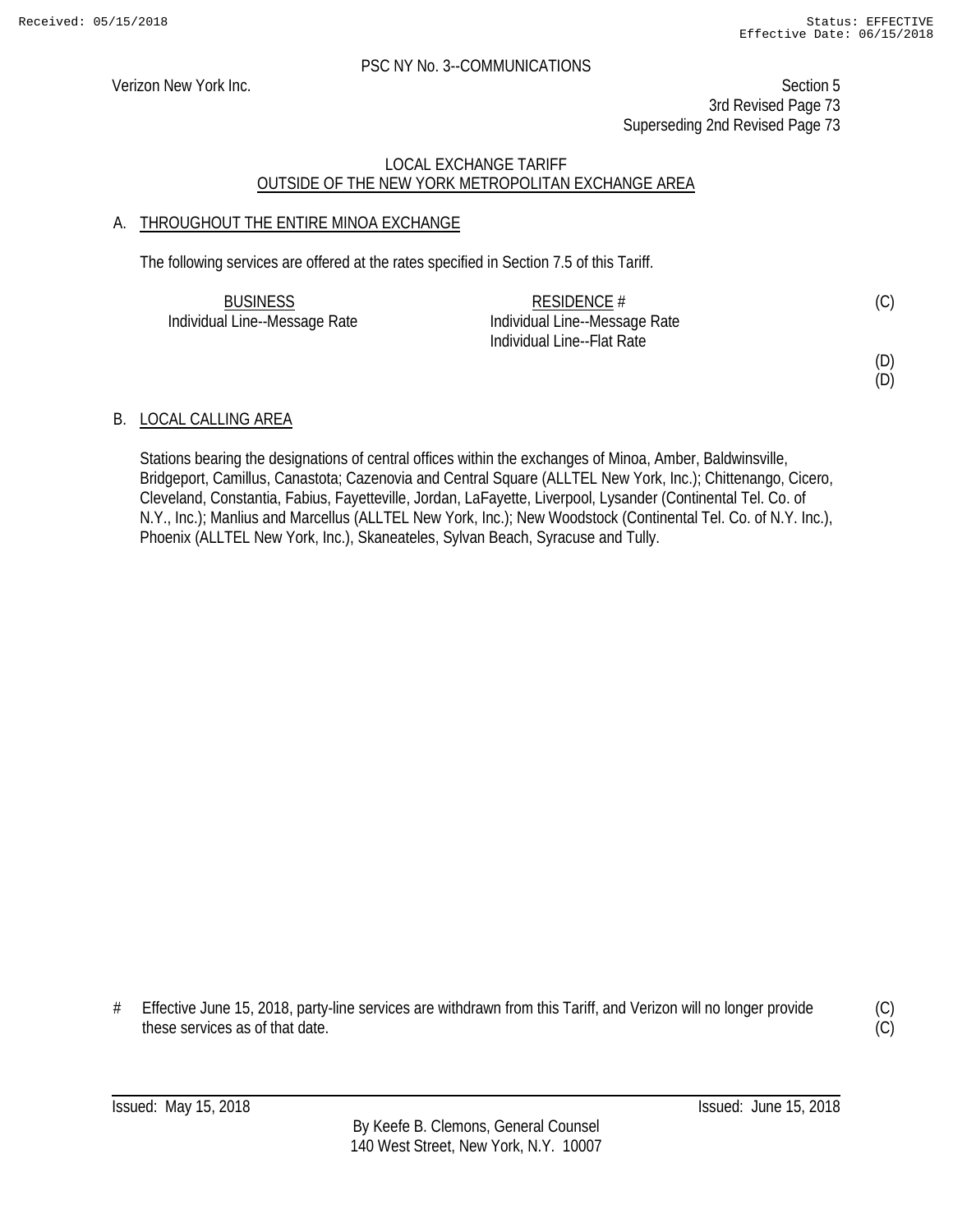Verizon New York Inc. Section 5 2nd Revised Page 74 Superseding 1st Revised Page 74

# LOCAL EXCHANGE TARIFF OUTSIDE OF THE NEW YORK METROPOLITAN EXCHANGE AREA

# C. CHARGES FOR LOCAL CALLS FROM FLAT RATE AND MESSAGE RATE TELEPHONES

# 1. Flat Rate Service

Flat Rate Service includes unlimited calling privilege to points listed in Paragraph B. preceding, except as shown in Paragraph 2. following.

#### 2. Message Rate Service

The following table shows the rate bands for directly-dialed station-to-station calls to the points listed in Paragraph B. preceding.

|                      | Rate Bands         |           |              |
|----------------------|--------------------|-----------|--------------|
|                      |                    |           | 3            |
| Minoa                | Fayetteville       | Canastota | Sylvan Beach |
| Amber                | Jordan             |           |              |
| <b>Baldwinsville</b> | LaFayette          |           |              |
| <b>Bridgeport</b>    | Liverpool          |           |              |
| Camillus             | Lysander (I)       |           |              |
| Cazenovia (I)        | Manlius (I)        |           |              |
| Central Square (I)   | Marcellus (I)      |           |              |
| Chittenango          | New Woodstock (I)  |           |              |
| Cicero               | Phoenix (I)        |           |              |
| Cleveland            | <b>Skaneateles</b> |           |              |
| Constantia           | Syracuse           |           |              |
| Fabius               | Tully              |           |              |

See Paragraphs C.2. and C.4., preceding, in this Section for initial and overtime periods, initial and overtime charges and charges for operator-handled station-to-station calls.

(C)

(I) Independent Company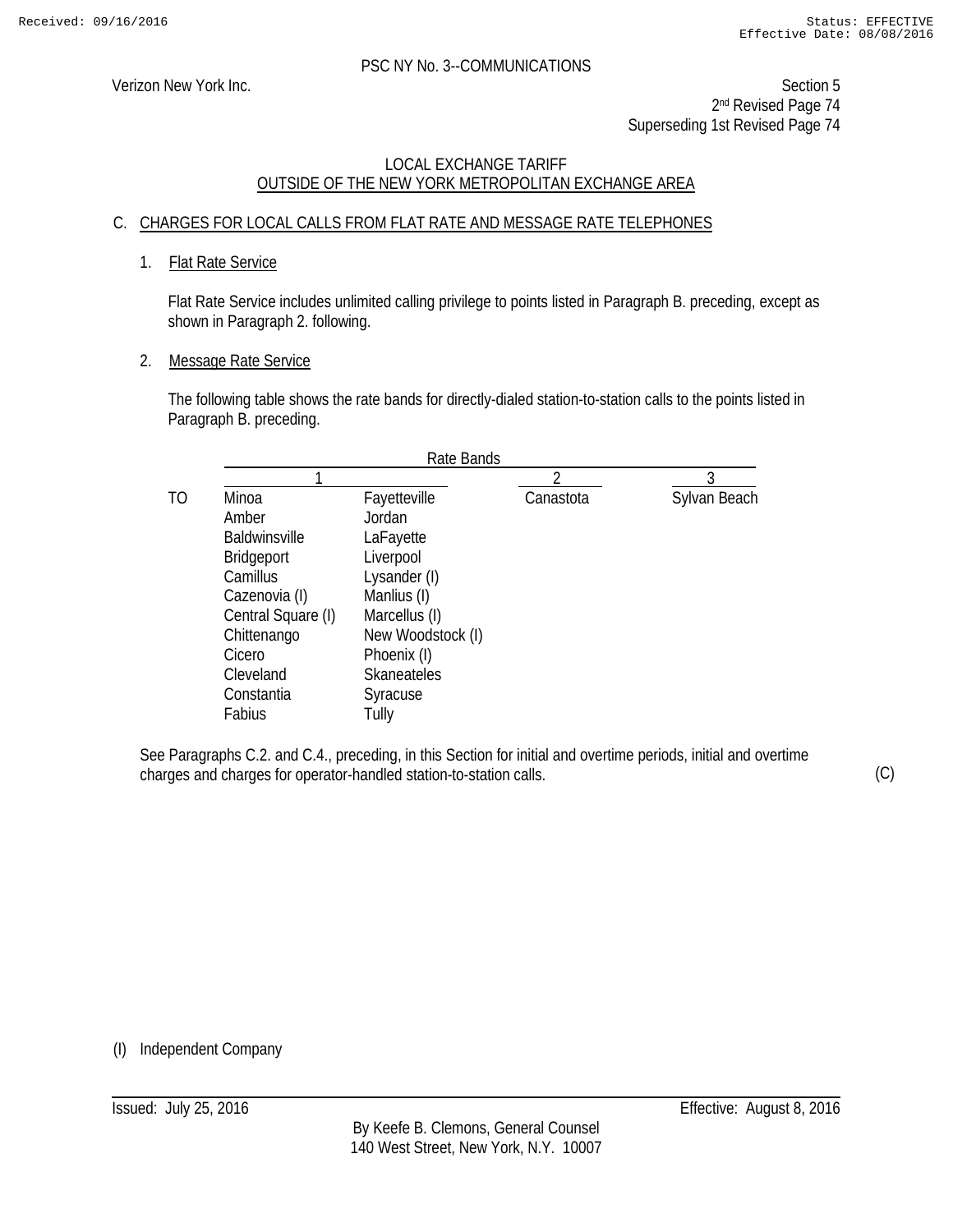Verizon New York Inc. Section 5 4th Revised Page 75 Superseding 3rd Revised Page 75

# LOCAL EXCHANGE TARIFF OUTSIDE OF THE NEW YORK METROPOLITAN EXCHANGE AREA

# A. THROUGHOUT THE ENTIRE MORAVIA EXCHANGE

The following services are offered at the rates specified in Section 7.5 of this Tariff.

| <b>BUSINESS</b>               | RESIDENCE $#$                 | (C) |
|-------------------------------|-------------------------------|-----|
| Individual Line--Message Rate | Individual Line--Message Rate |     |
|                               | Individual Line--Flat Rate    |     |

# B. LOCAL CALLING AREA

Stations bearing the designations of central offices within the exchanges of Moravia, Auburn, Owasco, Poplar Ridge,Sempronius and UnionSprings.

(T)

(D) (D)

# Effective June 15, 2018, party-line services are withdrawn from this Tariff, and Verizon will no longer provide these services as of that date.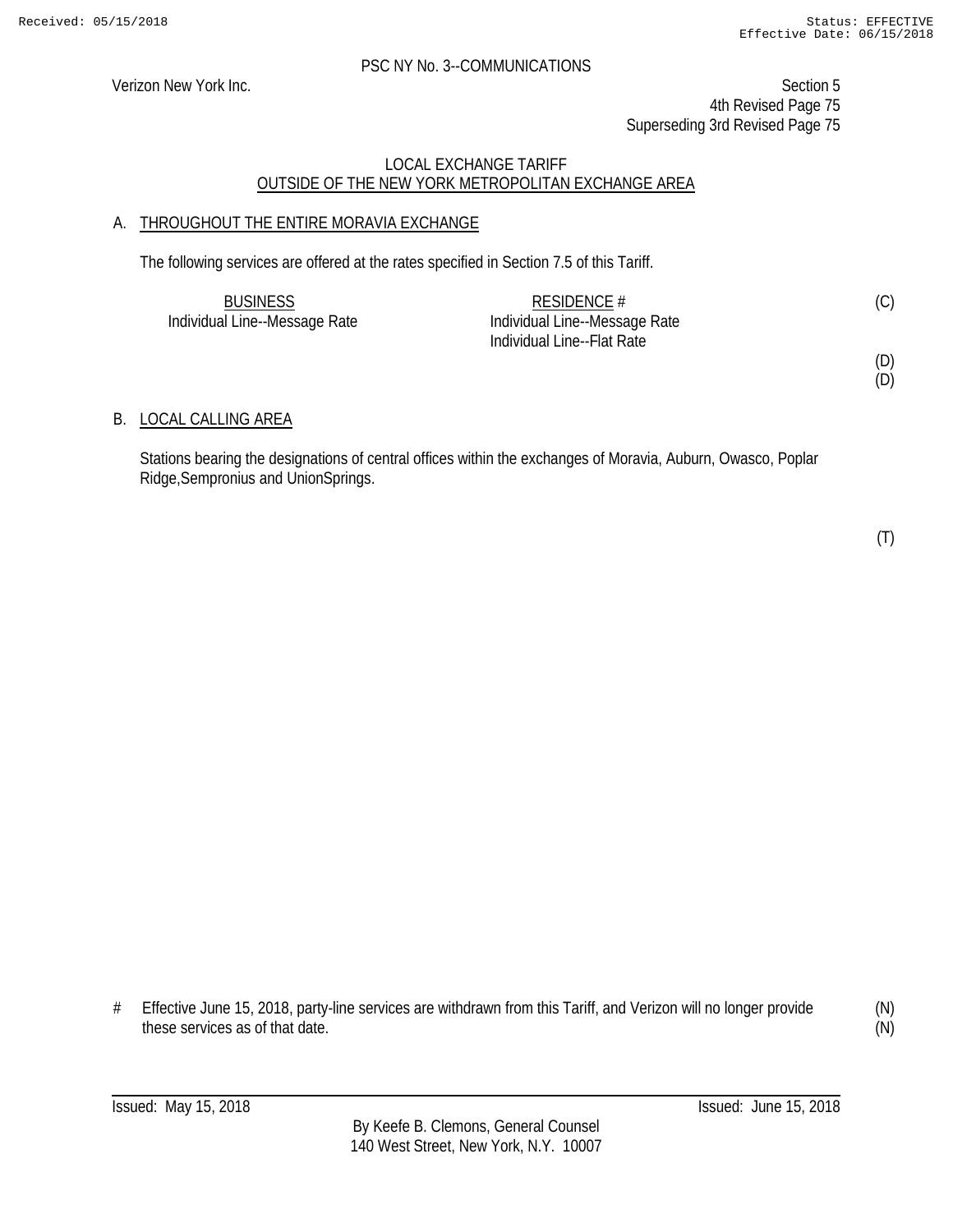Verizon New York Inc. Section 5 3rd Revised Page 76 Superseding 2nd Revised Page 76

# LOCAL EXCHANGE TARIFF OUTSIDE OF THE NEW YORK METROPOLITAN EXCHANGE AREA

# A. THROUGHOUT THE ENTIRE NEWARK EXCHANGE

The following services are offered at the rates specified in Section 7.5 of this Tariff.

| <b>BUSINESS</b>               | RESIDENCE #                   |  |
|-------------------------------|-------------------------------|--|
| Individual Line--Message Rate | Individual Line--Message Rate |  |
|                               | Individual Line--Flat Rate    |  |

(D)

(D)

# B. LOCAL CALLING AREA

Stations bearing the designations of central offices within the exchanges of Newark, Lyons, Marion and Palmyra.

# Effective June 15, 2018, party-line services are withdrawn from this Tariff, and Verizon will no longer provide these services as of that date.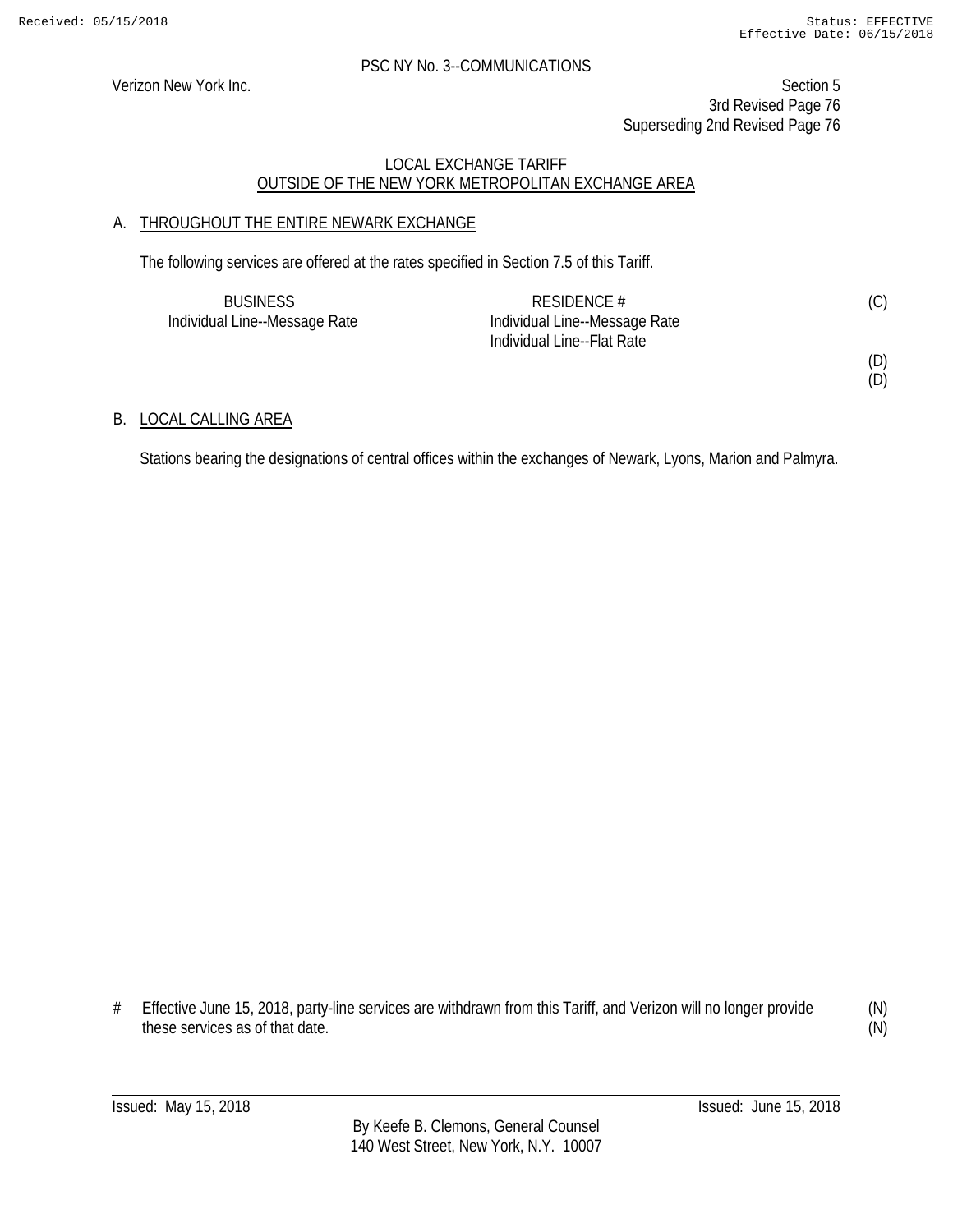(D)

#### PSC NY No. 3--COMMUNICATIONS

Verizon New York Inc. Section 5 3rd Revised Page 77 Superseding 2nd Revised Page 77

# LOCAL EXCHANGE TARIFF OUTSIDE OF THE NEW YORK METROPOLITAN EXCHANGE AREA

# A. THROUGHOUT THE ENTIRE NEWFIELD EXCHANGE

The following services are offered at the rates specified in Section 7.5 of this Tariff.

| <b>BUSINESS</b>               | RESIDENCE $#$                 | (C) |
|-------------------------------|-------------------------------|-----|
| Individual Line--Message Rate | Individual Line--Message Rate |     |
|                               | Individual Line--Flat Rate    |     |
|                               |                               | (D) |

# B. LOCAL CALLING AREA

Stations bearing the designations of central offices within the exchanges of Newfield and Ithaca.

# Effective June 15, 2018, party-line services are withdrawn from this Tariff, and Verizon will no longer provide these services as of that date.

(C)  $\overline{C}$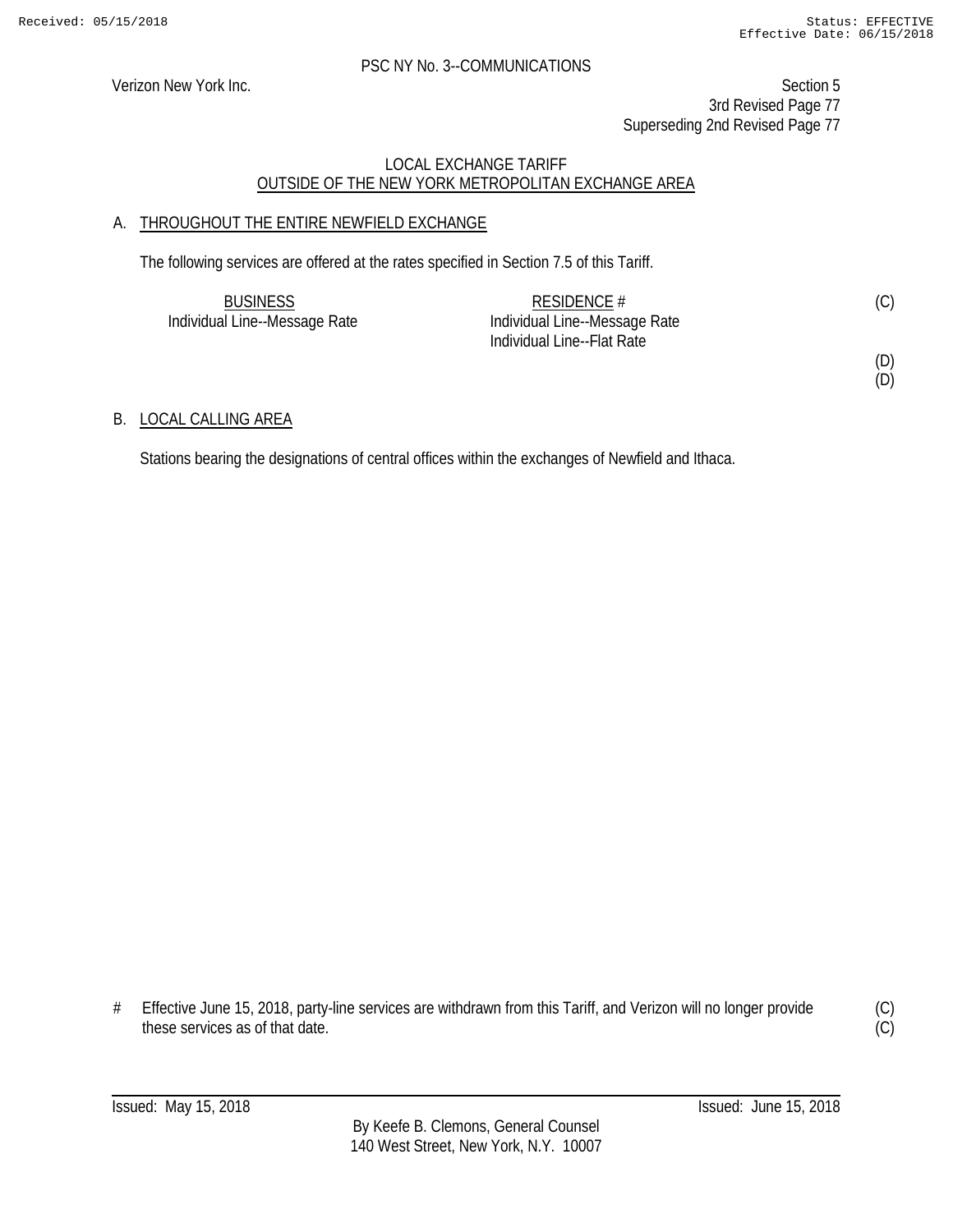(D) (D)

#### PSC NY No. 3--COMMUNICATIONS

Verizon New York Inc. Section 5 3rd Revised Page 78 Superseding 2nd Revised Page 78

# LOCAL EXCHANGE TARIFF OUTSIDE OF THE NEW YORK METROPOLITAN EXCHANGE AREA

# A. THROUGHOUT THE ENTIRE NICHOLS EXCHANGE

The following services are offered at the rates specified in Section 7.5 of this Tariff.

| <b>BUSINESS</b>               | RESIDENCE $#$                 | (C) |
|-------------------------------|-------------------------------|-----|
| Individual Line--Message Rate | Individual Line--Message Rate |     |
|                               | Individual Line--Flat Rate    |     |

B. LOCAL CALLING AREA

Stations bearing the designations of central offices within the exchanges of Nichols, Owego, Rome, Pa. (Commonwealth Tel . Co.), and Warren Center Pa. (Commonwealth Tel . Co.).

# Effective June 15, 2018, party-line services are withdrawn from this Tariff, and Verizon will no longer provide these services as of that date.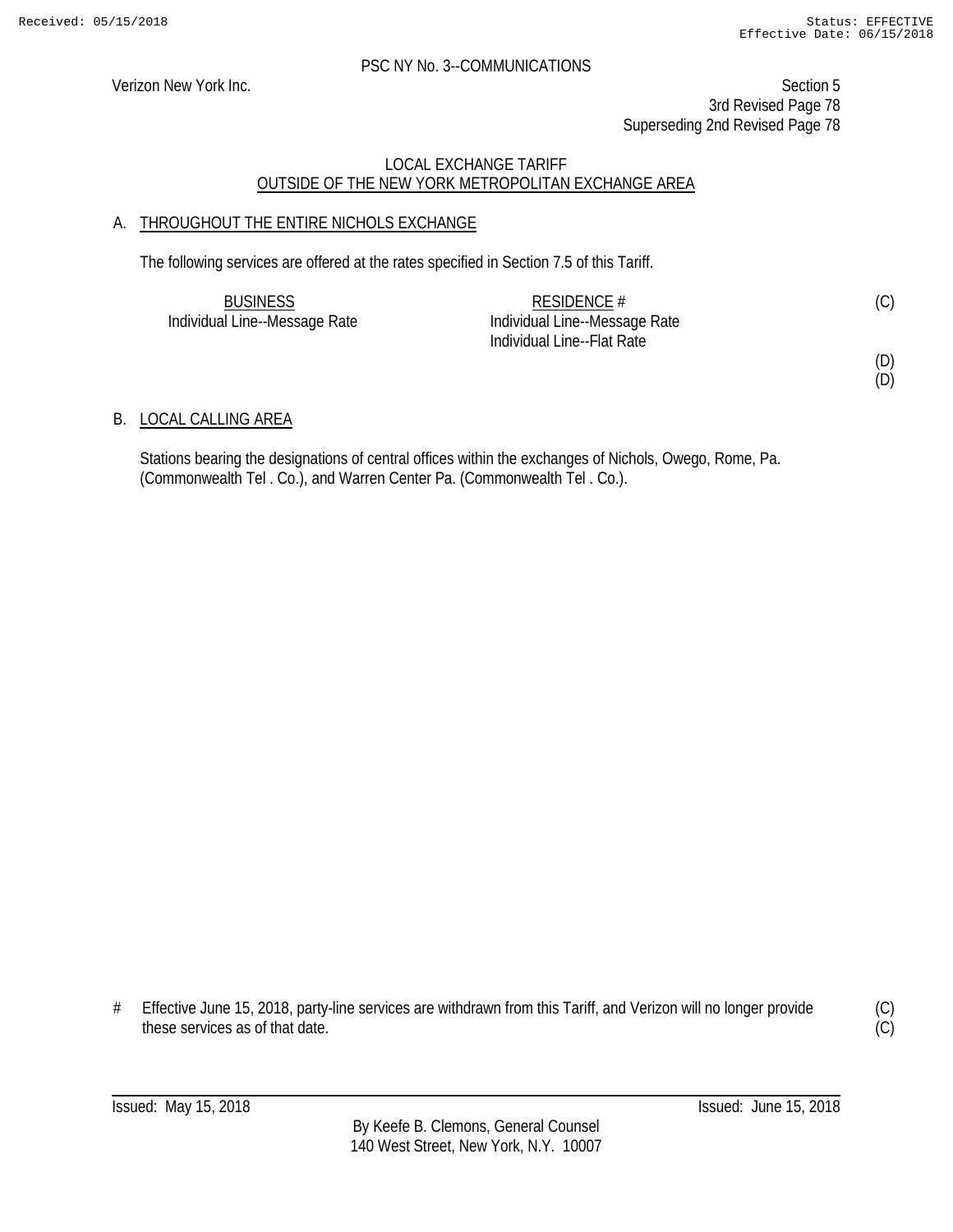Verizon New York Inc. Section 5 3rd Revised Page 79 Superseding 2nd Revised Page 79

# LOCAL EXCHANGE TARIFF OUTSIDE OF THE NEW YORK METROPOLITAN EXCHANGE AREA

# A. THROUGHOUT THE ENTIRE NORTH ROSE EXCHANGE

The following services are offered at the rates specified in Section 7.5 of this Tariff.

| <b>BUSINESS</b>               | RESIDENCE #                   | (C) |
|-------------------------------|-------------------------------|-----|
| Individual Line--Message Rate | Individual Line--Message Rate |     |
|                               | Individual Line--Flat Rate    |     |

(D)

(D)

# B. LOCAL CALLING AREA

Stations bearing the designations of central offices within the exchanges of North Rose, Sodus and Wolcott.

# Effective June 15, 2018, party-line services are withdrawn from this Tariff, and Verizon will no longer provide these services as of that date.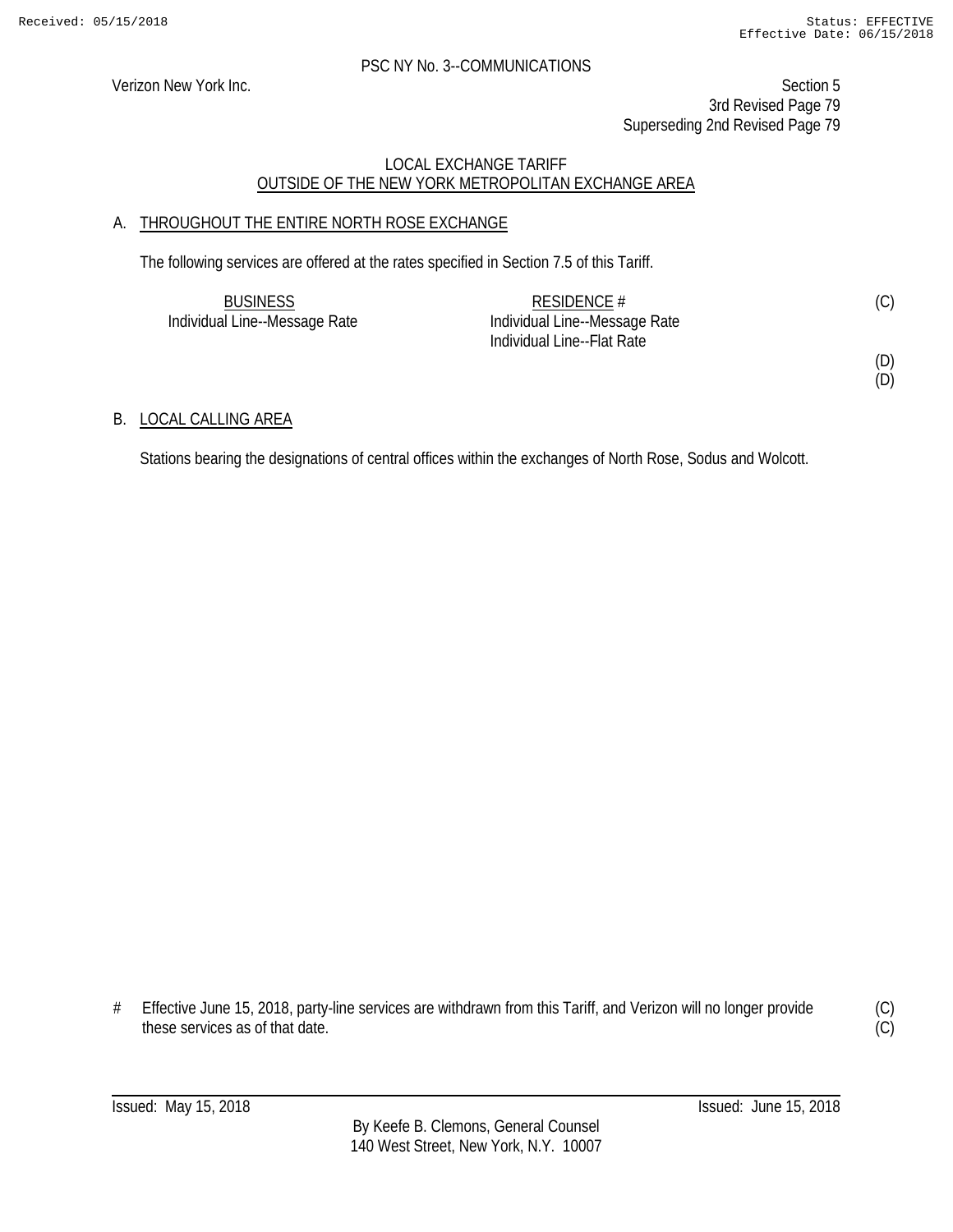(D) (D)

### PSC NY No. 3--COMMUNICATIONS

Verizon New York Inc. Section 5 3rd Revised Page 80 Superseding 2nd Revised Page 80

# LOCAL EXCHANGE TARIFF OUTSIDE OF THE NEW YORK METROPOLITAN EXCHANGE AREA

# A. THROUGHOUT THE ENTIRE ONTARIO EXCHANGE

The following services are offered at the rates specified in Section 7.5 of this Tariff.

| <b>BUSINESS</b>               | RESIDENCE $#$                 | (C) |
|-------------------------------|-------------------------------|-----|
| Individual Line--Message Rate | Individual Line--Message Rate |     |
|                               | Individual Line--Flat Rate    |     |

B. LOCAL CALLING AREA

- 1. For all service except Message Rate Service
	- a. Primary Calling Area

Stations bearing the designations of central offices within the exchanges of Ontario, Fairport (Rochester Telephone Corporation), Macedon, Marion, Rochester (Rochester Telephone Corporation), Sodus, Webster (Rochester Telephone Corporation), West Webster (Rochester Telephone Corporation) and Williamson.

b. Outside Primary Calling Area

Stations bearing the designations of central offices within the exchange of Palmyra.

#### 2. For Message Rate Service

Stations bearing the designations of central offices within the Ontario; Fairport (Rochester Telephone Corporation); Macedon; Marion; Palmyra; Rochester (Rochester Telephone Corporation); Sodus; Webster and West Webster (Rochester Telephone Corporation); and Williamson exchanges.

# Effective June 15, 2018, party-line services are withdrawn from this Tariff, and Verizon will no longer provide these services as of that date.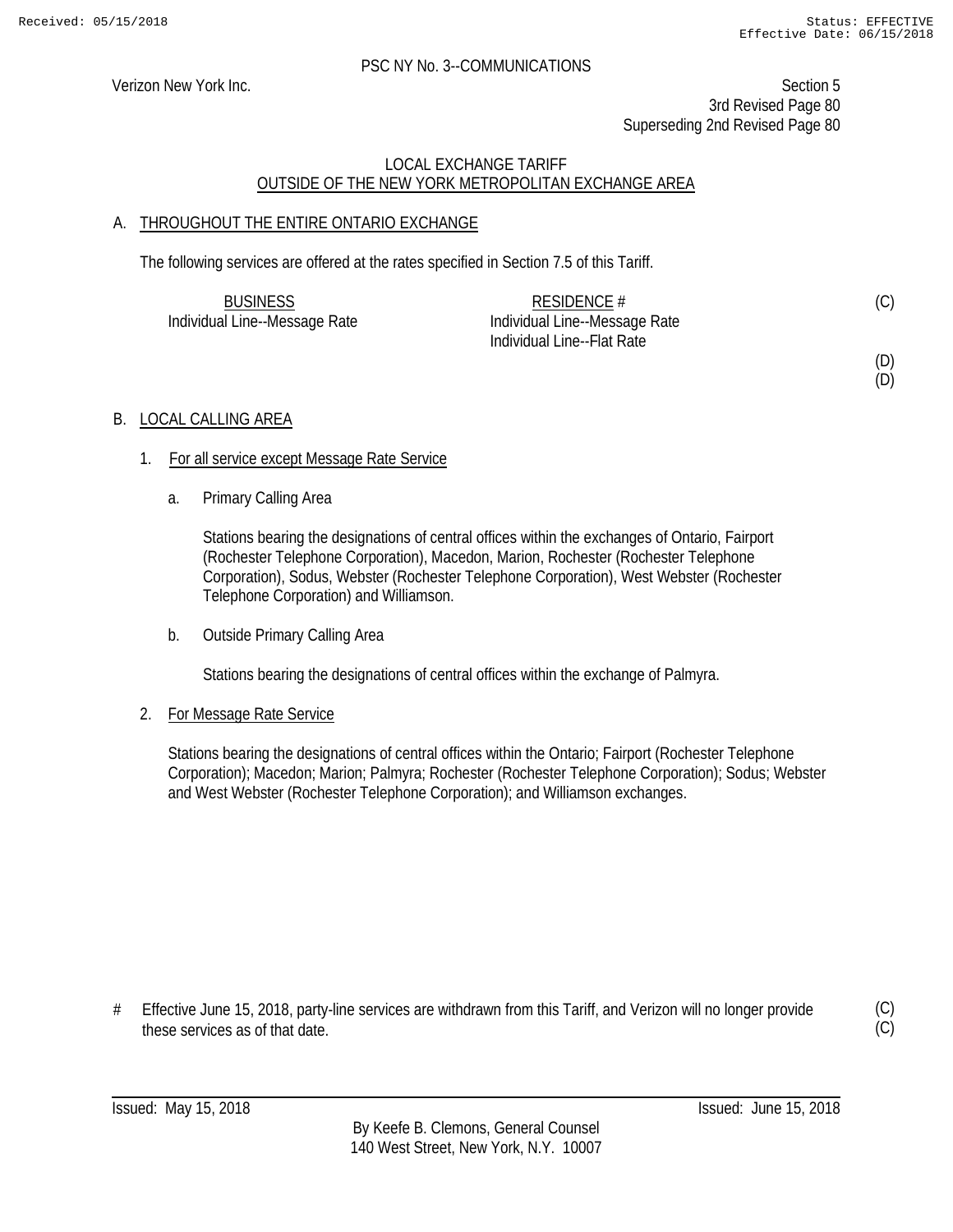Verizon New York Inc. Section 5 2<sup>nd</sup> Revised Page 81 Superseding 1st Revised Page 81

# LOCAL EXCHANGE TARIFF OUTSIDE OF THE NEW YORK METROPOLITAN EXCHANGE AREA

# C. CHARGES FOR LOCAL CALLS FROM FLAT RATE AND MESSAGE RATE TELEPHONES

# 1. Flat Rate Service

- a. Unlimited calling privilege to points listed in Paragraph B.1 preceding, except as shown in Paragraph C.4., preceding, in this Section.
- b. The table in Paragraph C.2.a.following shows the rates bands for directly dialed station-to-station calls points listed in Paragraph B.1.b preceding.

### 2. Message Rate Service

Independent The following table shows the rate bands for directly-dialed station-to-station calls to the points listed in Paragraph B.2. preceding.

|    |              | Rate Bands       |               |
|----|--------------|------------------|---------------|
|    |              |                  |               |
| TO | Ontario      | Sodus            | Rochester (I) |
|    | Fairport (I) | West Webster (I) |               |
|    | Macedon      |                  |               |
|    | Marion       |                  |               |
|    | Palmyra      |                  |               |
|    | Webster (I)  |                  |               |
|    | Williamson   |                  |               |

See Paragraphs C.2. and C.4., preceding, in this Section for initial and overtime periods, initial and overtime charges and charges for operator-handled station-to-station calls.

(C)

(I) Independent Company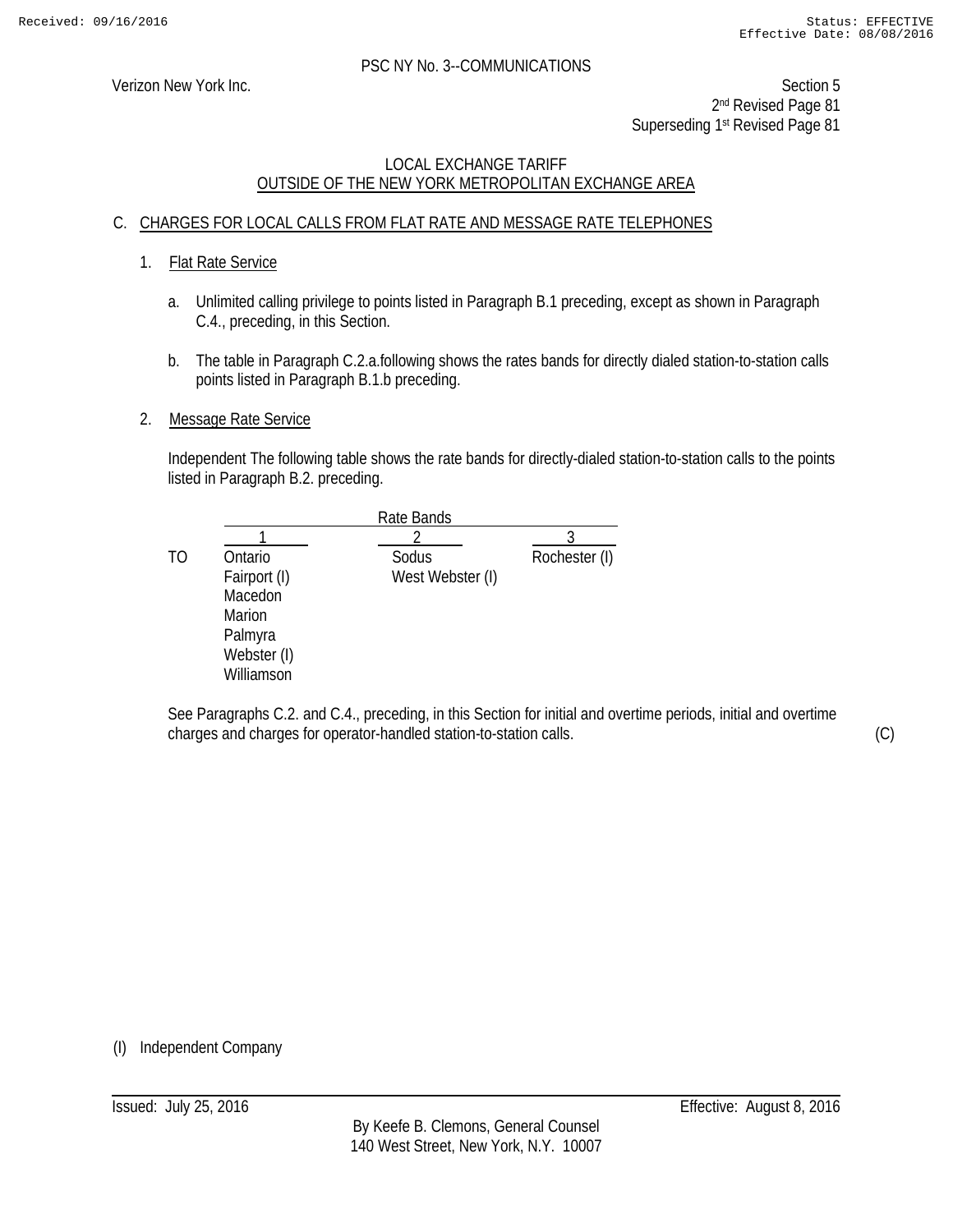Verizon New York Inc. Section 5 4th Revised Page 82 Superseding 3rd Revised Page 82

### LOCAL EXCHANGE TARIFF OUTSIDE OF THE NEW YORK METROPOLITAN EXCHANGE AREA

# A. THROUGHOUT THE ENTIRE OSWEGO EXCHANGE

The following services are offered at the rates specified in Section 7.5 of this Tariff.

| <b>BUSINESS</b>               | RESIDENCE $#$                 | (C) |
|-------------------------------|-------------------------------|-----|
| Individual Line--Message Rate | Individual Line--Message Rate |     |
|                               | Individual Line--Flat Rate    |     |
|                               |                               | (D) |

### B. LOCAL CALLING AREA

Stations bearing the designations of central offices within the exchanges of Oswego, Fulton, (Midstate Telephone Corp.), Hannibal (Iroquois Telephone Corp.), and Mexico.

(T)

(D)

# Effective June 15, 2018, party-line services are withdrawn from this Tariff, and Verizon will no longer provide these services as of that date.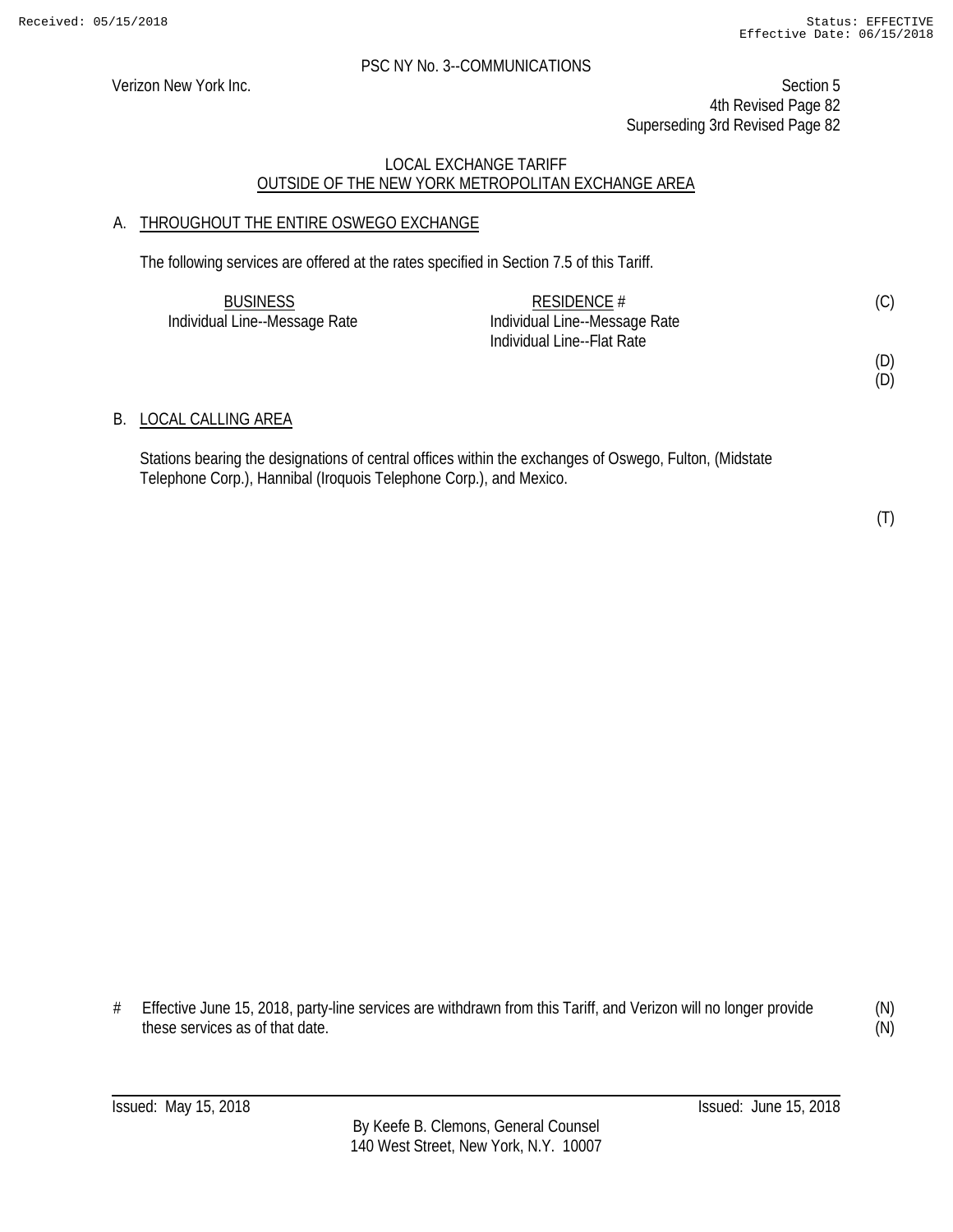Verizon New York Inc. Section 5 3rd Revised Page 83 Superseding 2nd Revised Page 83

# LOCAL EXCHANGE TARIFF OUTSIDE OF THE NEW YORK METROPOLITAN EXCHANGE AREA

# A. THROUGHOUT THE ENTIRE OWASCO EXCHANGE

The following services are offered at the rates specified in Section 7.5 of this Tariff.

| <b>BUSINESS</b>               | RESIDENCE #                   | (C) |
|-------------------------------|-------------------------------|-----|
| Individual Line--Message Rate | Individual Line--Message Rate |     |
|                               | Individual Line--Flat Rate    |     |

(D) (D)

# B. LOCAL CALLING AREA

Stations bearing the designations of central offices within the exchanges of Owasco, Auburn, Moravia, Poplar Ridge and Skaneateles.

# Effective June 15, 2018, party-line services are withdrawn from this Tariff, and Verizon will no longer provide these services as of that date.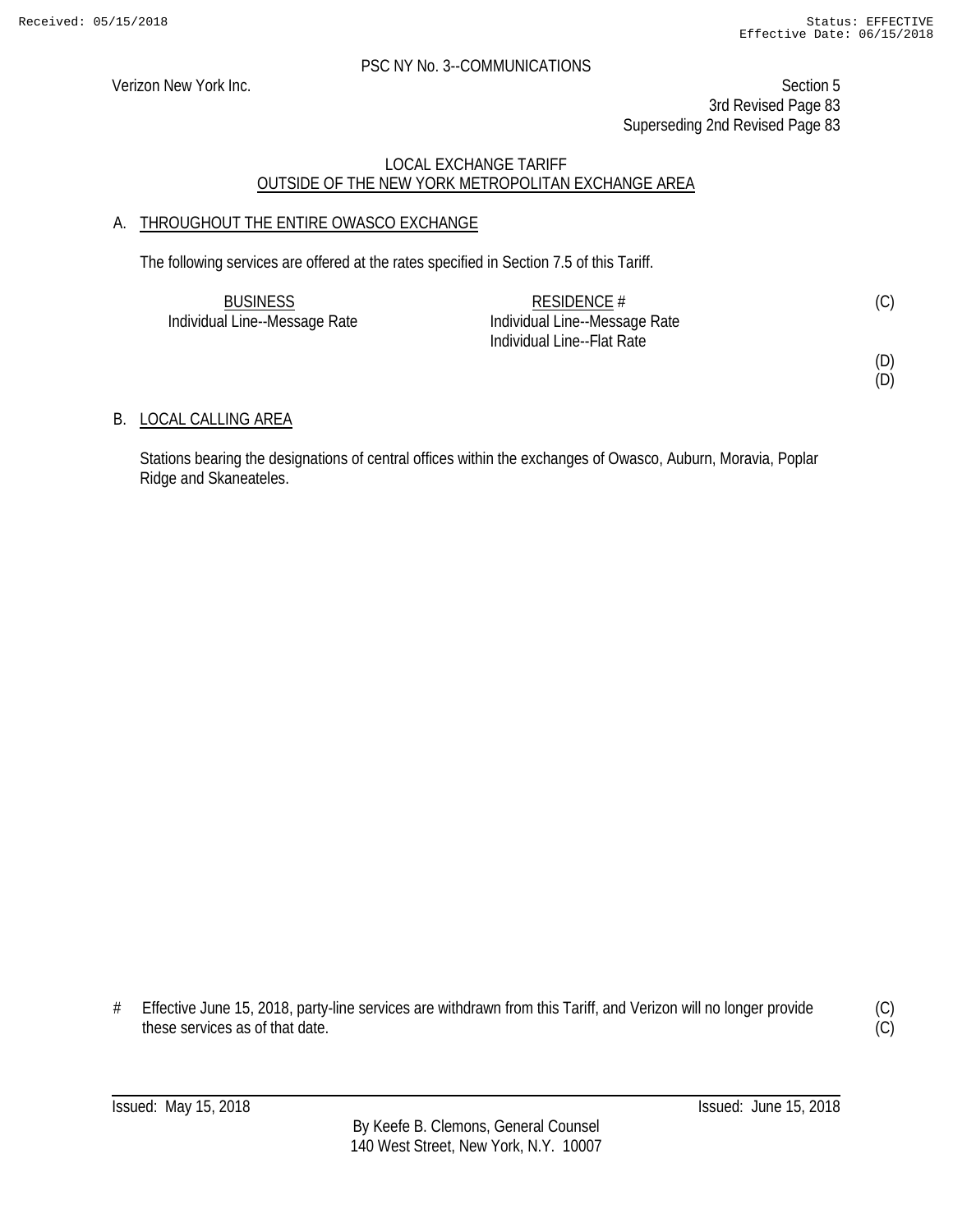Verizon New York Inc. Section 5 3rd Revised Page 84 Superseding 2nd Revised Page 84

# LOCAL EXCHANGE TARIFF OUTSIDE OF THE NEW YORK METROPOLITAN EXCHANGE AREA

# A. THROUGHOUT THE ENTIRE OWEGO EXCHANGE

The following services are offered at the rates specified in Section 7.5 of this Tariff.

| <b>BUSINESS</b>               | RESIDENCE $#$                 | (C) |
|-------------------------------|-------------------------------|-----|
| Individual Line--Message Rate | Individual Line--Message Rate |     |
|                               | Individual Line--Flat Rate    |     |

(D)

(D)

# B. LOCAL CALLING AREA

Stations bearing the designations of central offices within the exchanges of Owego; Apalachin and Candor (Continental Tel. Co. of N.Y., Inc.); Endicott; Little Meadows, Pa. and Newark Valley (Continental Tel. Co. of N.Y., Inc.) and Nichols.

# Effective June 15, 2018, party-line services are withdrawn from this Tariff, and Verizon will no longer provide these services as of that date.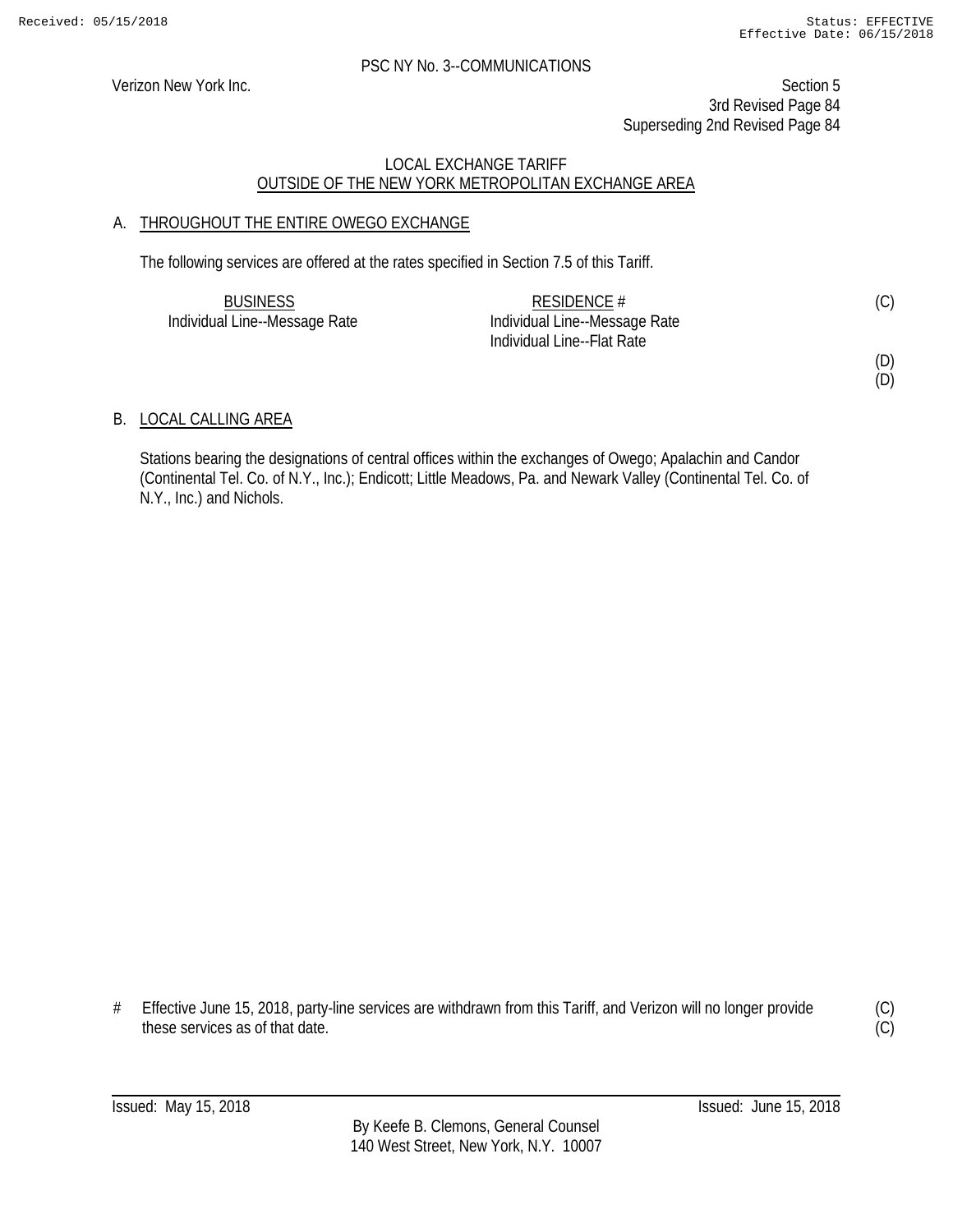Verizon New York Inc. Section 5 3rd Revised Page 85 Superseding 2nd Revised Page 85

# LOCAL EXCHANGE TARIFF OUTSIDE OF THE NEW YORK METROPOLITAN EXCHANGE AREA

# A. THROUGHOUT THE ENTIRE PALMYRA EXCHANGE

The following services are offered at the rates specified in Section 7.5 of this Tariff.

| <b>BUSINESS</b>               | RESIDENCE $#$                 | (C) |
|-------------------------------|-------------------------------|-----|
| Individual Line--Message Rate | Individual Line--Message Rate |     |
|                               | Individual Line--Flat Rate    |     |

(D)

(D)

NOTE: The local calling area and charges for local calls as shown in paragraph B. and C. following are on a trial basis until made permanent, modified or cancelled by the Commission.

# B. LOCAL CALLING AREA

- 1. For all Service except Message Rate Service
	- a. Primary Calling Area Stations bearing the designations of central offices within the exchanges of Palmyra, Macedon, Marion and Newark.
	- b. Outside Primary Calling Area Stations bearing the designations of central offices within the exchanges of Fairport (Rochester Telephone Corporation), Ontario; and Webster (Rochester Telephone Corporation).
- 2. For Message Rate Service

Station bearing the designations of central offices within the Palmyra; Canandaigua, and Fairport (Rochester Telephone Corporation), Macedon, Marion, Newark , Ontario, Shortsville, (ALLTEL New York Inc.); Webster and Victor (Rochester Telephone Corporation) exchanges.

- NOTE: Local calling to Canandaigua, Shortsville and Victor in 2. above applies only for directly dialed station-tostation calls. All other calls to these exchanges are toll calls.
- # Effective June 15, 2018, party-line services are withdrawn from this Tariff, and Verizon will no longer provide these services as of that date.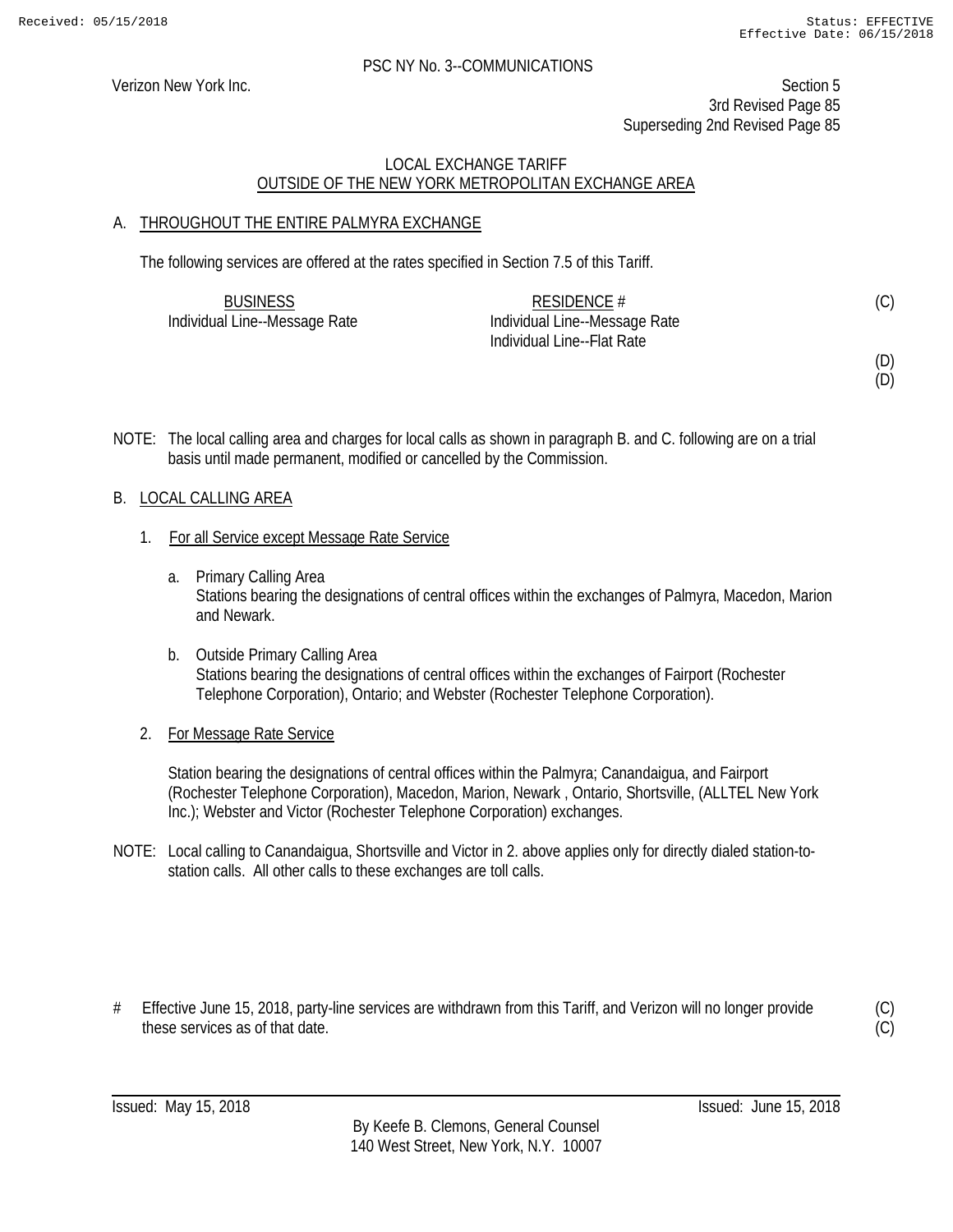(C)

# PSC NY No. 3--COMMUNICATIONS

Verizon New York Inc. Section 5 2<sup>nd</sup> Revised Page 86 Superseding 1st Revised Page 86

# LOCAL EXCHANGE TARIFF OUTSIDE OF THE NEW YORK METROPOLITAN EXCHANGE AREA

# C. CHARGES FOR LOCAL CALLS FROM FLAT RATE AND MESSAGE RATE TELEPHONES

- 1. Flat Rate Service
	- a. Unlimited calling privilege to points listed in Paragraph B.1. preceding, except as shown in Paragraph C.4., preceding, in this Section.
	- b. The table in paragraph C.2.a. following shows the rate bands for directly dialed station-to-station calls to points listed in paragraph B.1.b. preceding.
- 2. Message Rate Service
	- a. The following table shows the rate bands for directly dialed station-to-station calls to the points listed in Paragraph B.2. preceding.

|    | Rate Bands      |                 |
|----|-----------------|-----------------|
|    |                 |                 |
| TΟ | Palmyra         | Canandaigua (I) |
|    | Macedon         | Fairport (I)    |
|    | Marion          | Victor (I)      |
|    | <b>Newark</b>   | Webster (I)     |
|    | Ontario         |                 |
|    | Shortsville (I) |                 |

See Paragraphs C.2. and C.4., preceding, in this Section for initial and overtime periods, initial and overtime charges . Rate Band 1 calls are not timed. Discounted evening and night rate periods apply.

- b. Calls placed on an operator-handled station-to-station basis are charged for as follows:
	- (1) To Canandaigua -- Toll Rate Schedule apply. Shortsville and Victor
	- (2) To all other exchanges -- The charges in Paragraphs C.2. and C.4. under in local calling area C. CHARGES FOR LOCAL CALLS preceding apply.

#### (I) Independent Company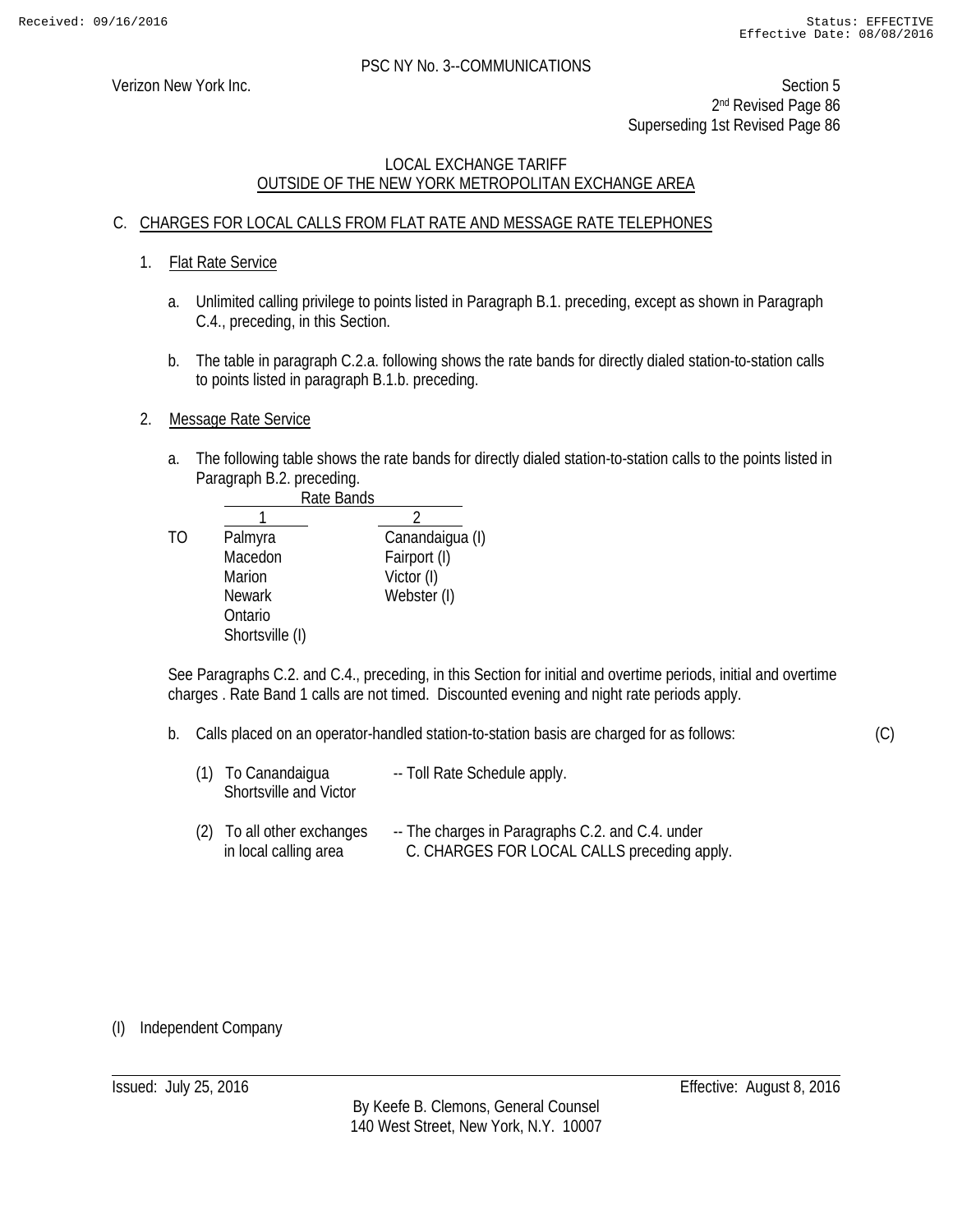Verizon New York Inc. Section 5 5th Revised Page 87 Superseding 4th Revised Page 87

# LOCAL EXCHANGE TARIFF OUTSIDE OF THE NEW YORK METROPOLITAN EXCHANGE AREA

# A. THROUGHOUT THE ENTIRE PARISH EXCHANGE

The following services are offered at the rates specified in Section 7.5 of this Tariff.

| <b>BUSINESS</b>               | RESIDENCE $#$                 | (C) |
|-------------------------------|-------------------------------|-----|
| Individual Line--Message Rate | Individual Line--Message Rate |     |
|                               | Individual Line--Flat Rate    |     |

(D) (D)

# B. LOCAL CALLING AREA

Stations bearing the designations of central offices within the exchanges of Parish, Central Square (ALLTEL New York, Inc.), Cicero, Liverpool, Mexico, Pulaski (GTE of New York), Syracuse and Williamstown (GTE of New York).

# C. CHARGES FOR LOCAL CALLS FROM FLAT RATE AND MESSAGE RATE TELEPHONES

1. Flat Rate Service

Flat Rate Service includes unlimited calling privilege to points listed in Paragraph B. preceding, except that such calls placed on an operator handled station-to-station basis are charged for under the rate band schedule as shown in Paragraph 2. following.

# 2. Message Rate Service

The following table shows the rate bands for directly-dialed station-to-station calls to the points listed in Paragraph B. preceding.

|    |                    | Rate Bands |          |
|----|--------------------|------------|----------|
|    |                    |            |          |
| TΟ | Parish             | Cicero     | Syracuse |
|    | Central Square (I) | Liverpool  |          |
|    | Mexico             |            |          |
|    | Pulaski (I)        |            |          |
|    | Williamstown (I)   |            |          |

See Paragraphs C.2. and C.4., preceding, in this Section for initial and overtime periods, initial and overtime charges and charges for operator-handled station-to-station calls.

# (I) Independent Company

# Effective June 15, 2018, party-line services are withdrawn from this Tariff, and Verizon will no longer provide these services as of that date.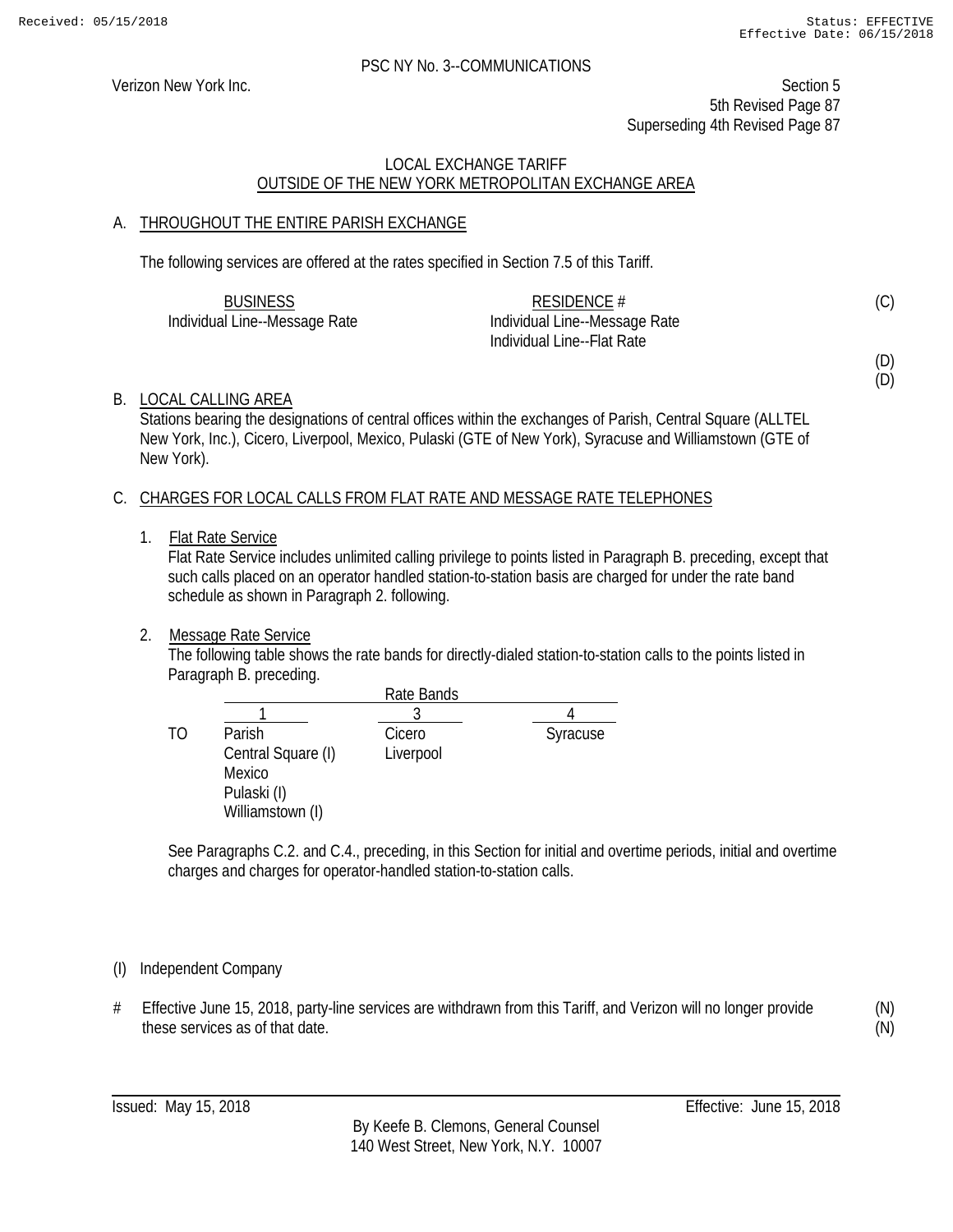(D)  $(D)$ 

#### PSC NY No. 3--COMMUNICATIONS

Verizon New York Inc. Section 5 3rd Revised Page 88 Superseding 2nd Revised Page 88

# LOCAL EXCHANGE TARIFF OUTSIDE OF THE NEW YORK METROPOLITAN EXCHANGE AREA

# A. THROUGHOUT THE ENTIRE PENN YAN EXCHANGE

The following services are offered at the rates specified in Section 7.5 of this Tariff.

| <b>BUSINESS</b>               | RESIDENCE #                   |  |
|-------------------------------|-------------------------------|--|
| Individual Line--Message Rate | Individual Line--Message Rate |  |
|                               | Individual Line--Flat Rate    |  |

### B. LOCAL CALLING AREA

Stations bearing the designations of central offices within the exchanges of Penn Yan; Branchport and Dundee (Continental Tel. Co. of N.Y. Inc.)

<sup>#</sup> Effective June 15, 2018, party-line services are withdrawn from this Tariff, and Verizon will no longer provide these services as of that date.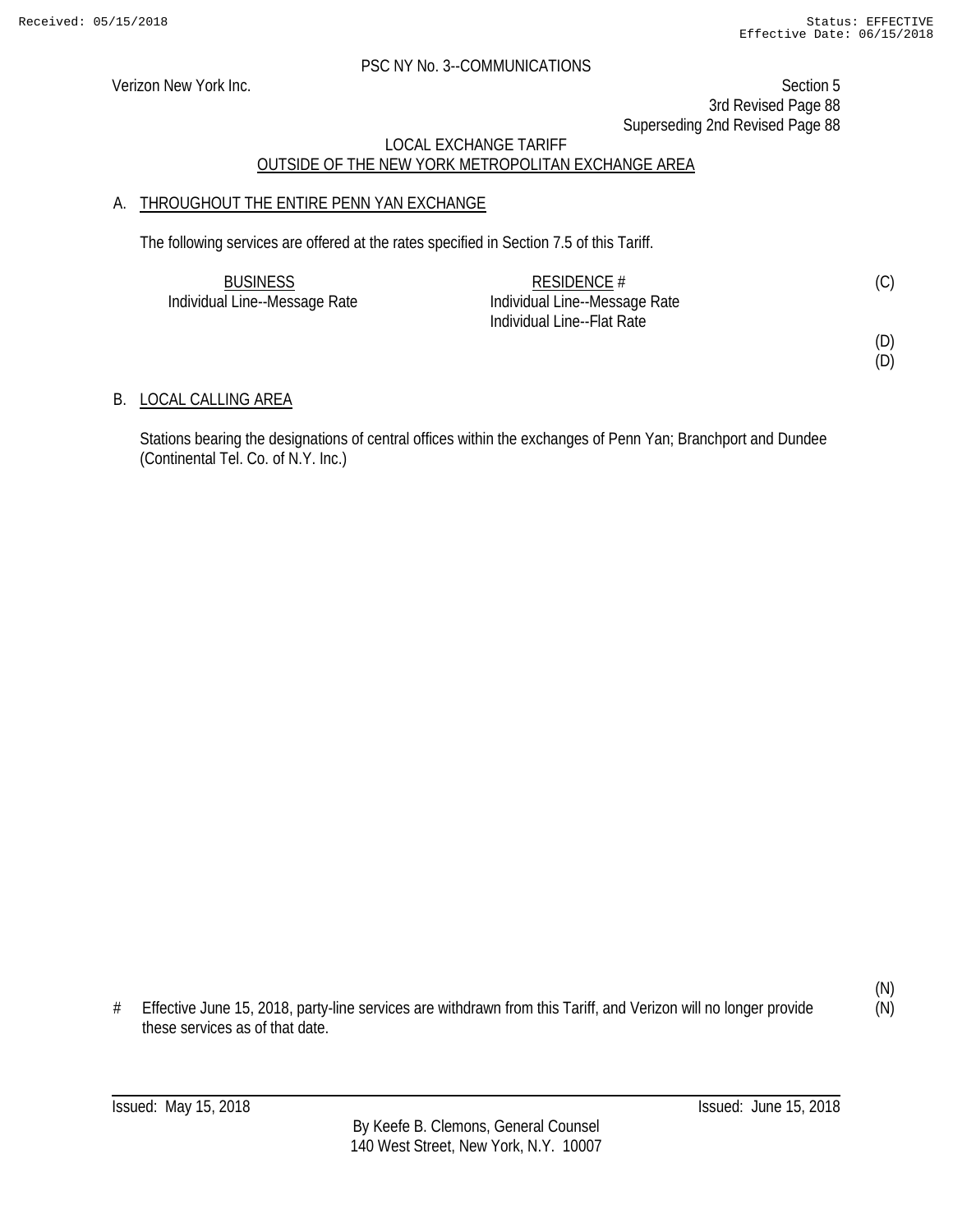Verizon New York Inc. Section 5 4th Revised Page 89 Superseding 3rd Revised Page 89

### LOCAL EXCHANGE TARIFF OUTSIDE OF THE NEW YORK METROPOLITAN EXCHANGE AREA

# A. THROUGHOUT THE ENTIRE POPLAR RIDGE EXCHANGE

The following services are offered at the rates specified in Section 7.5 of this Tariff.

| <b>BUSINESS</b>               | RESIDENCE $#$                 | (C) |
|-------------------------------|-------------------------------|-----|
| Individual Line--Message Rate | Individual Line--Message Rate |     |
|                               | Individual Line--Flat Rate    |     |
|                               |                               | (D) |

### B. LOCAL CALLING AREA

Stations bearing the designations of central offices within the exchanges of Poplar Ridge, Auburn, Lansing, Moravia, Owasco and Union Springs.

(T)

(D)

# Effective June 15, 2018, party-line services are withdrawn from this Tariff, and Verizon will no longer provide these services as of that date.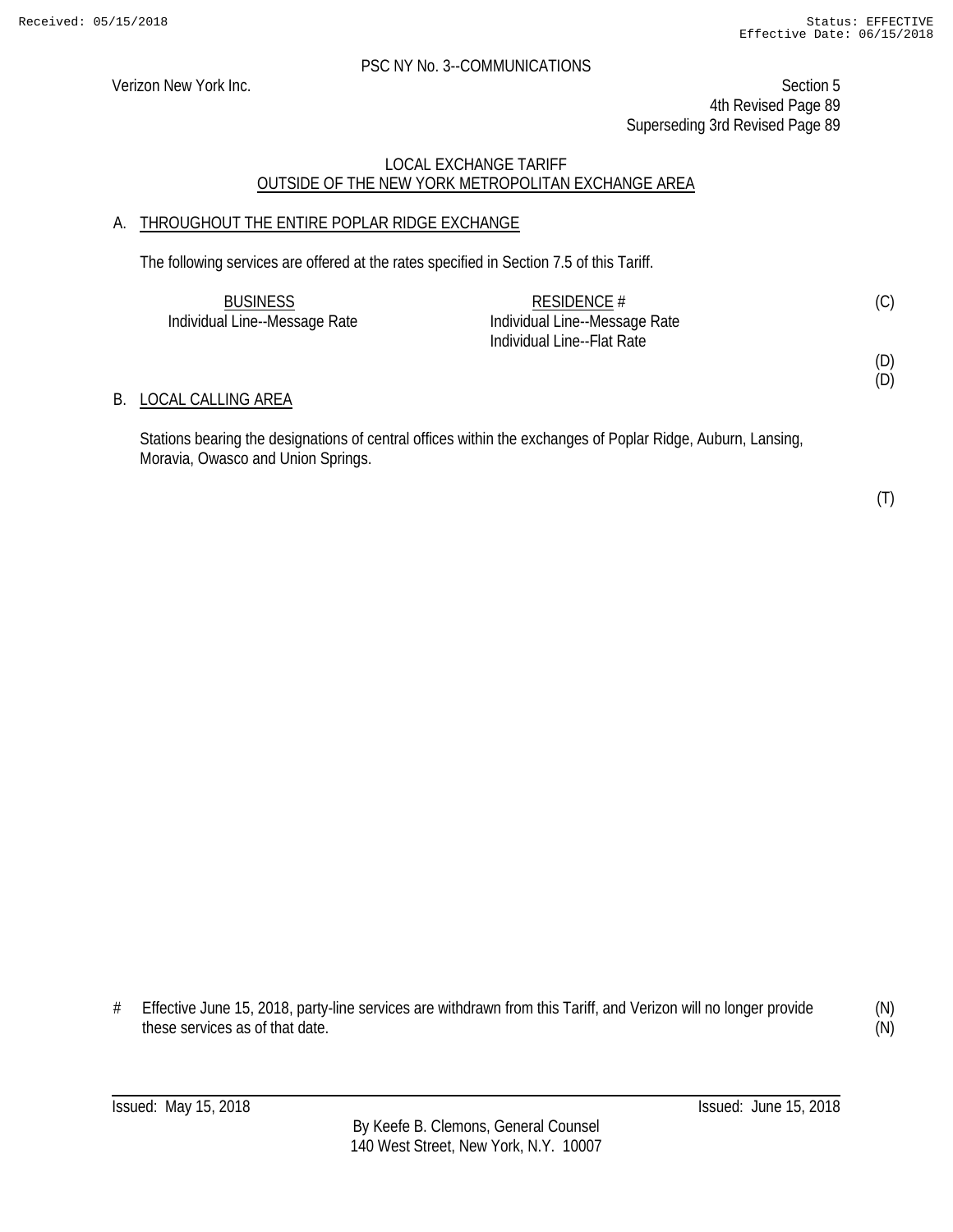Verizon New York Inc. Section 5 3rd Revised Page 90 Superseding 2nd Revised Page 90

# LOCAL EXCHANGE TARIFF OUTSIDE OF THE NEW YORK METROPOLITAN EXCHANGE AREA

# A. THROUGHOUT THE ENTIRE RED CREEK EXCHANGE

The following services are offered at the rates specified in Section 7.5 of this Tariff.

| <b>BUSINESS</b>               | RESIDENCE $#$                 | (C) |
|-------------------------------|-------------------------------|-----|
| Individual Line--Message Rate | Individual Line--Message Rate |     |
|                               | Individual Line--Flat Rate    |     |

(D)

(D)

# B. LOCAL CALLING AREA

Stations bearing the designations of central offices within the exchanges of Red Creek, Fair Haven (GTE of New York ) and Wolcott.

# Effective June 15, 2018, party-line services are withdrawn from this Tariff, and Verizon will no longer provide these services as of that date.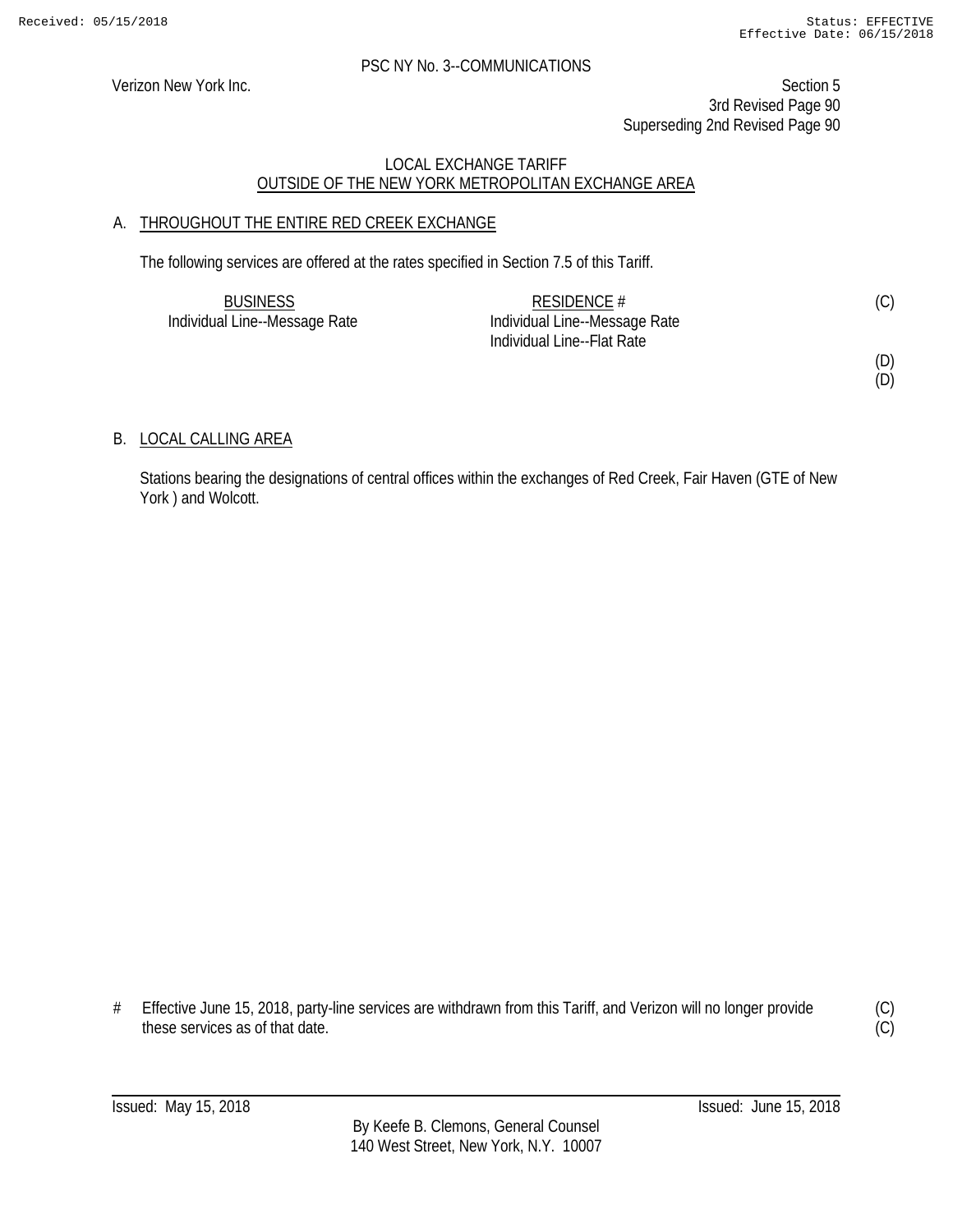Verizon New York Inc. Section 5 3rd Revised Page 91 Superseding 2nd Revised Page 91

# LOCAL EXCHANGE TARIFF OUTSIDE OF THE NEW YORK METROPOLITAN EXCHANGE AREA

# A. THROUGHOUT THE ENTIRE SAVONA EXCHANGE

The following services are offered at the rates specified in Section 7.5 of this Tariff.

| <b>BUSINESS</b>               | RESIDENCE $#$                 |  |
|-------------------------------|-------------------------------|--|
| Individual Line--Message Rate | Individual Line--Message Rate |  |
|                               | Individual Line--Flat Rate    |  |

(D)

(D)

# B. LOCAL CALLING AREA

Stations bearing the designations of central offices within the exchanges of Savona, Bath, Campbell and Corning.

# Effective June 15, 2018, party-line services are withdrawn from this Tariff, and Verizon will no longer provide these services as of that date.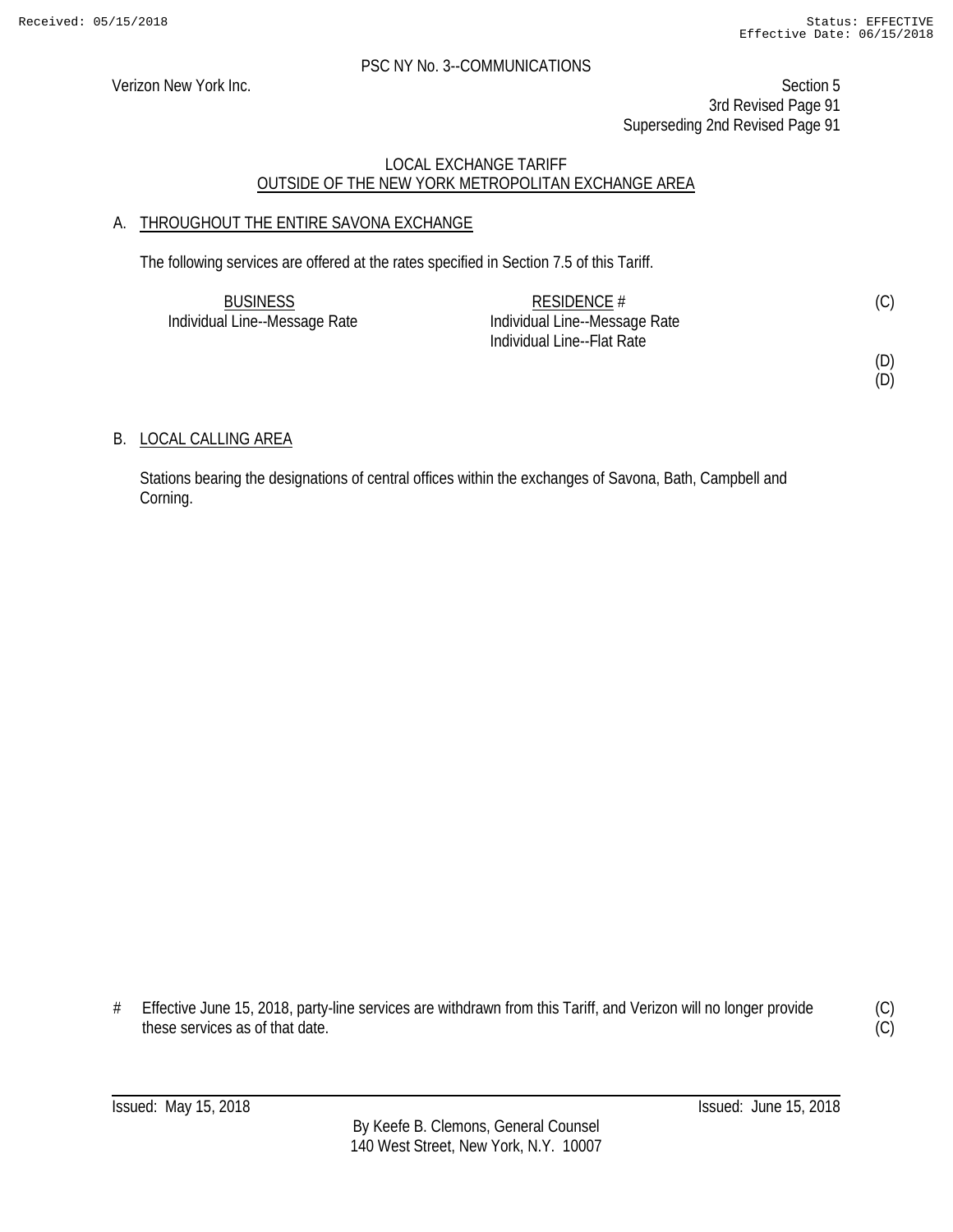Verizon New York Inc. Section 5 3rd Revised Page 92 Superseding 2nd Revised Page 92

# LOCAL EXCHANGE TARIFF OUTSIDE OF THE NEW YORK METROPOLITAN EXCHANGE AREA

# A. THROUGHOUT THE ENTIRE SEMPRONIUS EXCHANGE

The following services are offered at the rates specified in Section 7.5 of this Tariff.

| <b>BUSINESS</b>               | RESIDENCE $#$                 | (C) |
|-------------------------------|-------------------------------|-----|
| Individual Line--Message Rate | Individual Line--Message Rate |     |
|                               | Individual Line--Flat Rate    |     |

(D)

(D)

# B. LOCAL CALLING AREA

Stations bearing the designations of central offices within the exchanges of Sempronius, Cortland and Moravia.

# Effective June 15, 2018, party-line services are withdrawn from this Tariff, and Verizon will no longer provide these services as of that date.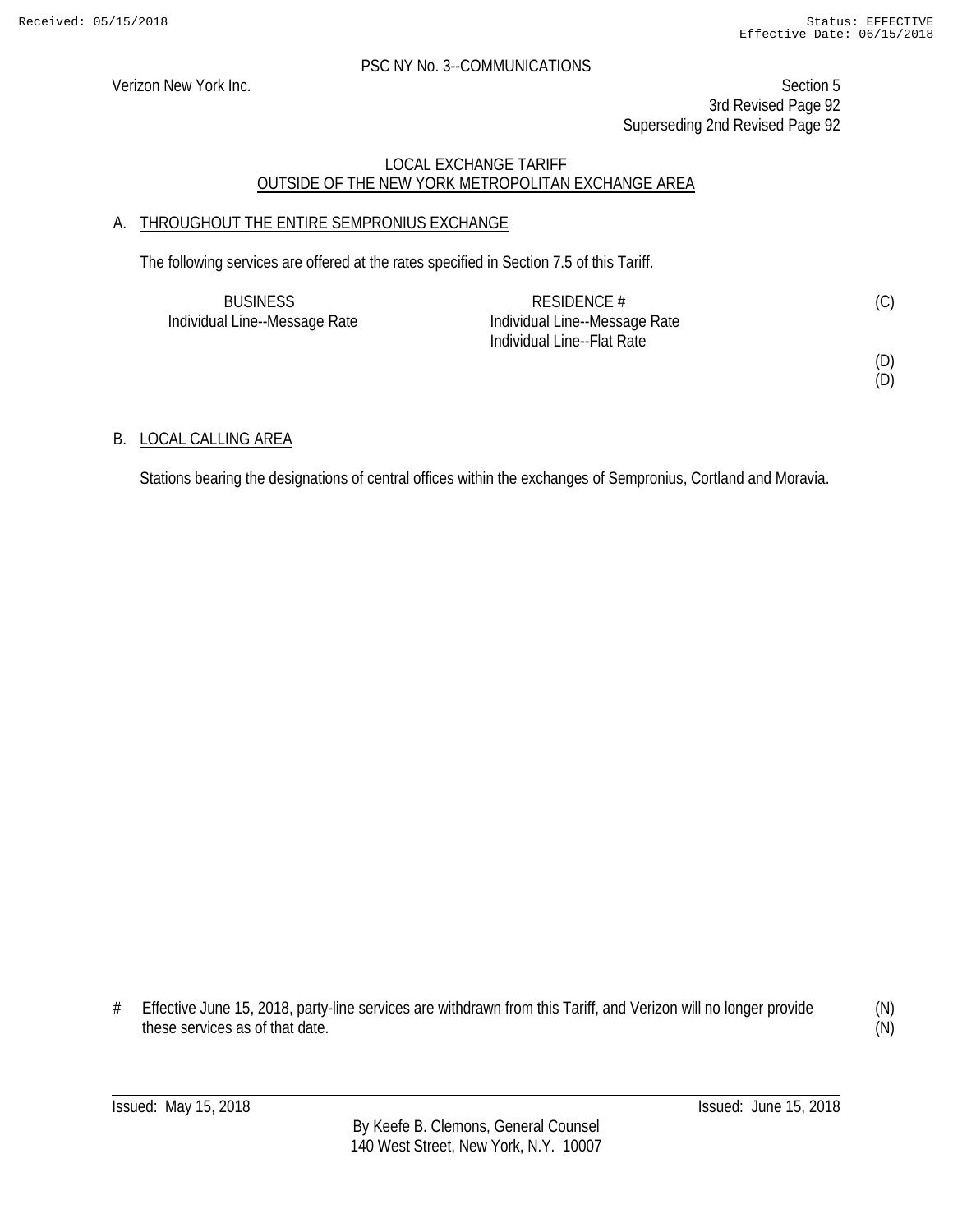Verizon New York Inc. Section 5 3rd Revised Page 93 Superseding 2nd Revised Page 93

# LOCAL EXCHANGE TARIFF OUTSIDE OF THE NEW YORK METROPOLITAN EXCHANGE AREA

# A. THROUGHOUT THE ENTIRE SENECA FALLS EXCHANGE

The following services are offered at the rates specified in Section 7.5 of this Tariff.

| <b>BUSINESS</b>               | RESIDENCE $#$                 | (C) |
|-------------------------------|-------------------------------|-----|
| Individual Line--Message Rate | Individual Line--Message Rate |     |
|                               | Individual Line--Flat Rate    |     |

(D)

(D)

# B. LOCAL CALLING AREA

Stations bearing the designations of central offices within the exchanges of Seneca Falls, Fayette and Waterloo.

# Effective June 15, 2018, party-line services are withdrawn from this Tariff, and Verizon will no longer provide these services as of that date.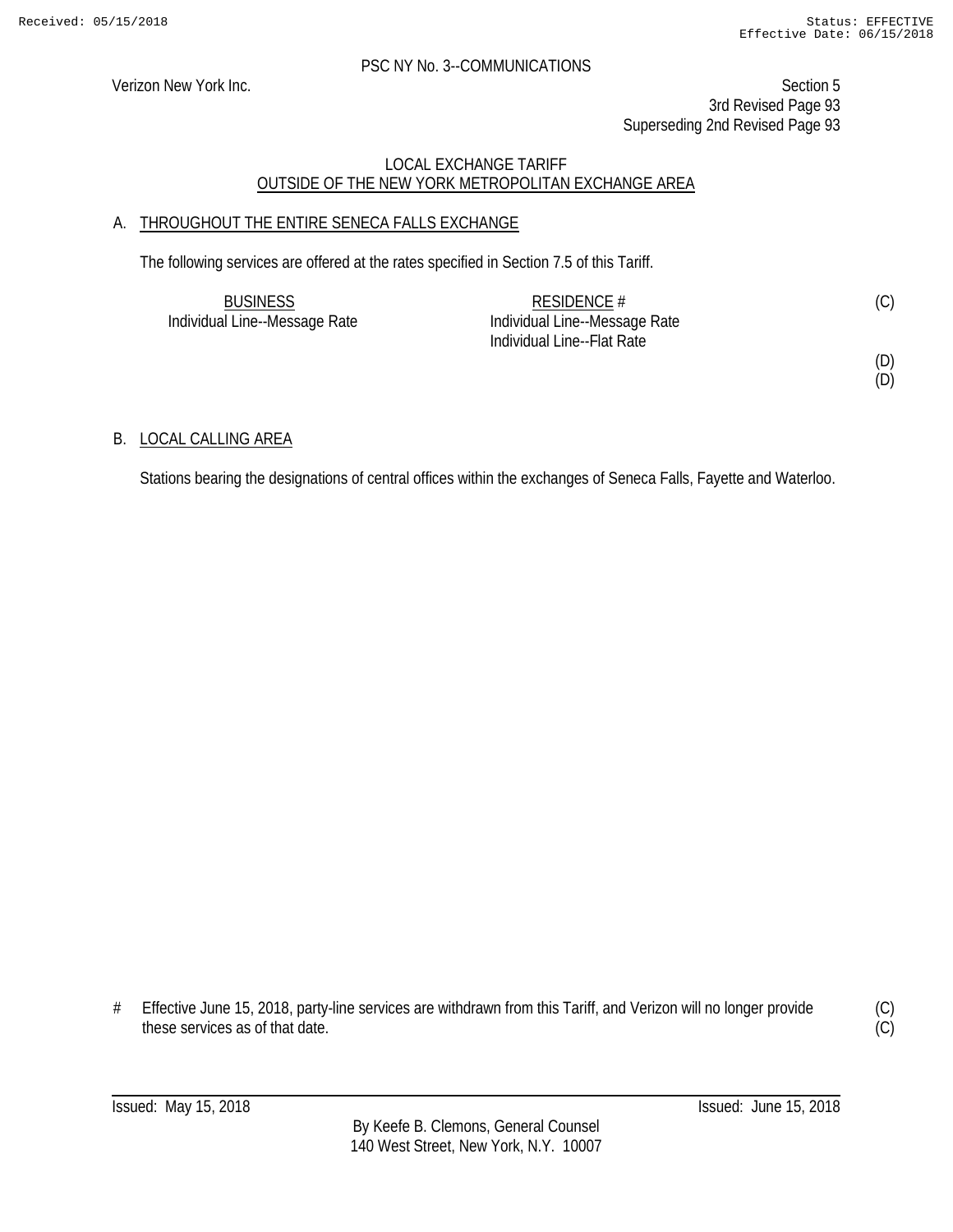Verizon New York Inc. Section 5 4th Revised Page 94 Superseding 3rd Revised Page 94

# LOCAL EXCHANGE TARIFF OUTSIDE OF THE NEW YORK METROPOLITAN EXCHANGE AREA

# A. THROUGHOUT THE ENTIRE SKANEATELES EXCHANGE

The following services are offered at the rates specified in Section 7.5 of this Tariff.

| <b>BUSINESS</b>               | RESIDENCE #                   | (C) |
|-------------------------------|-------------------------------|-----|
| Individual Line--Message Rate | Individual Line--Message Rate |     |
|                               | Individual Line--Flat Rate    |     |

(D) (D)

B. LOCAL CALLING AREA

Stations bearing the designations of central offices within the exchanges of Skaneateles, Amber, Auburn, Baldwinsville, Camillus, Cicero, Fayetteville, Jordan, LaFayette, Liverpool, Manlius (Midstate Telephone Company, Inc.), Marcellus (Midstate Telephone Company, Inc.), Minoa, Owasco and Syracuse.

(T)

# Effective June 15, 2018, party-line services are withdrawn from this Tariff, and Verizon will no longer provide these services as of that date.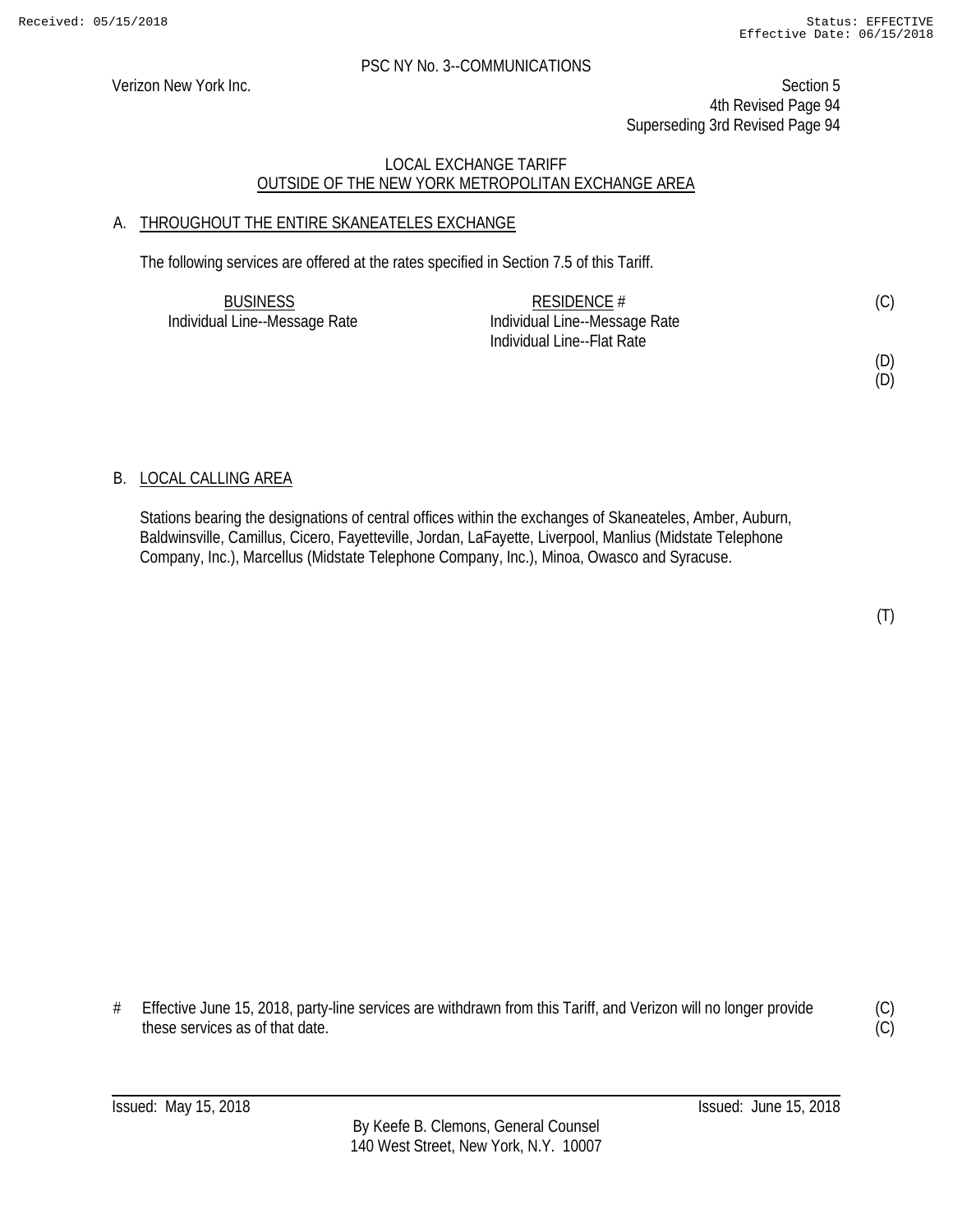(D) (D)

#### PSC NY No. 3--COMMUNICATIONS

Verizon New York Inc. Section 5 5th Revised Page 95 Superseding 4th Revised Page 95

# LOCAL EXCHANGE TARIFF OUTSIDE OF THE NEW YORK METROPOLITAN EXCHANGE AREA

# A. THROUGHOUT THE ENTIRE SODUS EXCHANGE

The following services are offered at the rates specified in Section 7.5 of this Tariff.

| <b>BUSINESS</b>               | RESIDENCE $#$                 | (C) |
|-------------------------------|-------------------------------|-----|
| Individual Line--Message Rate | Individual Line--Message Rate |     |
|                               | Individual Line--Flat Rate    |     |

### B. LOCAL CALLING AREA

Stations bearing the designations of central offices within the exchanges of Sodus, North Rose, Ontario; Rochester (Rochester Telephone Corporation) and Williamson.

### C. CHARGES FOR LOCAL CALLS FROM FLAT RATE AND MESSAGE RATE TELEPHONES

1. Flat Rate Service

Flat Rate Service includes unlimited calling privilege to points listed in Paragraph B. preceding, except that such calls placed on an operator handled station-to-station basis are charged for under the rate band schedule as shown in Paragraph 2. following.

# 2. Message Rate Service

The following table shows the rate bands for directly-dialed station-to-station calls to the points listed in Paragraph B. preceding.

|    |            | Rate Bands |               |
|----|------------|------------|---------------|
|    |            |            |               |
| TΛ | Sodus      | Ontario    | Rochester (I) |
|    | North Rose |            |               |
|    | Williamson |            |               |

See Paragraphs C.2. and 4., preceding, in this Section for initial and overtime periods, initial and overtime charges and charges for operator-handled station-to-station calls.

# (I) Independent Company.

# Effective June 15, 2018, party-line services are withdrawn from this Tariff, and Verizon will no longer provide these services as of that date.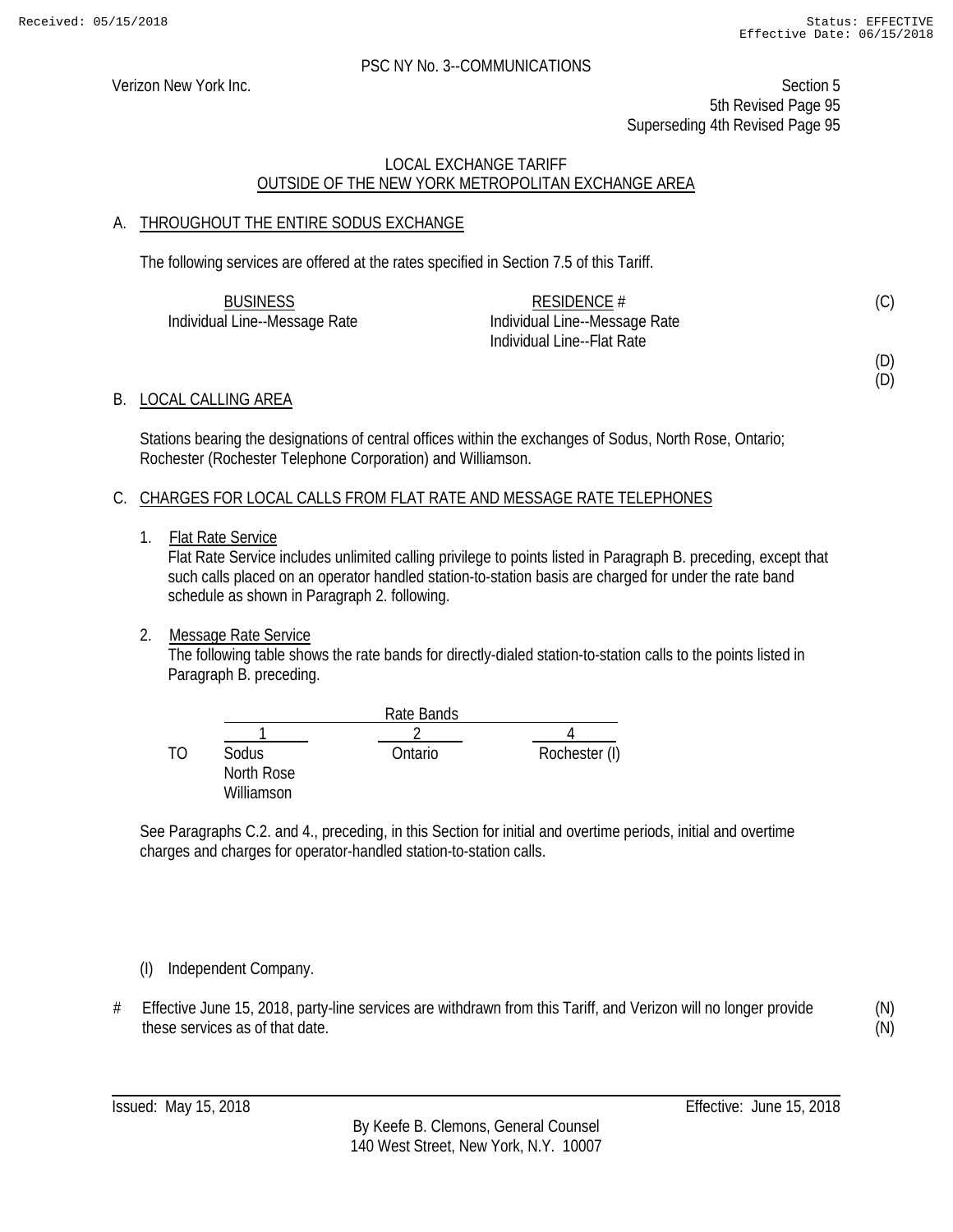Verizon New York Inc. Section 5 4th Revised Page 96 Superseding 3rd Revised Page 96

# LOCAL EXCHANGE TARIFF OUTSIDE OF THE NEW YORK METROPOLITAN EXCHANGE AREA

# A. THROUGHOUT THE ENTIRE SYRACUSE EXCHANGE

The following services are offered at the rates specified in Section 7.5 of this Tariff.

| <b>BUSINESS</b>               | RESIDENCE $#$                 | (C) |
|-------------------------------|-------------------------------|-----|
| Individual Line--Message Rate | Individual Line--Message Rate |     |
|                               | Individual Line--Flat Rate    |     |

(D)

(D)

# B. LOCAL CALLING AREA

Stations bearing the designations of central offices within the exchanges of Syracuse, Amber, Baldwinsville, Bridgeport, Camillus, Cato (GTE of New York), Canastota; Cazenovia and Central Square (ALLTEL New York, Inc.); Chittenango, Cicero, Cleveland, Constantia, DeRuyter (Citizens Telecom), Fabius, Fayetteville, Fulton (ALLTEL New York, Inc.), Hannibal (GTE of New York), Jordan, Lafayette, Liverpool, Lysander (GTE of New York); Manlius and Marcellus (ALLTEL New York, Inc.) ; Mexico, Minoa, New Woodstock (GTE of New York), Parish, Phoenix (ALLTEL New York, Inc.), Pulaski (Citizens Telecom), Skaneateles, Sylvan Beach, Truxton (GTE of New York) Tully and Willamstown (GTE of New York).

# Effective June 15, 2018, party-line services are withdrawn from this Tariff, and Verizon will no longer provide these services as of that date.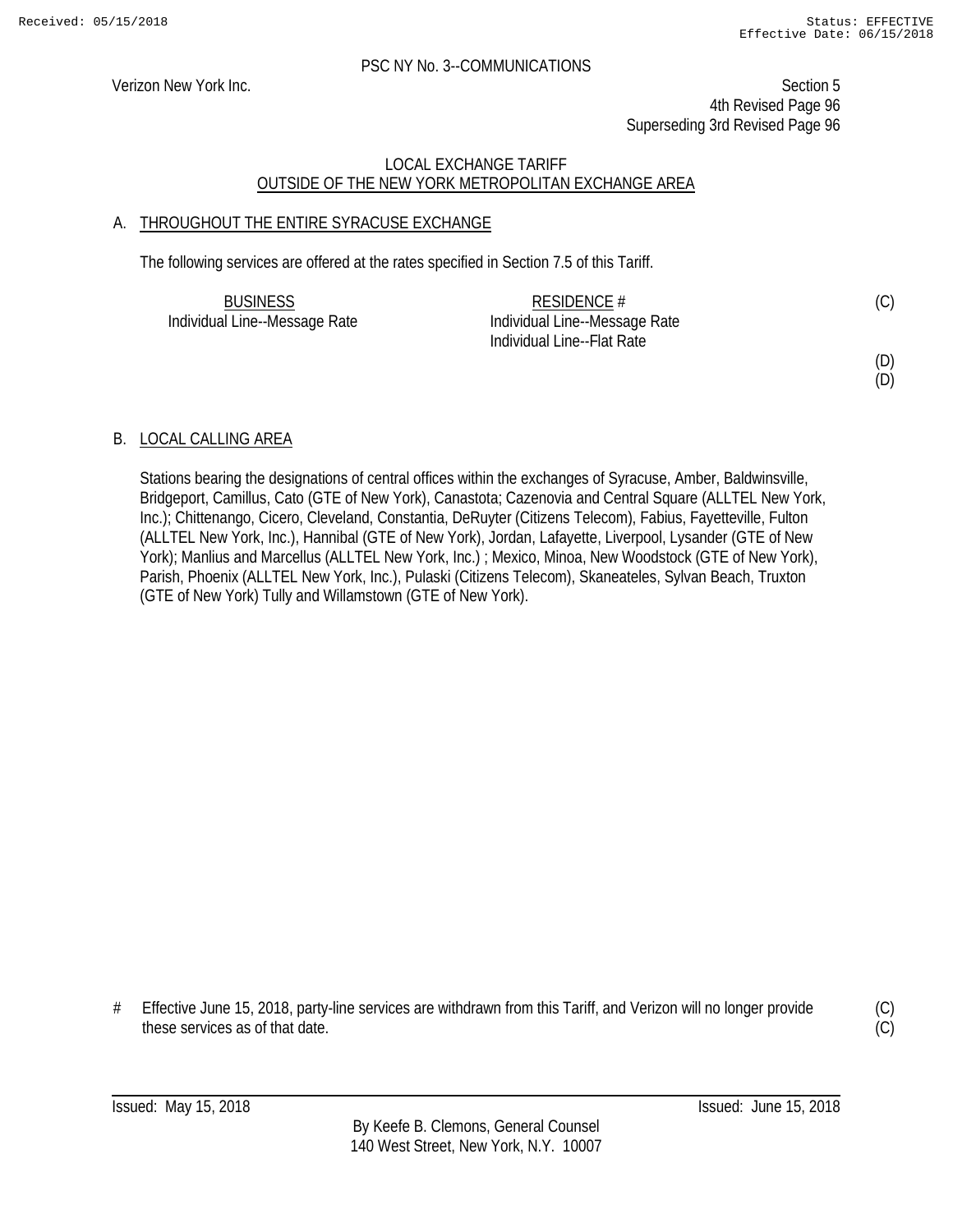Verizon New York Inc. Section 5 2<sup>nd</sup> Revised Page 97 Superseding 1st Revised Page 97

# LOCAL EXCHANGE TARIFF OUTSIDE OF THE NEW YORK METROPOLITAN EXCHANGE AREA

# C. CHARGES FOR LOCAL CALLS FROM FLAT RATE AND MESSAGE RATE TELEPHONES

### 1. Flat Rate Service

Flat Rate Service includes unlimited calling privilege to points listed in Paragraph B. preceding, except that such calls placed on an operator handled station-to-station basis are charged for under the rate band schedule as shown in Paragraph 2. following.

2. Message Rate Service

The following table shows the rate bands for directly-dialed station-to-station calls to the points listed in Paragraph B. preceding.

|    | Rate Bands           |                   |              |
|----|----------------------|-------------------|--------------|
|    |                      |                   |              |
| ТO | Syracuse             | Fayetteville      | Canastota    |
|    | Amber                | Jordan            | Cato (I)     |
|    | <b>Baldwinsville</b> | LaFayette         | DeRuyter (I) |
|    | Bridgeport           | Liverpool         | Fulton (I)   |
|    | Camillus             | Lysander (I)      | Hannibal (I) |
|    | Cazenovia (I)        | Manlius (I)       | Mexico       |
|    | Central Square (I)   | Marcellus (I)     | Parish       |
|    | Chittenango          | Minoa             | Pulaski (I)  |
|    | Cicero               | New Woodstock (I) | Sylvan Beach |
|    | Cleveland            | Phoenix (I)       | Truxton (I)  |
|    | Constatia            | Skaneateles       | Williamstown |
|    | Fabius               | Tully             |              |

See Paragraphs C.2. and C.4., preceding, in this Section for initial and overtime periods, initial and overtime charges and charges for operator-handled station-to-station calls.

(C)

(C)

(I) Independent Company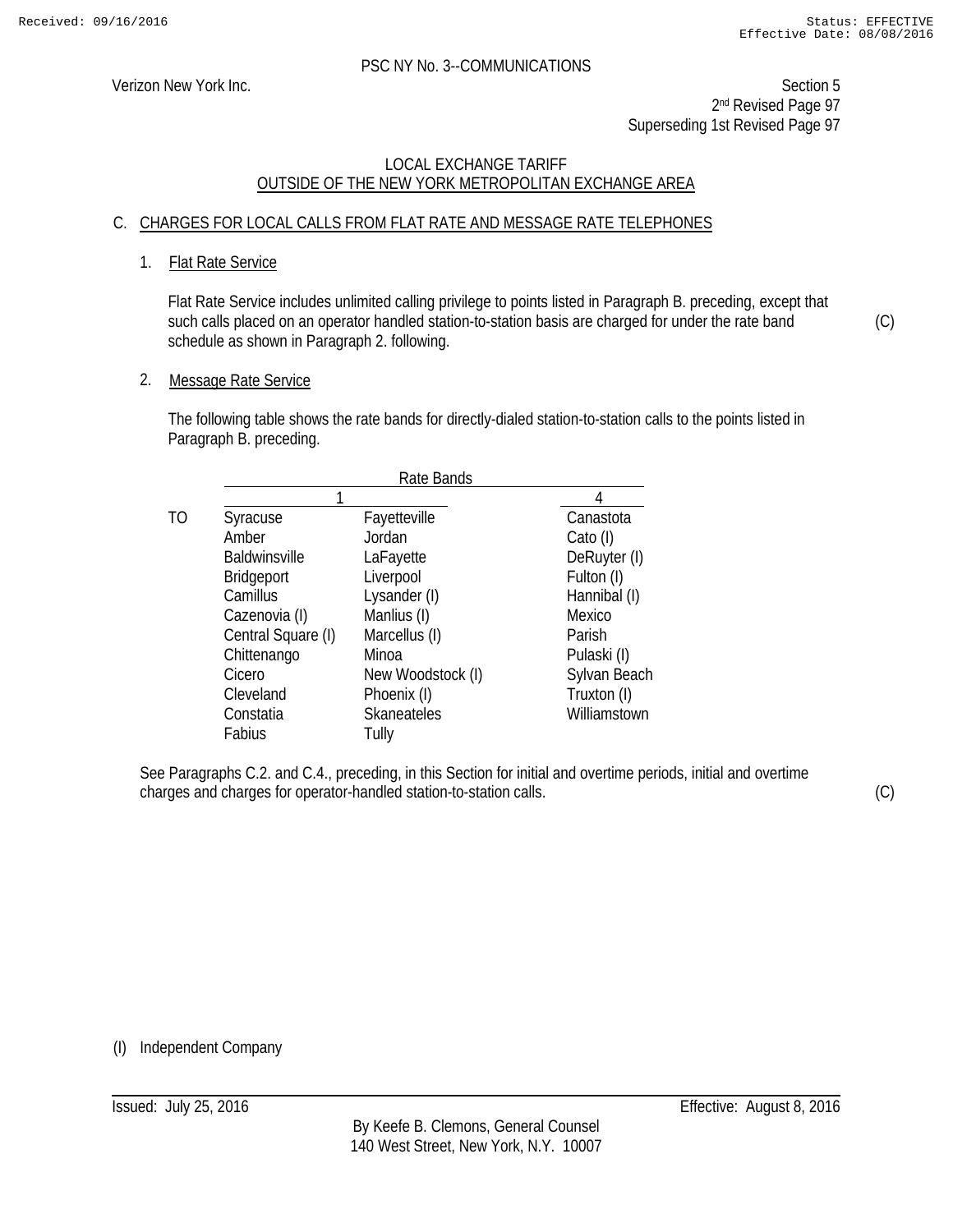Verizon New York Inc. Section 5 4th Revised Page 98 Superseding 3rd Revised Page 98

# LOCAL EXCHANGE TARIFF OUTSIDE OF THE NEW YORK METROPOLITAN EXCHANGE AREA

# A. THROUGHOUT THE ENTIRE TULLY EXCHANGE

The following services are offered at the rates specified in Section 7.5 of this Tariff.

| <b>BUSINESS</b>               | RESIDENCE #                   | (C) |
|-------------------------------|-------------------------------|-----|
| Individual Line--Message Rate | Individual Line--Message Rate |     |
|                               | Individual Line--Flat Rate    |     |
|                               |                               | (D) |
|                               | #-Party Line--Flat Rate       | (D) |

#-Party Line--Flat Rate

# B. LOCAL CALLING AREA

Stations bearing the designations of central offices within the exchanges of Tully, Amber, Baldwinsville, Camillus, Cicero, Cortland, Fabius, Fayetteville, LaFayette, Liverpool; Manlius and Marcellus (ALLTEL, New York, Inc.); Minoa and Syracuse.

(T)

# Effective June 15, 2018, party-line services are withdrawn from this Tariff, and Verizon will no longer provide these services as of that date.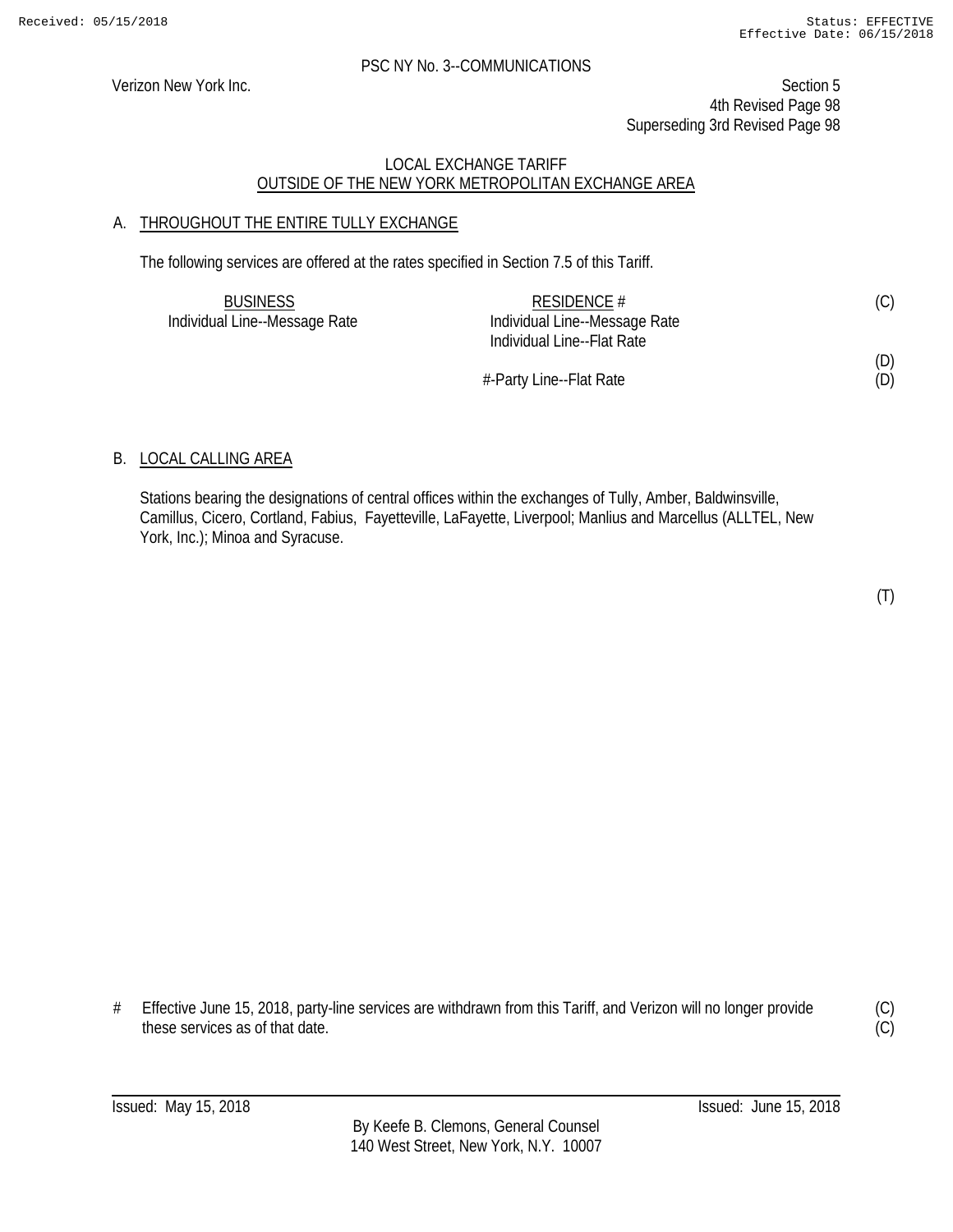Verizon New York Inc. Section 5 4th Revised Page 99 Superseding 3rd Revised Page 99

# LOCAL EXCHANGE TARIFF OUTSIDE OF THE NEW YORK METROPOLITAN EXCHANGE AREA

# A. THROUGHOUT THE ENTIRE UNION SPRINGS EXCHANGE

The following services are offered at the rates specified in Section 7.5 of this Tariff.

| <b>BUSINESS</b>               | RESIDENCE $#$                 | (C) |
|-------------------------------|-------------------------------|-----|
| Individual Line--Message Rate | Individual Line--Message Rate |     |
|                               | Individual Line--Flat Rate    |     |

(D) (D)

# B. LOCAL CALLING AREA

Stations bearing the designations of central offices within the exchanges of Union Springs, Auburn, Moravia and Poplar Ridge.

(T)

# Effective June 15, 2018, party-line services are withdrawn from this Tariff, and Verizon will no longer provide these services as of that date.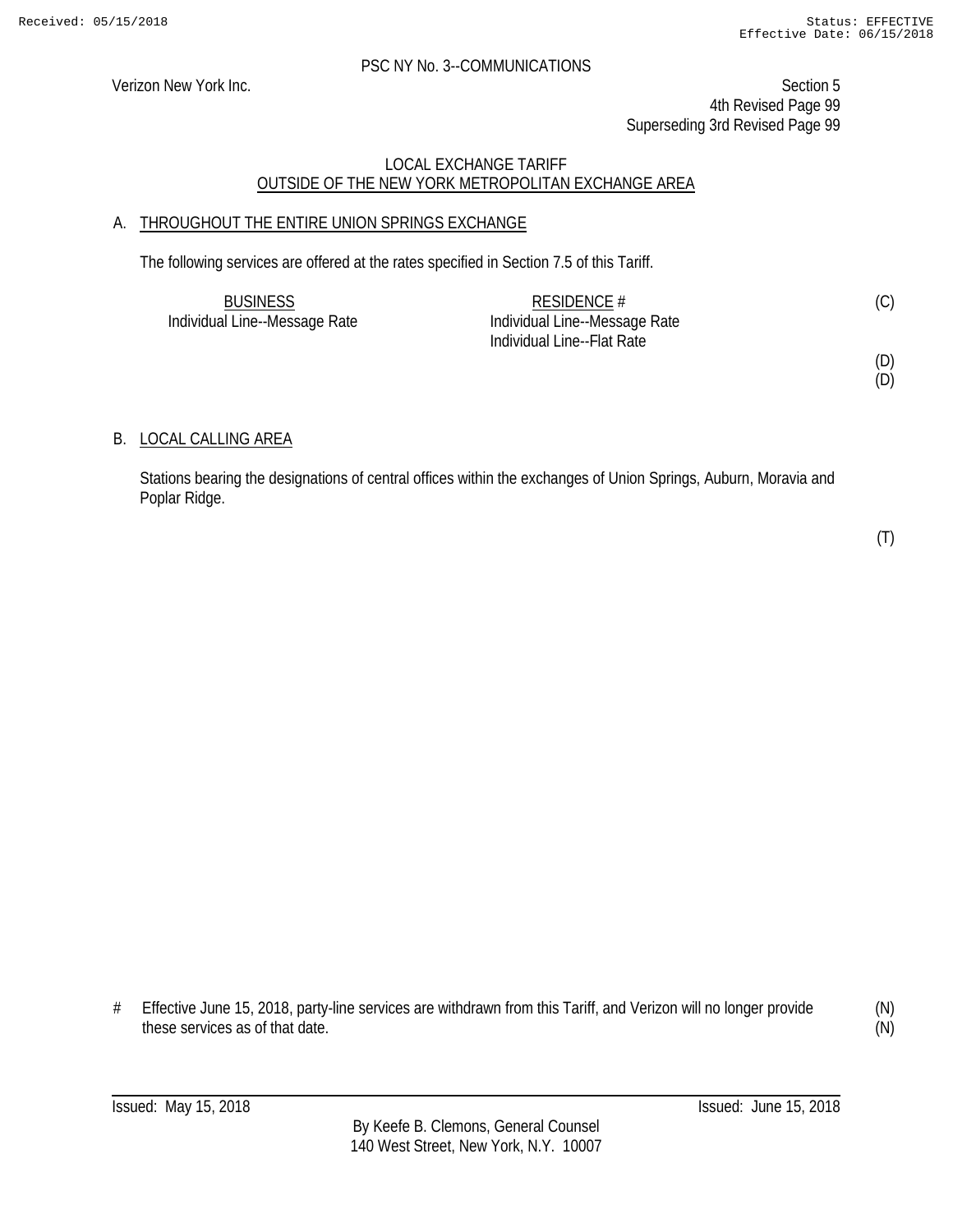Verizon New York Inc. Section 5 3rd Revised Page 100 Superseding 2nd Revised Page 100

# LOCAL EXCHANGE TARIFF OUTSIDE OF THE NEW YORK METROPOLITAN EXCHANGE AREA

# A. THROUGHOUT THE ENTIRE WATERLOO EXCHANGE

The following services are offered at the rates specified in Section 7.5 of this Tariff.

| <b>BUSINESS</b>              | RESIDENCE #                   | (C) |
|------------------------------|-------------------------------|-----|
| Individual Line-Message Rate | Individual Line--Message Rate |     |
|                              | Individual Line--Flat Rate    |     |

(D)

(D)

# B. LOCAL CALLING AREA

Stations bearing the designations of central offices within the exchanges of Waterloo, Fayette, Geneva, MacDougall and Seneca Falls.

# Effective June 15, 2018, party-line services are withdrawn from this Tariff, and Verizon will no longer provide these services as of that date.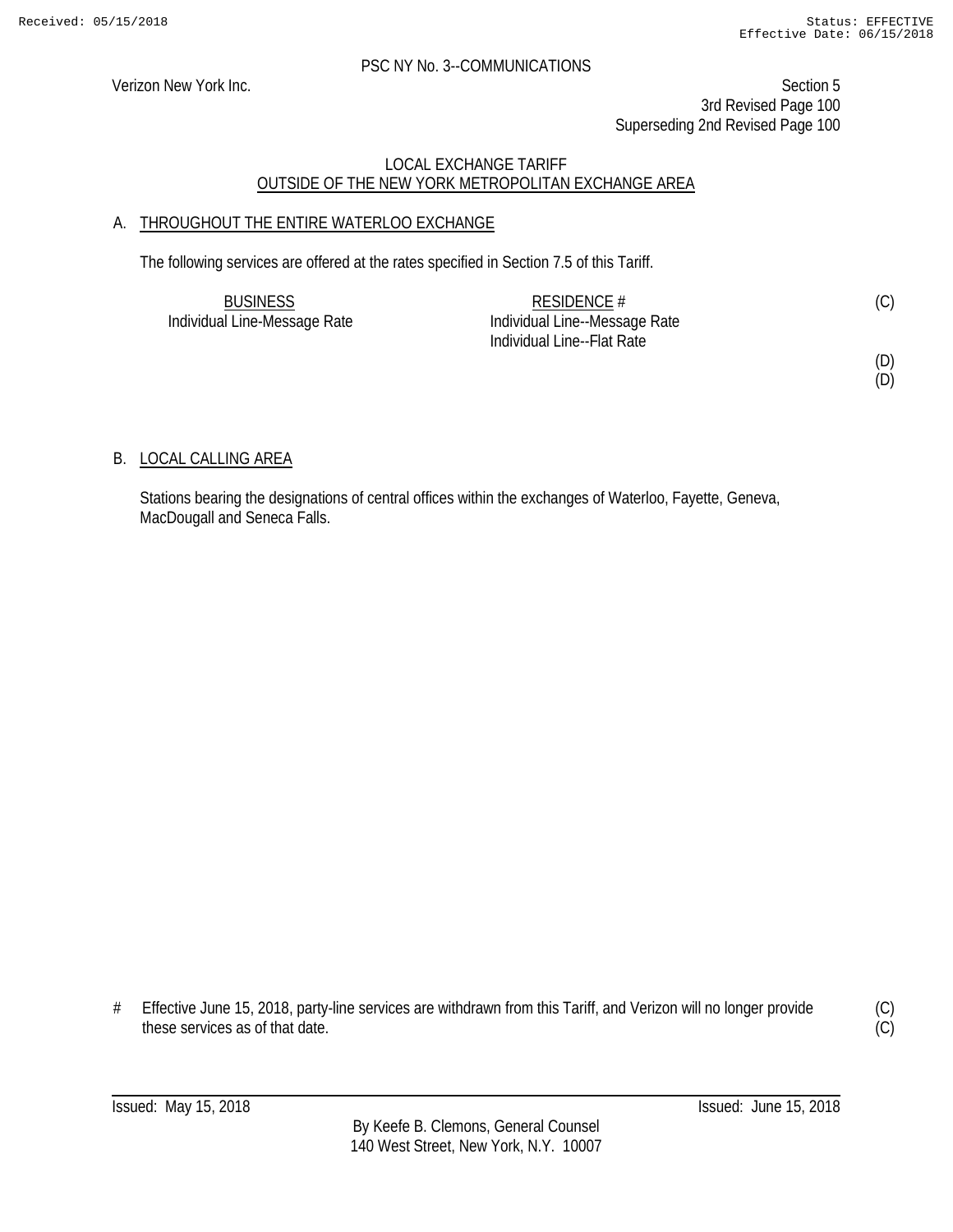Verizon New York Inc. Section 5 5th Revised Page 101 Superseding 4th Revised Page 101

# LOCAL EXCHANGE TARIFF OUTSIDE OF THE NEW YORK METROPOLITAN EXCHANGE AREA

# A. THROUGHOUT THE ENTIRE WATKINS GLEN EXCHANGE

The following services are offered at the rates specified in Section 7.5 of this Tariff.

| <b>BUSINESS</b>               | RESIDENCE $#$                 | (C) |
|-------------------------------|-------------------------------|-----|
| Individual Line--Message Rate | Individual Line--Message Rate |     |
|                               | Individual Line--Flat Rate    |     |

(D) (D)

### B. LOCAL CALLING AREA

Stations bearing the designations of central offices within the exchanges of Watkins Glen, Burdett, Elmira and Odessa.

# C. CHARGES FOR LOCAL CALLS FROM FLAT RATE AND MESSAGE RATE TELEPHONES

1. Flat Rate Service

Flat Rate Service includes unlimited calling privilege to points listed in Paragraph B. preceding, except that such calls placed on an operator handled station-to-station basis are charged for under the rate band schedule as shown in Paragraph 2. following.

# 2. Message Rate Service

The following table shows the rate bands for directly-dialed station-to-station calls to the points listed in Paragraph B. preceding.



# Effective June 15, 2018, party-line services are withdrawn from this Tariff, and Verizon will no longer provide these services as of that date.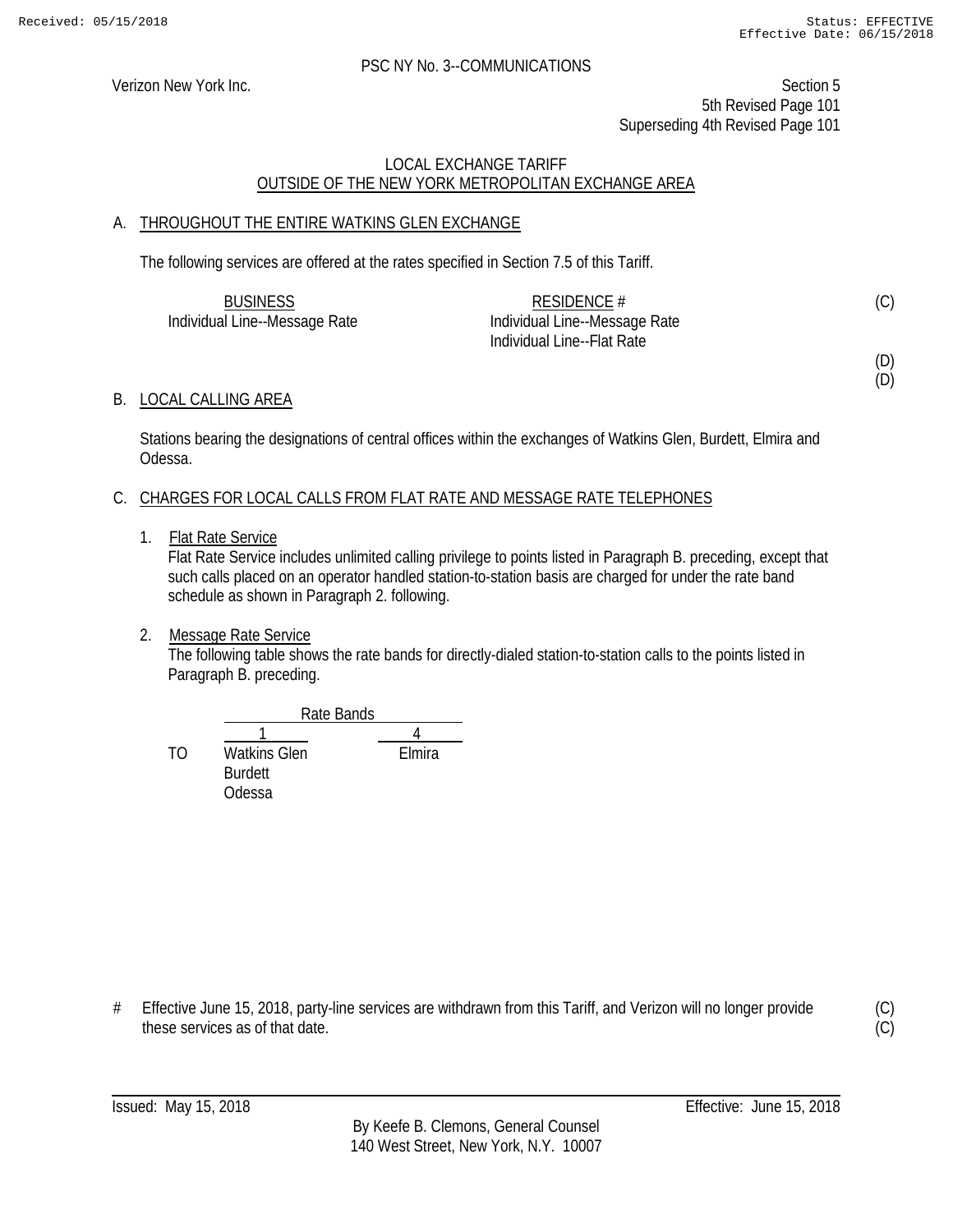Verizon New York Inc. Section 5 3rd Revised Page 102 Superseding 2nd Revised Page 102

# LOCAL EXCHANGE TARIFF OUTSIDE OF THE NEW YORK METROPOLITAN EXCHANGE AREA

# A. THROUGHOUT THE ENTIRE WAVERLY EXCHANGE

The following services are offered at the rates specified in Section 7.5 of this Tariff.

| <b>BUSINESS</b>               | RESIDENCE #                   | (C) |
|-------------------------------|-------------------------------|-----|
| Individual Line--Message Rate | Individual Line--Message Rate |     |
|                               | Individual Line--Flat Rate    |     |

(D)

(D)

# B. LOCAL CALLING AREA

Stations bearing the designations of central offices within the exchanges of Waverly, Chemung (Western Counties Telephone Corporation), Lockwood (Western Counties Telephone Corporation) and Sayre, Pa. (General Telephone Company of Pennsylvania, Inc.)

# Effective June 15, 2018, party-line services are withdrawn from this Tariff, and Verizon will no longer provide these services as of that date.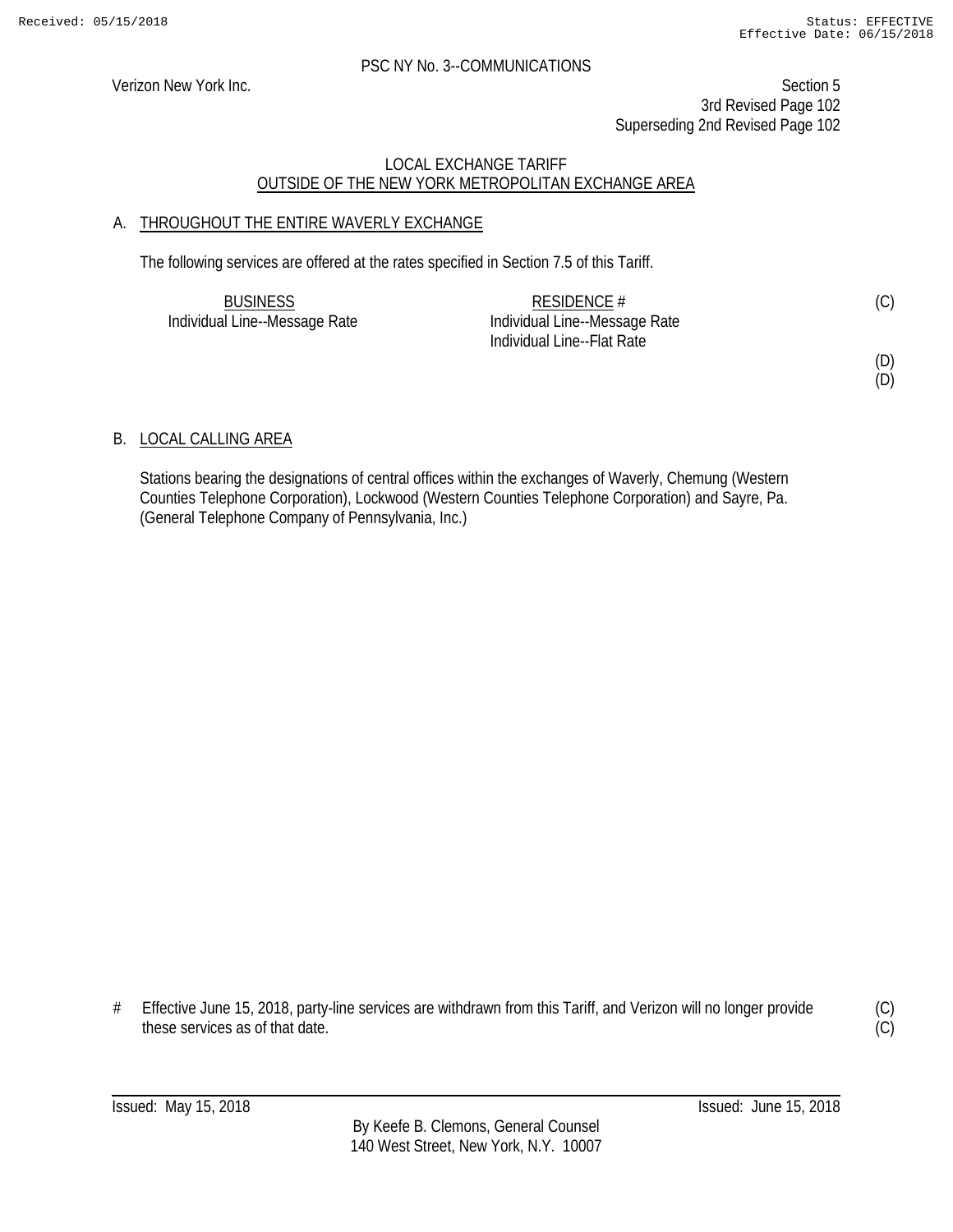Verizon New York Inc. Section 5 4th Revised Page 103 Superseding 3rd Revised Page 103

# LOCAL EXCHANGE TARIFF OUTSIDE OF THE NEW YORK METROPOLITAN EXCHANGE AREA

# A. THROUGHOUT THE ENTIRE WEEDSPORT EXCHANGE

The following services are offered at the rates specified in Section 7.5 of this Tariff.

| <b>BUSINESS</b>               | RESIDENCE $#$                 | (C) |
|-------------------------------|-------------------------------|-----|
| Individual Line--Message Rate | Individual Line--Message Rate |     |
|                               | Individual Line--Flat Rate    |     |

(D)

(D)

# B. LOCAL CALLING AREA

Stations bearing the designations of central offices within the exchanges of Weedsport, Auburn, Cato (Continental Telephone Company of New York, Inc.) Jordan and Port Byron (Port Byron Telephone Company).

# Effective June 15, 2018, party-line services are withdrawn from this Tariff, and Verizon will no longer provide these services as of that date.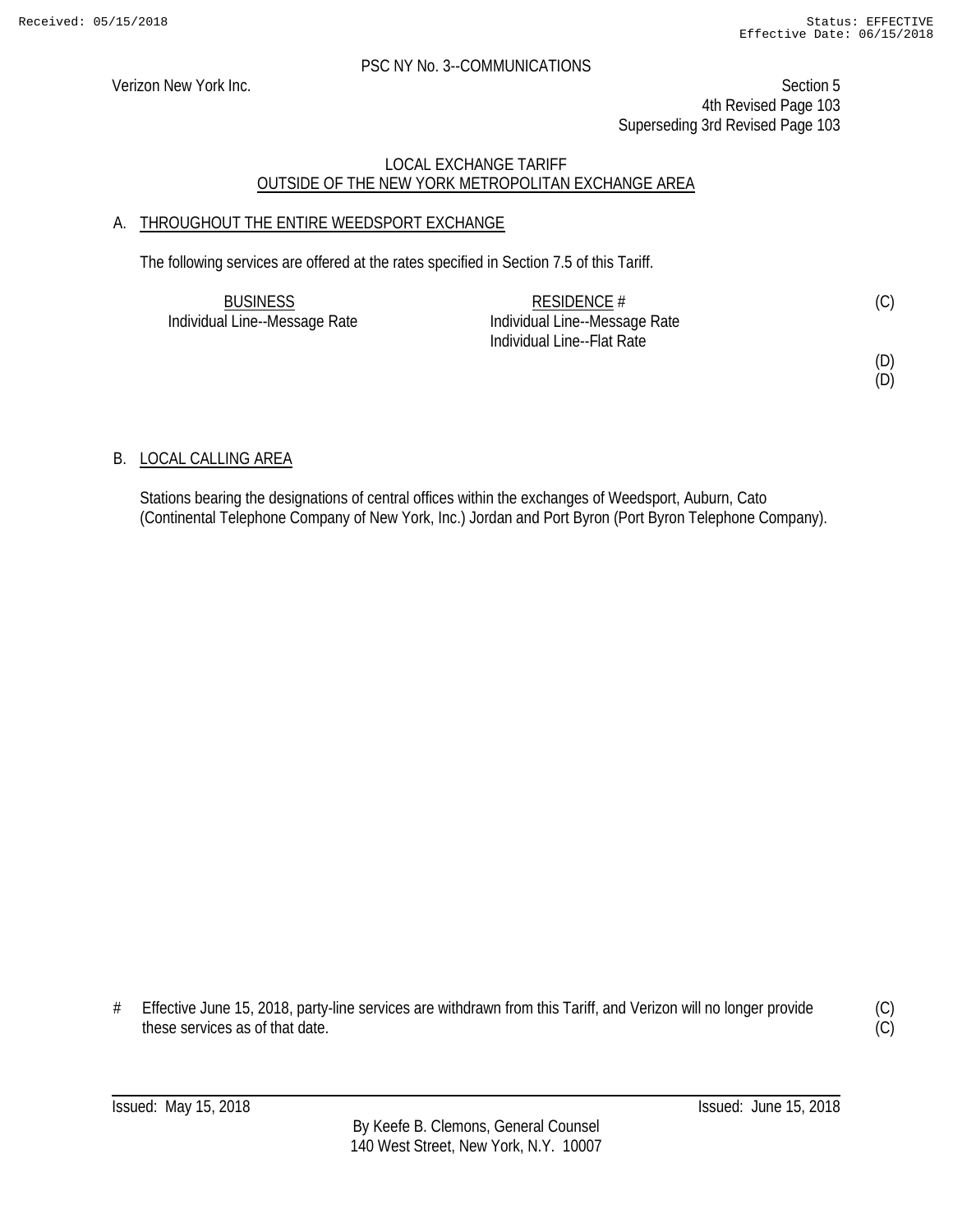(D) (D)

#### PSC NY No. 3--COMMUNICATIONS

Verizon New York Inc. Section 5 5th Revised Page 104 Superseding 4th Revised Page 104

# LOCAL EXCHANGE TARIFF OUTSIDE OF THE NEW YORK METROPOLITAN EXCHANGE AREA

# A. THROUGHOUT THE ENTIRE WILLIAMSON EXCHANGE

The following services are offered at the rates specified in Section 7.5 of this Tariff.

| <b>BUSINESS</b>               | RESIDENCE $#$                 | (C) |
|-------------------------------|-------------------------------|-----|
| Individual Line--Message Rate | Individual Line--Message Rate |     |
|                               | Individual Line--Flat Rate    |     |

B. LOCAL CALLING AREA

Stations bearing the designations of central offices within the exchanges of Williamson, Marion, Ontario, Rochester (Rochester Telephone Corporation) and Sodus.

# C. CHARGES FOR LOCAL CALLS FROM FLAT RATE AND MESSAGE RATE TELEPHONES

1. Flat Rate Service

Flat Rate Service includes unlimited calling privilege to points listed in Paragraph B. preceding, except that such calls placed on an operator handled station-to-station basis are charged for under the rate band schedule as shown in Paragraph 2. following.

2. Message Rate Service

The following table shows the rate bands for directly-dialed station-to-station calls to the points listed in Paragraph B. preceding.



(I) Independent Company

# Effective June 15, 2018, party-line services are withdrawn from this Tariff, and Verizon will no longer provide these services as of that date.